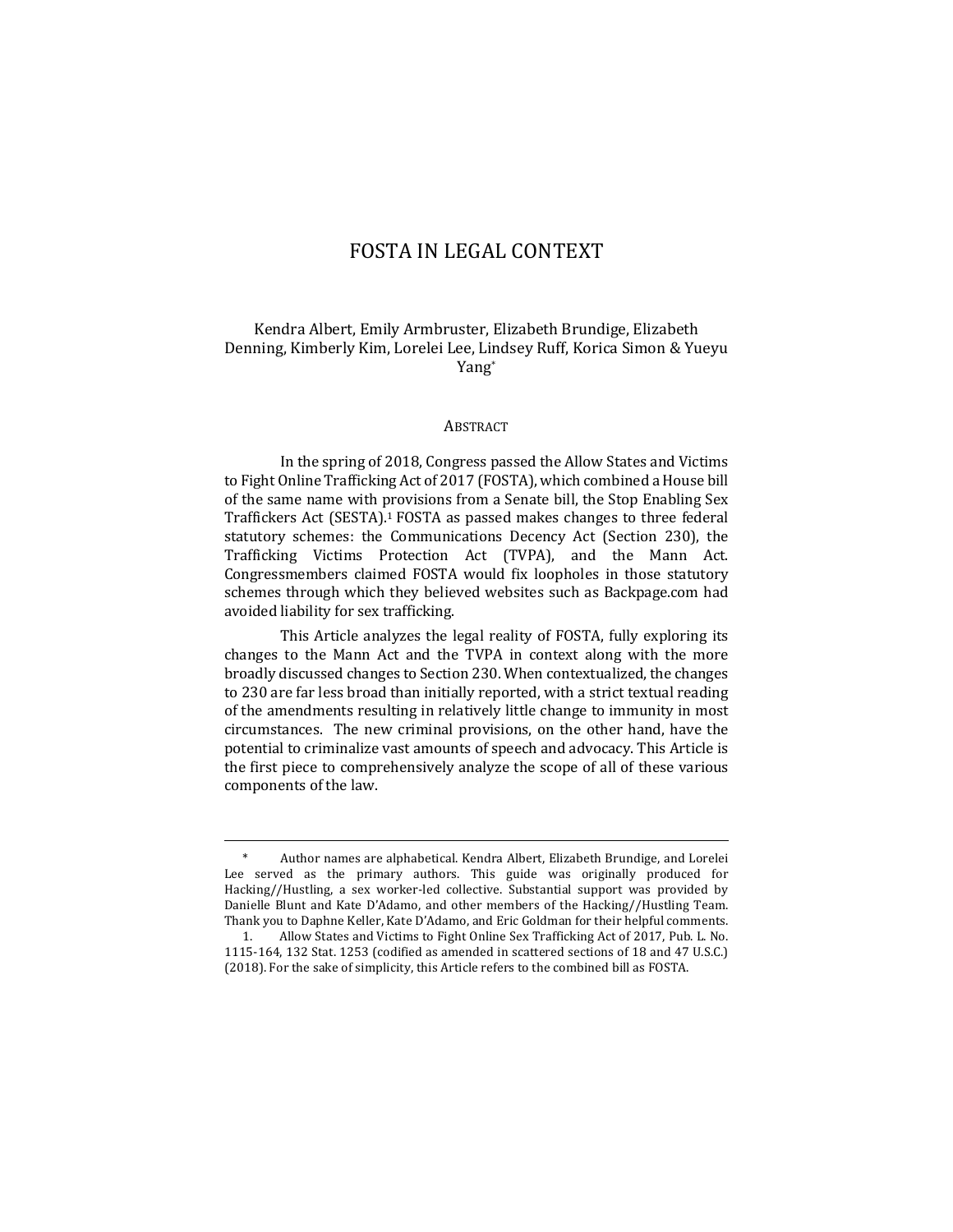What it finds is that the legal effects of FOSTA have been far outstripped by its policy outcomes. More than two years after its passage, only one prosecution has been brought under the new criminal provision, and very few lawsuits have been brought against online platforms for sex trafficking, despite a lack the lack of immunity. However, FOSTA has had widespread effects on internet companies. Social media, video messaging, and other online communication platforms have changed their terms of service, categorically excluding people in the sex trades and people profiled as being in the sex trades. Though these actions by internet companies may be more restrictive than is necessary to avoid liability under the new law, much remains unclear because of the lack of judicial interpretation and the law's lack of clarity. What is clear is that these changes have and will continue to make working in the sex trades more dangerous, reducing workers' access to harm reduction methods and safety information, causing more workers to work outdoors, increasing stigma, and decreasing workers' access to online spaces that enabled organizing and self-advocacy.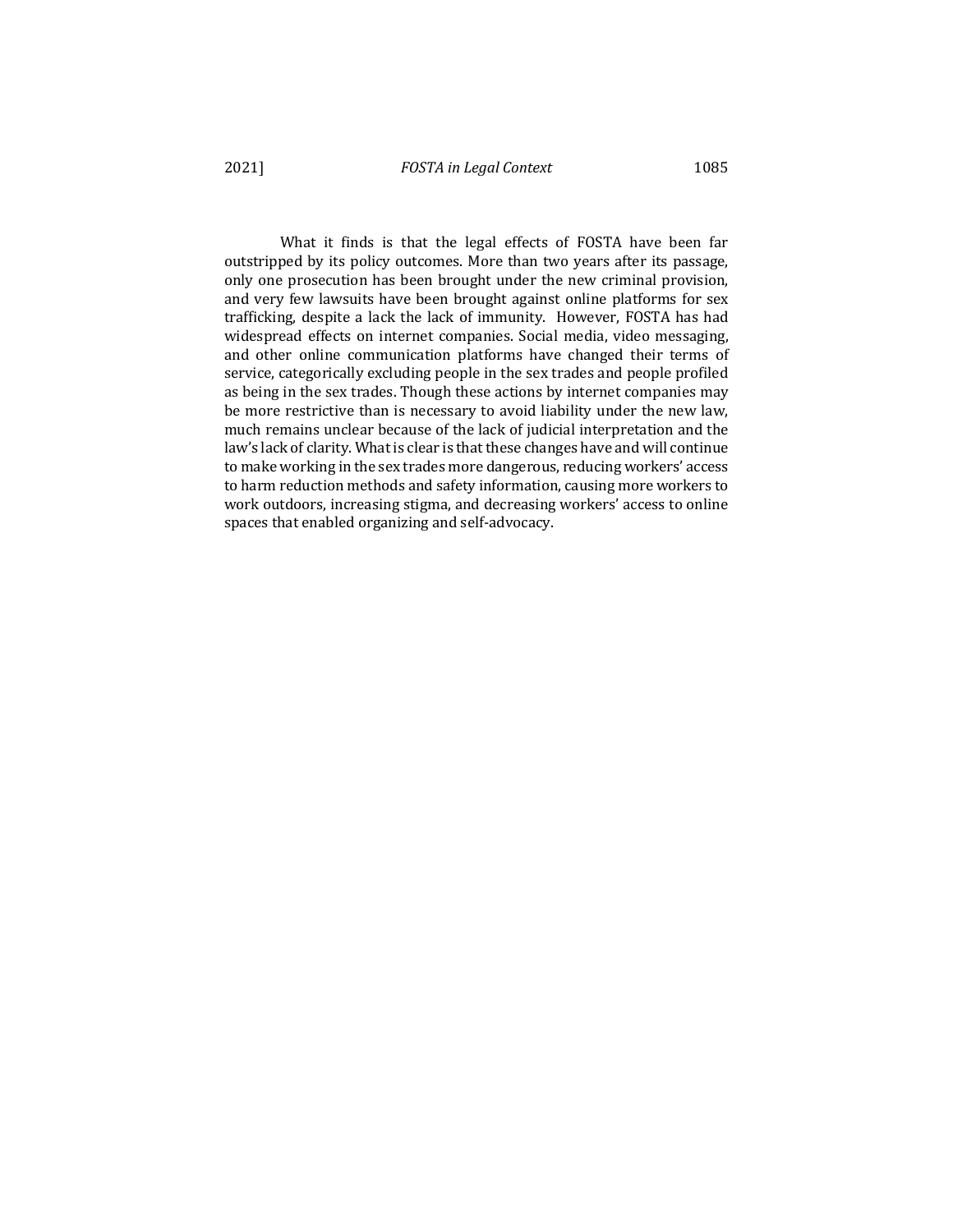# TABLE OF CONTENTS

| 1. Pre-FOSTA Immunity for State-Level Criminal Violations 1103    |  |
|-------------------------------------------------------------------|--|
| 2. How FOSTA Changes State-Level Criminal Liability  1104         |  |
| 3. Likely Impact of FOSTA's Changes to State Level Criminal       |  |
|                                                                   |  |
| 1. CDA § 230 and a Rise in State-Level Civil Actions1110          |  |
| 2. Misleading Statements in the Legislative Record and in the     |  |
|                                                                   |  |
|                                                                   |  |
| II. The Trafficking Victims Protection Act § 1591 and § 1595 1114 |  |
|                                                                   |  |
|                                                                   |  |
|                                                                   |  |
|                                                                   |  |
|                                                                   |  |
|                                                                   |  |
| C. "Participation in a Venture" Mens Rea after FOSTA 1124         |  |
|                                                                   |  |
|                                                                   |  |
|                                                                   |  |
|                                                                   |  |
|                                                                   |  |
|                                                                   |  |
|                                                                   |  |
|                                                                   |  |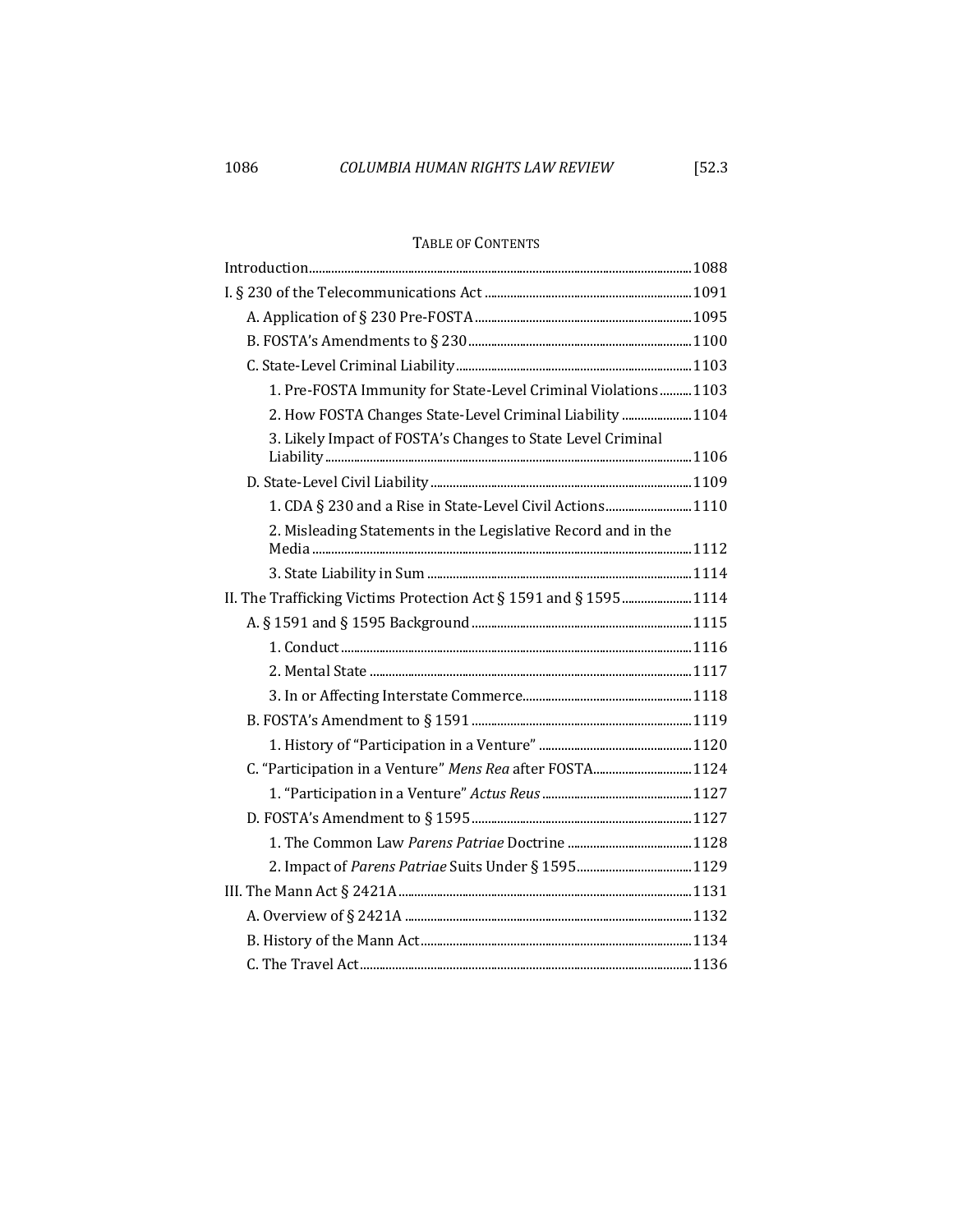| D. Mental State Required for a Violation of § 2421A(a)  1137     |  |
|------------------------------------------------------------------|--|
| E. Conduct in Violation of § 2421A: "Promote or Facilitate" 1143 |  |
|                                                                  |  |
|                                                                  |  |
| 1. § 2421A in Practice, The cityxguide Prosecution  1151         |  |
|                                                                  |  |
|                                                                  |  |
|                                                                  |  |
|                                                                  |  |
|                                                                  |  |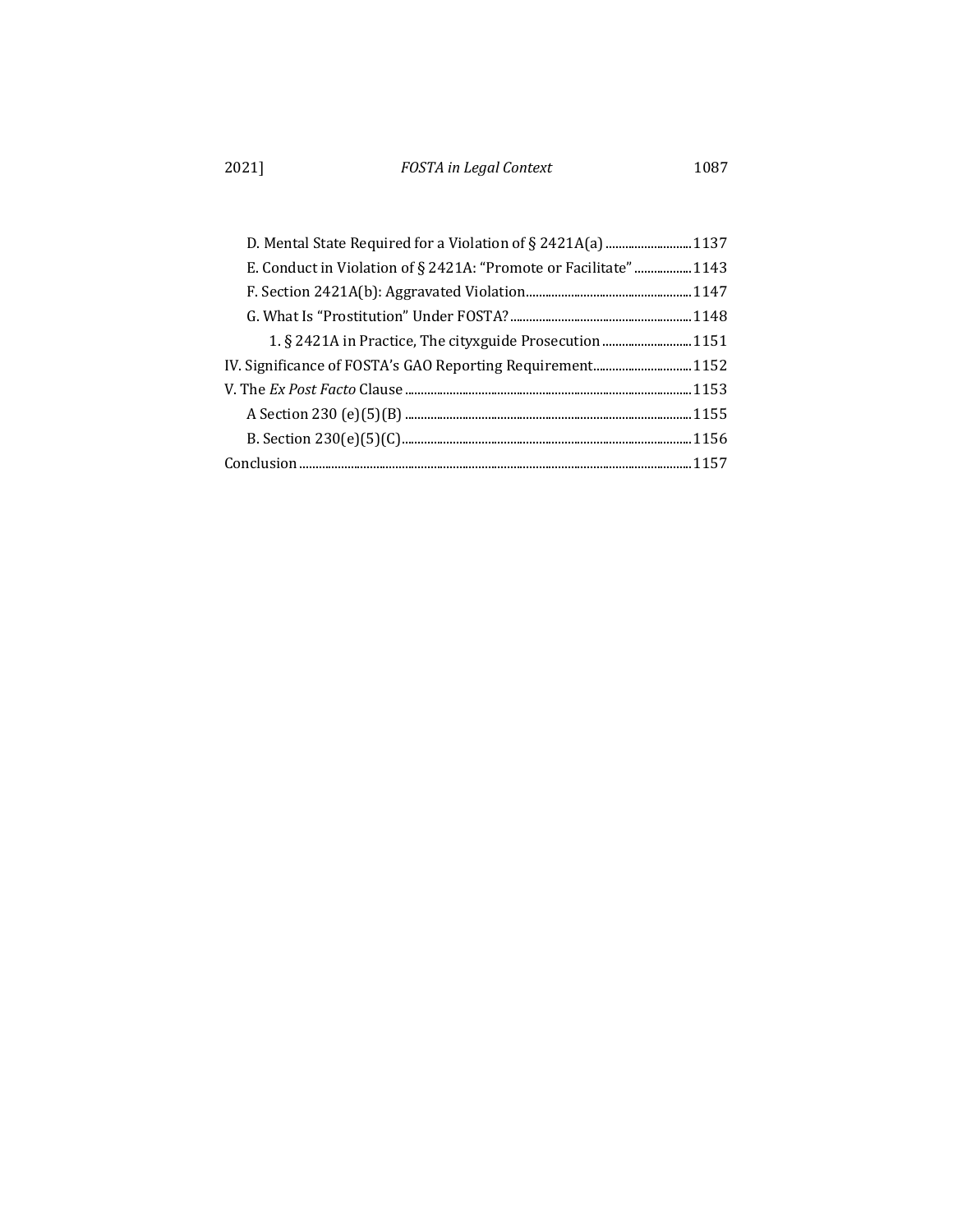### INTRODUCTION

The Allow States and Victims to Fight Online Trafficking Act of 2017 (FOSTA) was passed with the intent to reduce rates of sex trafficking through increased regulation and penalization of websites.<sup>2</sup> FOSTA materially limits the scope of the Communications Decency Act (CDA) for the first time since the latter's enactment over two decades ago.<sup>3</sup> Propelled by a growing public concern with sex trafficking, FOSTA also amends the Trafficking Victims Protection Act (TVPA) and creates a new federal crime under the Mann Act.<sup>4</sup> Walking through the provisions of FOSTA one by one, this Article shows that despite congressional intent to reduce trafficking through seemingly seismic changes and significant reactions from digital platforms, the actual legal effect of FOSTA's changes to section 230 of the CDA remains unclear and may even be insubstantial.

While the full legal effect of FOSTA is unclear, the Act has already had dangerous practical consequences for people in the sex trades because of steps taken by website owners.<sup>5</sup> Prior to FOSTA's passage, critics of the

3. Telecommunications Act of 1996 § 230, Pub L. 104-104, 110 Stat. 137 (1996).

4. Allow States and Victims to Fight Online Sex Trafficking Act of 2017, § 3(a), 18 U.S.C. 2421A..

<sup>2.</sup> Allow States and Victims to Fight Online Sex Trafficking Act of 2017 (FOSTA), Pub. L. No. 1115-164, 132 Stat. 1253 (codified as amended in scattered sections of 18 and 47 U.S.C.) (2018); 164 CONG. RECORD H1, 290-91 (daily ed. Feb. 27, 2018) (statement of Rep. Martha Roby) (arguing that the legislation "will finally hold bad actor websites accountable  $\ldots$  [by] provid[ing] increased criminal liability and, thus, deter[ing] websites and individuals from selling human beings online. Websites will no longer be able to turn a blind  $eye \ldots$ .").

<sup>5. &</sup>quot;People in the sex trades" is a catchall term that can refer to what the law might call "sex trafficking," "prostitution," or both. Many people who trade sex find the term "prostitution" to be pejorative. The authors find the term both ambiguous and pejorative as a descriptor of transactional sex but will use it throughout this report as necessary to reflect its use in statutory text as well as by lawmakers and legal bodies. For a discussion of the importance of language used to discuss sex work, see Chris Brucket et al., *Language Matters: Talking About Sex Work*, STELLA (2013), https://www.nswp.org/sites/nswp.org/ files/StellaInfoSheetLanguageMatters.pdf [https://perma.cc/5P4S-S9U9]; *see also*  Aja Romano, A New Law Intended to Curb Sex Trafficking Threatens the Future of the Internet *as We Know It*, VOX (July 2, 2018), https://www.vox.com/culture/2018/4/13/ 17172762/fosta-sesta-backpage-230-internet-freedom (on file with the *Columbia Human Rights Law Review*) (noting that after SESTA/FOSTA, "numerous websites took action to censor or ban parts of their platforms in response—not because those parts of the sites actually were promoting ads for prostitutes, but because policing them against the outside possibility that they *might* was just too hard").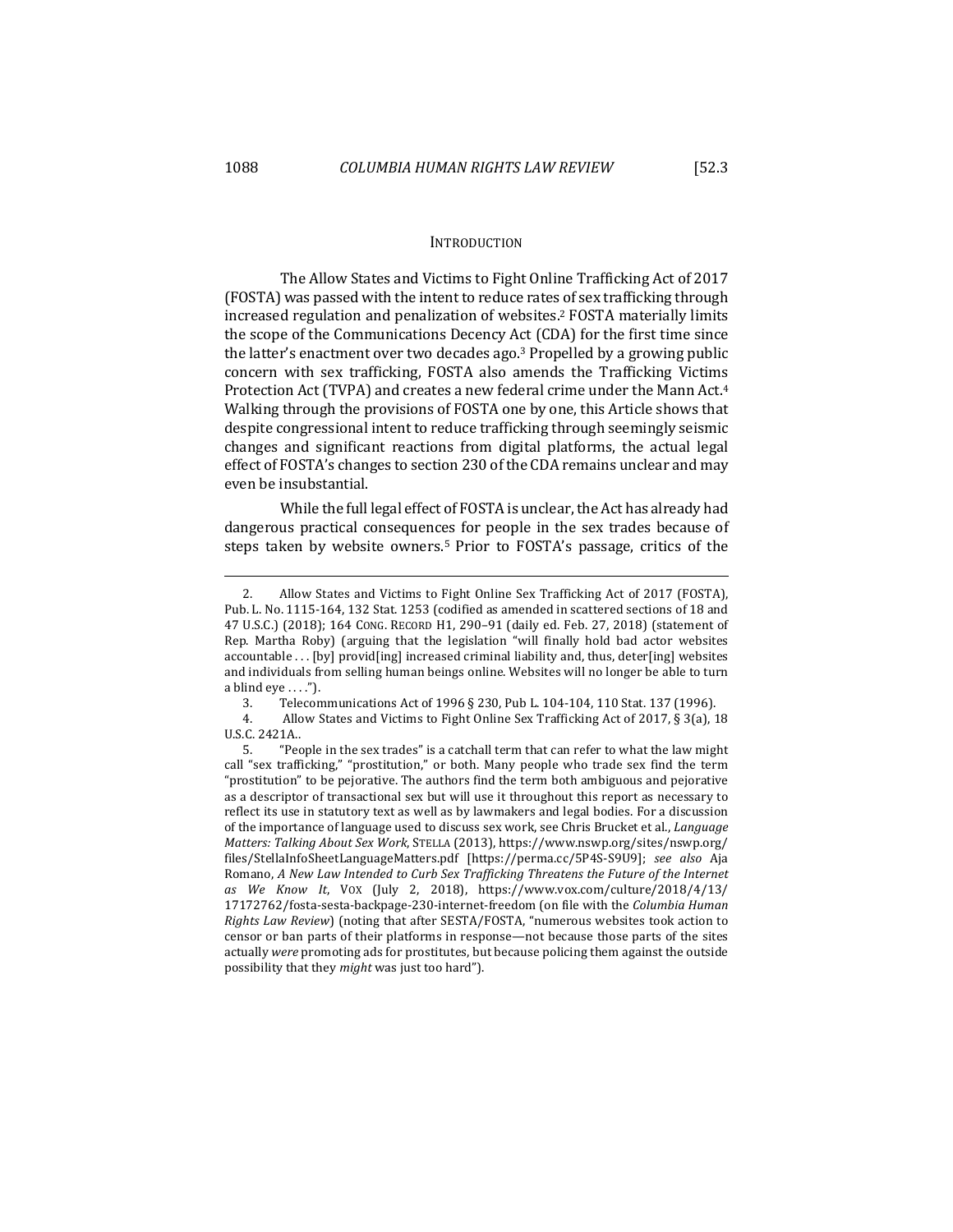legislation reasonably feared that websites would interpret the relevant civil and criminal statutes broadly and err on the side of censorship in order to protect themselves from liability.<sup>6</sup> This is precisely what happened, with websites like Craigslist shutting down their adult entertainment sections altogether.<sup>7</sup> Other sites, including Google Drive, have removed content, blocked users, and closed forums that sex workers relied on to exchange warnings about dangerous clients.<sup>8</sup> Notably, when this happens, website users have little legal recourse. Companies like Google and Craigslist are private actors, and their removal of user content on these sites does not typically give rise to a First Amendment violation.<sup>9</sup>

The result is that people in the sex trades, who work in legal, semilegal, and criminalized industries, have been forced into dangerous and potentially life-threatening scenarios. Many no longer have access to affordable methods of advertising<sup>10</sup> and have returned to outdoor work or to in-person client-seeking in bars and clubs, where screening of the type that occurs online is impossible, $11$  and where workers are more vulnerable to

7*. See Documenting Tech Actions*, SURVIVORS AGAINST SESTA, https://survivorsagainstsesta.org/documentation/ [https://perma.cc/4AGB-6BKH].

8. Jessie Sage, *The Impact of FOSTA/SESTA on Online Sex Work Communities*, Soc'y PAGES (Apr. 2, 2018), https://thesocietypages.org/cyborgology/2018/04/02/the-impactof-fosta-sesta-on-online-sex-work-communities/ [https://perma.cc/GDP2-VQLU].

9. A private entity may be treated as a state actor and thus bound by the First Amendment only if that private entity's actions fall under one of four tests articulated by the Supreme Court. See Prager Univ. v. Google LLC, 951 F.3d 991, 997 (9th Cir. 2020); see also Knight First Amend. Inst. at Colum. Univ. v. Trump, 928 F.3d 226, 237 (2d Cir. 2019) (finding that First Amendment "public forum" protections govern accounts on private platforms used by elected officials in their official capacity).

10*. See*  Caty Simon, *On Backpage*, TITS & SASS (Apr. 25, 2018), http://titsandsass.com/on-the-death-of-backpage/ [https://perma.cc/B9GG-YNBJ].

11*. See*  Lorelei Lee, *Cash/Consent, the War on Sex Work*, N+1 35 (2019), https://nplusonemag.com/issue-35/essays/cashconsent/ [https://perma.cc/348Q-5WFM]; Michael Nedelman, *After Craigslist Personals Go Dark, Sex Workers Fear What's Next*, CNN (Apr. 11, 2018), https://edition.cnn.com/2018/04/10/health/sex-workers-

<sup>6.</sup> Tom Jackman, *Trump Signs 'FOSTA' Bill Targeting Online Sex Trafficking, Enables States and Victims to Pursue Websites*, WASH. POST (Apr. 11, 2018), https://www.washingtonpost.com/news/true-crime/wp/2018/04/11/trump-signsfosta-bill-targeting-online-sex-trafficking-enables-states-and-victims-to-pursue-

websites/ (on file with the *Columbia Human Rights Law Review*) (noting critique that FOSTA "creat[ed] new liability for websites ... previously ... protected by the [CDA] for content posted by third parties" and adding that "[Rep.] Wagner said online sex-related advertising revenue had declined 87 percent in the past 60 days, roughly when her bill passed the House").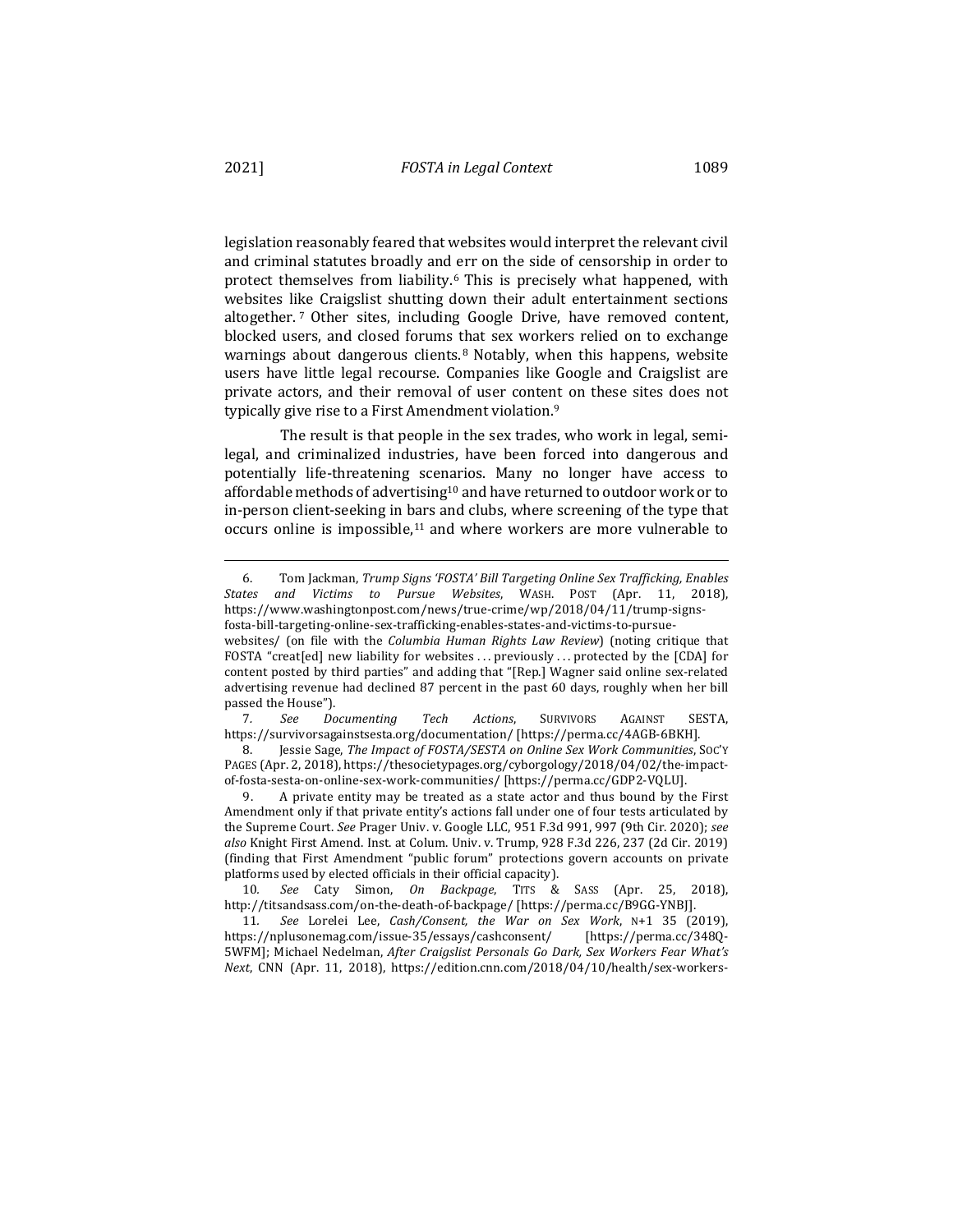both clients and law enforcement.<sup>12</sup> These effects have been most impactful on sex workers facing multiple forms of marginalization, including Black, brown, and Indigenous workers, trans workers, and workers from lower socio-economic classes, who are prohibited from or unable to access more expensive advertising sites that may not be as impacted by FOSTA.<sup>13</sup> For workers who were unable to access pricier sites, Backpage provided an avenue to receive the same safeguards others had through online advertising.14

Loss of access to online platforms has also meant losing access to information-sharing networks—networks used to discuss safer working methods and to help create blacklists of bad clients.<sup>15</sup> Third-party managers, some of whom are dangerous or exploitative, have taken advantage of the present circumstances to regain control over sex workers whose capacity to find clients independently has decreased.<sup>16</sup> Similarly, previously blacklisted clients, believing sex workers to be vulnerable and desperate for work

craigslist-personals-trafficking-bill/index.html [https://perma.cc/JKU5-WV95] (reporting that "[m]any sex workers ... communicate through online forums and check 'bad date lists,' which sex workers create to warn others about hostile clients" and further noting that sex workers "learn[] ways to stay safe and grow [their] business[es] from other sex workers online, some of whom keep blogs").

<sup>12.</sup> See Simon, *supra* note 10; *see also* Samantha Cole, 'Sex Trafficking' Bill Will Take *Away Online Spaces Sex Workers Need to Survive*, VICE (Mar. 12, 2018), https://www.vice.com/en\_us/article/neqxaw/sex-traficking-bill-sesta-fosta-vote [https://perma.cc/Q5UR-CGGA] (discussing FOSTA/SESTA's impact on more vulnerable

sex workers).

<sup>13.</sup> DANIELLE BLUNT & ARIEL WOLF, HACKING//HUSTLING, ERASED: THE IMPACT OF FOSTA-SESTA AND THE REMOVAL OF BACKPAGE 18 (2020), available at https://hackinghustling.org/erased-the-impact-of-fosta-sesta-2020/ [https://perma.cc/ 88HT-7J92]; see also Lura Chamberlain, *FOSTA: A Hostile Law with a Human Cost*, 87 FORDHAM L. REV. 2171, 2205 (2019) (noting that "the workers most endangered by streetbased sex work tend to be from marginalized communities .... Women of color are disproportionately arrested . . . for prostitution-related offenses, [FOSTA] forcing sex work into the street will only increase these arrests.").

<sup>14</sup>*. See*  Simon, *supra*  note 10 (noting that Backpage was "low-barrier and accessible" because "anyone regardless of identity  $\dots$  could put up a Backpage ad  $\dots$  there were no lengthy application processes.... [h]andily for undocumented migrants or poor workers who'd lost their documentation, there were no ID checks.").

<sup>15.</sup> *Id.* (arguing that Backpage provided sex workers with "transparency, record keeping, and safeguards" and that its removal will intensify the "rape, pimping, and neighborhood ire street workers draw already" (internal citation omitted)).

<sup>16.</sup> *Id.* (discussing pimps' attempts to "capitalize" on sex workers' "desperate need to find alternative ways to reach clients" after the loss of Backpage).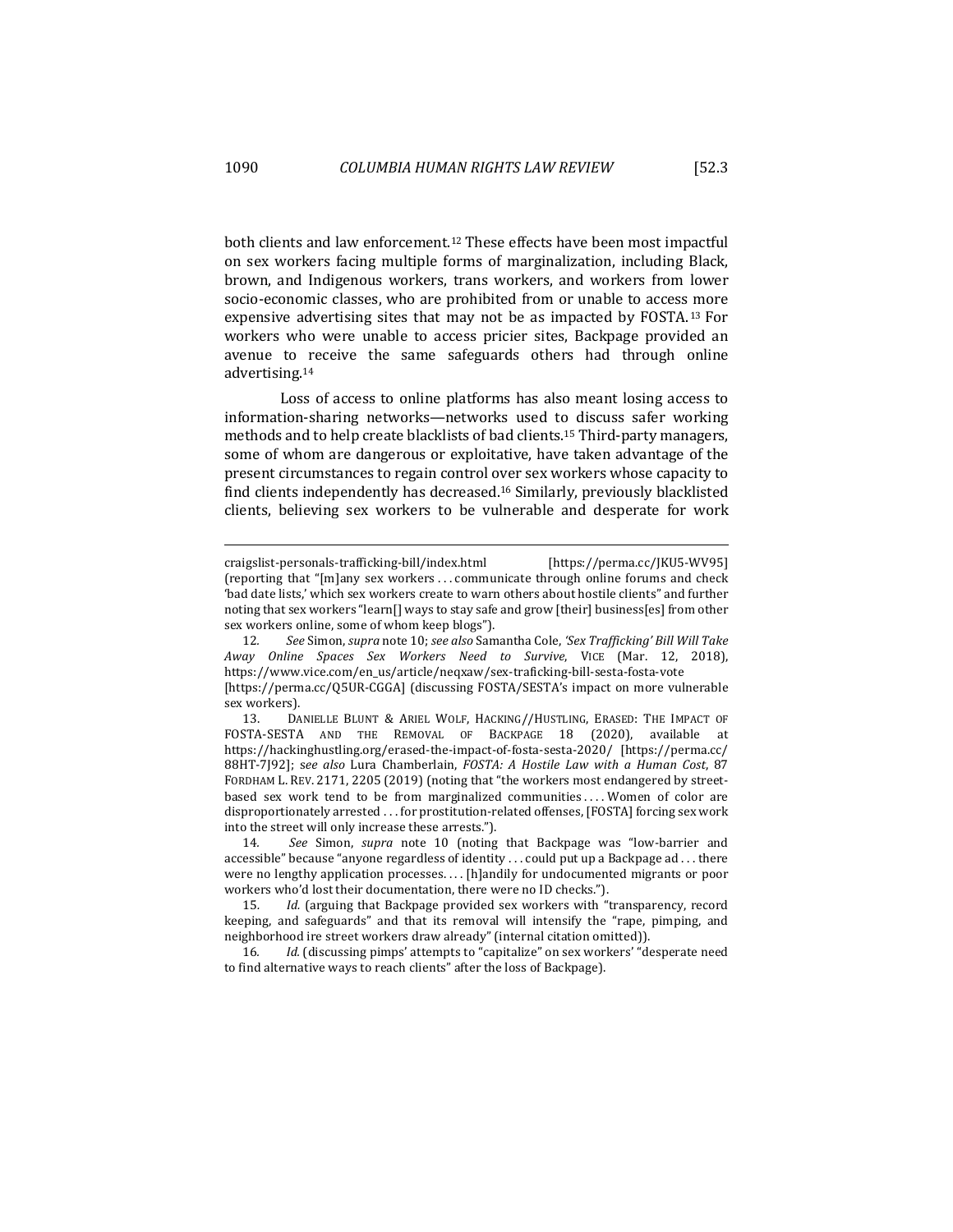because of the loss of these platforms, have begun harassing workers.  $17$ These represent only a handful of ways in which the FOSTA amendments have already made sex work more dangerous; the full scope of the repercussions remains unknown.

This Article analyzes the amendments FOSTA makes to other civil and criminal statutes, predicting the likely legal effect and assessing the practical impact of each provision. Part I assesses the FOSTA amendments to  $\S$  230 of the Telecommunications Act, originally passed as part of the CDA, in light of the history of the CDA and explains the impact of these amendments to state level civil and criminal liability. Part II turns to FOSTA amendments to § 1591 and § 1595 of the Trafficking Victims Protection Act, specifically addressing the changes to the definition of "participation in a venture" and the creation of a *parens patriae* cause of action. Part III breaks down the new federal crime created in § 2421(A) of the Mann Act. Part IV explains the significance of the Government Accountability Office (GAO) reporting requirements of FOSTA, and Part V looks to additional relevant and potentially problematic provisions of FOSTA, such as the ex post facto clause.

Ultimately, we conclude that, though FOSTA makes significant changes to each of these statutes, the actual legal effect of those changes may not be as monumental as advocates presumed. Despite this, the practical impact of FOSTA has been more dangerous working conditions for people in the sex trade.<sup>18</sup> Furthermore, though the stated purpose of FOSTA was to reduce trafficking, the legal effects do not in fact contribute to a reduction in trafficking and may even make it more difficult to identify traffickers and find trafficking survivors.

# I. § 230 OF THE TELECOMMUNICATIONS ACT

FOSTA amends  $\S$  230 of the Telecommunications Act for the stated Congressional purpose of making it easier for prosecutors and others to hold

<sup>17.</sup> See, e.g., Zia Moon, As A Sex Worker with A Chronic Illness, FOSTA Means Losing *My Medical Care*, VICE (June 18, 2018), https://www.vice.com/en\_us/article/xwm5pd/ sex-work-chronic-illness-disability-fosta-v25n2 [https://perma.cc/3D9R-CAVU] (discussing blacklisted clients contacting a sex worker for services).

<sup>18.</sup> See BLUNT & WOLF, *supra* note 13, at 21-22 ("[People in the sex trade] use the Internet as a harm reduction working tool by ... screening for potentially violent clients . . . FOSTA-SESTA, the removal of Backpage's adult services sections, and an environment of Internet censorship threaten the protective elements offered by an [Internet-based] model of sex work . . . .").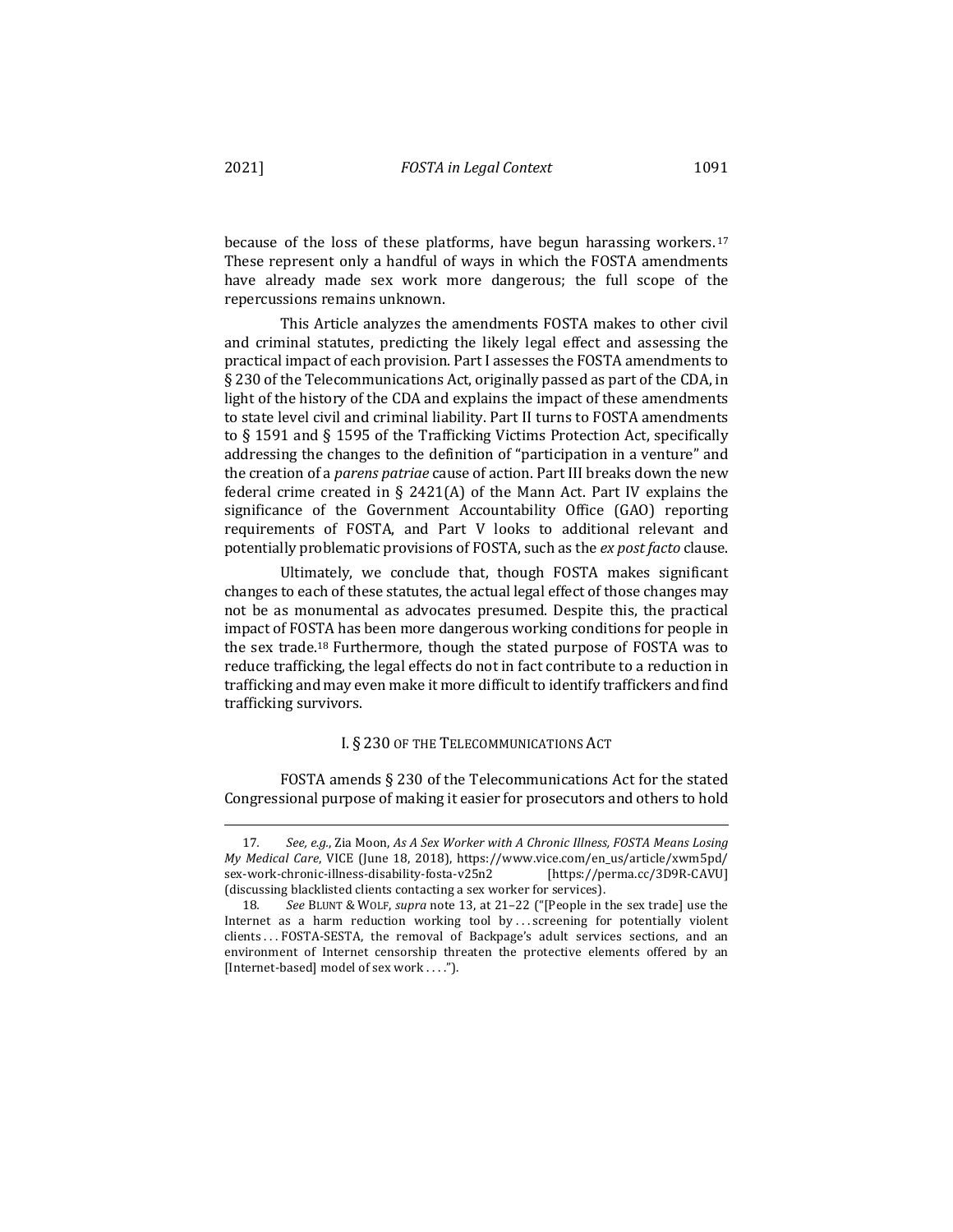website owners and operators criminally and civilly liable when websites are used to facilitate prostitution or sex trafficking. The significance of these changes to  $\S$  230 are best understood within the context of the history and purpose of the CDA broadly, and of  $\S 230$  specifically. Since its enactment, § 230 has been considered an important safeguard for free speech online and has arguably shaped the development of the internet as it exists today.<sup>19</sup> Accordingly, it has rarely been subject to change or limitation, making FOSTA's wide reaching amendments unprecedented.

The CDA, enacted as a subset of the Telecommunications Act of 1996, was Congress's response to judicial attempts at navigating the new internet era. A few years prior to the CDA's enactment, two pivotal cases had addressed the role of websites in hosting third-party content containing illegal material. Their outcomes disincentivized websites from moderating any such content. First, in the 1991 case *Cubby, Inc. v. CompuServe, Inc.*, the U.S. District Court for the Southern District of New York found that a website database owner was not liable for comments containing illegal content that were posted on his website because he did not review or know about the content.<sup>20</sup> Extending this reasoning, a New York state trial court found in *Stratton Oakmont, Inc. v. Prodigy Servs. Co.* that a website owner was liable for comments posted to his site because he had previously moderated and removed other offensive content from the site.<sup>21</sup> The court distinguished *Prodigy* from *CompuServe* on the basis of the former defendant's involvement in reviewing and removing content.<sup>22</sup> Following these cases, a website owner that actively moderated a website could be exposed to liability for any thirdparty illegal content posted therein.<sup>23</sup> In order to avoid liability, website owners were disincentivized from editing user-generated content altogether.24

<sup>19.</sup> See Adi Kamdar, *Infographic: Why CDA 230 Is So Important*, ELEC. FRONTIER FOUND. (Aug. 24, 2012), https://www.eff.org/issues/cda230/infographic [https://perma.cc/GFH7-VQZW].

<sup>20.</sup> Cubby, Inc. v. CompuServe, Inc., 776 F. Supp. 135, 141 (S.D.N.Y. 1991).

<sup>21.</sup> Stratton Oakmont, Inc. v. Prodigy Servs. Co., No. 31063/94, 1995 WL 323710, at \*4 (N.Y. Sup. Ct. May 24, 1995).

<sup>22.</sup> *Id.* at 9-11.

<sup>23</sup>*. Id.*

<sup>24.</sup> *Zeran v. Am. Online, Inc., 129 F.3d 327, 331 (4th Cir. 1997)* (noting that *Stratton Oakmont* created "disincentives to self[-]regulation"); Note, Section 230 as First *Amendment Rule*, 131 HARV. L. REV. 2027, 2029 (2018) (noting that the court's decision in *Stratton Oakmont* "posed a troubling choice for websites. If they took a hands-off approach to moderation, they received significant protection from liability. However, if they sought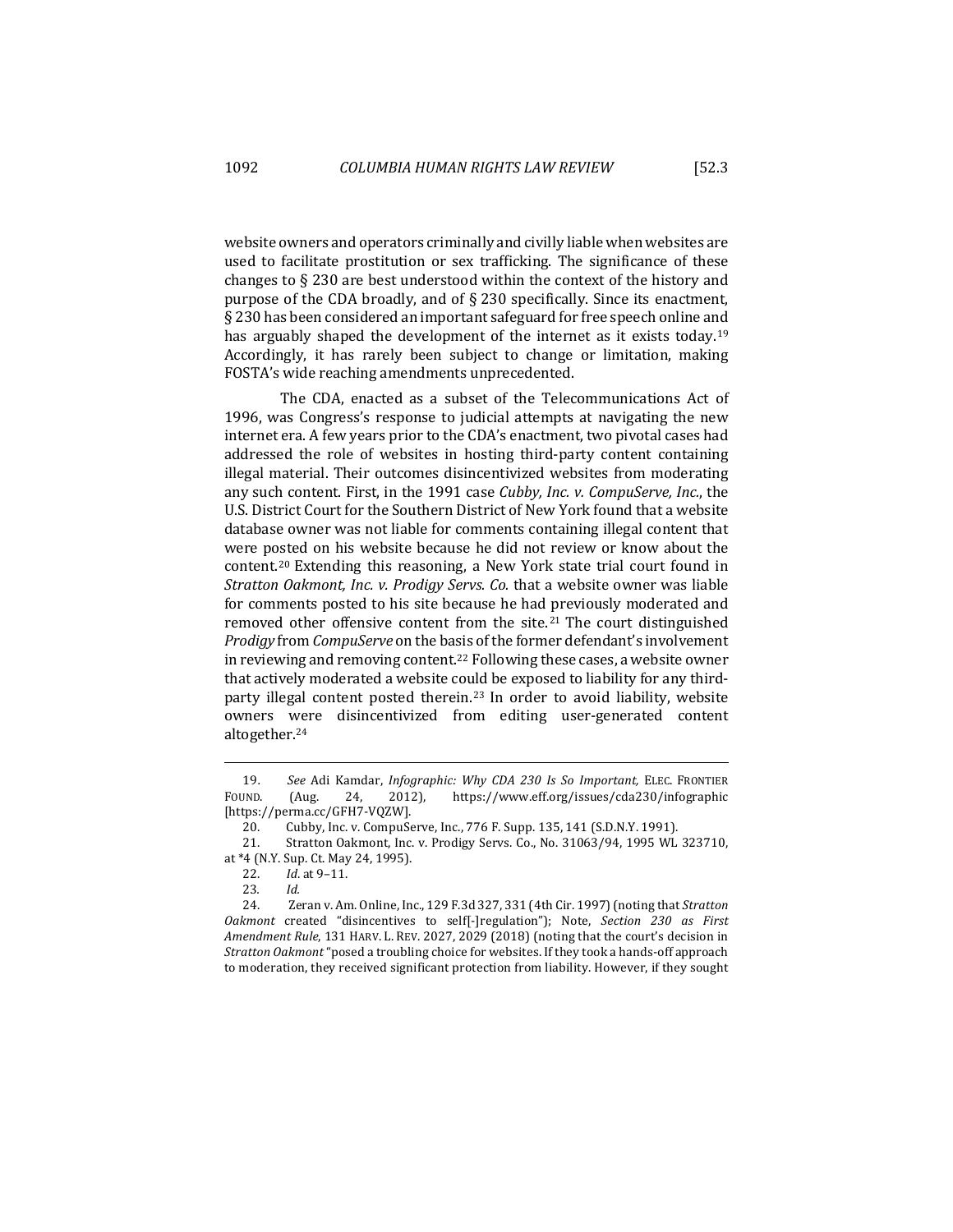The purported effect of this legal rule was an increase in "indecent" or "patently offensive" content online. Of particular concern to Congress was the supposed increase in minors' exposure to such content.<sup>25</sup> In response, Congress passed the CDA with provisions aimed at both curtailing and protecting minors from "offensive" online content and encouraging selfregulation by website owners toward this end.  $26$  Most of the CDA's provisions were struck down by the Supreme Court in *Reno v. American Civil* Liberties Union as unconstitutional violations of the First Amendment.<sup>27</sup> However, § 230, the provision intended to rectify the *Cubby* and *Prodigy* holdings, was not at issue in the case and so remained law.

Of particular relevance to FOSTA is  $\S$  230(c)'s provision providing protection for "Good Samaritan Blocking and Screening of Offensive Material."<sup>28</sup> Section  $230(c)(1)$  states in pertinent part that: "[n]o provider or user of an interactive computer service  $[ICS]$  29 shall be treated as the publisher or speaker of any information provided by another information content provider  $[ICP]^{30}$ ."<sup>31</sup> In other words, § 230(c)(1) provides immunity to a defendant when the defendant " $(1)$  'is a "provider or user of an interactive computer service";  $(2)$  the claim is based on 'information

27. In the 1997 case *Reno v. ACLU*, the Supreme Court invalidated two provisions of the CDA (contained in § 233) on First Amendment grounds, holding that the provisions were vague, content-based regulations that created an "obvious chilling effect on free speech" and were facially overbroad. 521 U.S. 844, 845, 871-72 (1997).

28. 47 U.S.C. § 230(c).

29. An "interactive computer service" is defined as "any information service, system, or access software provider that provides or enables computer access by multiple users to a computer server, including specifically a service or system that provides access to the Internet and such systems operated or services offered by libraries or educational institutions." *Id.* § 230(f)(2).

30. "The term 'information content provider' means any person or entity that is responsible, in whole or in part, for the creation or development of information provided through the Internet or any other interactive computer service."  $Id. \S$  230(f)(3).

31*. Id*. § 230(c)(1).

to proactively regulate content on their websites, they might face liability. This dilemma 'created a minor sensation."" (internal citations omitted)).

<sup>25.</sup> Eric Goldman, An Overview of the United States' Section 230 Internet Immunity, *in* THE OXFORD HANDBOOK OF ONLINE INTERMEDIARY LIABILITY (Giancarlo Frosio, ed., forthcoming) (manuscript at 2–3) (on file with the *Columbia Human Rights Law Review*).

<sup>26.</sup> *Id.* at 2-3 ("In 1995, the United States experienced a techno-panic about children's access to online pornography" and arguing that Section 230 was intended to overrule *Straton Oakmont* 'and any other similar decisions which have treated providers and users as publishers or speakers of content that is not their own because they have restricted access to objectionable material."" (quoting H.R. 104-458 (1996)).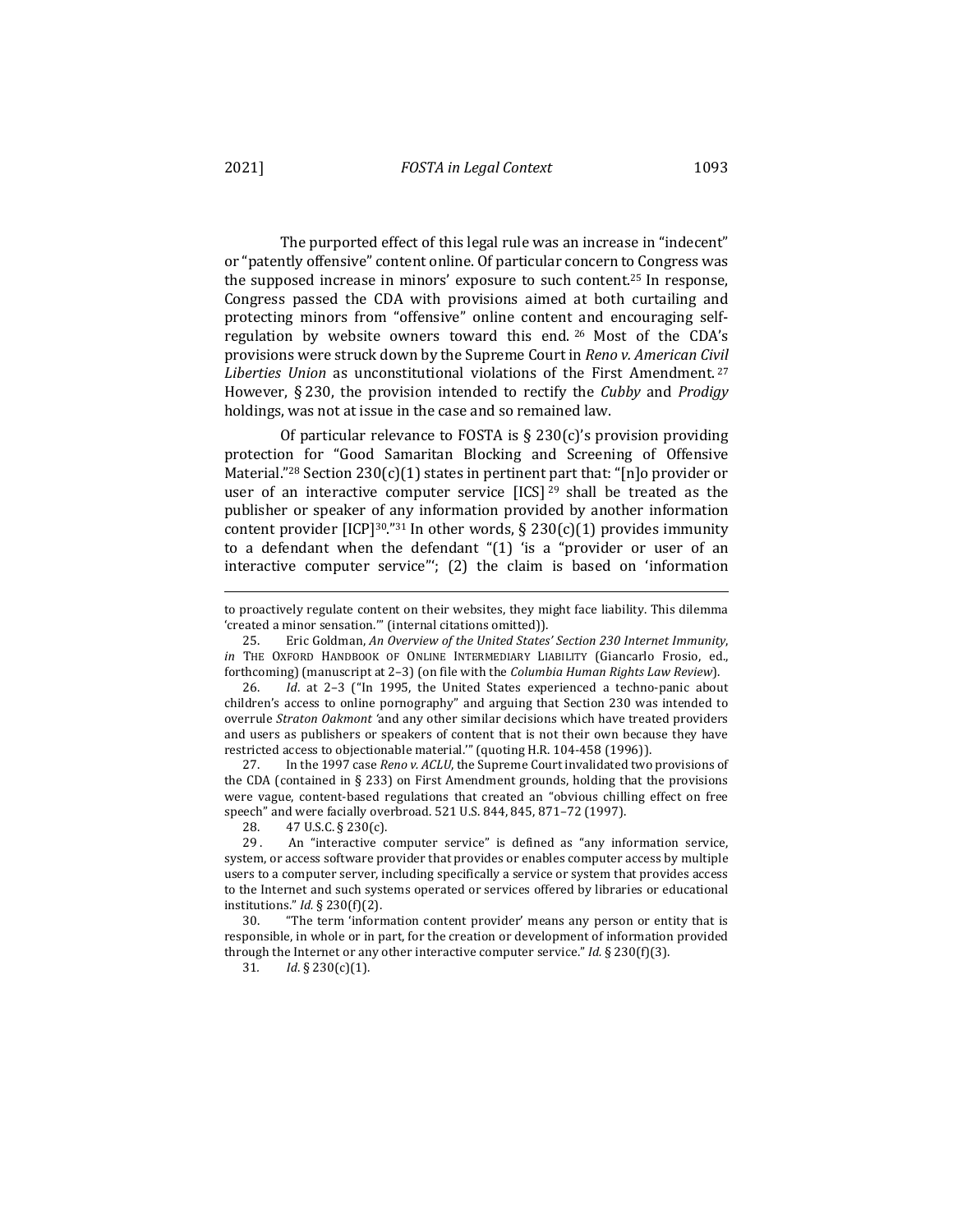provided by another information content provider'; and (3) the claim would treat  $[the$  defendant $]$  'as the publisher or speaker' of that information."<sup>32</sup> Thus, the  $\S$  230 immunity could be defeated by proving either that the defendant is an ICP with regard to the content at issue, or that the defendant is not treated as the publisher or speaker of that content.

Section  $230(c)(2)$  further specifies that providers and users are protected from civil liability for self-regulation or making "good faith" efforts<sup>33</sup> to "restrict access to or availability of material that the provider or user considers to be obscene, lewd, lascivious, filthy, excessively violent, harassing, or otherwise objectionable, whether or not such material is constitutionally protected."34 Even prior to FOSTA's passage, the immunity under  $\S 230(c)(2)$  explicitly did not extend to violations of federal criminal law.35

Section 230 was designed to balance the government's interests in  $(1)$  promoting free speech, particularly on online forums,  $(2)$  encouraging self-regulation among interactive computer services by enabling them to monitor their sites without fear of liability, and (3) fostering economic growth online.<sup>36</sup> Court interpretations applying  $\S$  230's protective provisions have been pivotal in shaping the development of the internet as it exists today, and subsequent limitations on scope imposed by FOSTA are likely to further change the internet and shape it going forward. In fact, we have already seen some of these effects. Part I discusses the background of  $\S 230$ , changes under FOSTA, and how those changes likely create very limited additional liability from state law.

<sup>32.</sup> Jane Doe No. 1 v. Backpage.com, LLC, 817 F.3d 12, 19 (1st Cir. 2016), cert. *denied*, 137 S. Ct. 622 (2017).

<sup>33.</sup> Eric Goldman, *The Complicated Story of FOSTA and Section 230*, 17 FIRST AMEND. L. REV. 279, 285 (2019). Goldman stated further, "[d]efendants could try to argue that Section  $230(c)(2)$  protects them from FOSTA liability for items they missed so long as they made good faith efforts to remove problematic content, but this argument is untested." Id.

<sup>34.</sup>  $47 \text{ U.S.C.} \S 230(c)(2)$ .

<sup>35.</sup> *Id.* §§ 230(e)(1), (3), and (5).

<sup>36.</sup> Eric Goldman, *The Third Wave of Internet Exceptionalism*, *in* THE NEXT DIGITAL DECADE: ESSAYS ON THE FUTURE OF THE INTERNET 165, 165 (Berin Szoka & Adam Marcus eds., 2010); *Section 230 as First Amendment Rule, supra* note 24, at 2027-30 (discussing the purposes of Section 230).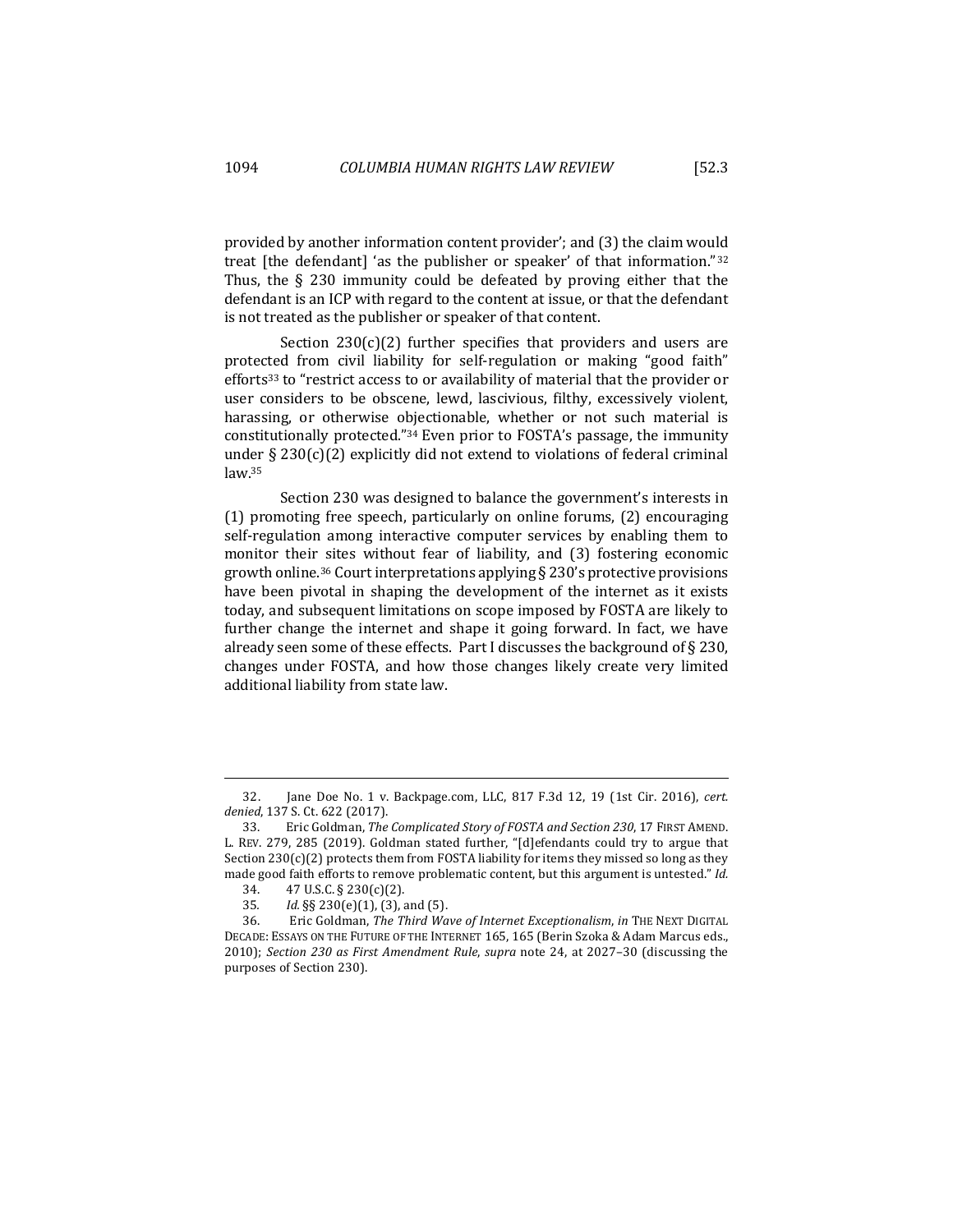# A. Application of § 230 Pre-FOSTA

Courts have generally interpreted  $\S$  230(c) as creating broad immunity from civil liability for third-party postings (what  $\S$  230 calls "information provided by another information content provider").<sup>37</sup> In an early case, *Zeran v. America Online, Inc.*, the Fourth Circuit found AOL exempt from civil liability for defamatory content on its site—even after AOL was given notice of the defamatory content.<sup>38</sup> The court held that  $\S$  230 "creates a federal immunity to any cause of action that would make service providers liable for information originating with a third-party user of the service," $39$ and reasoned that liability triggered by receipt of notice (or "knowledge" of the illegal content) would disincentive websites from monitoring their content, undermining one of the purposes of  $\S$  230.<sup>40</sup> Courts subsequently extended *Zeran* to immunize website owners who interact in varying degrees with the content on their sites. $41$  In fact, there have been over three hundred cases interpreting § 230, and so far, "[a]ll but a handful . . . find that a website is entitled to immunity from liability."<sup>42</sup>

Nonetheless, a series of cases have restricted the otherwise expansive scope of  $\S$  230.<sup>43</sup> One of the most impactful, *Fair Housing Council* of San Fernando Valley v. Roommates.com, LLC, placed a critical limitation on § 230 by distinguishing between content a website passively displays and

<sup>37</sup>*.*  47 U.S.C. § 230(c)(1).

<sup>38</sup>*. See*  Zeran v. Am. Online, Inc., 129 F.3d 327, 328–29 (4th Cir. 1997). Upon receiving notice from plaintiff that the defamatory content had been posted to its online bulletin board, AOL did remove the content, however the content was continuously reposted over the course of the next five days. One part of the reasoning in *Zeran* is based on this ability by users to continuously repost, distinguishing them from a traditional publisher. *See id.* at 329, 333.

<sup>39</sup>*. Id.* at 330.

<sup>40</sup>*. Id.* at 333.

<sup>41.</sup> See, e.g., Doe v. MySpace, Inc., 528 F.3d 413, 415 (5th Cir. 2008) (applying § 230 to claims for negligence); Batzel v. Smith, 333 F.3d 1018, 1031 (9th Cir. 2003) (applying § 230 to a mailing list operator who edited and forwarded emails to the list); Blumenthal v. Drudge, 992 F. Supp. 44, 51-52 (D.D.C. 1998) (applying § 230 even when the service paid contributors).

<sup>42.</sup> Hill v. StubHub, Inc., 727 S.E.2d 550, 558 (N.C. App. 2012).

<sup>43.</sup> See generally Eric Goldman, *The Ten Most Important Section 230 Rulings*, 20 TUL. J. TECH. & INTELL. PROP. 1 (2017) (summarizing cases where the court declined to apply  $\S$ 230, such as F.T.C. v. Accusearch, Inc., 570 F.3d 1187 (10th Cir. 2009); Perfect 10, Inc. v. CCBill LLC, 488 F.3d 1102 (9th Cir. 2007); and Doe v. Internet Brands, Inc., 824 F.3d 846 (9th Cir. 2016)).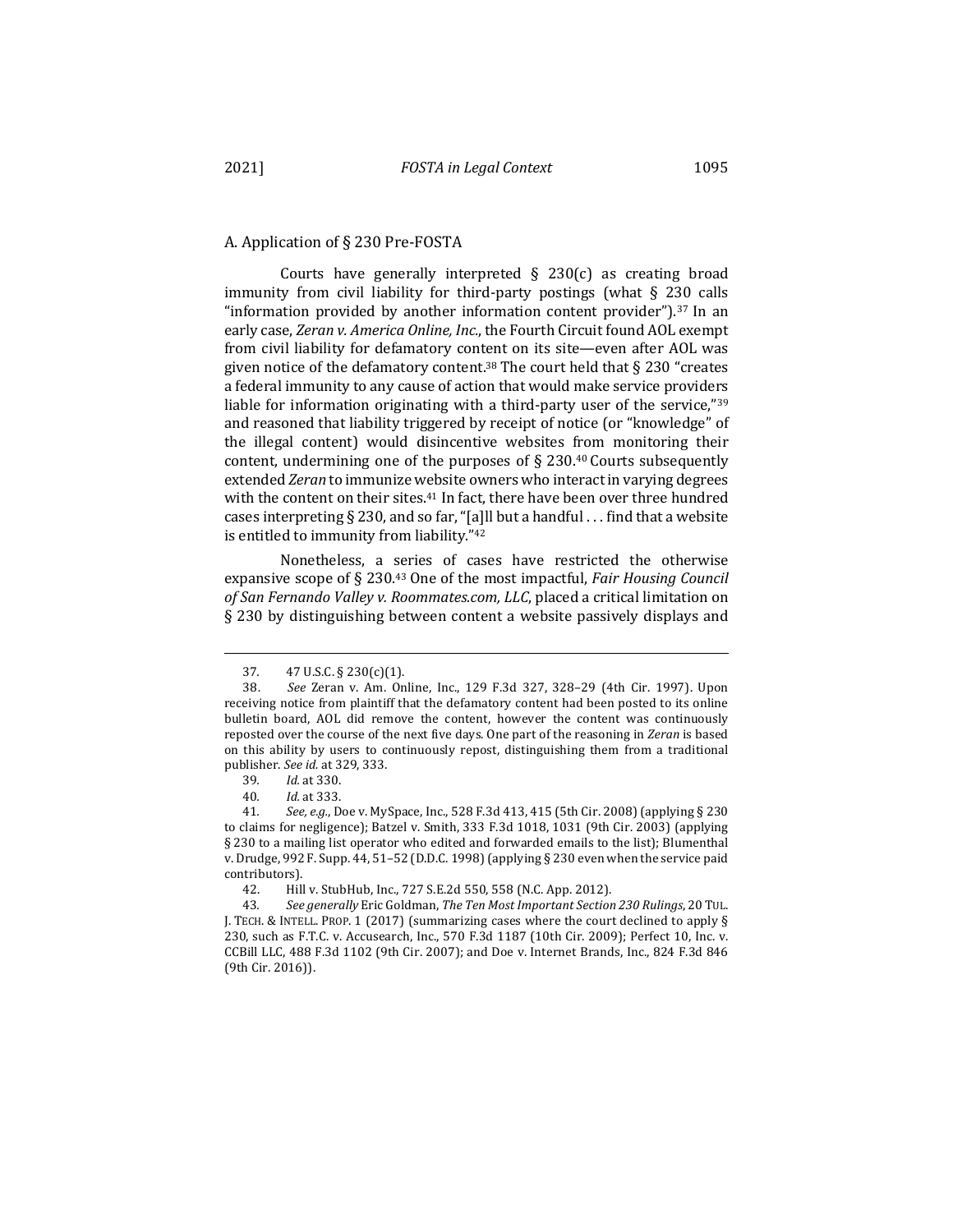content a website creates, in whole or in part. $44$  The defendant in the case was Roommates.com—a website that matched individuals searching for and offering spare room rentals. The suit alleged that the site violated fair housing codes by publishing its users' discriminatory preferences.<sup>45</sup>

In distinguishing between Roommates' conduct protected by  $\S 230$ and conduct outside  $\S 230$ 's scope, the court looked to whether or not the site had played a part in "developing" the allegedly discriminatory content. It held that, "[b]y requiring subscribers to provide the [discriminatory] information as a condition of accessing its service, and by providing a limited set of pre-populated answers, Roommate [became] much more than a passive transmitter of information provided by others; it [became] the developer, at least in part, of that information."<sup>46</sup> As such, Roommates was *not* entitled to § 230 immunity related to that content. In contrast, Roommates played no part in the development of content that was placed in an "additional comments" section on their site, but merely published what was generated by third parties; for this content, then, Roommates was entitled to  $\S$  230 immunity.<sup>47</sup>

After *Roommates.com*, the scope of § 230 immunity <sup>48</sup> turned on whether an ICS engages in the "creation or development" of content on their site and whether the ICS "contributes materially to the alleged illegality of the conduct." <sup>49</sup> If so, the ICS becomes an ICP and is exempt from § 230 immunity.<sup>50</sup> If, however, the ICS's actions do *not* constitute "creation or

50. Notably, the Ninth Circuit still places limitations on what it means to "develop" content so that every action does not become "development" and the immunity is not effectively erased. For example, the court distinguishes regular search engines from the engine in *Roommates*, which provided the discriminatory search terms. *Roommates.com*, 521 F.3d at 1169. Similarly, in *Carafano v. Metrosplash.com, Inc.*, 339 F.3d 1119, 1125 (9th Cir. 2003), the Ninth Circuit held that a website was immunized from liability under  $\S 230$ 

<sup>44.</sup> Fair Hous. Council of San Fernando Valley v. Roommates.com, LLC, 521 F.3d 1157, 1162-63 (9th Cir. 2008).

<sup>45</sup>*. Id.* at 1163.

<sup>46</sup>*. Id.* at 1166.

<sup>47</sup>*. Id.* at 1173–74.

<sup>48.</sup> This scope is limited to cases that do not fall within the explicit carveout for federal crimes or, more recently, within FOSTA's new carveouts for federal civil and state criminal liability under certain prostitution and trafficking laws.

<sup>49</sup>*. Id.* at 1167–68; *see also* F.T.C. v. Accusearch, Inc., 570 F.3d 1187, 1200 (10th Cir. 2009) (finding that Accusearch was an information content provider because it actively solicited offensive postings, contributing even more to the illegality of the conduct than Roommates did with the questionnaire).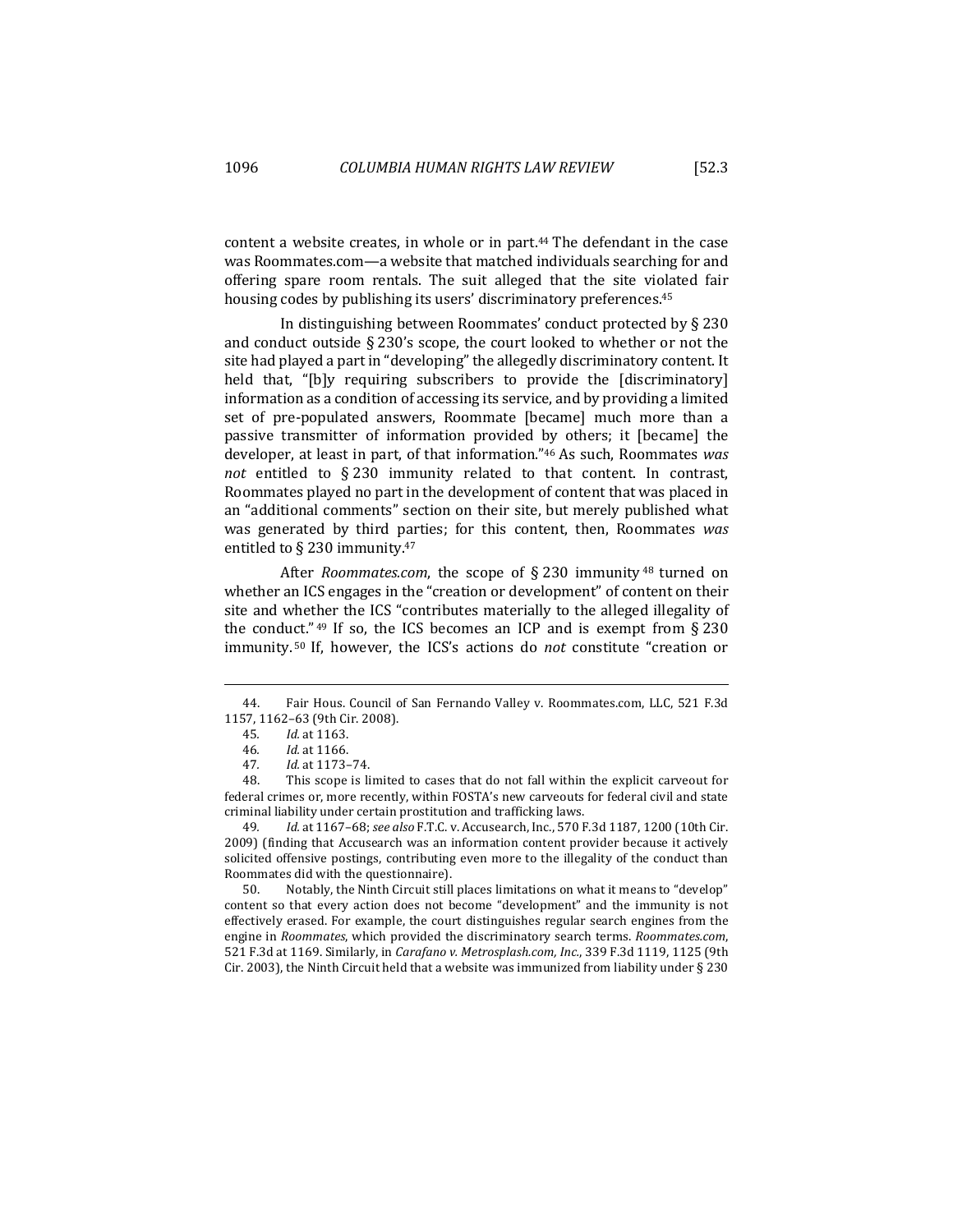development," they will be granted  $\S$  230 immunity.<sup>51</sup> Notably, "[a] website operator can be both a service provider [ICS] and a content provider  $[ICP] \ldots$ . Thus, a website may be immune from liability for some of the content it displays to the public but be subject to liability for other content."<sup>52</sup>

The expansive scope of  $\S$  230 has been critical to the development of the internet. Protecting websites from civil liability for third-party content they had no role in developing has enabled those with fewer resources to participate in the expanding online world without moderating every post.<sup>53</sup> Section 230 has also been lauded for protecting free speech and fostering forums for both open discussion and free markets.<sup>54</sup> Consequently,  $\S$  230 has

52*. Roommates.com*, 521 F.3d at 1162–63.

53. See Chamberlain, *supra* note 13, at 2184–85 (noting that "[§ 230] immunity made it possible for smaller  $[ICSs]$ —those that lacked the capital to aggressively police third-party content or defend against lawsuits—to proliferate").

54*. Id.*

because it was merely a passive conduit for unlawful content; the allegedly libelous content at issue in that case was created and developed entirely by a malevolent user, without prompting or help from the website operator. Although the website provided neutral tools, the website did nothing to encourage the posting of defamatory content rather, the defamatory posting was contrary to the website's express policies. *Id.* at 1124–  $25.$  51.

Circumstances under which a website's actions do not constitute creation or development include:  $(1)$  providing a platform or neutral tools that a third party uses unlawfully or illicitly; Barnes v. Yahoo!, Inc., 570 F.3d 1096, 1101 (9th Cir. 2009); *Roommates.com*, 521 F.3d at 1169; Fields v. Twitter, Inc., 217 F. Supp. 3d 1116, 1127 (N.D. Cal. 2016); (2) removing or refusing to remove third-party content, or policing accounts and policing content; *Barnes*, 570 F.3d at 1103; Cohen v. Facebook, Inc., 252 F. Supp. 3d 140, 157 (E.D.N.Y. 2017); (3) permitting complaints and notice from users of unlawful nature of third-party content; Barrett v. Rosenthal, 146 P.3d 510, 522, 525 (Cal. 2006); Universal Comm. Sys. v. Lycos, Inc., 478 F.3d 413, 420 (5th Cir. 2007); Gibson v. Craigslist, Inc., No. 08 Civ. 7735(RMB), 2009 WL 1704355, at \*4 (S.D.N.Y. June 15, 2009); (4) products liability, negligent design, and failure to warn based on server-side software; Herrick v. Grindr, LLC, 306 F. Supp. 3d 579, 589-90 (S.D.N.Y. 2018), aff'd, 765 Fed. Appx. 5786 (2d Cir. 2019);  $(5)$  "[t]he interactive service provider [having] an active, even aggressive role in making available content prepared by others"; Blumenthal v. Drudge, 992 F. Supp. 44, 52 (D.D.C. Apr. 22, 1998); (6) sexual predator relying on platform to assault minors, not based on sex trafficking; Julie Doe II v. MySpace, Inc., 96 Cal. Rptr. 3d 148, 150 (Cal. Ct. App. June 30, 2009); Doe v. MySpace, Inc., 528 F.3d 413, 415 (5th Cir. 2008); (7) website's software programming facilitating the creation of third-party content; Black v. Google, Inc., No. 10-02381 CW, 2010 WL 3222147, at \*3 (N.D. Cal. Aug. 13, 2010); (8) using questionnaire with multiple choice answers on a dating website to generate content; *Carafano*, 339 F.3d at 1124; and (9) archiving, cacheing, and providing access to thirdparty content; Parker v. Google, Inc., 422 F. Supp. 2d 492, 501 (E.D. Pa. 2006).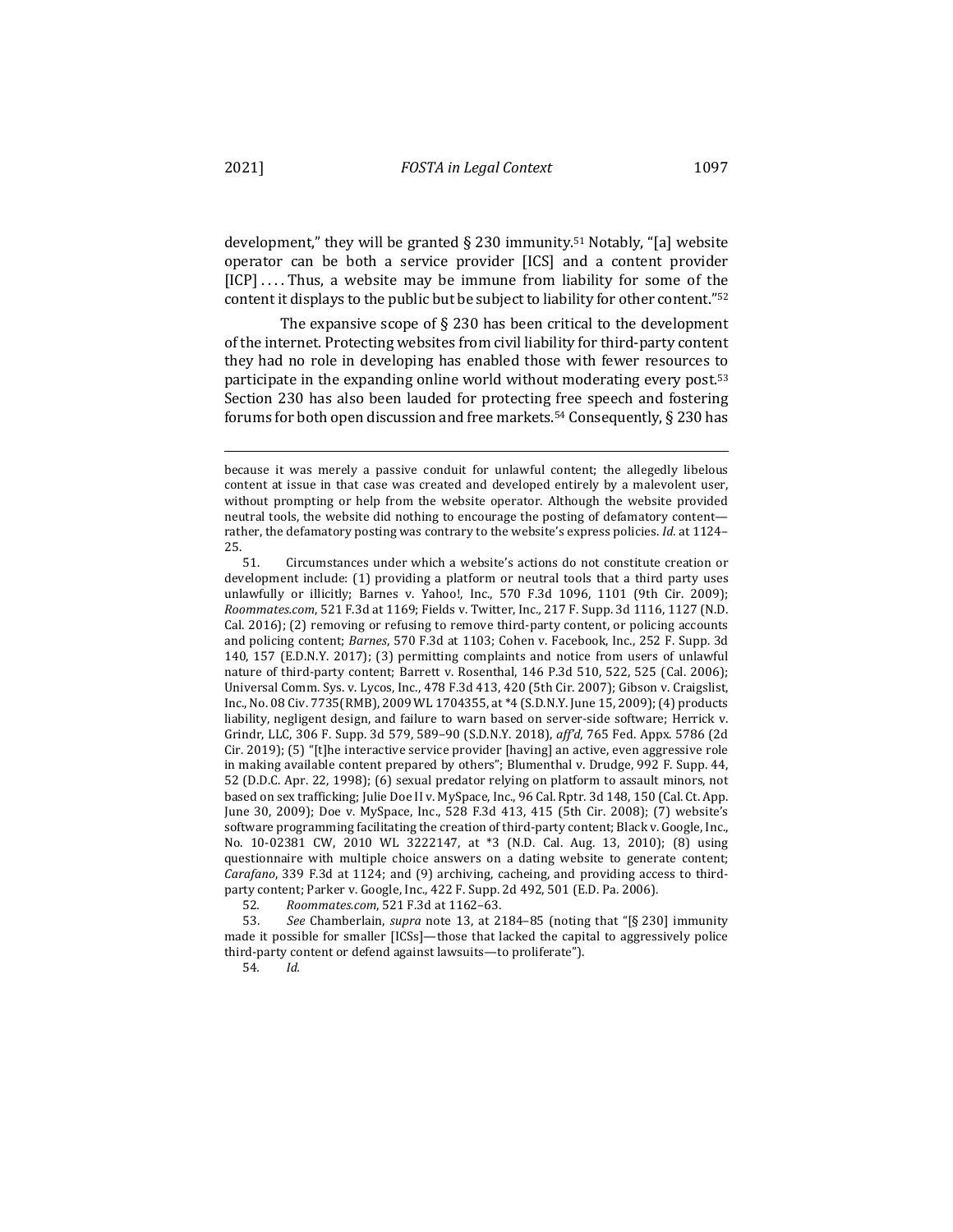deterred websites from participating in the development of illegal content themselves while not deterring them from attempting to moderate the content they host. This dynamic has contributed to the goal that the internet remains a platform for public information-sharing and uninhibited discussion.

Despite (or perhaps because of) the decisive role  $\S$  230 has played in shaping the internet, it has regularly been subject to criticism. In particular, concerns that courts have interpreted  $\S$  230 to grant broad immunity to websites involved in sexual exploitation<sup>55</sup> were a driving force in the passage of FOSTA. Most influential was the case *Jane Doe No.* 1  $\nu$ . *Backpage.com, LLC*, in which three women brought claims under 18 U.S.C. § 1595<sup>56</sup> alleging that they had been sex trafficked on Backpage as minors.<sup>57</sup> There, the U.S. Court of Appeals for the First Circuit held that  $\S$  230 protected Backpage from civil liability because the underlying allegations treated the website as the "publisher or speaker" of third-party content.<sup>58</sup>

The plaintiff-appellants in *Jane Doe No.* 1 argued that Backpage was not acting as a passive publisher of third-party content.  $59$  Specifically, appellants alleged that Backpage was liable not solely for hosting advertisements of the minors, but for its own actions which made it easier to advertise trafficked persons. These actions, appellants suggested, fell outside a publisher's purview and constituted "participation in a venture which that person knew or should have known has engaged in an act"  $60$  of sex trafficking, in violation of the Trafficking Victims Protection Act (TVPA). The

<sup>55.</sup> See, e.g., Dart v. Craigslist, Inc., 665 F. Supp. 2d 961, 969 (N.D. Ill. 2009) (finding Craigslist immune to liability under  $\S 230$  for creating classified services alleged to facilitate prostitution and constitute public nuisance); Doe v. MySpace, Inc., 474 F. Supp. 2d 843, 851 (W.D. Tex. 2007) (finding MySpace immune to liability under § 230 when an adult user contacted, lured, and sexually assaulted a minor user); Doe v. Bates, No. 5:05-CV-91-DF-CMC, 2006 WL 3813758, at  $*20$  (E.D. Tex. Dec. 27, 2006) (finding that § 230 grants immunity to websites when third-party posts contain child pornography).

<sup>56.</sup> Section 1595 provides a civil right of action to victims of violations of § 1591, the criminal provision in TVPA. The scope of  $\S$  1595 and  $\S$  1591 are discussed in detail in Part II.

<sup>57.</sup> Jane Doe No. 1 v. Backpage.com, LLC, 817 F.3d 12, 17 (1st Cir. 2016), cert. *denied*, 137 S. Ct. 622 (2017).

<sup>58</sup>*. Id.* at 18, 24.

<sup>59.</sup> *Id.* at 19 n.4 (finding that, though the argument that Backpage was not acting as a passive publisher was raised by amici, it is not relevant because it was not proposed in the complaint); *see also* H.R. REP. No. 115-572, pt. 1, at 4 (2018) (reviewing the case).

<sup>60.</sup> Trafficking Victims Protection Act, 18 U.S.C. § 1595(a).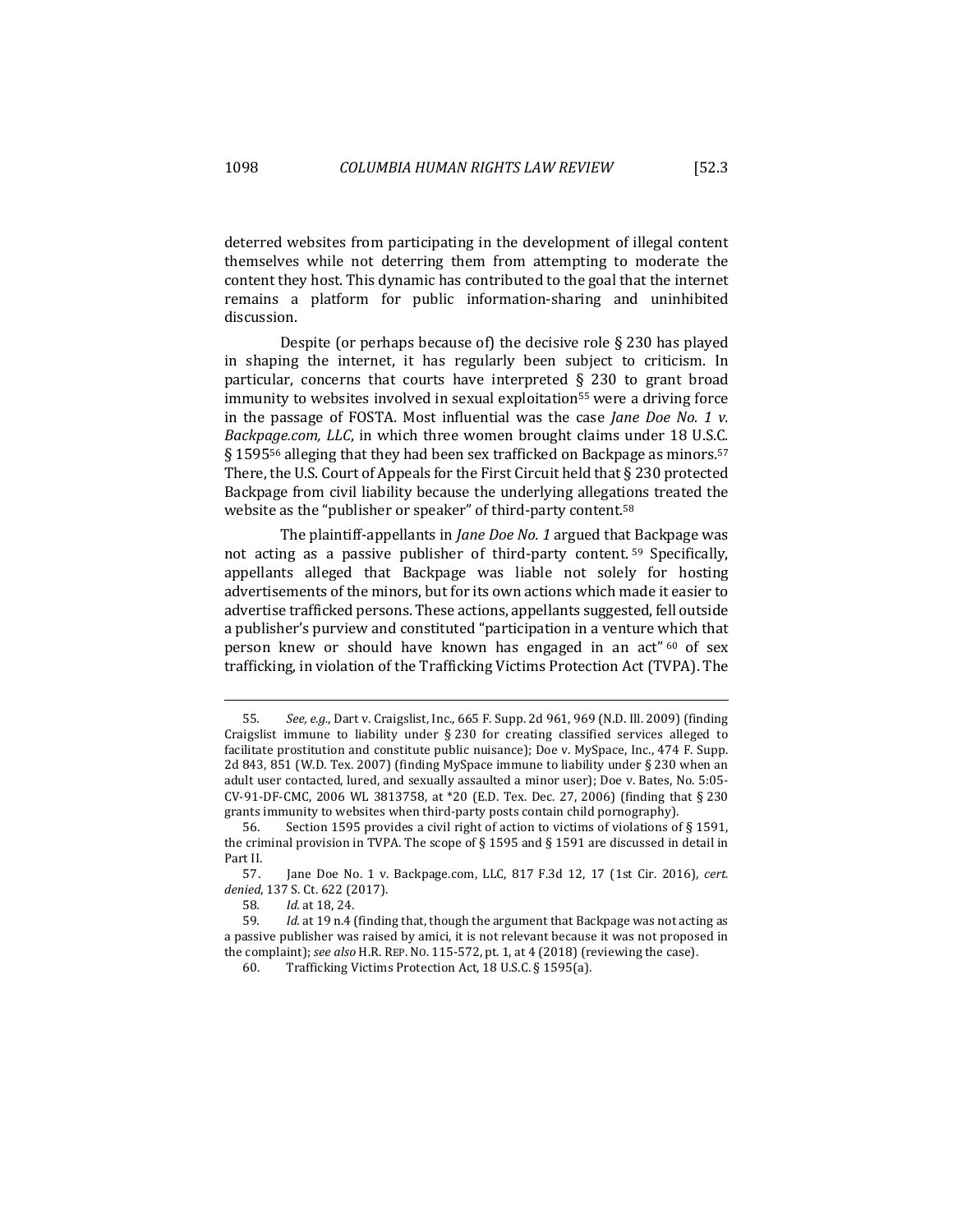court disagreed, finding that Backpage's conduct was typical of a publisher, and so  $\S$  230 immunity applied.<sup>61</sup> Notably, the plaintiff-appellants argued only that Backpage was not a publisher; they did not argue that Backpage had played a role in developing the ads in question, which would have precluded § 230 immunity under existing caselaw.<sup>62</sup> After the First Circuit ruling, but prior to FOSTA's enactment, two federal district courts found that Backpage's actions did constitute "development," making Backpage an ICP.63 The courts subsequently denied Backpage's motions to dismiss under § 230.64

Although *Jane Doe No. 1 v. Backpage.com* was characterized by advocates of FOSTA as epitomizing the consequences of the broad scope of § 230 immunity,<sup>65</sup> the actions actually immunized by § 230 before FOSTA's amendments were not particularly expansive in this context. *Jane Doe* did hold that Backpage was immune from the civil provisions of the TVPA, but even before FOSTA, Backpage would not have been granted immunity for any federal criminal violations of the TVPA, which fall outside  $\S$  230 protection.<sup>66</sup> Furthermore, had Backpage been found to have "developed," in part or in whole, any of the trafficked women's advertisements, as new evidence in subsequent cases suggests, $67$  their conduct would have been equally beyond

65. This was emphasized in particular through the film *I Am Jane Doe*, which documented the plaintiffs' stories and highlighted the effect of  $\S$  230 in their cases. The film was released in February 2017 and screened for Congress. FOSTA was drafted that same year. I AM JANE DOE (50 Eggs Films 2017).

66. 18 U.S.C. § 1593. Notably, the criminal provisions of the TVPA have a mandatory restitution provision that should, in theory, provide survivors with monetary relief.

67. After FOSTA was passed but before it was signed into law, two federal district courts denied Backpage's motions to dismiss on  $\S 230$  grounds because of evidence Backpage had contributed to the development of the illegal content. *See Doe No.* 1, 2018 WL 1542056, at  $*2$ ; *Fla. Abolitionist, LLC*, 2018 WL 1587477, at  $*4-5$ ; *see also* Goldman, supra note 33, at 287-88 (discussing the 2018 district court rulings denying Backpage's motions to dismiss, and noting that "[w]hile these rulings do not guarantee financial

<sup>61.</sup> *Backpage.com, LLC*, 817 F.3d at 22 ("[C]laims that a website facilitates illegal conduct through its posting rules necessarily treat the website as a publisher or speaker . . . and, thus, are precluded by section  $230(c)(1)$  . . . a website operator's decisions in structuring its website and posting requirements are publisher functions entitled to section  $230(c)(1)$  protection.").

<sup>62.</sup> *Id.* at 19 n.4 (finding that, though this argument was raised by amici, it is not relevant because it was not proposed in the complaint); see also H.R. REP. No. 115-572, pt. 1, at 4 (2018) (same).

<sup>63.</sup> Doe No. 1 v. Backpage.com, LLC, 2018 WL 1542056, at \*2 (D. Mass. Mar. 29, 2018); Fla. Abolitionist v. Backpage.com, LLC, 2018 WL 1587477, at  $*4-5$  (M.D. Fla. Mar. 31, 2018).

<sup>64</sup>*. See* Goldman, *supra* note 33, at 287–88.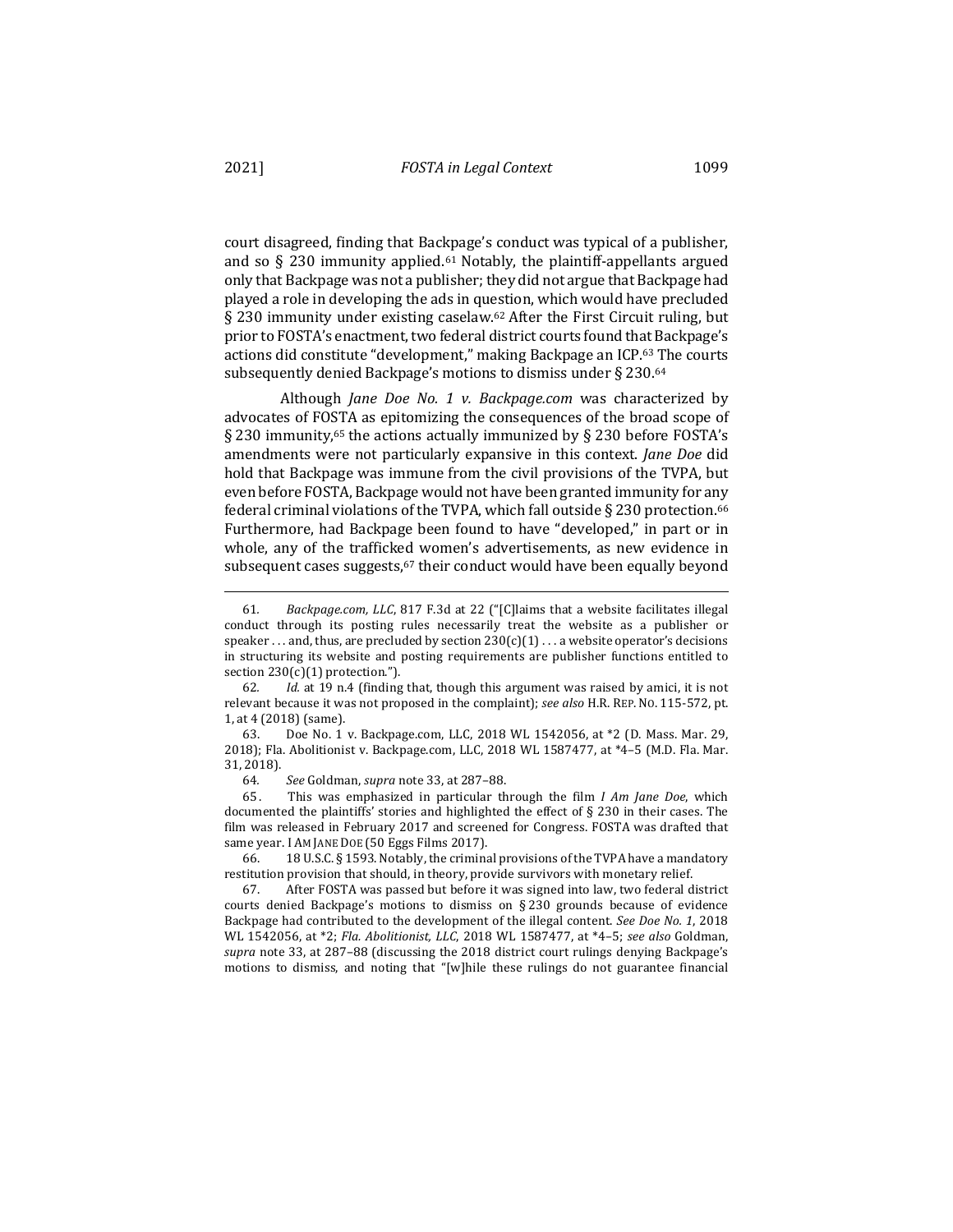§ 230's protection. Finally, the traffickers who themselves developed and posted the advertisements would still have been liable under both the criminal and civil provisions of the TVPA. Nonetheless, criticism interpreting  $\S 230$  caselaw as having granted broad immunity for Backpage was a primary instigator of the FOSTA amendments.<sup>68</sup>

### B. FOSTA's Amendments to  $\S$  230

In response to growing public condemnation of § 230 following *Jane Doe*, in April 2018 Congress amended the CDA by the legislative package H.R. 1865, $^{69}$  or FOSTA. The stated purpose of the amendments was to further restrict the scope of  $\S 230$  immunity for website providers that published content promoting or facilitating prostitution and sex trafficking.<sup>70</sup> Congress hoped to clarify that  $\S 230$ , "does not prohibit the enforcement ... of Federal and State criminal and civil law relating to sexual exploitation of children or sex trafficking . . . . "71

To that end, FOSTA amends  $\S$  230 such that immunity will not be provided for  $(1)$  a federal civil claim brought under TVPA § 1595,  $(2)$  a state criminal charge for conduct that would constitute a violation of TVPA  $\S$  1591,

payouts to the victims, they proved—before FOSTA became law—that Section 230 did not prevent civil lawsuits against Backpage").

<sup>68.</sup> Alina Selyukh, *Section 230: A Key Legal Shield for Facebook, Google Is About to Change*, NPR (Mar. 21, 2018), https://www.npr.org/sections/alltechconsidered/2018/ 03/21/591622450/section-230-a-key-legal-shield-for-facebook-google-is-about-to-

change [https://perma.cc/WQ9D-CKRG]; Sen. Rob Portman, It's Incredible that Online Sex *Traffickers Still Get Legal Protection As They Commit Crimes*, FOX NEWS (Sept. 7, 2019), https://www.foxnews.com/opinion/sen-rob-portman-its-incredible-that-online-sex-

traffickers-still-get-legal-protection-as-they-commit-crimes [https://perma.cc/6GLH-XFWE] (arguing that Backpage's "escape from liability" under the CDA spurred the Senate's investigation into Backpage and resulting SESTA legislation, which "will finally force corporate sex traffickers like Backpage to answer for their crimes."). Though Backpage was the most widely touted case, there were others. See supra note 9 and accompanying text; Doe ex rel. Roe v. Backpage.com, LLC, 104 F. Supp. 3d 149, 165 (D. Mass. 2015) (applying § 230 to Backpage.com).

<sup>69.</sup> Allow States and Victims to Fight Online Sex Trafficking Act of 2017, Pub. L. No. 1115-164, 132 Stat. 1253 (codified as amended in scattered sections of 18 and 47 U.S.C.) (2018).

<sup>70.</sup> Portman, *supra* note 68 (discussing FOSTA's objective was to hold websites that promote sex trafficking accountable).

<sup>71.</sup> Allow States and Victims to Fight Online Sex Trafficking Act of 2017, Pub. L. No. 1115-164, 132 Stat. 1253.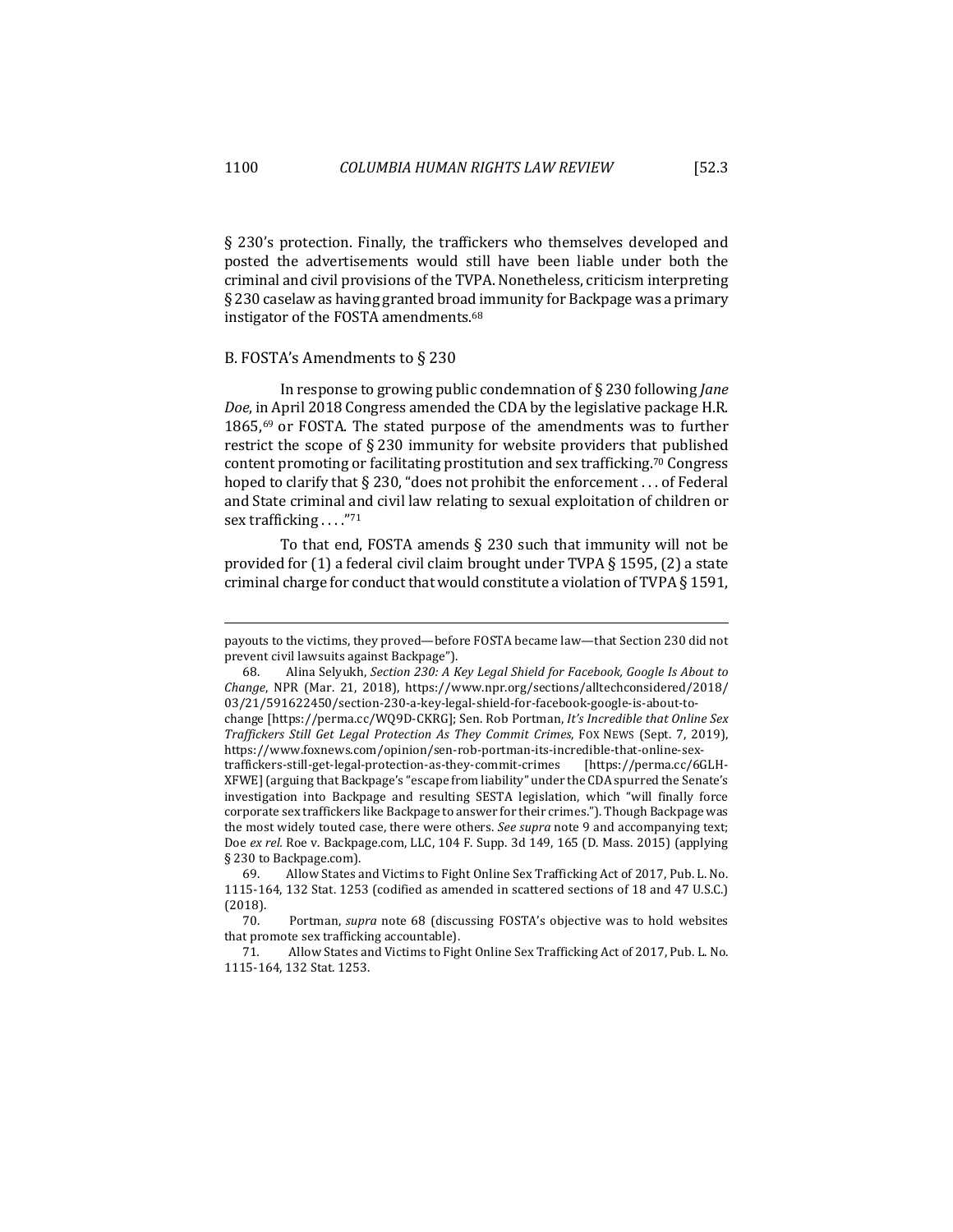or (3) a state criminal charge for conduct that would constitute a violation of § 2421A.<sup>72</sup> In other words, if an ICS's conduct constitutes a violation of one of the aforementioned laws,  $\S$  230 will not shield it from liability, even if the ICS merely allows the publication of third-party content it did not itself help "develop."73

By exposing ICSs to liability for third-party content, FOSTA represents a significant shift in the law. This will undoubtedly have a lasting impact on the future development of the internet. Where  $\S 230$  immunity protected free speech, encouraged open dialogue in online forums, and made the internet generally accessible while still disincentivizing illegal conduct by website providers,  $74$  the amendments will disrupt this careful balance. Congress chose in § 230 to immunize civil but not criminal violations because "the distinctions between civil and criminal actions—including the disparities in the standard of proof and the availability of prosecutorial discretion—reflect a legislative judgment that it is best to avoid the potential chilling effects that private civil actions might have on internet free speech."<sup>75</sup> The risk of liability for third-party content following FOSTA will result in exactly the chilling effect  $\S 230$  was meant to prevent. In fact, as websites have shut down out of fear of liability, sex workers have lost affordable advertising spaces and access to platforms to share safety information.<sup>76</sup> As

<sup>72.</sup> See id. § 4. The meaning and scope of these laws (i.e., 18 U.S.C. §§ 1591, 1595, 2421A) are discussed in Part II, *infra*.

<sup>73.</sup> Allow States and Victims to Fight Online Sex Trafficking Act of 2017, § 4, 47 U.S.C. 230(e)(5).

<sup>74.</sup> See Section 230 as First Amendment Rule, supra note 24, at 2027 (quoting CDA 230: The Most Important Law Protecting Internet Speech, ELEC. FRONTIER FOUND., https://www.eff.org/issues/cda230 [https://perma.cc/53A5-G6ZD]) (designating Section 230 as "the most important law protecting Internet speech" and "perhaps the most influential law to protect the kind of innovation that has allowed the Internet to thrive"); see also Daisy Soderberg-Rivkin, The Lessons of FOSTA-SESTA from a Former Content *Moderator*, R ST. (Apr. 8, 2020), https://www.rstreet.org/2020/04/08/the-lessons-offosta-sesta-from-a-former-content-moderator/ [https://perma.cc/7EAR-ZTBF] (detailing the negative consequences of FOSTA).

<sup>75.</sup> Jane Doe No. 1 v. Backpage.com, LLC, 817 F.3d 12, 23 (1st Cir. 2016).

<sup>76.</sup> Simon, *supra* note 10 (discussing Backpage's removal and its impact on lowincome sex workers); Blunt & Wolf, *supra* note 13 at 43 (stating that online platforms operate "as a harm reduction working tool by negotiating and screening for potentially violent clients on their own terms"); Soderberg-Rivkin, *supra* note 74 (recounting that websites pre-FOSTA provided "a haven .... Sex workers were using the platforms to protect their health, safety, and independence by building communities ... screening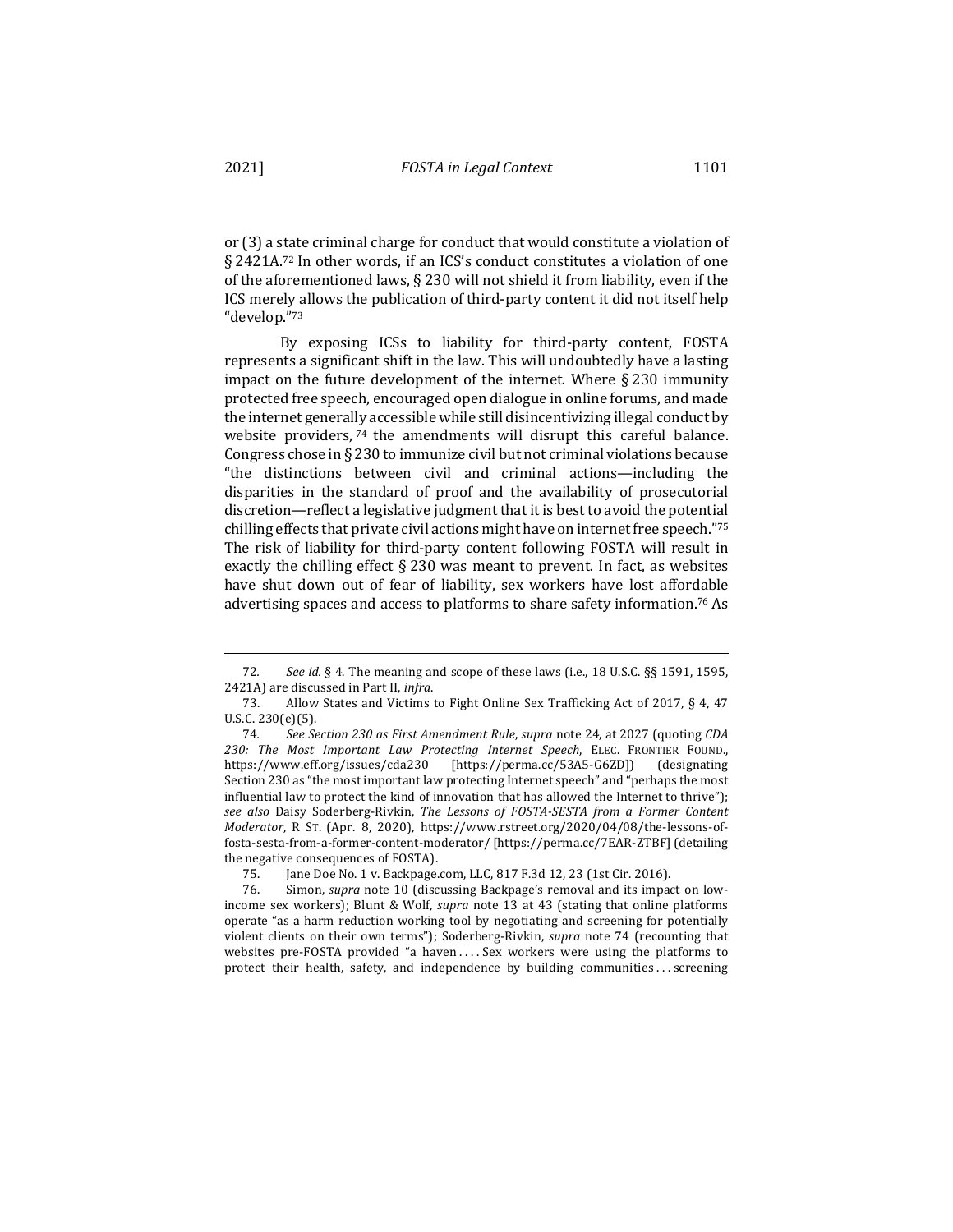a result, many sex workers have been forced into dangerous circumstances, as described in the Introduction.<sup>77</sup>

Despite the numerous and extensive consequences of FOSTA's  $\S$  230 amendments to free speech on the internet and consequently to the safety of sex workers, the changes will not necessarily further the stated purpose of the legislation. FOSTA was passed in response to concerns about the proliferation of sex trafficking and sexual exploitation; however, the amendments do very little to prevent trafficking and may, in fact, impede efforts to identify and aid survivors.<sup>78</sup> Though traffickers have lost platforms from which to advertise, there is no evidence that trafficking itself has decreased.<sup>79</sup> As such, law enforcement officers have stated that they can no longer use these sites to find missing sex trafficking victims. $80$ 

FOSTA is not only an ineffective tool for protecting survivors of sex trafficking, it does very little to change trafficking law.<sup>81</sup> Thus, the substantial

80. Lynn Casey, *Police Look for More Ways to Investigate Trafficking Without Backpage*, FOX23 NEWS (May 4, 2018), https://www.fox23.com/news/police-look-formore-ways-to-investigate-trafficking-without-backpagecom/744121407 [https://perma.cc/D666-PDSE].

81. Even before FOSTA was passed, the SAVE Act had amended § 1591 to reach websites like Backpage. See Stop Advertising Victims of Exploitation Act of 2015, H.R. 285, 114th Cong. (2015); Chamberlain, *supra* note 13, at 2208–09 (arguing Congress should repeal FOSTA, noting that while FOSTA "does not, in any discernable way, increase the risk involved in being a sex trafficker. Nor does it address any number of socioeconomic or

potential clients .... Without access to those platforms, information-sharing among sex workers would be . . . dangerous").

<sup>77.</sup> *See supra Section I.A.*<br>78. Chamberlain, *supra* 1

Chamberlain, *supra* note 13, at 2202 (lamenting FOSTA's impact and noting that "[f]or law enforcement, there is a documented ease to tracking and locating traffickers online  $\ldots$  [and in] identifying and aiding specific victims  $\ldots$ . These advertisements may constitute crucial digital evidence in eventual legal proceedings against perpetrators . . . .").

<sup>79.</sup> Goldman, *supra* note 33, at 290 ("'If FOSTA succeeds in shutting down hightraffic, high-visibility websites, it will suppress a key means of detecting and reporting sex trafficking, thus decreasing trafficking victims' chances of being recovered." (quoting Declaration of Alexandra Frell Levy at 2-3, Woodhull Freedom Found. v. United States, No. 1:18-cv-01552 (D.D.C. June 28, 2018))); Jennifer Musto et al., *Anti-Trafficking in the Time* of FOSTA/SESTA: Networked Moral Gentrification and Sexual Humanitarian Creep, 10 Soc. SCI. 1, 2 (2021) ("FOSTA/SESTA hurts sex workers by taking away the ability to screen clients, it forces people back to the streets and into more dangerous situations, it heightens risk of arrest, and it contributes to sex workers' vulnerability to third-party market facilitators (e.g., traffickers or pimps) among other harms.").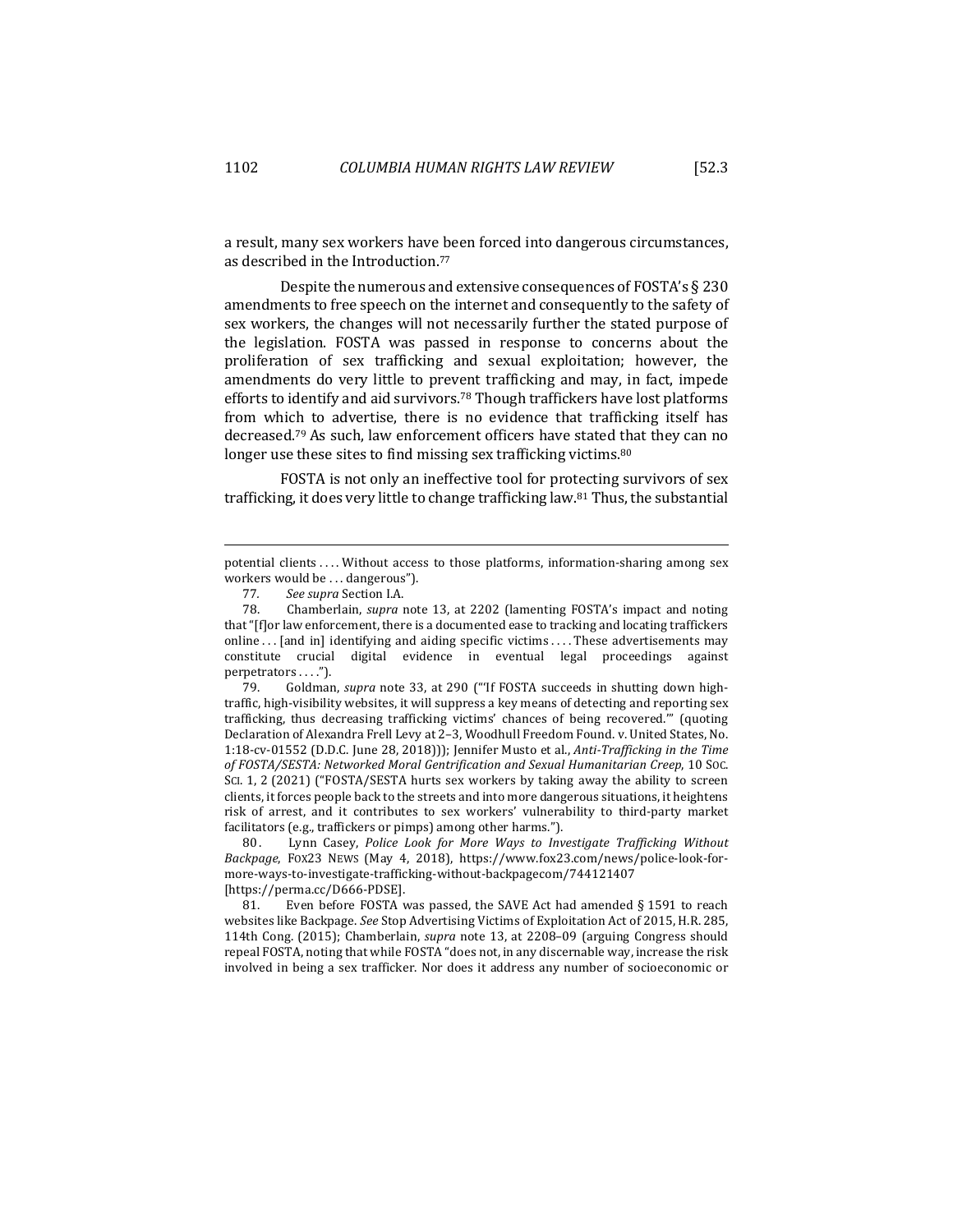changes made to  $\S 230$  that drastically harm free speech on the internet are not justified by these unrealized benefits.

#### C. State-Level Criminal Liability

The FOSTA amendments to CDA  $\S$  230 limit immunity provided to ICSs for hosting content that violates state-level anti-trafficking and prostitution laws.<sup>82</sup> Following FOSTA, ICSs will not receive  $\S$  230 immunity from state-level criminal liability for conduct that would also violate the federal anti-trafficking statutes 18 U.S.C. § 1591 or § 2421A.<sup>83</sup> While federal criminal liability was already excluded from immunity under  $\S 230(e)(1)$ , immunity had still attached to state criminal liability prior to FOSTA's passage. Nonetheless, numerous impediments to state-level anti-trafficking prosecutions make a significant post-FOSTA increase in state-level criminal prosecutions of the owners, managers, or operators of interactive computer services seem unlikely.<sup>84</sup>

### 1. Pre-FOSTA Immunity for State-Level Criminal Violations

Prior to the FOSTA amendments, ICS owners, managers, and operators were afforded  $\S 230$  immunity for hosting content that violated state-level criminal laws, consistent with the limitations previously discussed. Thus, though a number of states' laws provide for third-party liability for businesses that knowingly benefit from or facilitate sextrafficking,  $85$  websites that merely hosted adult advertisements were effectively protected from prosecution by  $\S$  230 immunity. Following existing  $\S 230$  caselaw, websites that could be shown to have in any way

environmental factors that advocates for sex-trafficking survivors have identified as concrete ways to curtail such trafficking.**"**).

<sup>82.</sup> See supra notes 29-33 and accompanying text.

<sup>83.</sup>  $\,$  47 U.S.C. § 230(e)(5). 18 U.S.C. § 2421A is a federal crime create by FOSTA that prohibits owning, managing, or operating an ICS with the intent to promote or facilitate the prostitution of another person. See infra Part III for a detailed analysis of this new federal crime.

<sup>84.</sup> For a discussion of these impediments, see *infra* notes 128-131114 and accompanying text.

<sup>85.</sup> *See, e.g.*, 18 PA. CONS. STAT. § 3011(a)(2) (2020) (stating that a person commits a felony "of the first degree if the person knowingly benefits financially or receives anything of value from any act that facilitates any activity described in paragraph  $(1)$ ").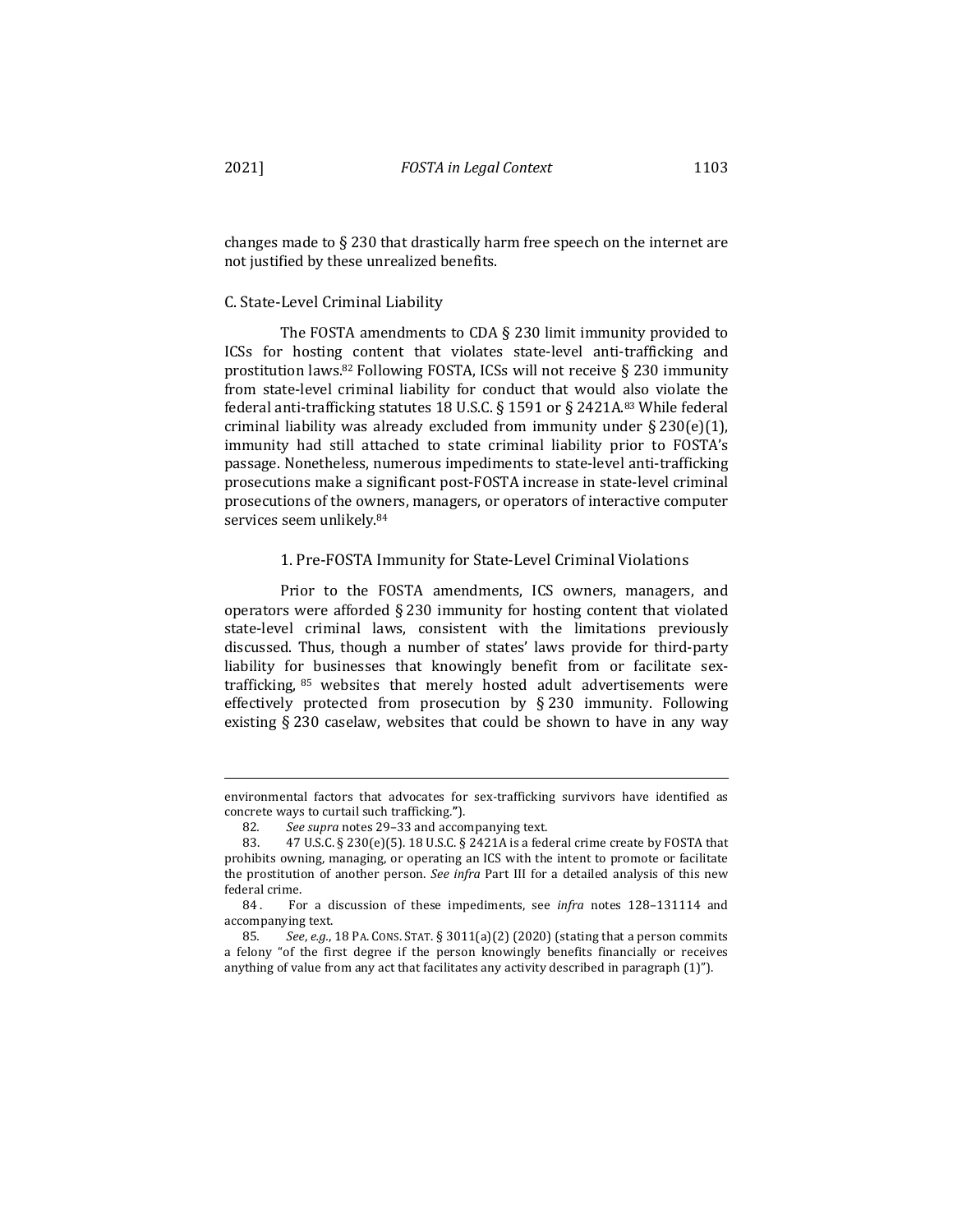"developed" or created the offending content were still excluded from immunity.

At least one court has reasoned that because  $\S 230$  immunity lessened the potential impact of state criminal laws, new state legislation relating to online facilitation of trafficking and prostitution was unenforceable. In 2012, the District Court for the Western District of Washington granted an injunction to Backpage.com against the enforcement of Washington State Senate Bill 6251 (SB 6251), which would have made it a felony to knowingly publish, disseminate, display, or to "directly or indirectly" cause content to be published, disseminated, or displayed, if it contains "a depiction of a minor" and any "explicit or implicit offer" of sex for "something of value."<sup>86</sup> The injunction was granted partly on the grounds that SB 6251 conflicted with, and was therefore preempted by, CDA § 230.87

The impact of  $\S$  230 immunity on the potential effectiveness of state criminal law was at the forefront of legislative debates and remarks leading up to FOSTA's passage. Members of the House and Senate emphasized the need for the law to stop what they viewed as federal impediments on local law enforcement actions. For example, former state attorney general and cosponsor of FOSTA Senator Richard Blumenthal, in urging the passage of FOSTA, said, "As a state prosecutor, I was told that I could not pursue actions against Craigslist or other sites nearly a decade ago because of  $[CDA \t{230}]$ and the interpretation. Clearly, the websites that facilitate this, knowingly encouraging and profiting from sex trafficking, must face repercussions in the courtroom." 88 Other legislators, many of whom have previous prosecutorial or law-enforcement experience, made similar arguments.<sup>89</sup>

# 2. How FOSTA Changes State-Level Criminal Liability

In part as a response to these concerns, FOSTA was passed with two amendments to CDA  $\S 230$  directly targeted at state-level liability for websites. Section 230 now excludes from immunity:

<sup>86.</sup> Backpage.com, LLC v. McKenna, 881 F. Supp. 2d 1262, 1268 (W.D. Wash. 2012); WASH. REV. CODE § 9.68A.104 (2012) (repealed 2013).

<sup>87</sup>*. McKenna*, 881 F. Supp. 2d at 1272–73.

<sup>88. 164</sup> CONG. REC. S1851 (daily ed. Mar. 21, 2018) (statement of Sen. Blumenthal).

<sup>89.</sup> See, e.g., 164 CONG. REC. S1854 (daily ed. Mar. 21, 2018) (statement of cosponsor Sen. McCaskill)  $("T]$ he most important part of this bill . . . is the tool it gives our frontline of law enforcement in this country .... This is a new tool ... [on] the frontline of criminal prosecutions . . . . ").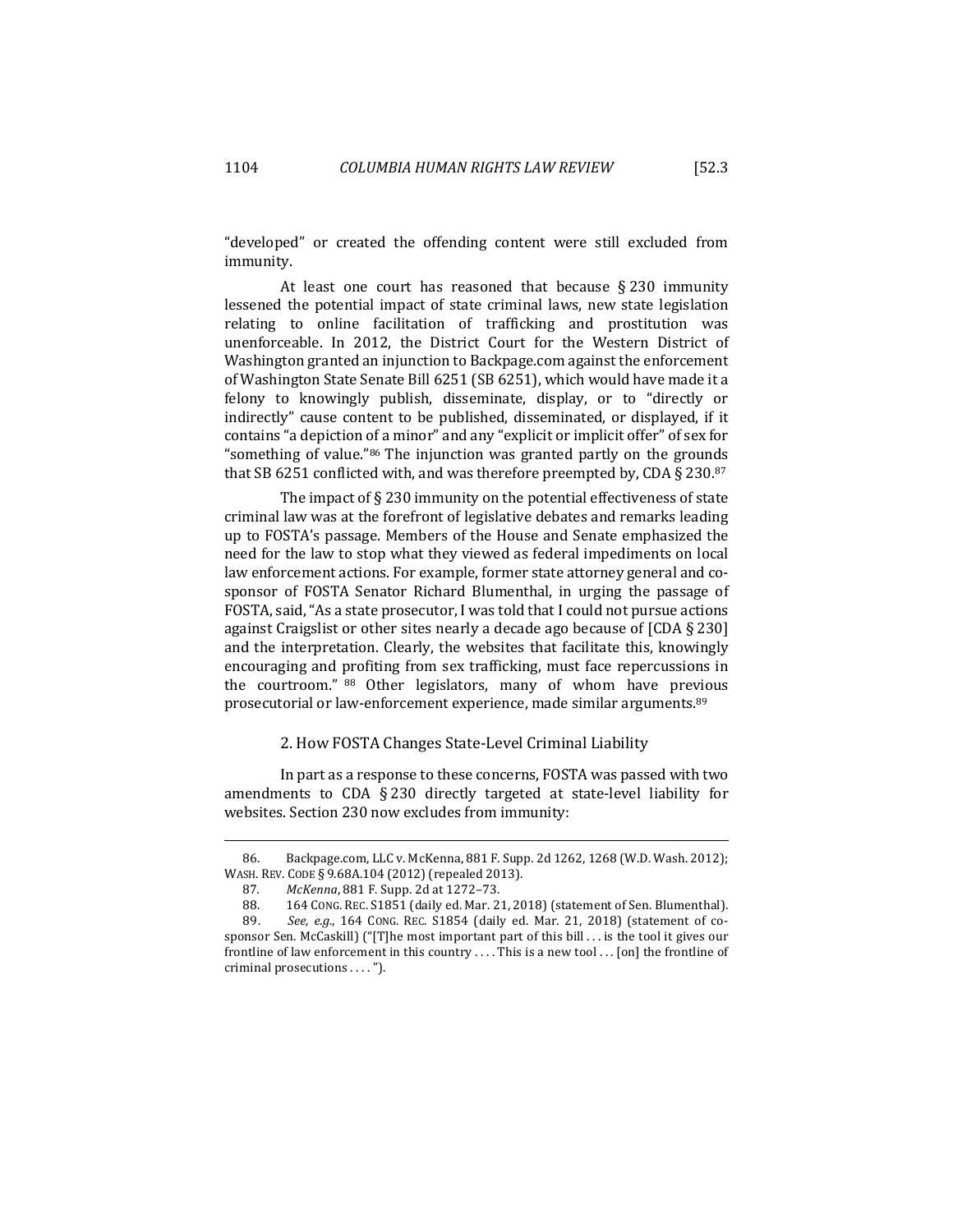(B) any charge in a criminal prosecution brought under State law if the conduct underlying the charge would constitute a violation of section 1591 of title 18, United States Code; or

(C) any charge in a criminal prosecution brought under State law if the conduct underlying the charge would constitute a violation of section 2421A of title 18, United States Code, and promotion or facilitation of prostitution is illegal in the jurisdiction where the defendant's promotion or facilitation of prostitution was targeted.<sup>90</sup>

Just as in FOSTA's other provisions, however, there is a tremendous amount of ambiguity in this statutory text. Without more textual specificity, it is unclear what exactly must be proven to establish that conduct underlying a state charge would violate the corresponding federal statutes.

An initial ambiguity arises from the state laws themselves. In 2003, Washington became the first state to criminalize human trafficking at the state level.  $91$  Within only ten years, all fifty states had passed criminal trafficking laws.  $92$  Many of these laws created criminal liability for third parties who benefit from or facilitate trafficking or for anyone who "knowingly profits" from a trafficking venture.<sup>93</sup> However, the definition of "trafficker" varies widely in state laws, and there is also variety in what *mens rea* and *actus reus* are required.<sup>94</sup> Determining the elements of a violation

<sup>90.</sup> Allow States and Victims to Fight Online Sex Trafficking Act of 2017, 47 U.S.C. 230(e)(5) (2018).

<sup>91.</sup> Sara Lerner, *Human Trafficking Part 1: Our Legislative History*, NPR (Nov. 30, 1999), https://www.npr.org/templates/story/story.php?storyId=125127066 [https://perma.cc/58JA-6D8S] (noting that "Washington took its place at the forefront of the modern anti-slavery fight in 2003 when the state became the first in the nation to criminalize human trafficking on the state level").

<sup>92.</sup> Press Release, Polaris, Wyoming Becomes 50th State to Outlaw Human Trafficking (Feb. 27, 2013), https://polarisproject.org/news/press-releases/wyomingbecomes-50th-state-outlaw-human-trafficking [https://perma.cc/P45Q-WX3L].

<sup>93.</sup> Anne Teigen, *Prosecuting Human Traffickers: Recent Legislative Enactments*, NAT. CONF. STATE LEGIS. 4 (2018), https://www.ncsl.org/Portals/1/HTML\_LargeReports/ Prosecuting\_Traffickers\_091818\_32767.pdf [https://perma.cc/MZQ6-FTHD].

<sup>94.</sup> *Id.* at 2 (noting that the state laws "vary in several ways, including who is defined as a "trafficker," the statutory elements required to prove guilt to obtain a conviction and the seriousness of the criminal and financial penalties those convicted will face.").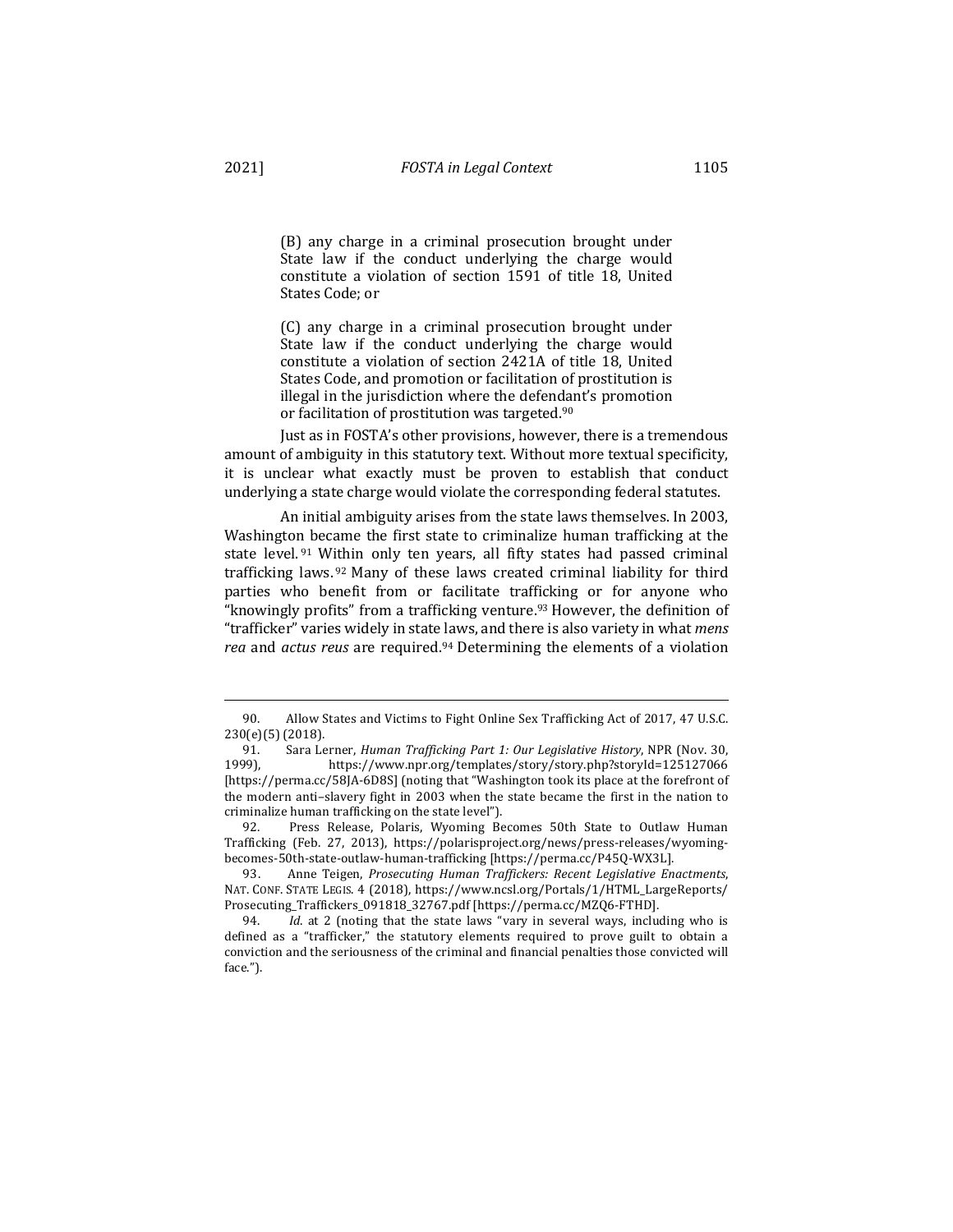following FOSTA therefore requires differentiating among the various elements and standards utilized at the state level.

Additionally, while some state anti-trafficking laws are modeled after 18 U.S.C.  $\S$  1591, they may be sufficiently dissimilar that their primary utility lies in prosecuting conduct that would not violate their federal corollary.<sup>95</sup> A related open question remains: if a state law is modeled after § 1591 or § 2421A, but has some differences, to what extent must a prosecutor show that the conduct underlying the state charge would also violate the federal law?<sup>96</sup> Although the amendments' language may have been included to guard online platforms against the application of a patchwork of state laws, it is likely that, post-FOSTA, state prosecutors seeking trafficking convictions of website owners must prove that the website owners' conduct violates *both* the state law and at least one of the two correlating federal laws. This is a potentially high bar considering the ambiguities in those federal laws, as described in Part II.

# 3. Likely Impact of FOSTA's Changes to State Level Criminal Liability

Despite the emphasis during legislative debates on the chilling effect of  $\S$  230 immunity to state criminal charges, it is not clear that the resultant amendments will facilitate state-level trafficking prosecutions.<sup>97</sup> Scholars at

<sup>95.</sup> See AMY FARRELL ET AL., IDENTIFYING CHALLENGES TO IMPROVE THE INVESTIGATION AND PROSECUTION OF STATE AND LOCAL HUMAN TRAFFICKING CASES 145-52 (2012), available at https://www.urban.org/sites/default/files/publication/25526/412593-Identifying-Challenges-to-Improve-the-Investigation-and-Prosecution-of-State-and-Local-Human-Trafficking-Cases.pdf (on file with the *Columbia Human Rights Law Review*).

<sup>96.</sup> Determining how one would prove that "conduct underlying the charge would constitute violation" of another law is difficult because FOSTA uses novel language that lacks clear corollaries in any particular body of law. Analogies could be made to double jeopardy, United States v. Lynn, 636 F.3d 1127, 1129-30 (9th Cir. 2011), or plea agreements with sentences based on dismissed charges, United States v. Pearson, No. 09-4083, 2011 WL 2745795, at  $*3$  (6th Cir. July 14, 2011), but neither usage lines up precisely with Congress's use in FOSTA.

<sup>97.</sup> In fact, some experts suggest that the removal of sites like Backpage makes it more difficult to find and prosecute violators. Jackman, *supra* note 6 (noting the concern that FOSTA may "remov[e] a tool for law enforcement to track pimps, locate missing children and build criminal cases"); see also Note, Caitlyn Burnitis, *Facing the Future with FOSTA: Examining the Allow States and Victims to Fight Online Sex Trafficking Act of 2017,* U. MIA. RACE & SOC. JUST. L. REV. 139, 159-60 (2020) (discussing how FOSTA may make it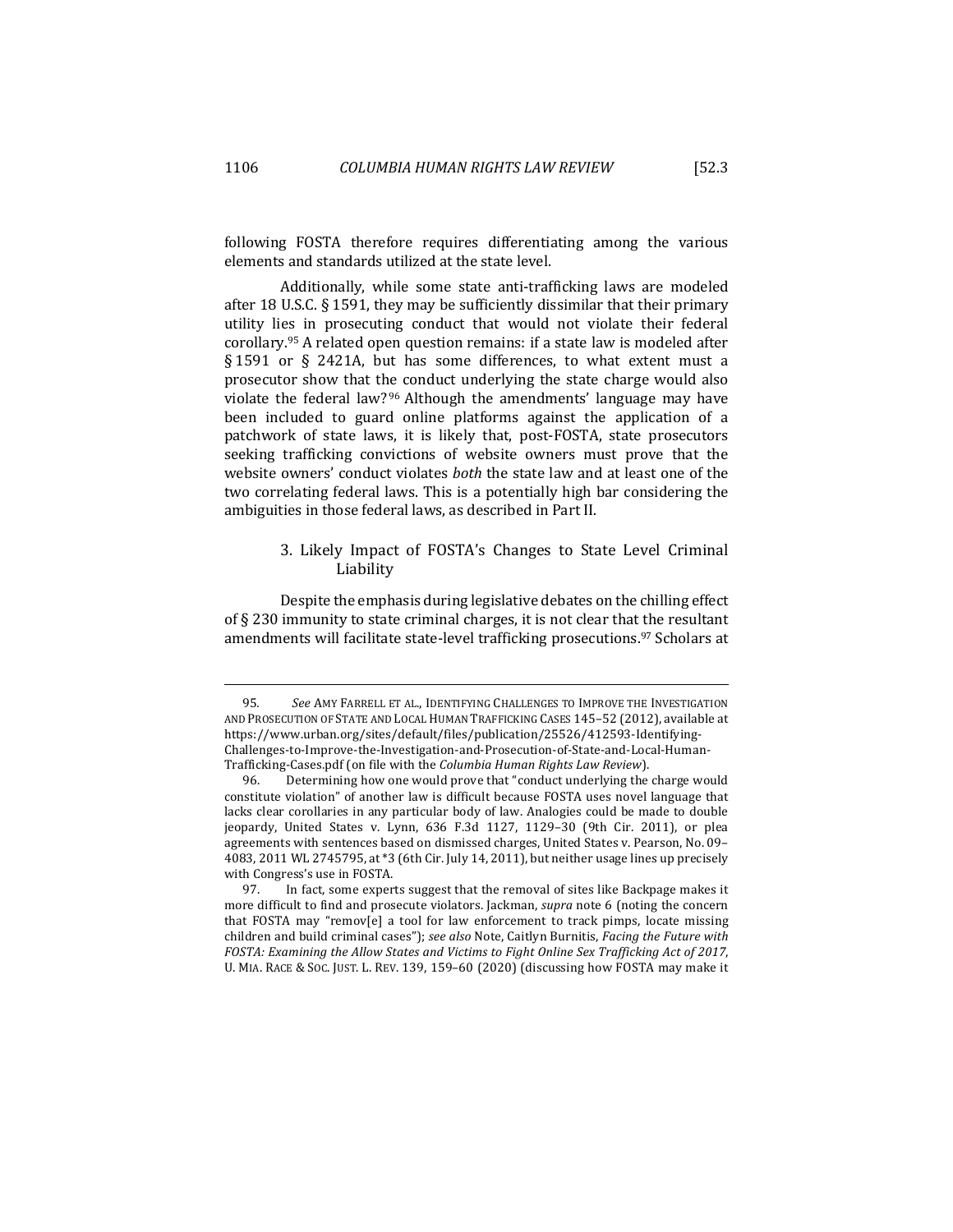the Villanova Law School's Institute to Address Commercial Sexual Exploitation have said that as Pennsylvania state law stands, the FOSTA amendment to  $\S$  230 had "no effect in the Commonwealth."<sup>98</sup> They argue that amendments to Pennsylvania's anti-trafficking statute adding "advertises" to its trafficking definition are necessary so that "state prosecutions against website owners" can go forward.<sup>99</sup> This suggests that the current language of the Pennsylvania anti-trafficking statute, which provides for third party criminal liability for any "business entity who knowingly aids or participates in" trafficking,<sup>100</sup> does not already cover ICSs. Thus, despite the passage of FOSTA, state prosecutors in Pennsylvania may still be unable to use Pennsylvania's anti-trafficking statute to prosecute website owners.

In addition, the FOSTA amendments may not engender change in state-level prosecutions because they do not address numerous other barriers to state-level prosecutions. Prior to FOSTA, trafficking charges were rarely brought in state-level trafficking investigations. A 2012 study from Northeastern University found that of all state-level trafficking investigations reviewed, only 17% went forward with a trafficking charge.<sup>101</sup> The most common state-level charges resulting from these investigations were charges of compelling or promoting prostitution.<sup>102</sup> However, it is not clear that the potential for  $\S$  230 immunity was the driving factor in this low rate of trafficking prosecutions. Rather, the Northeastern study identified the following as factors preventing these charges: the fact that people identified by law enforcement as trafficking victims do not self-identify as victims, distrust law enforcement, and refuse to provide police statements or otherwise cooperate in investigations; law enforcement perceptions that trafficking victims "lack[] credibility;" lack of precedent under state trafficking statutes; lack of knowledge by local prosecutors of state

more difficult for prosecutors and local law enforcement agencies to gather evidence and bring trafficking prosecutions).

<sup>98. 18</sup> PA. CONS. STAT. § 3011; VILLANOVA UNIV. CHARLES WIDGER SCH. OF LAW INST. TO ADDRESS COM. SEXUAL EXPLOITATION, REPORT ON COMMERCIAL SEXUAL EXPLOITATION IN PENNSYLVANIA 22 (2018), available at https://cseinstitute.org/wp-content/uploads/ 2019/06/Spring-2019-Report-6.21.19-pdf.pdf [https://perma.cc/H4G3-3JSV], at 22.

<sup>99.</sup> VILLANOVA UNIV. CHARLES WIDGER SCH. OF LAW INST. TO ADDRESS COM. SEXUAL EXPLOITATION, REPORT ON COMMERCIAL SEXUAL EXPLOITATION IN PENNSYLVANIA 22 (2018), available at https://cseinstitute.org/wp-content/uploads/2019/06/Spring-2019-Report-6.21.19-pdf.pdf [https://perma.cc/H4G3-3JSV].

<sup>100. 18</sup> PA. CONS. STAT. § 3011.

<sup>101.</sup> AMY FARRELL ET AL., *supra* note 95, at 61.

<sup>102</sup>*. Id*.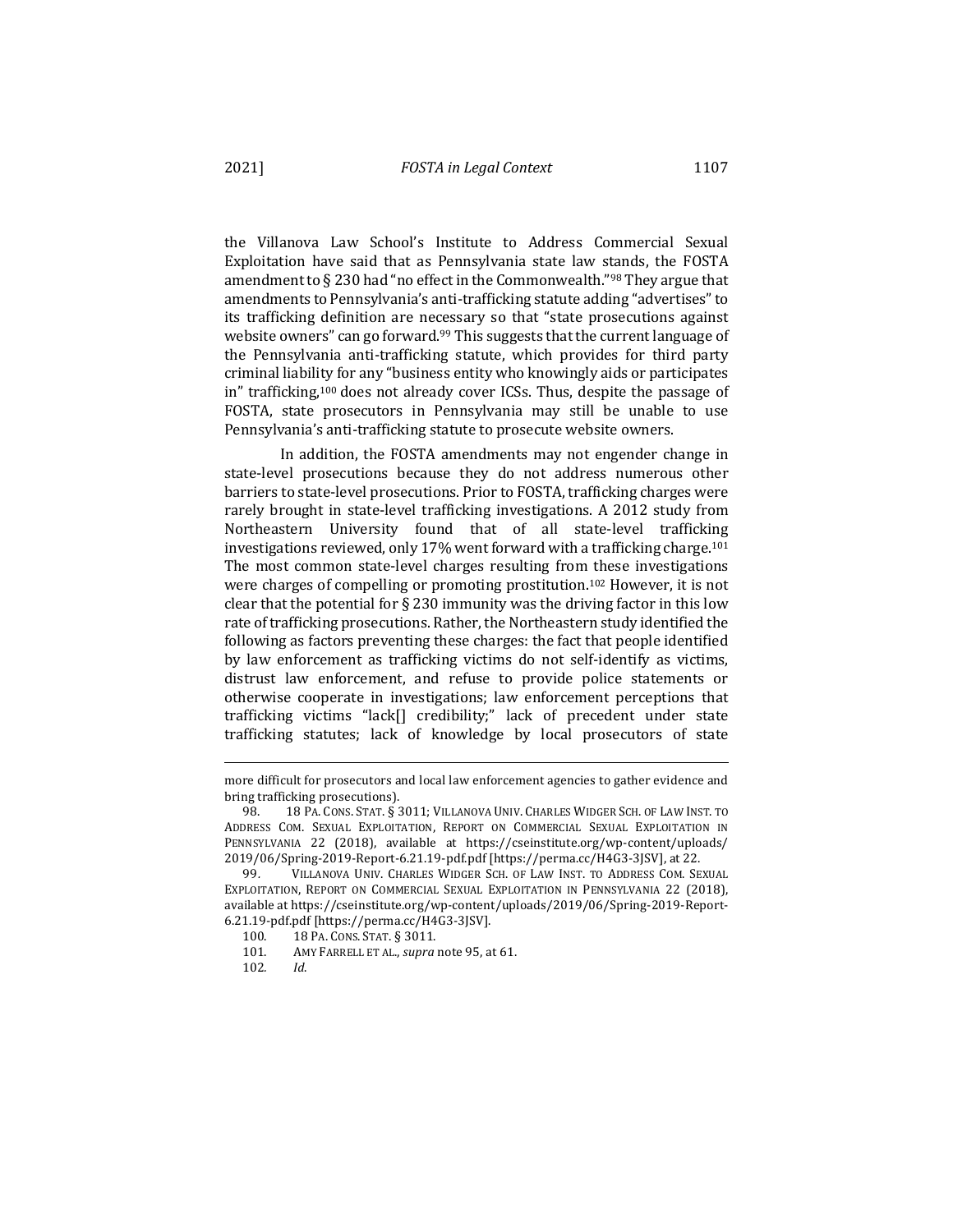trafficking statutes; lack of guidance for state-level prosecutors in how to conduct a trafficking prosecution; fear of losing and damage to prosecutors' reputations; and reluctance by victims to testify or cooperate at the point of trial.<sup>103</sup> Further, many local law enforcement officials surveyed said they believed that trafficking prosecutions were better handled by the federal government.<sup>104</sup> It is worth noting that federal-level trafficking investigations follow a similar pattern to state-level investigations; the primary charges resulting from federal trafficking investigations are for transporting persons across state lines for the purposes of prostitution, despite the fact that  $\S 230$ has never provided immunity against federal criminal charges.<sup>105</sup> All of this suggests that historically  $\S$  230 immunity has not affected the rate at which trafficking prosecutions are brought at the state level, making it unlikely that FOSTA will result in a meaningful uptick of trafficking prosecutions.

Some state lawsuits against Backpage proceeded before FOSTA's passage, by focusing on legal claims not precluded by  $\S 230$ . The first prosecution was initiated in 2016, prior to the passage of FOSTA, and was premised primarily on "pimping" charges.<sup>106</sup> That case was dismissed under  $\S 230$ .<sup>107</sup> Subsequently, in 2017, still prior to FOSTA, the Attorney General's Office filed new charges based primarily on pimping, money laundering resulting from pimping, and general money laundering.  $108$  In that case, though the pimping-related charges were dismissed on the basis of  $\S 230$ immunity, the other money laundering charges were allowed to proceed.<sup>109</sup>

107. See Ferrer, 2016 WL 7237305, at \*3. For an analysis of Ferrer, see Eric Goldman, *Backpage Executives Defeat Pimping Charges Per Section 230: People v. Ferrer*, TECH & MKTG. L. BLOG (Dec. 15, 2016), https://blog.ericgoldman.org/archives/ 2016/12/backpage-executives-defeat-pimping-charges-per-section-230-people-vferrer.htm [https://perma.cc/NC3X-PZJG].

108. See Press Release, Off. of the Att'y Gen., Cal. Dep't of Just., Attorney General Becerra: Court Allows Prosecution in Sex Trafficking Backpage.com Case to Proceed (Aug. 23, 2017), available at https://oag.ca.gov/news/press-releases/attorney-generalbecerra-court-allows-prosecution-sex-trafficking-backpagecom [https://perma.cc/D2YE-HV4P].

<sup>103.</sup> *Id.* at 106-31, 144-45.

<sup>104.</sup> *Id.* at 153.

<sup>105.</sup> *Id.* at 61. These kinds of federal charges are brought under 18 U.S.C. § 2421, the Mann Act, discussed in Part III, *infra*.

<sup>106.</sup> Crim. Compl. at 4–8 (No. 16FE019224), available at https://oag.ca.gov/ system/files/attachments/press\_releases/File%20endorsed%20Criminal%20Complaint %20tjy\_Redacted.pdf [https://perma.cc/VQ6G-H48C].

<sup>109.</sup> *Id.;* see also Goldman, *supra* note 107 (discussing the outcome in *Ferrer* and next steps for California Attorney General Xavier Becerra).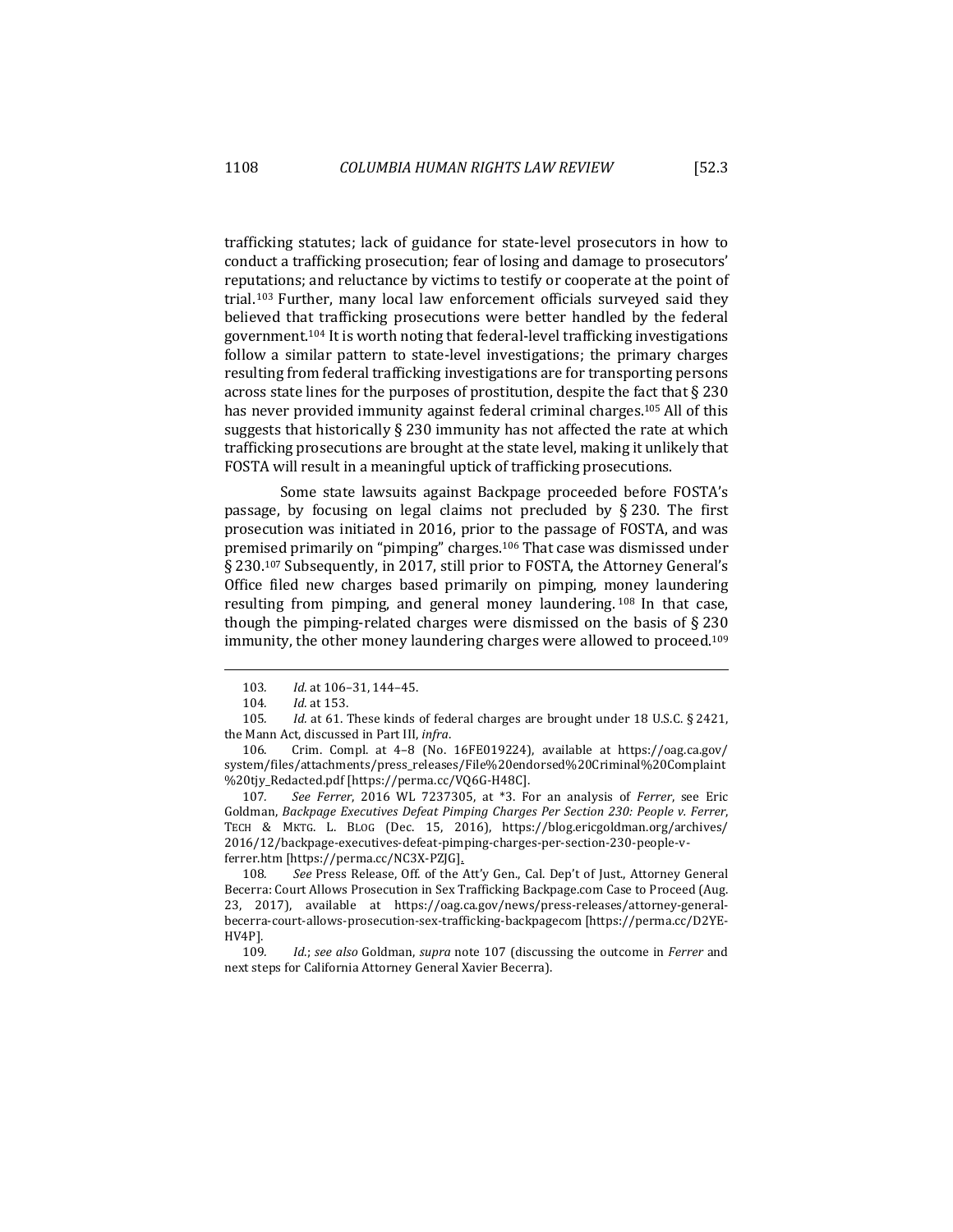Thus, though some charges were dismissed,  $\S 230$  immunity did not fully preclude state prosecution of sites like Backpage.

Given these circumstances, FOSTA does not to appear to be the strong tool for increasing local level enforcement that legislators described in Congressional discussion of the bill. In fact, to the Authors' knowledge, state-level law enforcement has not yet utilized the new provisions. Nonetheless, anti-trafficking initiatives have historically garnered wide public support, and more recently have attracted federal funding.<sup>110</sup> As a result, though the trend so far has been a continuation of pre-FOSTA's low rates of state prosecution, it is possible that local officials may focus on passing new state laws or on increasing state-level prosecution of ICSs.<sup>111</sup>

The true impact of FOSTA on state criminal liability, though one of the driving factors in passing the legislation, remains uncertain. Conceivable outcomes include any of the following: an increase in state-level criminal prosecutions under existing state-level anti-trafficking laws; passage of new state-level anti-trafficking laws; reliance primarily on *parens patriae* federal civil suits by states' attorneys general rather than state-level criminal prosecutions; $112$  or (in line with the trend during the two years since FOSTA became law) continued prosecution of ICSs primarily at the federal level and primarily using criminal laws not specific to trafficking, such as money laundering, promotion of prostitution, and other prostitution-related charges.

#### D. State-Level Civil Liability

FOSTA makes no changes to ICSs' state level civil liability for trafficking or prostitution-related claims. Proliferation during the past year

<sup>110.</sup> FARRELL ET AL., *supra* note 95, at 3 n.2 (calculating, from data reported in annual releases of the *U.S. Attorney General's Report to Congress and Assessment of U.S. Activities to Combat Trafficking in Persons* for FY 2002 to 2009, that "[a]pproximately \$73 million has been devoted to supporting state law enforcement's anti-trafficking efforts").

<sup>111.</sup> See, e.g., Dana Kozlov, *Cook County Sheriff Working to Shut Down Sex Trafficking Websites*, CBS CHIC. (Oct. 2, 2018), https://chicago.cbslocal.com/2018/10/02/cookcounty-sheriff-working-to-shut-down-sex-trafficking-websites/ (on file with the *Columbia* Human Rights Law Review) (describing the Cook County Sheriff's efforts to target post-FOSTA websites that host ads posted by people in the sex trades).

<sup>112.</sup> Parens patriae suits under § 1595 as amended by FOSTA allow state attorneys general to bring civil lawsuits on behalf of state residents for conduct that would violate the criminal provision § 1591. See infra note 163 and accompanying text.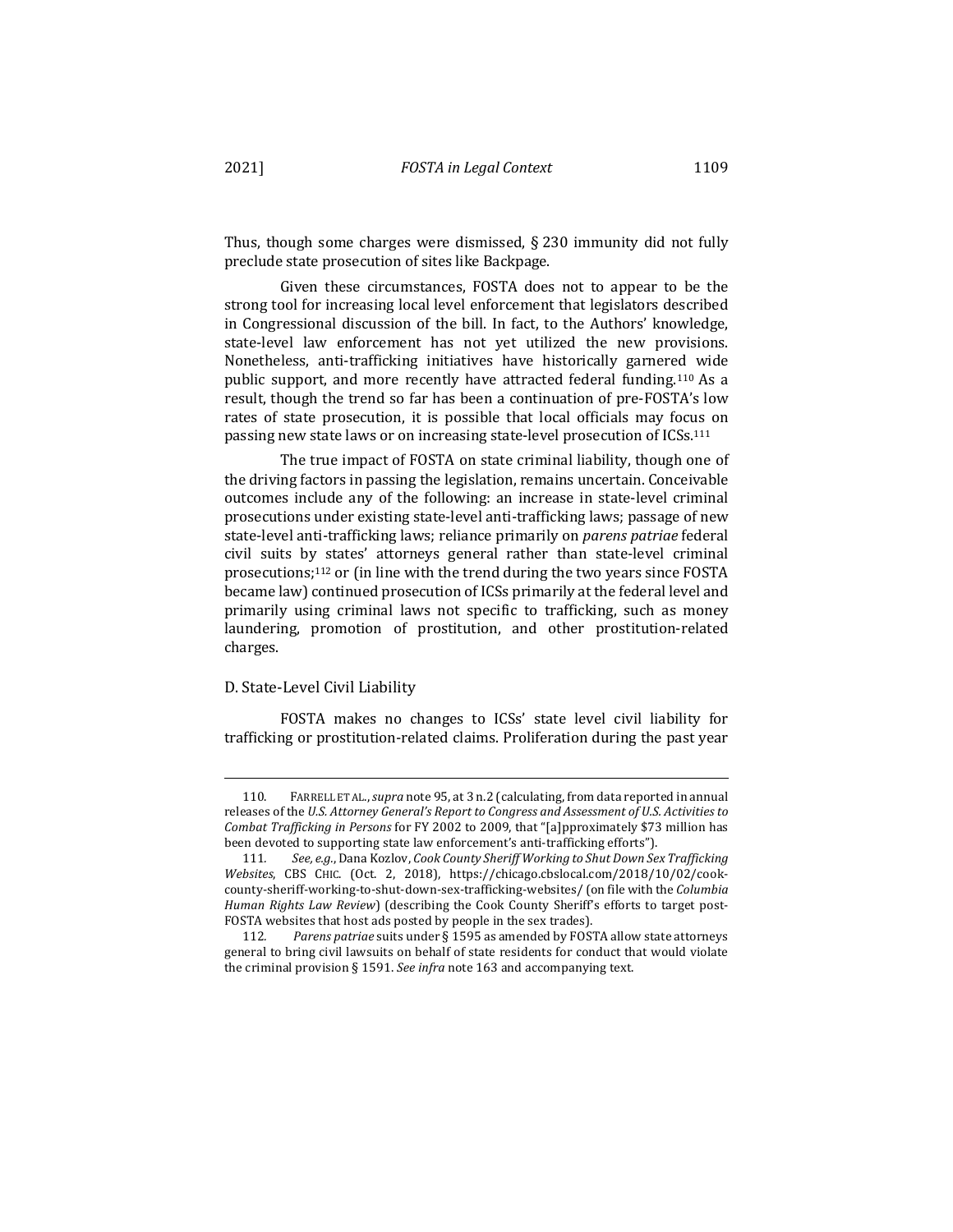of civil suits under state-level anti-trafficking laws has led to media claims that these suits are the result of FOSTA's passage.<sup>113</sup> The more likely truth, however, is that FOSTA's passage was one piece of a nationwide trend in pursuing civil litigation of websites and other third-party businesses for facilitation of sex trafficking. This was a trend that predated FOSTA, that developed out of intentional strategies of anti-trafficking non-profit organizations, and that was part of the campaign for FOSTA's passage.<sup>114</sup>

# 1. CDA § 230 and a Rise in State-Level Civil Actions

The FOSTA amendments to CDA  $\S$  230 targeted only federal civil violations and state criminal violations. This means that  $\S 230$  immunity is still provided to ICSs against state-level civil actions for trafficking.  $115$  In accordance with caselaw, in order for a website to be held liable in these actions, a plaintiff must show either that the plaintiff is not treating ICS as a publisher or speaker, or that the ICS "developed," at least in part, the violating content.116

Though FOSTA did not change the scope of  $\S$  230 immunity for state civil liability, there has been a rise in state-level civil actions related to trafficking and prostitution.<sup>117</sup> Before 2018, relatively few civil actions were brought under state human trafficking laws, much less against third-party

<sup>113.</sup> Teigen, *supra* note 93, at 7 (discussing a rise in state-level civil lawsuits against alleged traffickers, noting that "[p]rosecutors around the country are using existing civil law to pursue businesses complicit in human trafficking."); *see also* Cameron Langford, Texas Court Refuses to Toss Sex-Trafficking Claims Against Facebook, COURTHOUSE NEWS SERV. (Apr. 28, 2020), https://www.courthousenews.com/texas-court-refuses-to-tosssex-trafficking-claims-against-facebook/[https://perma.cc/5ZPT-SHBA] (connecting a state lawsuit alleging violations of Texas trafficking law, which authorizes damages from persons who engaged in trafficking or benefit from trafficking, to FOSTA's passage).

<sup>114.</sup> See infra note 125 and accompanying text.

<sup>115.</sup> See Allow States and Victims to Fight Online Sex Trafficking Act of 2017, 47 U.S.C. 230(e)(5) (2018).

<sup>116.</sup> See supra notes 46-52 and accompanying text.

<sup>117.</sup> See, e.g., *In re Facebook, Inc., 607 S.W.3d 839, 839* (Tex. App. 14th 2020) (allowing a claim against Facebook to continue despite  $\S$  230 immunity); Plaintiff's Original Petition at 2, Jane Doe No. 1 v. Backpage.com, LLC, No. 2018–04501 (Tex. Dist. Ct. 270th Jan. 23, 2018) (bringing civil claim against Backpage and other defendants for profiting from trafficking).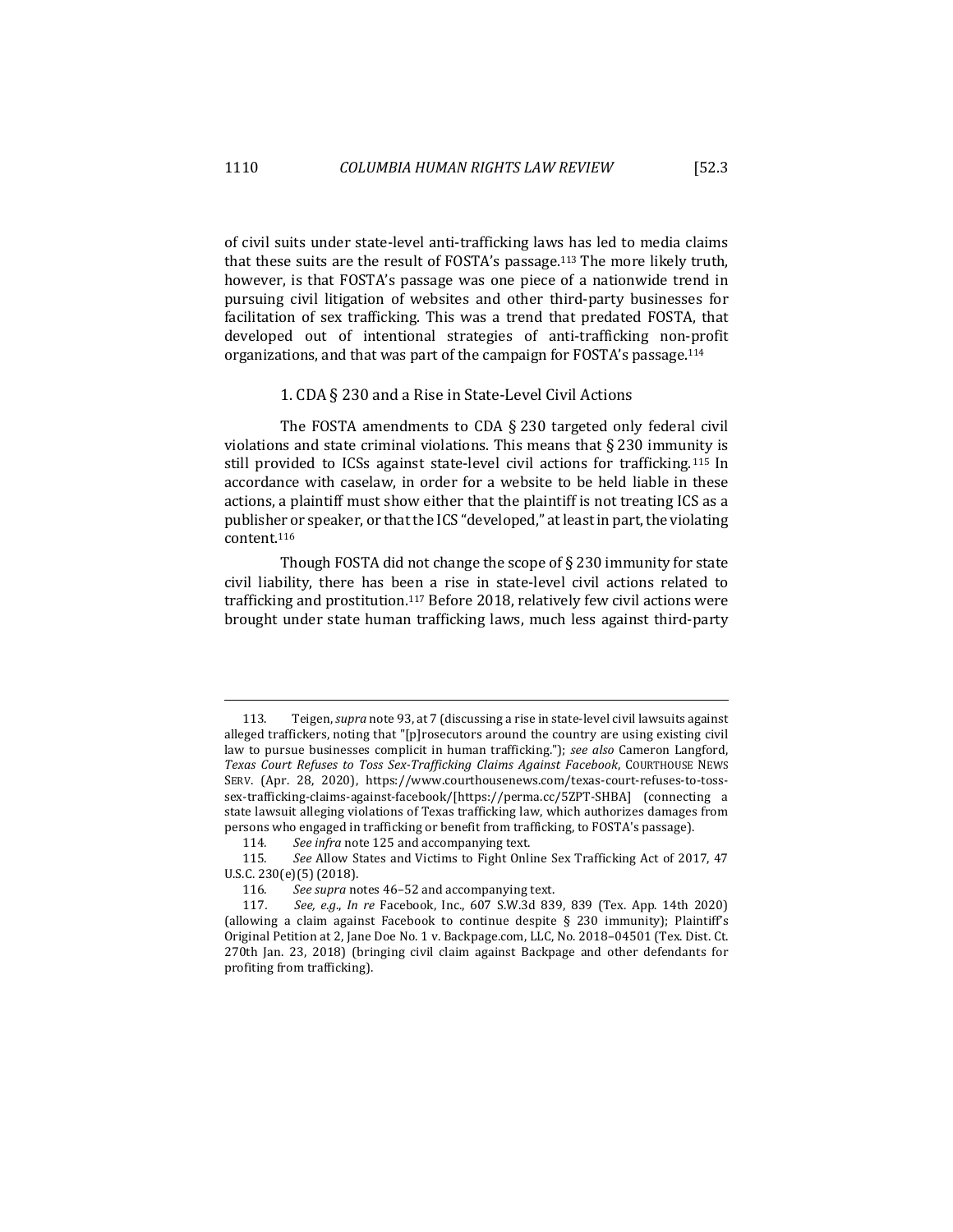businesses such as owners and managers of ICSs.<sup>118</sup> This is not for a lack of state legislation. At least forty states and the District of Columbia have laws providing a state-level civil right of action against people who violate human trafficking law.<sup>119</sup> A number of these rights of action also create civil liability for third parties who knowingly profit from either sex trafficking or prostitution. 120 And yet, with a few exceptions, these laws were mostly unused prior to 2018. Rather, the handful of civil claims alleging sex trafficking were primarily brought at the federal level.<sup>121</sup>

This trend seems to be rapidly changing. A January 2019 complaint brought against Backpage by Medalist Holdings (the Delaware corporation of which Backpage was previously a subsidiary) lists twenty-four currently pending state-level civil actions against Backpage and dozens of third-party facilitator co-defendants.<sup>122</sup> These actions were brought in ten states under various state laws, including state trafficking laws.<sup>123</sup>

This rapid change has contributed to the public belief that FOSTA caused or enabled state-level civil claims. However, many of the new statelevel claims are not being brought under anti-trafficking laws, and when they are, concurrent claims are brought under tort laws such as negligence and conspiracy.  $124$  What is more likely is that both FOSTA and the recent

<sup>118.</sup> Jackman, *supra* note 6 (noting that, before FOSTA, "[c]riminal cases in California and civil cases in many states were dismissed by judges who said the intent of the act was to protect the website hosts, and they invited Congress to change the law").

<sup>119.</sup> POLARIS PROJECT, HUMAN TRAFFICKING ISSUE BRIEF: CIVIL REMEDY 1 (2015).

<sup>120.</sup> See, e.g., 18 PA. CONS. STAT. § 3051 (creating third party liability for a person that profits from the victim in a "sex act").

<sup>121.</sup> A noteworthy early case under state-level civil trafficking law was *J.S. v. Vill.* Voice Media Holdings. In that case, three minor girls brought claims under numerous state laws, including Washington's state trafficking law, WASH. REV. CODE. § 9A.40.100 (2017), against Backpage.com's parent company. In keeping with precedent, the Washington Supreme Court determined that the website would have  $\S$  230 immunity from the claim had it had merely hosted the advertisements featuring the girls, but not if it had even partially developed the content of those advertisements. Notably, despite  $\S 230's$ immunity provision, the allegations survived a motion to dismiss because the claimants had alleged sufficient facts to show that Backpage may have partially developed the content. J.S. v. Vill. Voice Media Holdings, 359 P.3d. 714, 715 (Wash. 2015) (en banc).

<sup>122 .</sup> Verified Am. Compl. paras. 37-50, Camarillo Holdings v. Amstel River Holdings, 2018 WL 5268124 (Del. Ch. Jan. 2, 2019) (No. 2018-0606-SG).

<sup>123</sup>*. Id.* para. 154.

<sup>124.</sup> *See, e.g., In re* Facebook, Inc., 607 S.W.3d 839, 840 (Tex. App. 14th 2020) (raising the question of whether CDA  $\S$  230 immunity applied in state civil actions where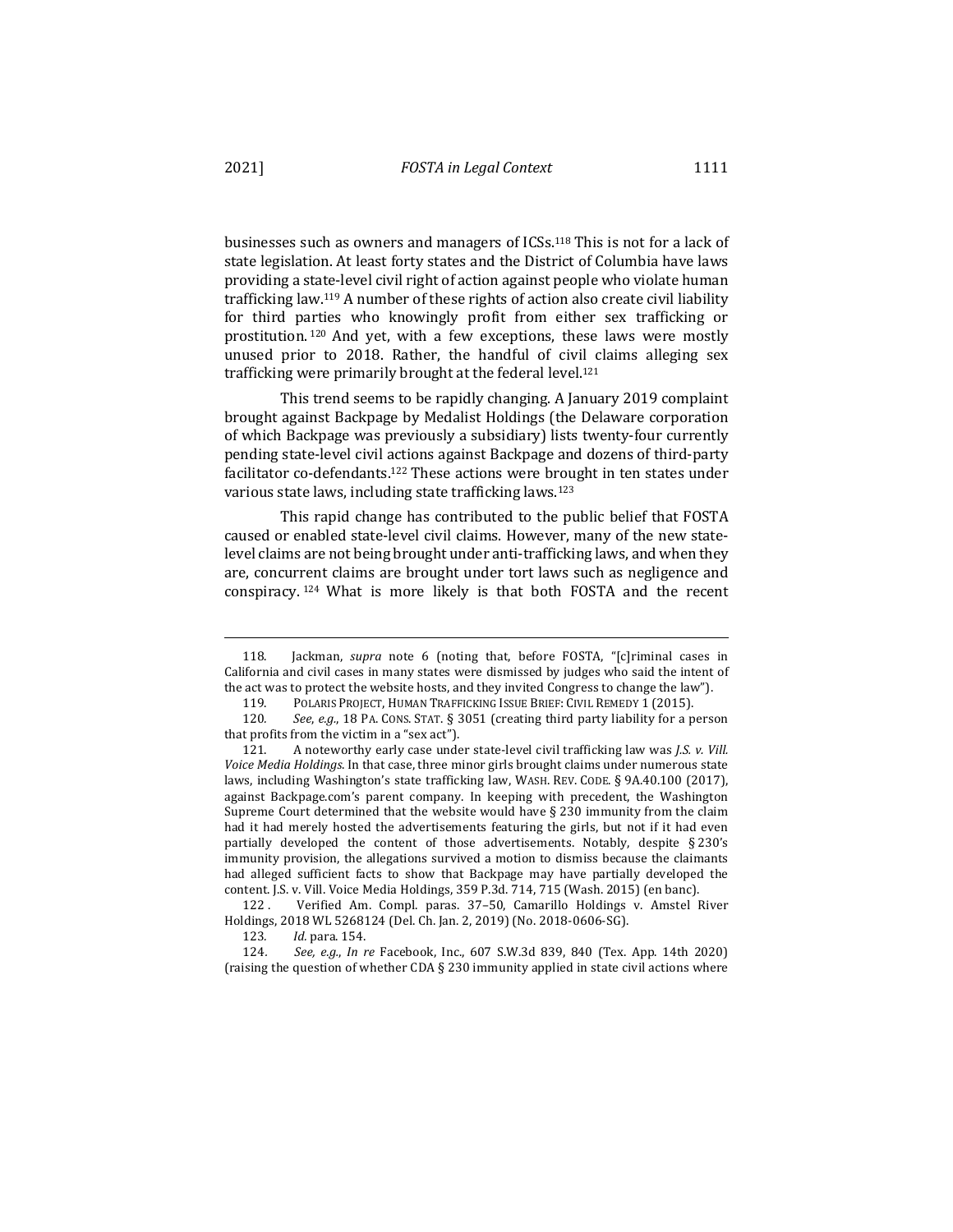proliferation of state-level suits are part of a trend in targeting third parties under anti-trafficking law and longstanding state-level tort laws, a strategy developed by organizations such as the Polaris Project and Shared Hope International.<sup>125</sup> Nonetheless, it is likely that, just as state prosecutors are hesitant to use untested state criminal anti-trafficking laws, personal injury attorneys will be hesitant to pursue civil anti-trafficking claims not previously utilized. Instead, plaintiffs' attorneys will likely continue to bring claims under tort laws with clear and robustly developed caselaw with which they have familiarity and under which outcomes are more predictable.

# 2. Misleading Statements in the Legislative Record and in the Media

Despite the fact that FOSTA primarily made changes to federal-level civil liability, reporters and at least one law firm have erroneously connected the rise in state-level civil actions brought by private actors to the FOSTA amendments, perpetuating the misconception that FOSTA enabled such claims. For example, in a 2018 complaint, a Texas attorney incorrectly cited FOSTA's changes to  $\S 230$  as paving the way for state-law tort claims filed

plaintiffs' claims against Facebook for facilitating their victimization by sex traffickers were not FOSTA-based).

<sup>125</sup>*. See* POLARIS, ON-RAMPS, INTERSECTIONS, AND EXIT ROUTES: A ROADMAP FOR SYSTEMS AND INDUSTRIES TO PREVENT AND DISRUPT HUMAN TRAFFICKING 15-36 (2018), available at https://polarisproject.org/wp-content/uploads/2018/08/A-Roadmap-for-Systems-and-Industries-to-Prevent-and-Disrupt-Human-Trafficking.pdf 

<sup>[</sup>https://perma.cc/A9ZD-F5A5]; SHEA M. RHODES, SEX TRAFFICKING AND THE HOTEL INDUSTRY: CRIMINAL AND CIVIL LIABILITY FOR HOTELS AND THEIR EMPLOYEES 7-10 (2015), available at https://cseinstitute.org/wp-content/uploads/2015/06/Hotel\_Policy\_Paper-1.pdf 

<sup>[</sup>https://perma.cc/KJ75-LMCT] (examining both federal and Pennsylvania state law that may result in civil liability for third parties whose businesses or employees are involved in sex trafficking); SHARED HOPE INT'L, WHITE PAPER: ONLINE FACILITATION OF DOMESTIC MINOR SEX TRAFFICKING 3 (2014), available at http://sharedhope.org/wpcontent/uploads/2014/09/Online-Faciliator-White-Paper-August-2014.pdf 

<sup>[</sup>https://perma.cc/52KD-TS7Q] (discussing how the CDA limits civil liability, and detailing that current strategy at the state level advocates for changes to "state law and that would help ensure victims are able to access justice"); Protected Innocence Challenge Issue Briefs, SHARED HOPE INT'L § 4, https://sharedhope.org/what-we-do/bring-justice/reportcards/ protected-innocence-challenge-issue-briefs/#section4 [https://perma.cc/A9ZD-F5A5] (outlining advocacy objectives regarding criminal provisions for "facilitators" of trafficking).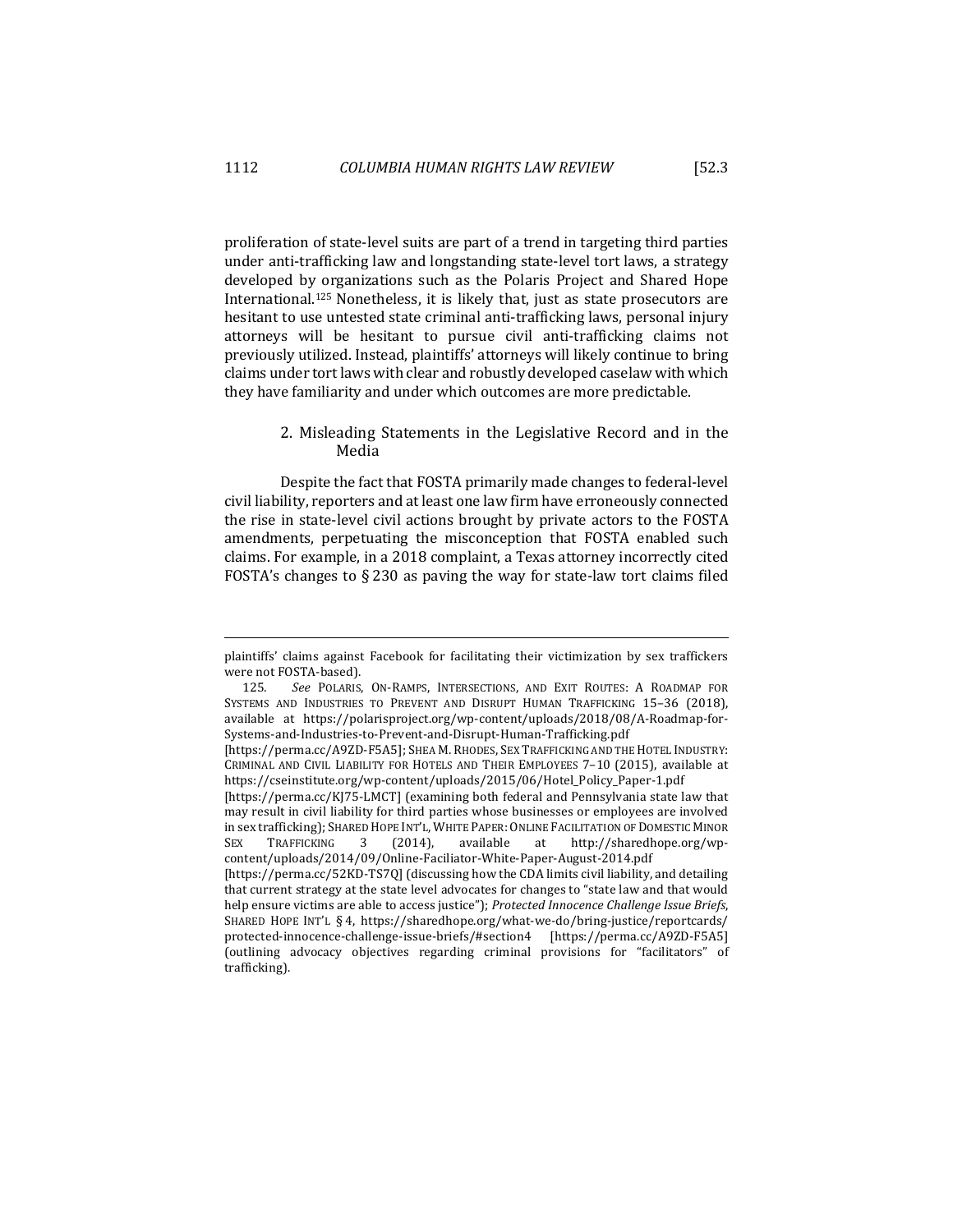against Backpage, Facebook, and Instagram on behalf of a Jane Doe.  $126$ Though the pre-FOSTA suits and FOSTA are in fact unconnected, the attorney garnered media attention by alleging a link between them.<sup>127</sup> Reports about the case continue to suggest that FOSTA amendments facilitated the claims when, in fact, the claims survived a motion to dismiss based on  $\S 230$ immunity without any change in the law. In another prominent example, a California class action lawsuit brought by Annie McAdams against San Francisco-based tech company, Salesforce, has been falsely reported as being the result of FOSTA.<sup>128</sup> Reporters have thus perpetuated the inaccurate claim

that FOSTA opens new avenues for state-level civil prosecutions. Statements by U.S. Senators during legislative debate on FOSTA may also have contributed to the belief that FOSTA would impact state-level civil actions.<sup>129</sup>

128. See Elizabeth Nolan Brown, *FOSTA's First Test Targets Cloud Company Used by Backpage: Reason Roundup*, REASON (Mar. 28, 2019), https://reason.com/2019/03/ 28/fostas-first-test-targets-cloud-company [https://perma.cc/58ZH-H8WB].

<sup>126.</sup> **Iane Doe's First Amended Petition at 14–15, Jane Doe v. Facebook, Inc., 2018** WL 5994328 (Harris Cty. Civ. Dist. Ct. Nov. 14, 2018) (No. 2018-69816). The attorney in the case was a partner at Texas law firm Annie McAdams, which began to bring lawsuits against third parties under Texas anti-trafficking law in early 2018, before FOSTA was enacted. Alvaro Ortiz, *Pioneering Lawsuit About Human Trafficking and Sexual Exploitation Filed in Houston*, HOUS. PUB. MEDIA (Jan. 24, 2018), https://www.houstonpublicmedia.org/ articles/news/2018/01/24/263612/pioneering-lawsuit-about-human-trafficking-andsexual-exploitation-filed-in-houston [https://perma.cc/VTV5-ASSK].

<sup>127</sup>*. See*, *e.g.*, *Lawsuit Accused Facebook of Enabling Human Traffickers*, TEXARKANA GAZETTE (Oct. 6, 2018), http://www.texarkanagazette.com/news/texas/story/2018/oct/ 06/lawsuit-accused-facebook-enabling-human-traffickers/746578 [https://perma.cc/ W6CP-NWVE] (indirectly attributing the lawsuit to the passage of the federal antitrafficking law).

<sup>129.</sup> For example, Senator Rob Portman said FOSTA "allows for our State and local prosecutors, who are going to take many of these cases, to be able to sue these websites that are selling people online using the current shield in Federal legislation." 164 CoNG. REC. S1850 (daily ed. Mar. 21, 2018) (statement of Sen. Portman). These statements were either inaccurate or misleading, perhaps referring only to the *parens patriae* federal civil right of action FOSTA creates in § 1595, which allows suits to be brought by a state's attorney general. See infra note 163 and accompanying text. Note that FOSTA is implicated in newly brought federal civil claims that have yet to be decided. *See, e.g.*, Alex Yelderman, *New FOSTA Lawsuits Push Expansive Legal Theories Against Unexpected Defendants*, TECH. & MKTG. L. BLOG (Jan. 2, 2020), https://blog.ericgoldman.org/archives/2020/01/newcivil-fosta-lawsuits-push-expansive-legal-theories-against-unexpected-defendants-guestblog-post.htm [https://perma.cc/V05T-NCAV] (remarking on how FOSTA might relate to three cases involving claims under state trafficking, common-law tort, and state statutory laws).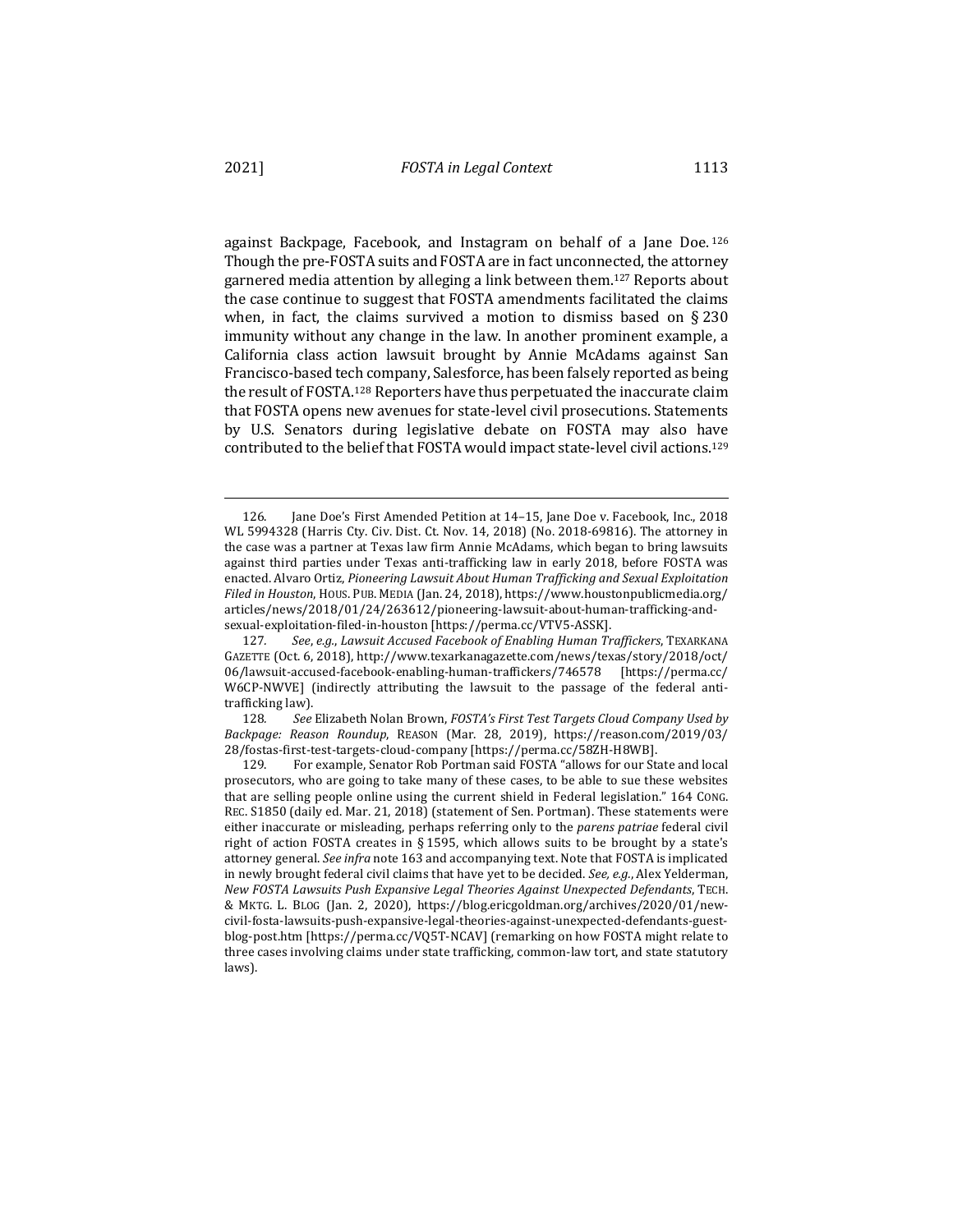#### 3. State Liability in Sum

Congress enacted FOSTA for the purpose of making it easier to hold third parties accountable for violations of trafficking law, and greatly emphasized civil remedies as a method toward that end.<sup>130</sup> During the last several years, attorneys have brought a proliferation of civil claims against third party companies who have allegedly facilitated trafficking; however, the vast majority of these claims have been brought under state laws, $131$ which FOSTA does not affect. In other words, the only change in legal actions observed in the year since FOSTA's passage has been an increase in legal claims that are not impacted by FOSTA itself, notwithstanding contradictory claims by the media, congresspersons, and attorneys.

# II. THE TRAFFICKING VICTIMS PROTECTION ACT § 1591 AND § 1595

In addition to narrowing the scope of  $\S 230$  immunity to exclude claims under § 1591, FOSTA amends 18 U.S.C. § 1591, the criminal provision of the Trafficking Victims Protection Act (TVPA), by adding a definition of "participation in a venture" to the statute. Congress added this definition to make it easier in both criminal and civil cases to find websites liable for "benefit[ing]  $\ldots$  from participation in a venture which has engaged in [sex trafficking]."132 The meaning of the language added, however, is ambiguous, and critics believe the amendment may have actually made it more difficult for the government to prove liability under the amended provision.<sup>133</sup> This Part discusses the relationship between  $\S 1591$  and  $\S 1595$ , case law construing their meaning prior to FOSTA, and how FOSTA, including the potential for *parens patriae* suits might change the scope of claims brought under these provisions.

<sup>130.</sup> See, e.g., Press Release, H. Comm. on the Judiciary, Goodlatte Statement on FOSTA Passage (Feb. 27, 2018), available at https://republicans-judiciary.house.gov/ press-release/goodlatte-statement-fosta-passage [https://perma.cc/Y5N2-65RP] (noting that Congress has "explored changes to the criminal code that would disincentivize websites from knowingly promoting or facilitating illegal prostitution. . . . FOSTA . . . will make the internet safer and give victims the criminal and civil means to punish wrongdoers and move forward with their lives").

<sup>131.</sup> Yelderman, *supra* note 129 ("Confusingly, in the aftermath of FOSTA's passage, plaintiffs filed a rash of trafficking suits against websites under state law that didn't take advantage of FOSTA.").

<sup>132. 18</sup> U.S.C. § 1591(a)(2).

<sup>133.</sup> See infra notes 235-244 and accompanying text.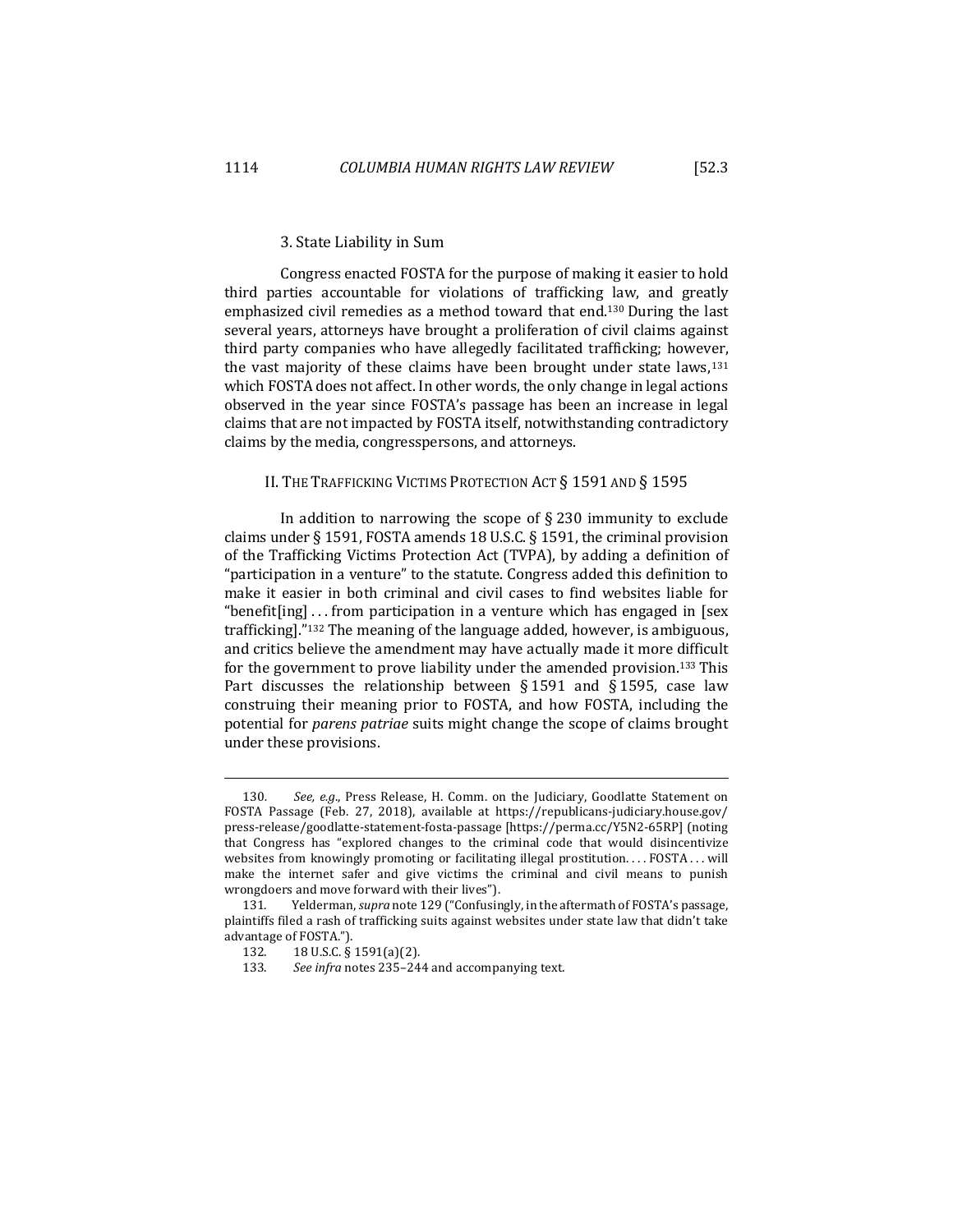# A. § 1591 and § 1595 Background

The TVPA was passed in 2000<sup>134</sup> as a response to U.S. concerns that domestic human trafficking had increased as a result of international organized crime.  $135$  The statute has been reauthorized and amended numerous times since its passage;  $136$  a 2015 amendment specifically targeted websites that advertise commercial sexual services.<sup>137</sup>

Section 1591 criminalizes "severe forms" of sex trafficking, defined by the statute as "sex trafficking in which a commercial sex act is induced by force, fraud, or coercion, or in which the person induced to perform such act has not attained 18 years of age."<sup>138</sup> A "commercial sex act" under the TVPA is "any sex act on account of which anything of value is given to or received by any person."<sup>139</sup> Although "sex act" is not specifically defined in the statute, courts have stated that sexual intercourse is conduct which falls "within the heartland of the term sex act."<sup>140</sup>

18 U.S.C. § 1595 creates a civil right of action for individuals who are victims of a violation of § 1591 as well as a *parens patriae* civil right of action for state attorneys general who have reason to believe that the interests of that state's residents are threatened or adversely affected by a person who violates  $\S 1591<sup>141</sup>$  Thus, civil liability will attach to any conduct that is made criminally liable by § 1591, and any amendments to § 1591 will also amend § 1595.

<sup>134.</sup> The TVPA was influenced by the U.N. Protocol to Prevent, Suppress and Punish Trafficking in Persons, Especially Women and Children, which also passed in 2000. See International and Domestic Law, U.S. DEP'T OF STATE OFF. TO MONITOR AND COMBAT TRAFFICKING IN PERSONS, https://www.state.gov/international-and-domestic-law [https://perma.cc/L9VA-9L7K].

<sup>135.</sup> See ANTHONY M. DESTEFANO, THE WAR ON HUMAN TRAFFICKING: U.S. POLICY ASSESSED 32–33 (2007).

<sup>136</sup>*. See International and Domestic Law*, *supra* note 134.

<sup>137.</sup> See Goldman, *supra* note 33, at 282.

<sup>138. 22</sup> U.S.C. § 7102.

<sup>139</sup>*. Id.*

<sup>140.</sup> See, e.g., United States. v. Paris, No. 03:06-CR-64(CFD), 2007 WL 3124724, at \*13 (D. Conn. Oct. 24, 2007) (rejecting defendant's argument that the term "sex act" is void for vagueness because it is broad enough to cover actions like "legitimate modeling or acting in a romantic movie" and finding defendant guilty for knowingly having the victims provide oral, vaginal, or anal sex on his behalf).

<sup>141.</sup> See 18 U.S.C. §§ 1595(a), (d). See *infra* notes 207-225 and accompanying text for more details on the *parens patriae* right of action created by FOSTA.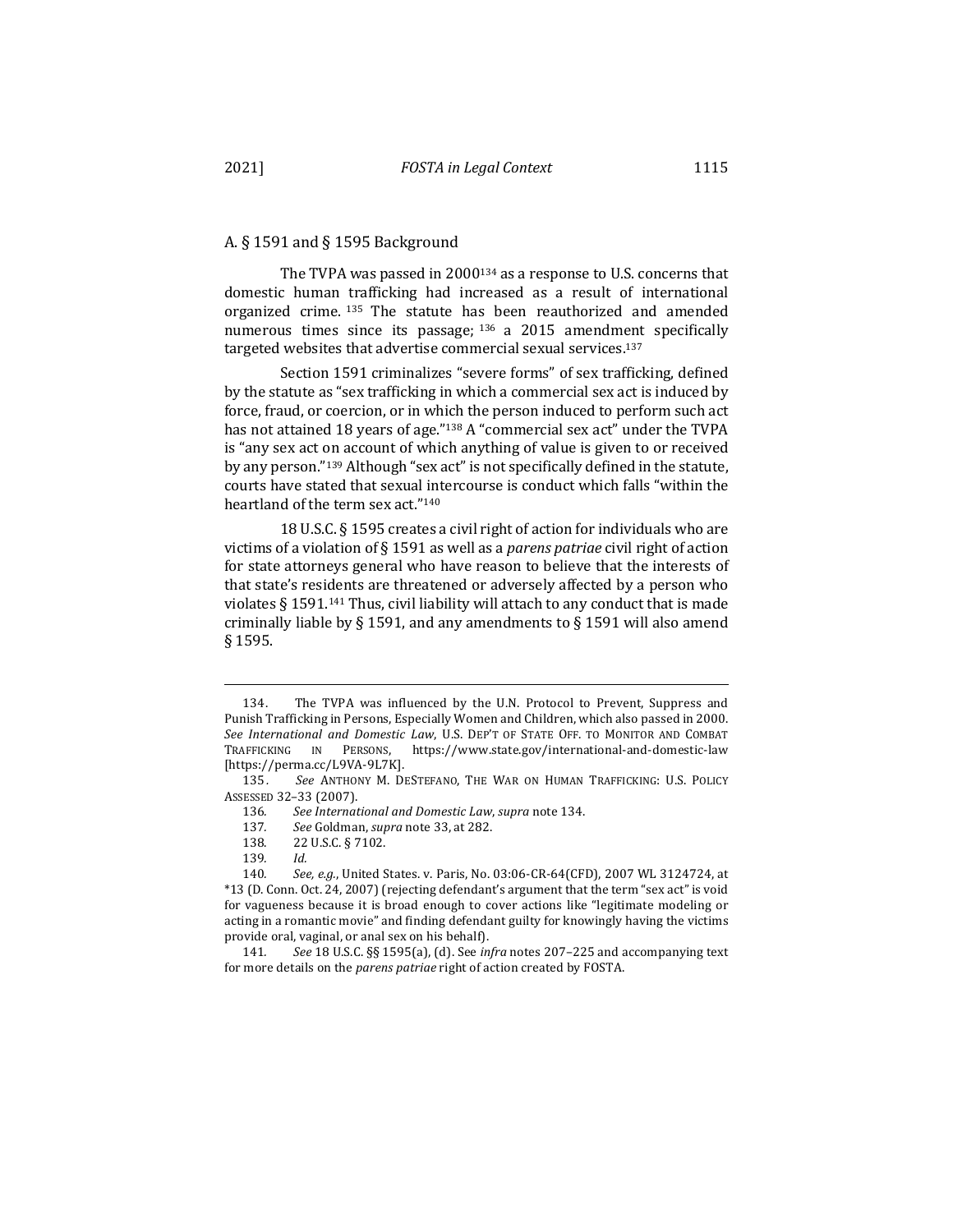# 1. Conduct

To establish a violation of 18 U.S.C.  $\S$  1591, the government must prove several elements. First, the defendant must have engaged in prohibited conduct, either as a primary actor or as a third-party actor. Section  $1591(a)(1)$  creates liability for primary actors who engage in sex trafficking by recruiting, enticing, harboring, transporting, providing, obtaining, advertising, maintaining, patronizing, or soliciting by any means; and  $\S 1591(a)(2)$  creates liability for third-party actors who knowingly benefit from participation in a venture with primary actors while knowing that those primary actors have violated the statute. Section 1591 defines coercion as "(A) threats of serious harm to or physical restraint against any person;  $(B)$ any scheme, plan, or pattern intended to cause a person to believe that failure to perform an act would result in serious harm to or physical restraint against any person; or  $(C)$  the abuse or threatened abuse of law or the legal process." <sup>142</sup> Additionally, various courts have provided definitions for "force"<sup>143</sup> and "fraud."<sup>144</sup> The Office on Trafficking in Persons  $(OTIP)$  also provides guidance as to interpreting these terms:

> Force includes physical restraint, physical harm, sexual assault, and beatings. Monitoring and confinement is often used to control victims, especially during early stages of victimization to break down the victim's resistance.

> Fraud includes false promises regarding employment, wages, working conditions, love, marriage, or better life. Over time, there may be unexpected changes in work conditions, compensation or debt agreements, or nature of relationship.

> Coercion includes threats of serious harm to or physical restraint against any person, psychological manipulation, document confiscation, and shame and fear-inducing

<sup>142. 18</sup> U.S.C. § 1591(e)(2).

<sup>143.</sup> *See, e.g.*, United States v. Webster, Nos. 08-30311, 09-30182, 2011 WL 8478276, at \*1 (9th Cir. Nov. 28, 2011) (defining "force" as "any form of violence, compulsion or constraint exercised upon or against a person").

<sup>144.</sup> See, e.g., United States v. Paris, No. 03:06-CR-64(CFD), 2007 WL 3124724, at \*14 (D. Conn. Oct. 24, 2007) (defining "fraud" as a "deliberate act of deception, trickery, or misrepresentation").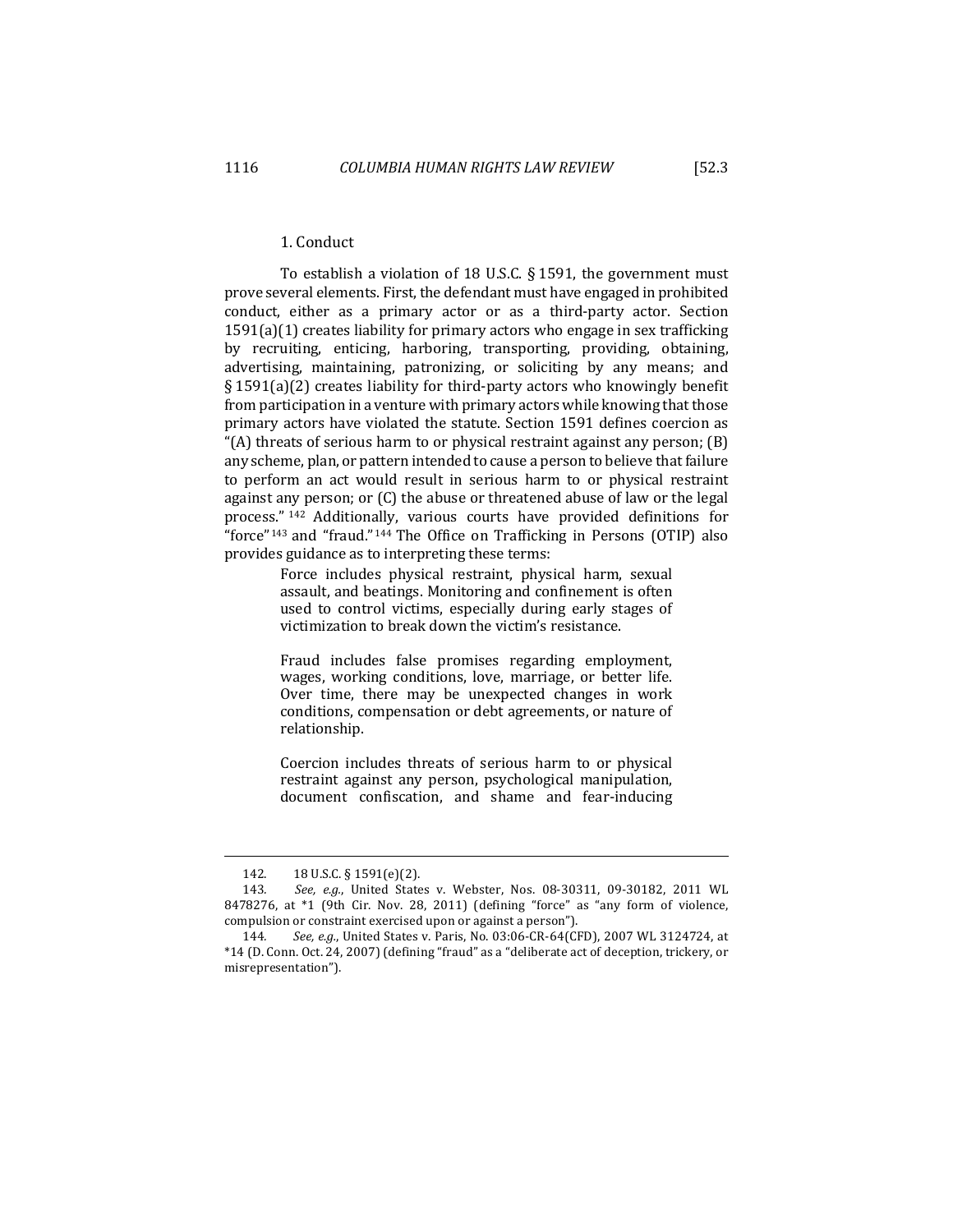threats to share information or pictures with others or report to authorities.<sup>145</sup>

However, these definitions are contentious, and do not necessarily match definitions employed by state-level anti-trafficking laws, researchers, and service providers.<sup>146</sup>

#### 2. Mental State

The second element the government must prove is the *mens rea*, or mental state, of the defendant. This requirement differs based on the age of the alleged victim. If an alleged victim of severe forms of sex trafficking is under the age of eighteen, no force, fraud, or coercion needs to be shown. In such a case, a prosecutor must instead show that the defendant knew the victim's age, had a "reckless disregard of the fact" that the victim was under eighteen,<sup>147</sup> or, under § 1591(c), had a "reasonable opportunity to observe" the victim.<sup>148</sup> Courts have found that this provision imposes strict liability with regard to the defendant's awareness of the victim's age in any cases where the defendant had a reasonable opportunity to observe the alleged victim; for example, by living with them or being informed that they were under eighteen.<sup>149</sup>

In a prosecution for trafficking in which the alleged victim is over the age of eighteen, the prosecutor must prove one of the following elements:  $(1)$ for all defendants, inclusive of advertisers, knowledge that force, threat of

<sup>145.</sup> OFF. ON TRAFFICKING PERS., ADMIN. FOR CHILD. & FAMS., DEP'T HEALTH & HUM. SERVS., OTIP-FS-18-01, *FACT SHEET: Human Trafficking* 2 (Nov. 21, 2017), available at https://www.acf.hhs.gov/sites/default/files/documents/otip/fact\_sheet\_human\_trafficki ng\_fy18.pdf [https://perma.cc/3P5B-CJ9N] (emphasis in original omitted).

<sup>146.</sup> See NAT'L INST. JUST., NJC 249914, *Expert Working Group on Trafficking in Persons Research Meeting April 24–25, 2014*, at 7–8, https://www.ncjrs.gov/ pdffiles1/nij/249914.pdf [https://perma.cc/U6FZ-ELJG] (contemplating alternate ways to define these terms).

<sup>147. 18</sup> U.S.C. § 1591(a)(2) (2012).

<sup>148.</sup>  $\S$  1591(c) ("[U]nder subsection (a)(1) in which the defendant had a reasonable opportunity to observe the person so recruited, enticed, harbored, transported, provided, obtained, maintained, patronized, or solicited, the Government need not prove that the defendant knew, or recklessly disregarded . . . that the person had not attained the age of 18 years.").

<sup>149</sup>*. See*  United States v. Robinson, 702 F.3d 22, 26, 30–31 (2d Cir. 2012) (construing  $\S 1591(c)$  as such); United States v. Copeland, 820 F.3d 809, 813-14 (5th Cir. 2016) (clarifying that the strict liability *mens rea* applies only to knowledge of the victim's age).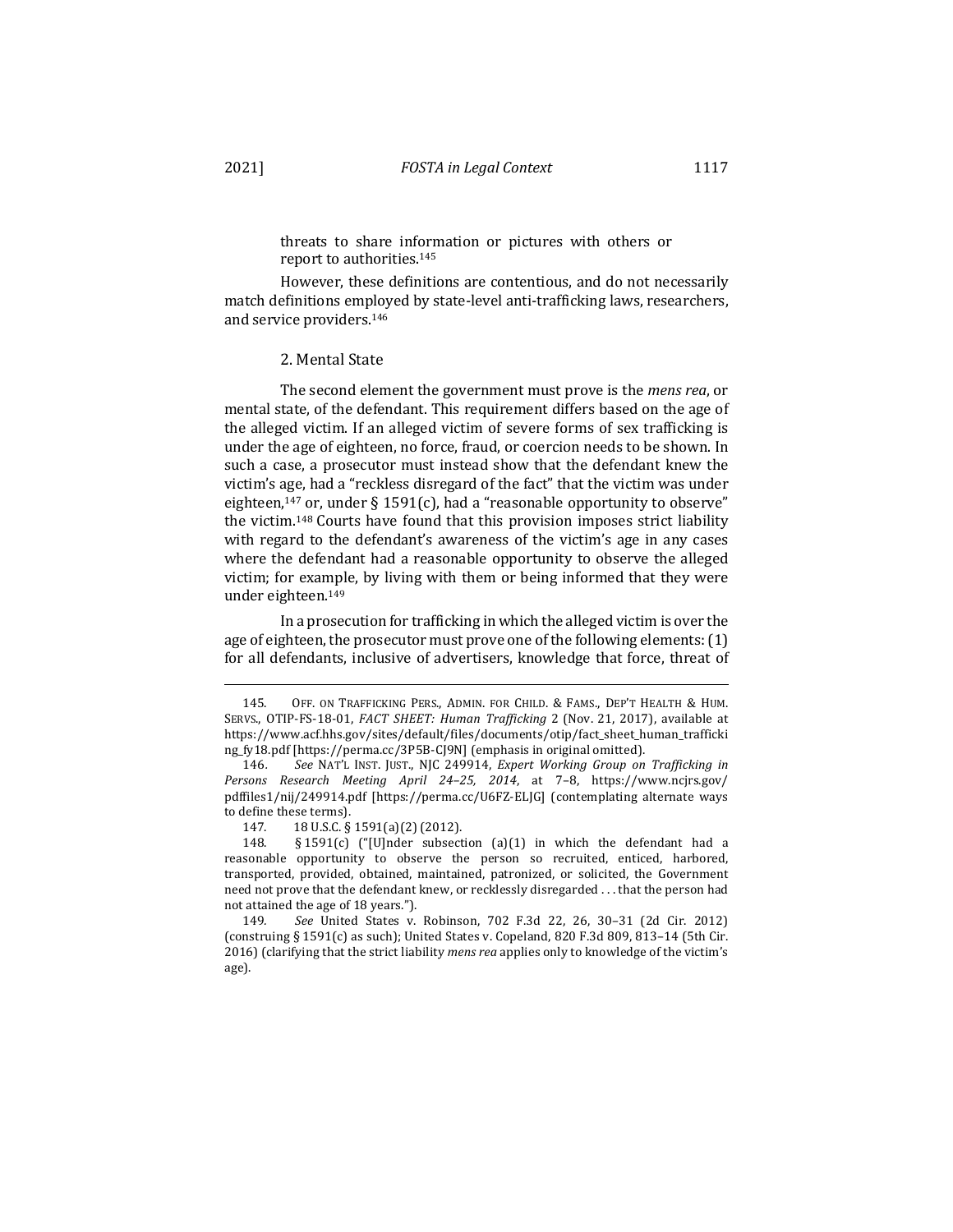force, fraud, or coercion were used; or (2) for all defendants *except* advertisers, reckless disregard of the fact that force, threat of force, fraud, or coercion were used.<sup>150</sup>

When the victim is over the age of eighteen, prosecutors are not required to prove that any "alleged coercion was the but-for cause of the victim's commercial sex acts."<sup>151</sup> In other words, the prosecution must prove that the defendant knew that there would be force, threat of force, fraud, or coercion in order to sustain a conviction, but not that it led to the sex  $act.^{152}$ In fact, no sex act actually needs to have occurred to find a defendant liable under the statute. $153$ 

#### 3. In or Affecting Interstate Commerce

Congress, in passing the TVPA, specifically found that sex trafficking primarily "target[s] women and girls, who are disproportionately affected by poverty, the lack of access to education, chronic unemployment, discrimination, and the lack of economic opportunities'" and could thus be "lur[ed]...'through false promises of decent working conditions at relatively good pay."154

<sup>150.</sup> See § 1591(a)(2) (setting forth these two *mens rea* standards); see also Backpage.com, LLC v. Lynch, 216 F. Supp. 3d 96, 109 (D.D.C. 2016) (agreeing with the Government's interpretation that the "advertising" provision in § 1591(a)(1) attaches to "someone who 'advertises,'  $[and] \ldots$  someone who 'benefits  $\ldots$  from participation in a venture which has engaged in [advertising]." (alteration in original) (internal citations omitted)).

<sup>151.</sup> United States v. Backman, 817 F.3d 662, 666 (9th Cir. 2016); see also United States v. Alvarez,  $601$  F. App'x 16, 18 (2d Cir. 2015) (finding that the coercion-to-travel statute contained no word suggesting causation).

<sup>152.</sup> See John Cotton Richmond, Federal Human Trafficking Review: An Analysis and *Recommendations from the 2016 Legal Developments*, 52 WAKE FOREST L. REV. 293, 311–13  $(2017)$  (explaining that no "but-for" causation test exists).

<sup>153.</sup> *Backman,* 817 F.3d at 666 ("'Case law makes clear that commission of a sex act or sexual contact is not an element of a conviction under 18 U.S.C. § 1591.' 'What the statute requires is that the defendant know in the sense of being aware of an established modus operandi that will in the future coerce a prostitute to engage in prostitution."" (first quoting United States v. Hornbuckle, 784 F.3d 549, 553 (9th Cir. 2015); then quoting United States v. Brooks, 610 F.3d 1186, 1197 n.4 (9th Cir. 2010))).

<sup>154.</sup> United States v. Tutstone, 525 F. App'x 298, 302 (6th Cir. 2013) (quoting 22 U.S.C. § 7101(b)(4)).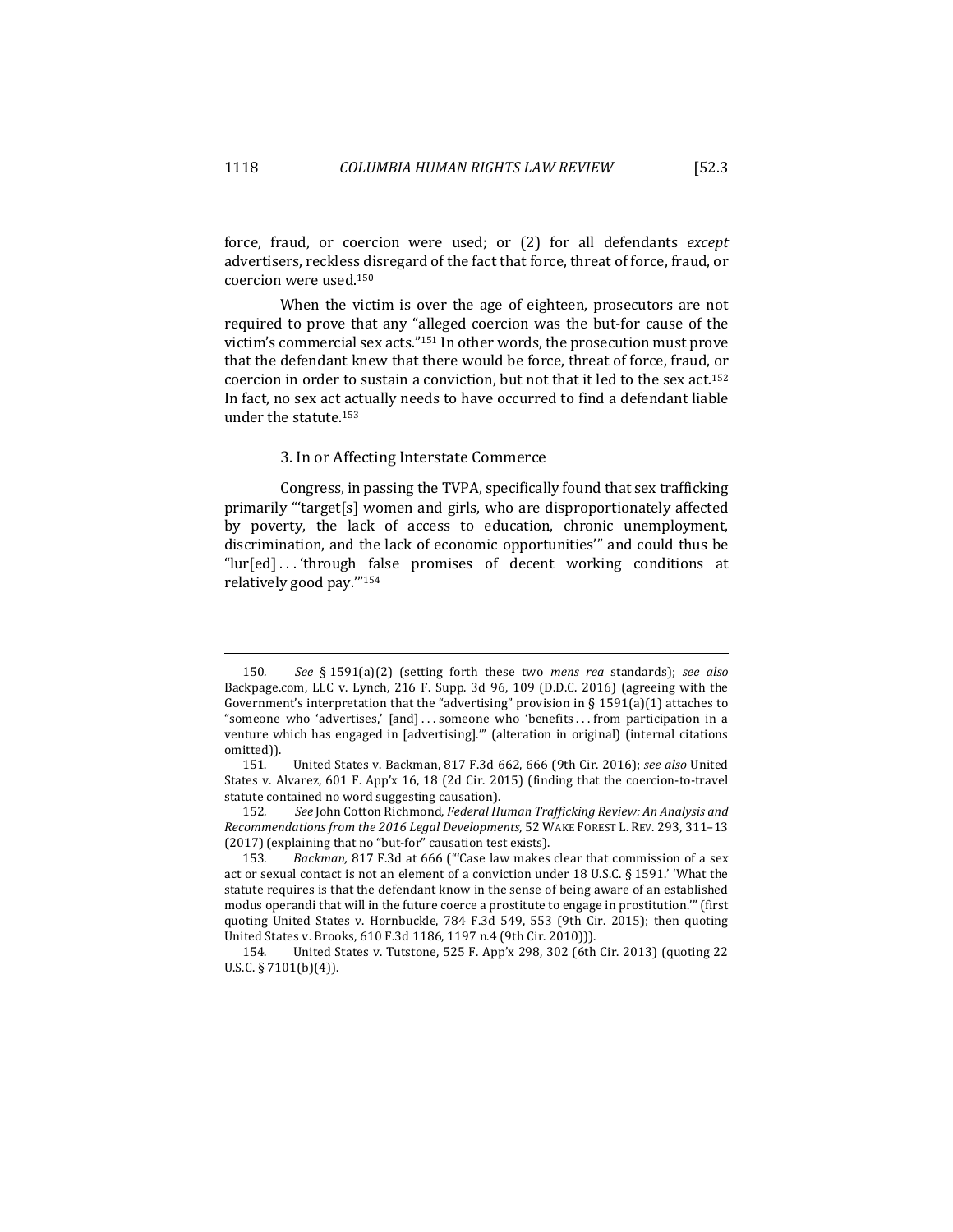Congress further "found that "these widespread activities 'substantially affect<sup>[]</sup> interstate and foreign commerce."<sup>155</sup> Use of a cellular phone<sup>156</sup> (and presumably any other networked device), use of hotels that serve interstate travelers, or use of condoms that travelled via interstate commerce,<sup>157</sup> are each sufficient to satisfy the statute's requirement that trafficking conduct occur "in or affecting interstate commerce."

### B. FOSTA's Amendment to § 1591

FOSTA amends 18 U.S.C.  $\S$  1591 by adding language that purports to define "participation in a venture:"<sup>158</sup> "[t]he term 'participation in a venture' means knowingly assisting, supporting, or facilitating a violation of  $(a)(1)$ ."<sup>159</sup> This new definition does not change liability for primary actors but affects the liability of third-party defendants accused of "benefit[ing]  $\ldots$  from participation in a venture"<sup>160</sup> that has facilitated severe forms of trafficking.

Putting the post-FOSTA definition of "participation in a venture" into the above language, the statute now creates third-party liability for "knowingly assisting, supporting, or facilitating" the:

> [R]ecruit[ment], entice[ment], harbor[ing], transport[ing], provid[ing], obtain[ing], advertis[ing], maintain[ing], patroniz[ing], or solicit[ing]...a person...knowing, or, [for all defendants except advertisers] in reckless disregard of the fact, that means of force, threats of force, fraud, or coercion will be used to cause the person to engage in a commercial sex act, or that the person has not attained the age of 18 years and will be caused to engage in a commercial sex act.<sup>161</sup>

One writer has suggested that enumerating the exact definition of "participation in a venture" in § 1591 is "pivotal ... because it serves as the

<sup>155</sup>*. Id.* (quoting 22 U.S.C. § 7101(b)(12)).

<sup>156.</sup> See id. at 303 (affirming the trial court's determination that the cell phone calls made by the defendant "for the purpose of committing commercial sex acts were in or affecting interstate commerce, as required by  $\S 1591''$  (internal citations omitted)).

<sup>157.</sup> United States v. Evans, 476 F.3d 1176, 1179-80 (11th Cir. 2007).

<sup>158.</sup> Allow States and Victims to Fight Online Sex Trafficking Act of 2017 § 5, 18 U.S.C. § 1591(e).

<sup>159</sup>*. Id.*

<sup>160</sup>*. Id.*

<sup>161.</sup> **18** U.S.C. § 1591(a).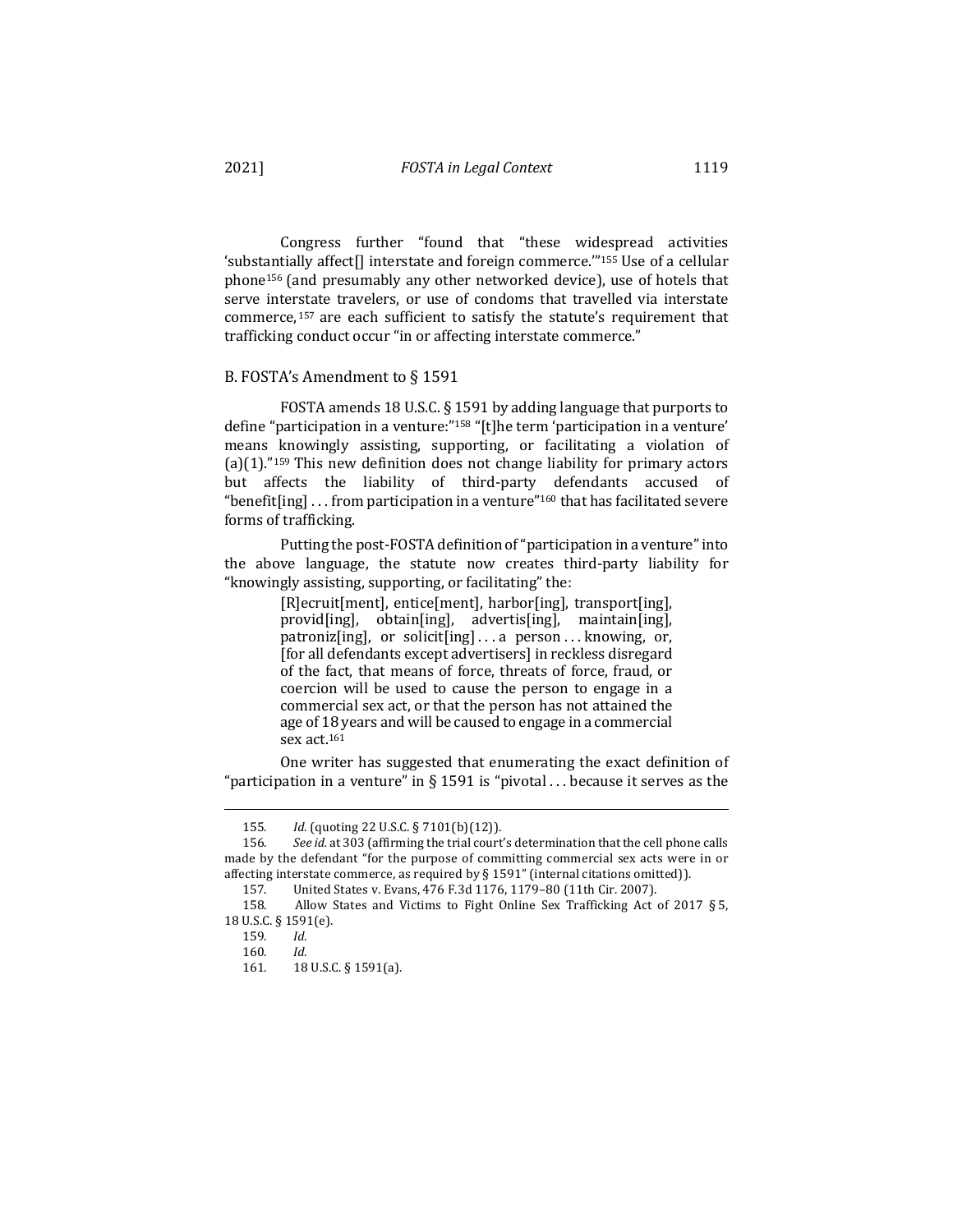basis for determining what degree of tangential involvement [with sex trafficking] triggers culpability."<sup>162</sup> However, whether FOSTA's definition provides clarity or greater confusion remains undetermined. The biggest question raised by the new definition is exactly what a third-party participant in a venture must know in order to be held civilly or criminally liable.

### 1. History of "Participation in a Venture"

Prior to FOSTA's enactment,  $\S$  1591 did not enumerate a definition of "participation in a venture," but it did define "venture" as "any group of two or more individuals associated in fact, whether or not a legal entity."<sup>163</sup> In a 2016 decision, *United States v. Afyare*, the Sixth Circuit understood this enumerated definition—within the context of the rest of the statute and considering the statutory purpose—to mean that a defendant could be found to have benefitted from participation in a venture if that defendant was one of "two or more people who engage in sex trafficking together."<sup>164</sup> However, a defendant could not be said to have "participat[ed] in a venture" if the defendant did not actually act in furtherance of trafficking, even if that defendant had associated with a person engaged in trafficking and had benefitted from the trafficking.<sup>165</sup> The court said that the statute "did not criminalize a defendant's 'mere negative acquiescence," and that to do so would create "a vehicle to ensnare conduct that the statute never contemplated."<sup>166</sup> The court further reasoned that "criminal statutes are to be strictly construed against the government." $167$ 

Less than two weeks after the Sixth Circuit opinion was filed, the First Circuit—in *Jane Doe No. 1 v. Backpage.com*, the civil case that would become the impetus behind FOSTA—stated that "'participation in a sex trafficking venture' [is] a phrase that no published opinion has yet

<sup>162.</sup> See Meaghan E. Mixon, Barely Legal: Bringing Decency Back to the Communications Decency Act of 1996 to Protect the Victims of Child Sex Trafficking, 25 UCLA WOMEN'S L.J. 45, 79 (2018) (stating further that "[c]urrently [the degree of tangential involvement that triggers culpability] is unclear, but the purpose of the proposed language is to clarify what actions or connections cross the threshold into liability").

<sup>163. 18</sup> U.S.C. § 1591(e)(6).

<sup>164.</sup> United States v. Afyare, 632 F. App'x 272, 286 (6th Cir. 2016).

<sup>165</sup>*. Id.*

<sup>166</sup>*. Id.*

<sup>167</sup>*. Id.*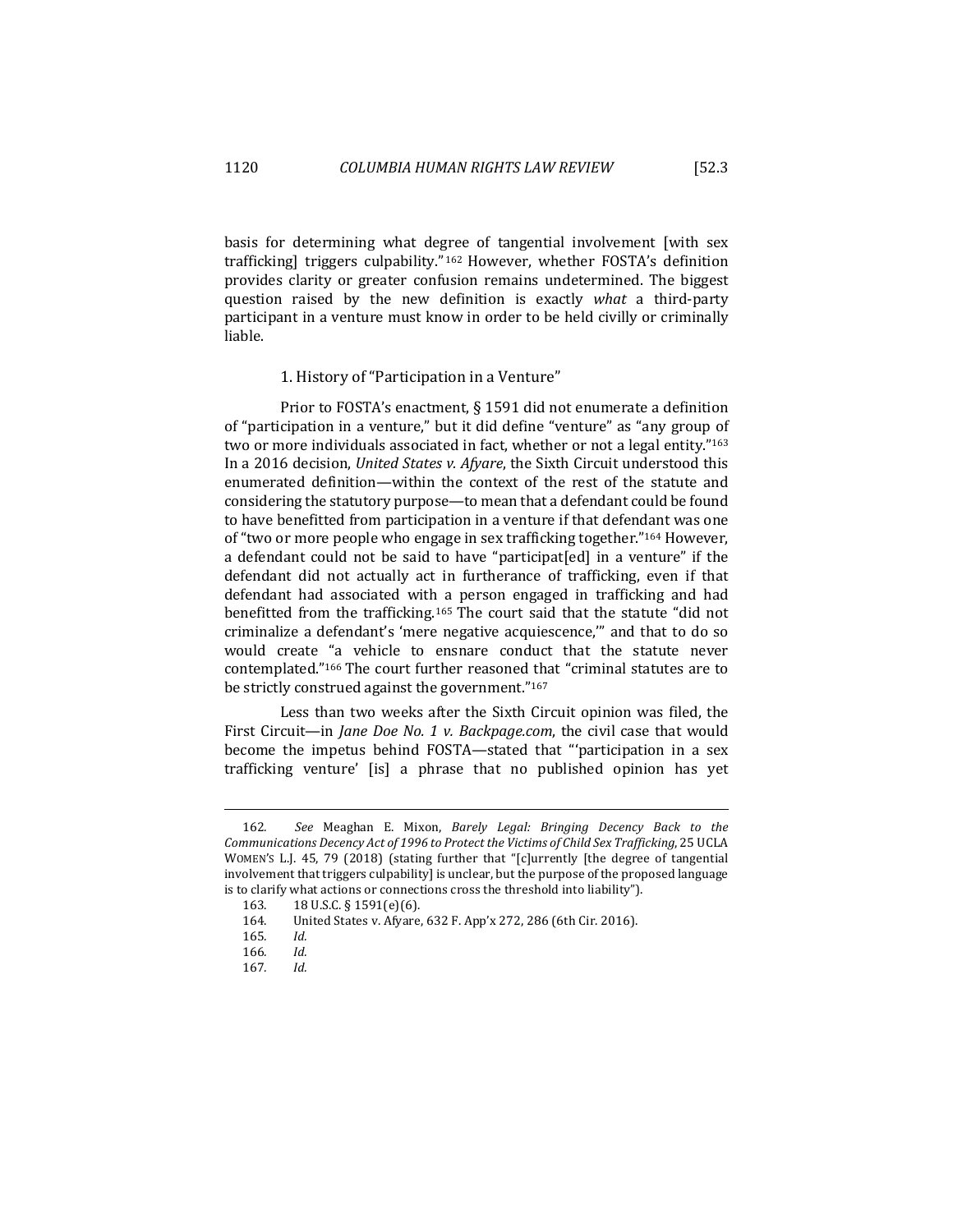interpreted."<sup>168</sup> The court did not itself interpret this phrase, finding that even if Backpage's relevant actions in running the website had constituted participation in a sex trafficking venture, these actions were conducted "as a publisher with respect to third-party content,"<sup>169</sup> and thus the company was shielded from civil liability by CDA § 230.170

Thus, under *Afyare*, for a secondary actor to be criminally liable under  $\S$  1591 for participation in a venture, the actor must have been one of two or more people engaged in sex trafficking together, and the actor must have participated in a way that furthered the trafficking. This participation must have gone beyond "mere negative acquiescence." $171$  Moreover, under *Doe* v. Backpage.com, if the participatory conduct was that of a publisher of third-party content, the secondary actor was shielded from civil liability under § 1595 by § 230.172

Congressmembers acknowledged that  $\S$  230 was not a barrier to federal criminal enforcement of  $\S 1591$  because  $\S 230(e)(1)$  explicitly excludes criminal violations of § 1591 from § 230 immunity.<sup>173</sup> However, a House Judiciary Committee report on FOSTA claimed that  $\S$  1591, as written, was insufficient to hold website operators criminally liable for sex trafficking, claiming that the "knowledge standard  $[$  for § 1591]  $[$  was $]$  difficult to prove beyond a reasonable doubt" because "online advertisements rarely,

<sup>168.</sup> Jane Doe No. 1 v. Backpage.com, LLC, 817 F.3d 12, 21 (1st Cir. 2016).

<sup>169</sup>*. Id.* at 23.

<sup>170.</sup> The First Circuit further found that civil enforcement of the TVPA through § 1595 (or any other criminal law) did not fall within CDA § 230(e)(1), which states that § 230 should not be construed to impair the enforcement of any Federal criminal statute. See id. at 23; see also Woodhull Freedom Found., 334 F. Supp. 3d at 185 (denying plaintiffs' motion for preliminary injunction and granting defendant's motion to dismiss upon finding that plaintiffs lacked Article III standing); Woodhull Freedom Found. v. United States, 948 F.3d 363, 373 (D.C. Cir. 2020) (reversing and remanding the district court's order granting defendant's motion to dismiss, finding that at least two of the plaintiffs did in fact have standing).

<sup>171.</sup> United States v. Afyare, 632 F. App'x 272, 286 (6th Cir. 2016) ("The district court warned that the statute did not criminalize a defendant's mere negative acquiescence, and to do so would create a vehicle to ensnare conduct that the statute never contemplated." (internal citations and quotation marks omitted)).

<sup>172.</sup> See supra notes 169-170 and accompanying text.

<sup>173.</sup> See 47 U.S.C. § 230 (e)(1) ("No Effect on Criminal Law; nothing in this section shall be construed to impair the enforcement of section 223 or 231 of this title, chapter 71 (relating to obscenity) or 110 (relating to sexual exploitation of children) of title 18, or any other Federal criminal statute.").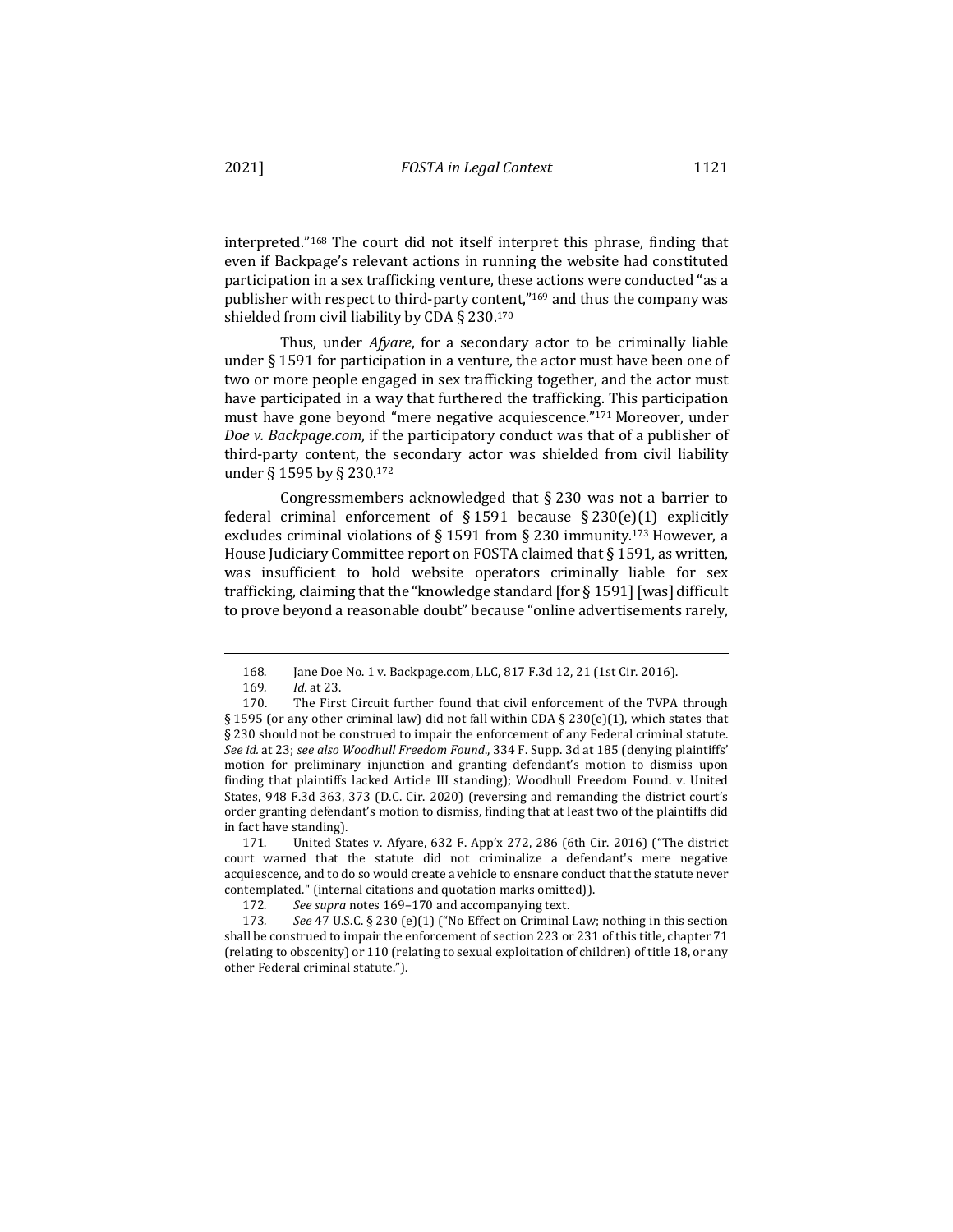if ever, indicate that sex trafficking is involved." $174$  The report further noted that "general knowledge that sex trafficking occurs on a website will not suffice as knowledge must be proven as to a specific victim." $175$  This proved to be a problem, the report stated, because "the victims are often uncooperative."<sup>176</sup> Referring to § 2124A, the report concluded that "a new statute that instead targets promotion and facilitation of prostitution is far more useful to prosecutors."177

FOSTA as originally introduced in the House in 2017 also responded to the concern discussed in the Judiciary Committee report by broadening the definition of "participation in a venture," defining it as "knowing or reckless conduct by any person or entity and by any means that furthers or in any way aids or abets the violation of subsection  $(a)(1)$ " of 18 U.S.C. § 1591.<sup>178</sup> Under this version of "participation in a venture," liability would attach to any entity that "acted 'recklessly' in publishing user content, even if the [website was] unaware of any underlying crime." $179$  A website operator could thus be liable if the operator recklessly published user content furthering or aiding and abetting a violation of  $\S 1591(a)(1)$ , even if those users did not intend to violate  $\S$  1591 or if the coerced sex act never actually occurred.180

As originally introduced in the Senate, SESTA adopted a similarly broad definition of "participation in a venture," defining it as "knowing conduct by any individual or entity, by any means, that assists, supports, or facilitates a violation of subsection  $(a)(1)$ ."<sup>181</sup> Both the original House and Senate bills thus would have defined "participation in a venture" so that a *mens rea* standard would need to be proved as to a defendant's conduct but not as to the underlying  $\S$  1591 violation by the primary actor. Both chambers subsequently confronted, as one writer states it, "the obvious

<sup>174.</sup> H.R. REP. No. 115-572, at 5 (2018).

<sup>175</sup>*. Id.*

<sup>176</sup>*. Id.*

<sup>177</sup>*. Id.*

<sup>178.</sup> Allow States and Victims to Fight Online Sex Trafficking Act of 2017, H.R. 1865, 115th Cong. § 4, 47 U.S.C. 230(e)(5) (2017) (as introduced) (emphasis added).

<sup>179.</sup> See Caleb Kruckenberg, *Defending Internet Service Providers After the 'End of the Web As We've Known It'*, CHAMPION (Mar. 2018), https://www.nacdl.org/Article/ March2018-DefendingInternetServiceProvid (on file with the *Columbia Human Rights Law Review*).

<sup>180</sup>*. See id*.

<sup>181.</sup> S. 1693, 115th Cong. § 4 (2017) (as introduced).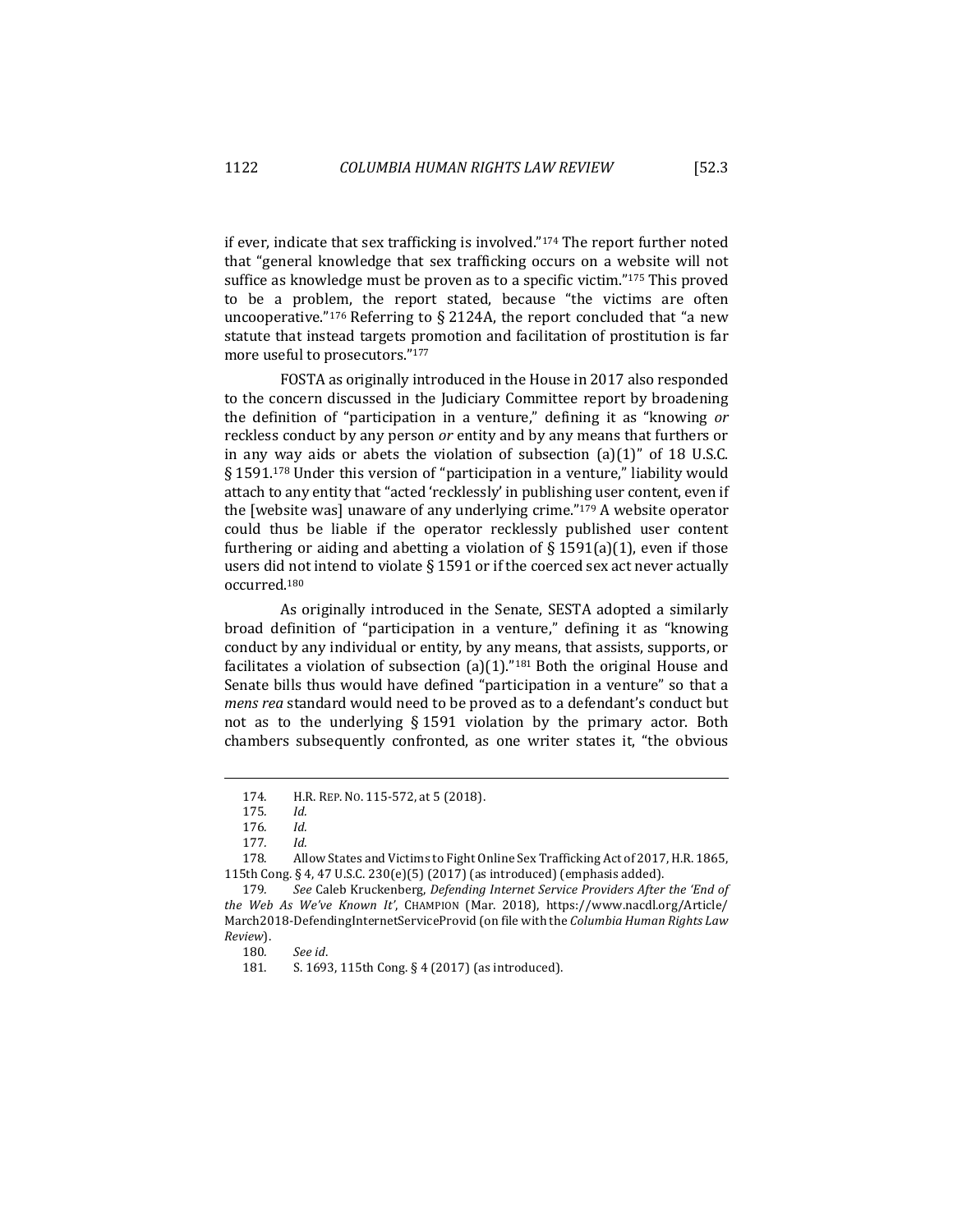potential for these provisions to send innocent publishers to prison for the conduct of their users."182

In Senate committee hearings regarding competing definitions of "participation in a venture," advocates raised concerns that the broad language of SESTA would lead to prosecution of innocent businesses that had neither knowledge nor practicable means of stopping their unintentional assistance in § 1591 violations.<sup>183</sup> According to the author of an article on FOSTA prosecutions, California Attorney General Xavier Becerra seemed to believe that such prosecution would go "beyond the intent of the legislation" and agreed that Congress should amend the language to include a knowledge standard with regard to the violation to prevent prosecution of innocent and unwitting actors.<sup>184</sup>

In response to these committee hearings, the Senate amended SESTA by redefining "participation in a venture" as "knowingly assisting, supporting, or facilitating a violation of subsection  $(a)(1)$ " of 18 U.S.C.  $\S$  1591.<sup>185</sup> Practically, this changed the bill from creating an effect standard (knowingly engaging in conduct, the effect of which was to assist in a violation) to an intent standard (knowingly engaging in conduct while knowing that the conduct will assist in a violation). An amendment proposed by Representative Mimi Walters incorporated SESTA into FOSTA.<sup>186</sup> A letter sent by the Department of Justice to the House Judiciary Committee on the day of the House vote on FOSTA warned that the SESTA definition of "participation in a venture" would hinder prosecutions by "effectively creating additional elements" that would need to be proved at trial.<sup>187</sup> Nonetheless, the Walters Amendment passed, and the SESTA definition was incorporated into FOSTA.<sup>188</sup>

It is clear from modifications of the original bills' "participation in a venture" definitions that Congress did not intend to impose liability on actors who had knowledge of their own conduct, but no knowledge of a violation of § 1591 that was assisted, supported, or facilitated by that conduct. Still

<sup>182.</sup> Kruckenberg, *supra* note 179.

<sup>183.</sup> See id. (noting the statement of Internet Ass'n Gen. Couns. Abigail Slater).

<sup>184</sup>*. See id.*

<sup>185.</sup> See H.R. 1865, 115th Cong. § 5 (2018) (enacted).

<sup>186</sup>*. See* 18 U.S.C. § 1591(a)(2).

<sup>187.</sup> 164 CONG. REC. H1296 (daily ed. Feb. 21, 2018) (statement of Rep. Zoe Lofgren).

<sup>188.</sup> H.R. REP. No. 115-583, at 2-4 (2018)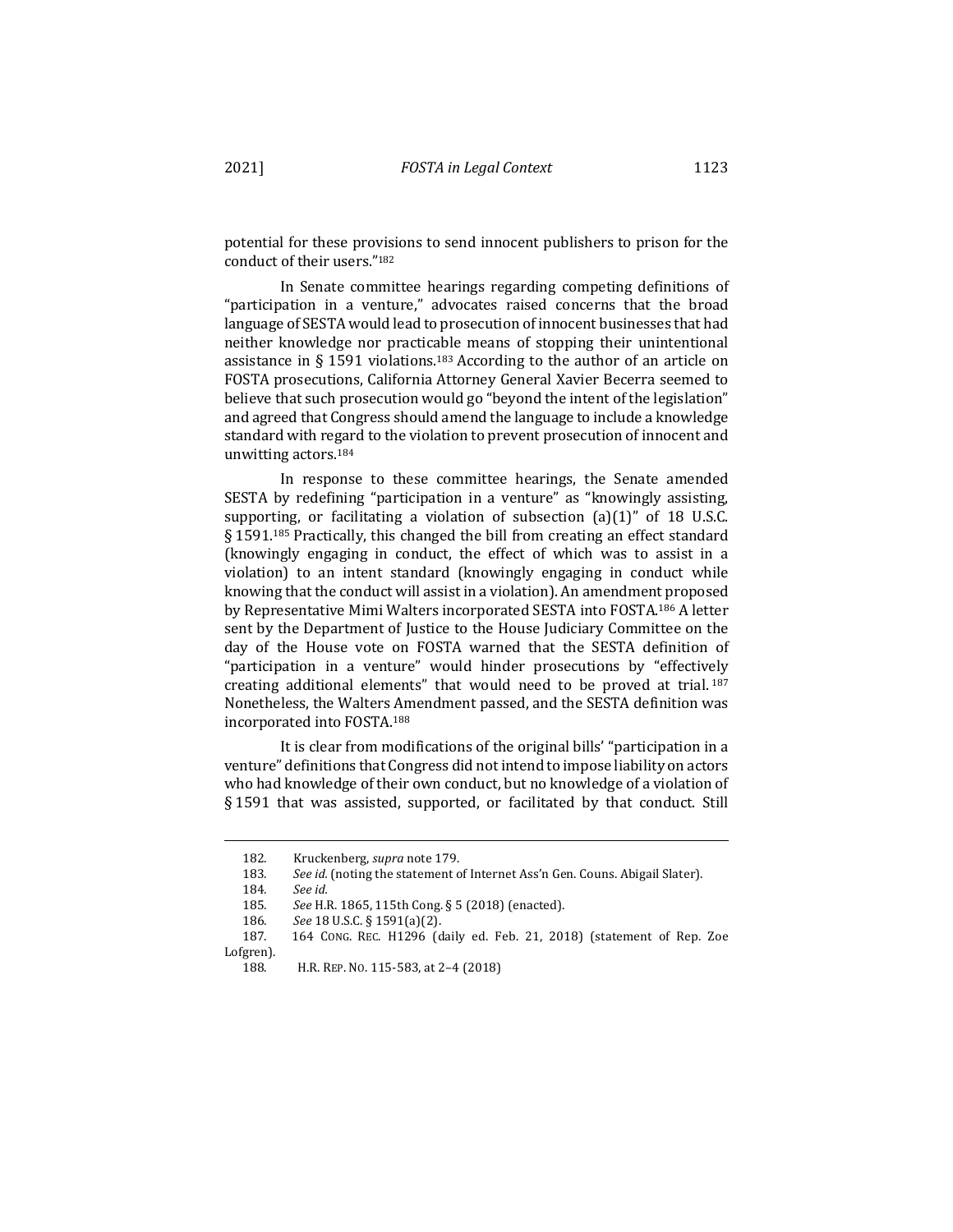unclear, however, is how much of the underlying violation of  $\S 1591$  a defendant must know about to be found criminally or civilly liable for "benefit [ting] from  $\ldots$  participation in a venture which has engaged in [trafficking]."

# C. "Participation in a Venture" Mens Rea after FOSTA

We can ascertain from the legislative history that in passing FOSTA, Congress intended to  $(1)$  more easily enable prosecutions and convictions under  $\S 1591$ 's "participation in a venture" prong, and  $(2)$  exclude from those prosecutions and convictions actors who had knowledge of their own assistance, support, or facilitation of a venture, but no knowledge of that venture's engagement in sex trafficking.<sup>189</sup> Whether these goals have been realized by the new definition of "participation in a venture" is not clear.

After FOSTA, there are several possible interpretations of the *mens rea* requirements for the charge of "benefitting from participation in a venture that has engaged in [sex trafficking]." The statute's wording stacks multiple *mens rea* requirements on top of each other, making it difficult to parse what standard applies to each section.

Absent the "participation in a venture" language, there are three elements of a  $\S 1591(a)$  charge the knowledge requirement could attach to: (1) the defendant's own conduct; (2) the conduct of "recruit[ing],...or solicit[ing] by any means a person;"<sup>190</sup> and/or (3) "the fact, that means of force, threats of force, fraud,  $\lceil \text{and/or} \rceil$  coercion . . . will be used to cause the person to engage in a commercial sex act, or that the person has not attained the age of 18 years and will be caused to engage in a commercial sex act."<sup>191</sup> But the new definition of "participation in a venture" comes with its own *mens rea* requirement, and it is similarly unclear what it applies to.

The first potential interpretation is that the knowledge requirement only attaches to the defendant's own conduct, i.e., that "knowingly"  $192$ 

<sup>189.</sup> Allow Victims and States to Fight Online Sex Trafficking Act of 2017, H.R.

<sup>1865, 115</sup>th Cong. (as introduced, Apr. 3, 2017); Backpage.com's Knowing Facilitation of Online Sex Trafficking: Hearing Before the Permanent Subcomm. on Investigations of the *Comm. on Homeland Sec. and Gov'tal Affairs*, 115th Cong. 1 (2017). 

<sup>190. 18</sup> U.S.C. § 1591(a)(1).

<sup>191</sup>*. Id.*

<sup>192.</sup> Again, this is the full language of the FOSTA amendment to  $\S$  1591. 18 U.S.C. § 1591(e)(4).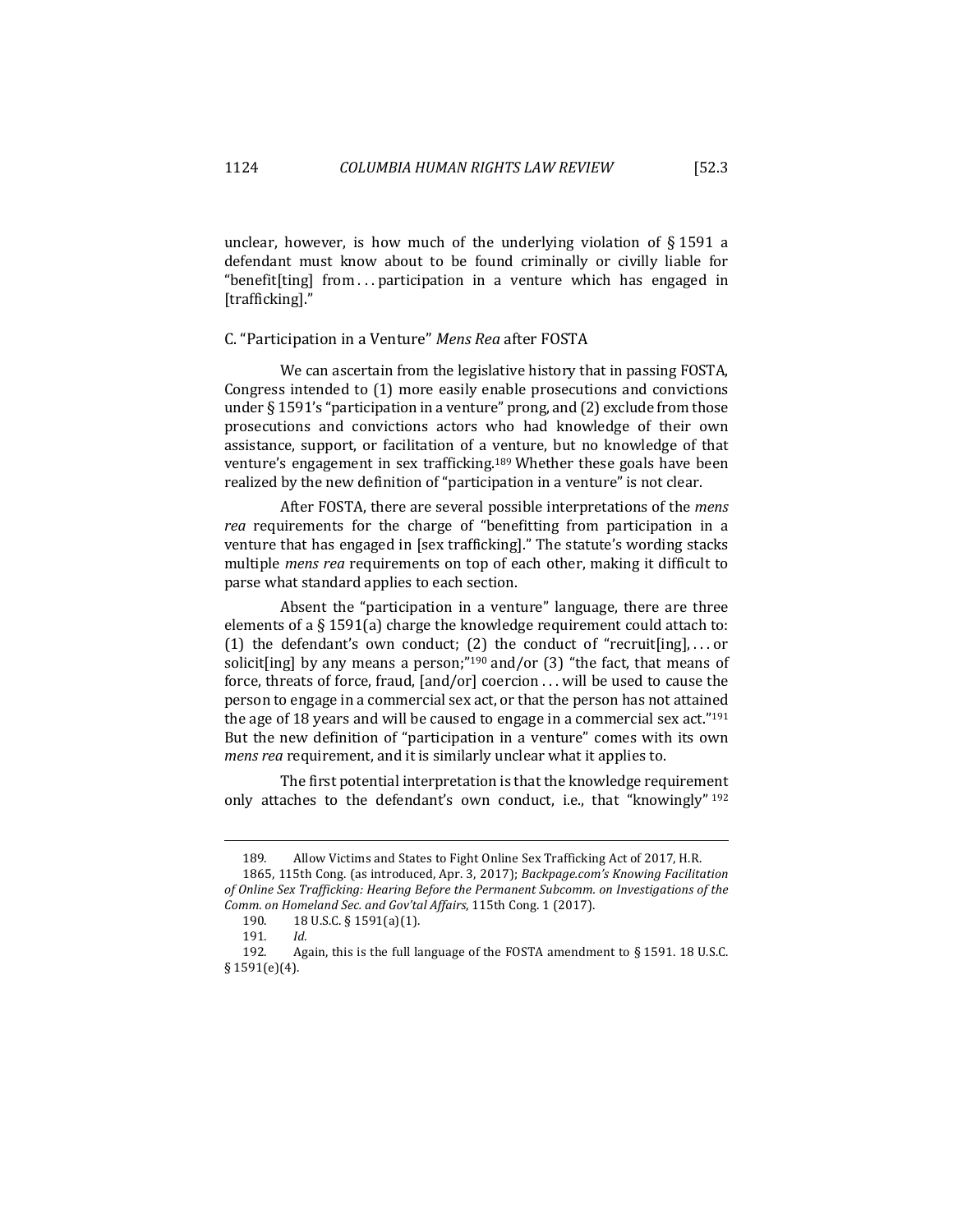modifies "assisting, supporting, or facilitating," but not "a violation of subsection  $(a)(1)$ ." This interpretation is the most straightforward, but is contravened by Congress's clear intent not to create culpability for unwitting actors. This interpretation would require the government to prove that the defendant had knowledge of their own conduct, but not of the violation affected by that conduct. While it is possible to read the statute this way, it seems unlikely that courts will do so, particularly in a criminal case because of the rule of lenity.<sup>193</sup>

Alternately, "knowingly" in "knowingly assisting, supporting, or facilitating a violation of subsection  $(a)(1)^{n_{194}}$  could be read to modify both "assisting, supporting, or facilitating" and "a violation of subsection  $(a)(1)$ ." If so, then "knowingly" means not merely knowing about one's own conduct but also knowing about the violation of subsection  $(a)(1)$  that one's conduct facilitated.

A "violation" of subsection  $(a)(1)$  has two elements—a primary actor must  $(1)$  "knowingly ... recruit [], ... or solicit [] by any means a person," *while also* (2) "knowing or ... in reckless disregard [except for advertisers, who must have knowledge] of the fact, that means of force, threats of force, fraud,  $[and/or]$  coercion  $\ldots$  will be used to cause the person to engage in a commercial sex act, or that the person has not attained the age of 18 years and will be caused to engage in a commercial sex act."<sup>195</sup> If "participation in a venture" means "knowingly assisting, supporting, or facilitating a violation of subsection  $(a)(1)$ ," and if "knowingly" modifies "a violation," then most logically, knowing of a violation means knowing of both elements of that violation. If one knows of only one of those elements, one does not know of a violation, because the violation does not' exist unless both elements exist.196

<sup>193.</sup> Shon Hopwood, *Restoring the Historical Rule of Lenity as a Canon*, 95 N.Y.U. L. REV. 918, 918 (2020) (describing the rule of lenity as an interpretive canon dictating that "[w]here criminal statutes are ambiguous, the rule of lenity generally posits that courts should interpret them narrowly, in favor of the defendant").

<sup>194</sup>*. Id*.

<sup>195.</sup> See supra notes 142–146 and accompanying text.<br>196. This would create a standard where a defendant

This would create a standard where a defendant prosecuted for "benefitting from participation in a venture" (what this Article describes as a third-party defendant) would have to have knowledge of both elements by which that venture violated  $§$  1591, while a defendant actually prosecuted for trafficking (what we have described as a primary actor, who is not an advertiser) would only have to have knowledge of one element of the violation (recruiting, etc.) and reckless disregard for the second element (force, etc.). While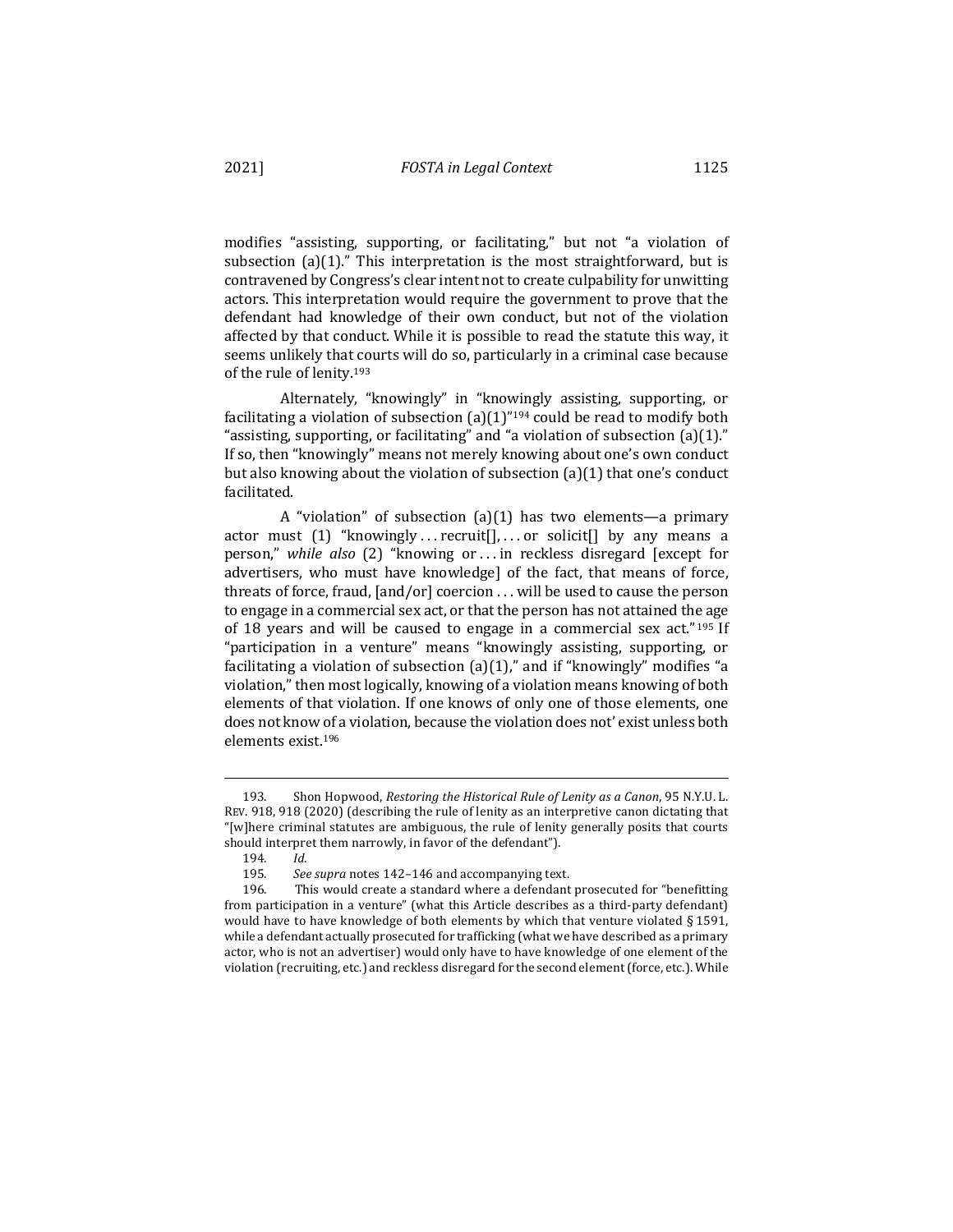Under this theory, in order to successfully prosecute a third-party defendant for "participation in a venture," the government would have to show that the defendant knew that  $(1)$  the defendant had benefitted, from (2) assisting, supporting, or facilitating,<sup>197</sup> (3) the recruitment, enticement, harbor, transport, provision, obtaining, advertising, maintaining. patronizing, or soliciting of a person, and that  $(4)$  force, threats of force, fraud, or coercion would be used to cause the person to engage in a commercial sex act, or that the person has not attained the age of 18 years and will be caused to engage in a commercial sex act.<sup>198</sup> This interpretation would effectively raise the *mens rea* requirement (though only for conduct other than advertising) by reading the new definition of "participation in a venture" (i.e. "knowingly assisting, supporting, or facilitating a violation of subsection  $(a)(1)$  as overwriting the "reckless disregard" standard<sup>199</sup> for third-party defendants (but not for primary actors).

This interpretation runs counter to the expressed intent of sponsors to make it easier to prosecute third-party actors who allegedly "benefit from sex trafficking." <sup>200</sup> However, it is clear from the legislative history that Congress did *not* intend to create a standard wherein defendants could be convicted for knowing only about their own conduct and not about the effects of that conduct (i.e. the violation of subsection  $(a)(1)$ ). FOSTA was written with online advertisers in mind,<sup>201</sup> and the *mens rea* of "reckless

this seems illogical in regard to what one expects each party to actually know, this construction makes more sense if one understands it as making it easier to convict a primary actor (who we might think of as more culpable) than a third-party actor (potentially less culpable).

<sup>197.</sup> See *infra* notes 250-253 for a detailed discussion on the legal definition of "facilitating" under § 2421A.

<sup>198.</sup> See supra notes 142-146 and accompanying text.

<sup>199.</sup> See 18 U.S.C. § 1591(a)(1) ("knowing, or, except where the act constituting the violation of paragraph (1) is advertising, *in reckless disregard* of the fact" (emphasis added)).

<sup>200.</sup> See, e.g., Press Release, Wagner Trafficking Bill Headed to House Floor (Feb. 21, 2018), available at https://wagner.house.gov/media-center/press-releases/wagnertrafficking-bill-headed-to-house-floor [https://perma.cc/L86W-HRGG] (outlining Rep. Wagner's push for "the strongest, most effective criminal and civil tools possible to confront the horrific abuses of online sex trafficking").

<sup>201.</sup> See, e.g., 164 CONG. REC. H1291 (daily ed. Feb. 27, 2018) (statement of Rep. Lee) (referring to a letter from the National Association of Attorneys General, which claimed that "certain Federal courts have broadly interpreted the [CDA], which has left victims and State and local law enforcement agencies and prosecutors . . . feeling powerless against online ad services . . . that facilitate or allow sex trafficking"); 164 CoNG.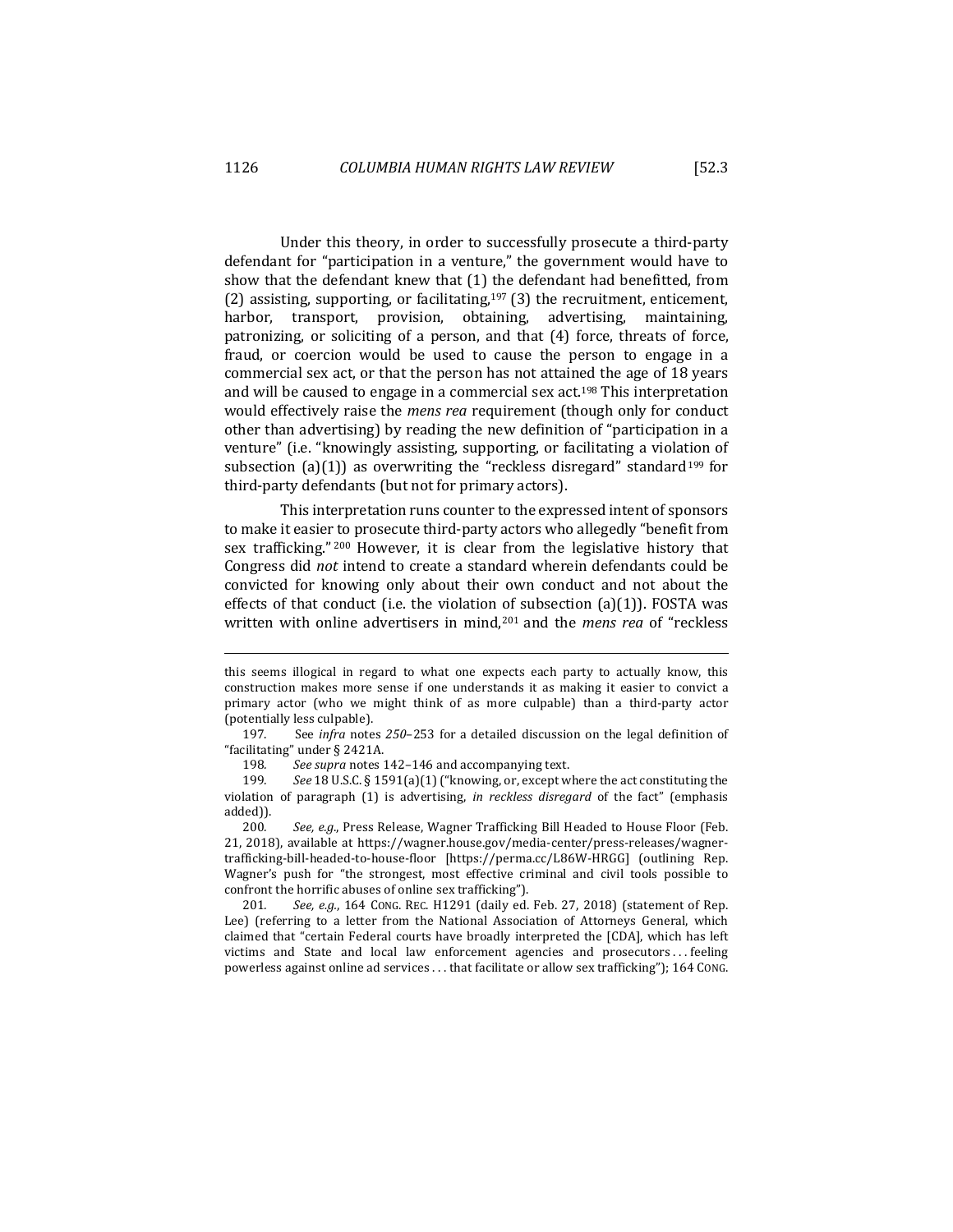disregard" never applied to advertisers to begin with.<sup>202</sup> This interpretation of the knowledge standard would not change the *mens rea* requirement for advertisers but could potentially raise the *mens rea* requirement for nonadvertiser third parties.

#### 1. "Participation in a Venture" Actus Reus

Regardless of which *mens rea* interpretation is adopted by courts, it is clear is that the new definition of "participation in a venture" has added specific conduct ("assisting, supporting, or facilitating") that triggers culpability for third-party defendants. While this new language may or may not be more specific than the previously undefined "participation," any degree of potential specificity added does not necessarily make the statute easier to apply. It is instead possible that this specific conduct now constitutes an additional element that must be proved at trial—an outcome the DOJ warned against prior to FOSTA's passage.<sup>203</sup>

### D. FOSTA's Amendment to § 1595

18 U.S.C.  $\S$  1595, the civil provision of the TVPA, creates a private, civil right of action for violations of the criminal counterpart,  $\S 1591$ , enabling victims of trafficking to sue their traffickers in a U.S. District Court.<sup>204</sup> In order to facilitate a rise in civil claims brought under 18 U.S.C. § 1595, FOSTA implements two changes:  $(1)$  it amends CDA § 230 to preclude § 1595 claims from immunity<sup>205</sup> and (2) it amends § 1595 to allow

REC. S1853 (daily ed. Mar. 21, 2018) (statement of Sen. Heitkamp) ("In many instances, websites help traffickers skirt law enforcement through online advertising. . . .").

<sup>202. 18</sup> U.S.C. § 1591(a).

<sup>203.</sup> Letter from Stephen E. Boyd, Assistant Att'y Gen., Dep't of Just., to Rep. Robert W. Goodlatte, Chairman, Comm. on the Judiciary (Feb. 27, 2018), *as reprinted in* 164 Cong. REC. H1297 (daily ed. Feb. 27, 2018) (statement of Rep. Goodlatte) (stating DOJ's position that "any revision to 18 U.S.C. § 1591 to define 'participation in a venture' is unnecessary" because the current law "already sets an appropriately high burden of proof" as prosecutors must prove that the defendant "knowingly benefitted from participation in a sex trafficking venture"). The Department opined that the new language, while "well intentioned," would "effectively creat[e] additional elements that prosecutors must prove at trial ... this language could have unintended consequences as applied by the states." Id.

<sup>204. 18</sup> U.S.C. § 1595(a); see also Jennifer S. Nam, The Case of the Missing Case: *Examining the Civil Right of Action for Human Trafficking Victims*, 107 COLUM. L. REV. 1655, 1655 (2007) (summarizing the goals and uses of  $\S$  1595).

<sup>205</sup>*. See supra* Section I.B.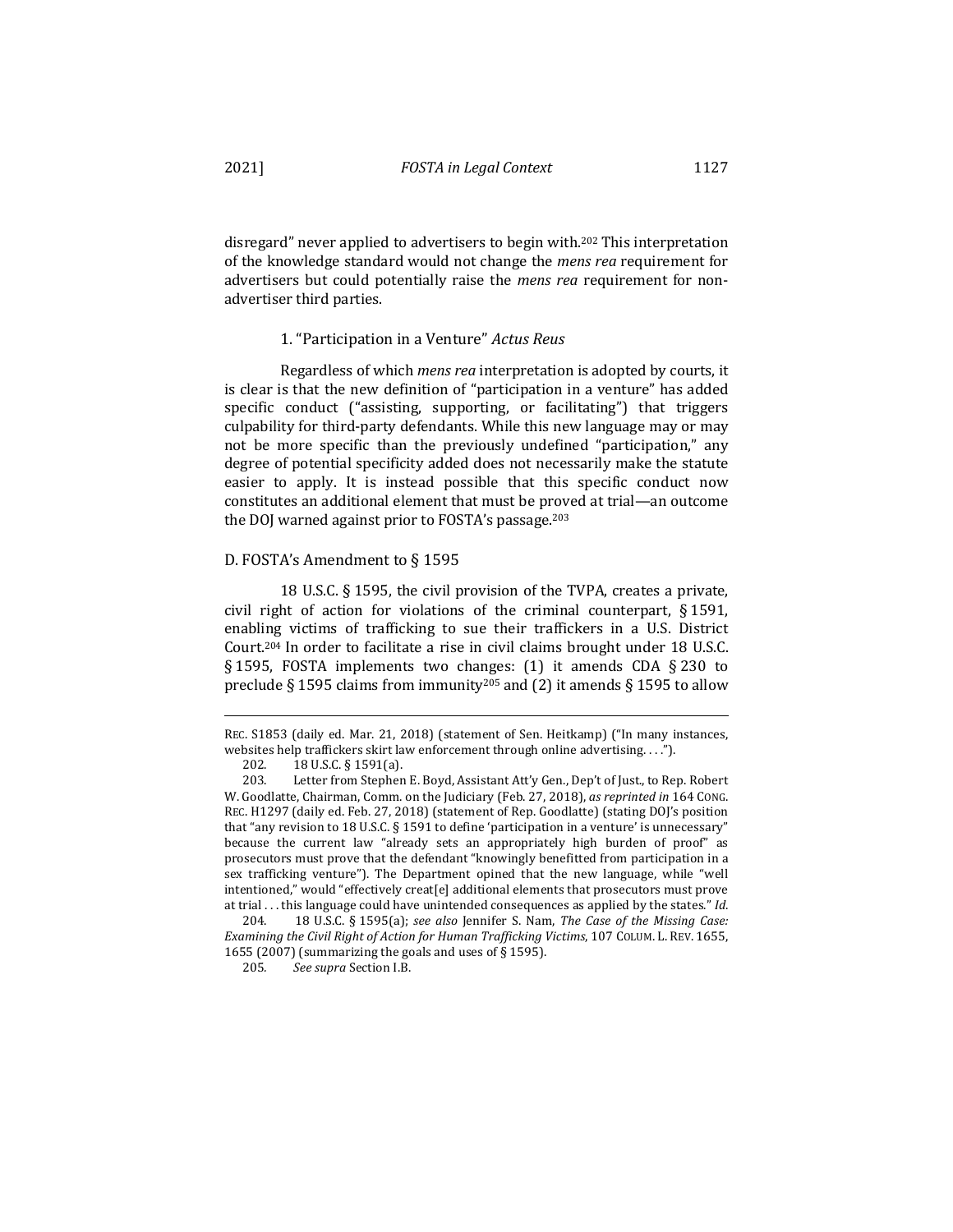state attorneys general to bring *parens patriae* civil lawsuits on behalf of state residents.<sup>206</sup> Though these mark substantial changes in the law, as with other FOSTA provisions, the amendments will likely have minimal practical impact on the number of trafficking lawsuits.

# 1. The Common Law *Parens Patriae* Doctrine

FOSTA amends  $\S$  1595 by creating an additional avenue for civil actions: the *parens patriae* suit. This new provision allows state attorneys general to bring civil lawsuits on behalf of state residents for conduct that would violate the criminal provision,  $\S 1591$ .<sup>207</sup>

The common law *parens patriae* doctrine grants standing to states, which they might otherwise lack, allowing them to sue on behalf of their citizens.<sup>208</sup> However, "[i]n order to maintain [a *parens patriae*] action, the State must articulate an interest apart from the interests of particular private parties, i.e., the State must be more than a nominal party  $\dots$  [and also] express a quasi-sovereign interest."<sup>209</sup> There is no exhaustive list of what constitutes a qualifying interest,<sup>210</sup> but the Supreme Court has noted that, generally, qualifying interests will fall into one of two categories: "in the health and well-being—both physical and economic—of its residents in general... [and] in not being discriminatorily denied its rightful status within the federal system." $211$  It is likely that state attorneys general filing *parens patriae* claims pursuant to the FOSTA amendments will be able to establish a "health and well-being" interest to satisfy this requirement.

Although the U.S. Supreme Court has given "special solicitude" to a State in a *parens patriae* action due to the State's "quasi-sovereign interest," the Court has still applied Article III injury requirements independently and in addition to the injury requirement of *parens patriae* standing.<sup>212</sup> Thus, after establishing a credible interest with which to bring a claim, the state attorneys general must still satisfy each of the additional elements of Article

<sup>206</sup>*.*  18 U.S.C. § 1595(d); *supra* Section I.B.

<sup>207.</sup> See Allow States and Victims to Fight Online Sex Trafficking Act of 2017, Pub. L. No. 115-164, § 6, 18 U.S.C. § 1595(d) (2018).

<sup>208</sup>*. See* Alfred L. Snapp & Son, Inc. v. Puerto Rico *ex rel*. Barez, 458 U.S. 592, 600 (1982).

<sup>209</sup>*. Id.* at 607.

<sup>210</sup>*. Id.*

<sup>211</sup>*. Id.*

<sup>212</sup>*. See* Mass. v. EPA, 549 U.S. 497, 517–20 (2007).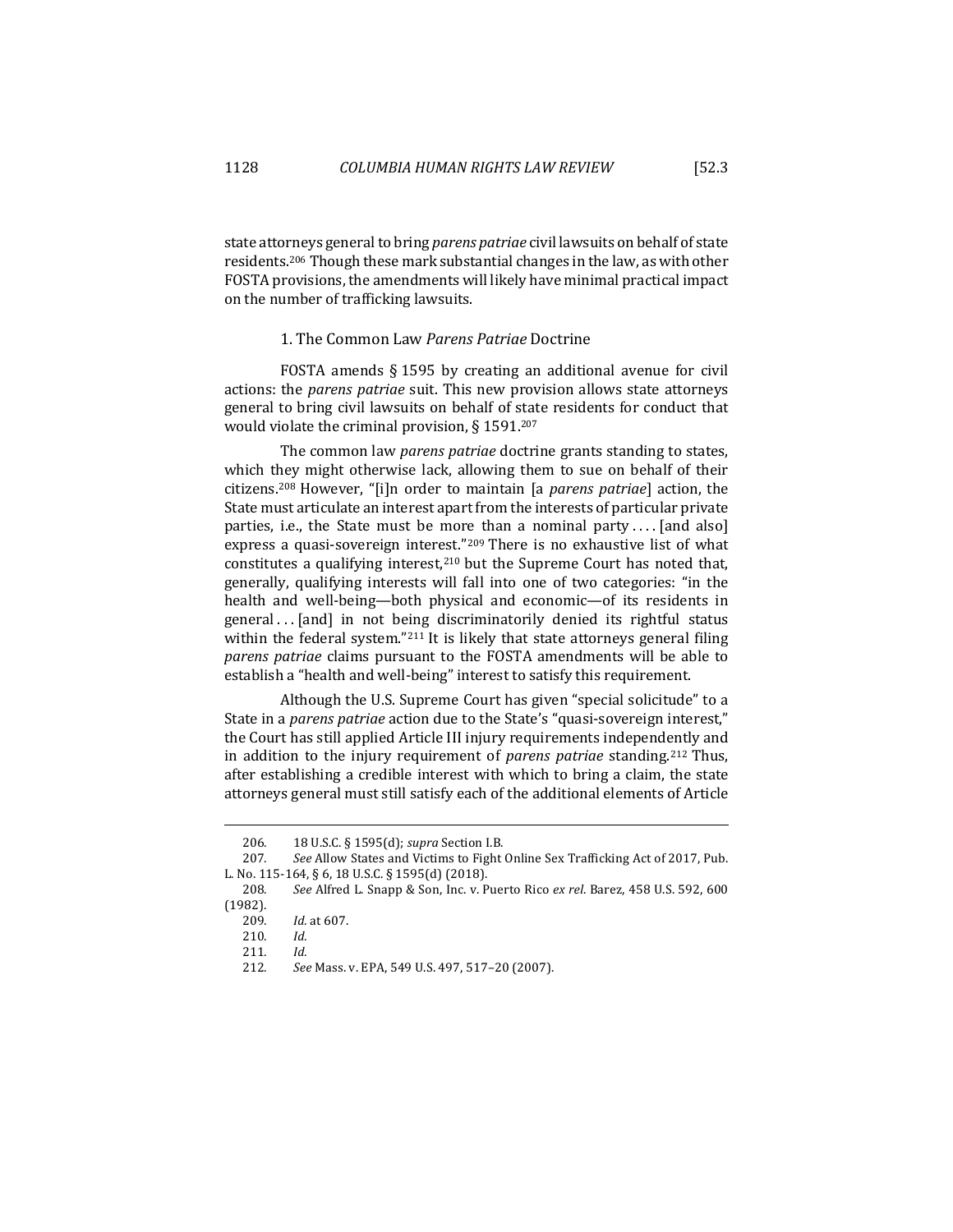III standing for a federal court to hear the claim.<sup>213</sup> Standing under Article III requires showing that: (1) a plaintiff suffered a concrete, non-hypothetical injury-in-fact, (2) there is a causal connection between the injury and the defendant's actions, and (3) the court may redress the plaintiff's grievances.214

### 2. Impact of *Parens Patriae* Suits Under § 1595

The FOSTA amendment to § 1595 states that *parens patriae* actions may be brought "[i]n any case in which the attorney general of a State has reason to believe that an interest of the residents of that State has been or is threatened or adversely affected by any person who violates section 1591. $"215$  Though the language of this provision may be read to imply that the power of the attorneys general reaches very broadly,  $2^{16}$  the actual impact of this new provision is ambiguous.

First, it is not clear that attorneys general will be able to satisfy each element of Article III standing. States necessarily have interests that are broader than those of individual citizens, and "[o]ne helpful indication in determining whether an alleged injury to the health and welfare of its citizens suffices to give the State standing to sue *parens patriae* is whether the injury is one that the State, if it could, would likely attempt to address through its sovereign lawmaking powers." $217$  This would seem to suggest that the "injury-in-fact" requirement can be met by a showing of something other than the harm defined in § 1591—such as a showing of property value decline as a result of prostitution, or state expenditures on support services for trafficking victims.<sup>218</sup> It is possible, however, that courts will find these harms insufficiently causally connected to the conduct violating  $\S 1591$ .

<sup>213</sup>*. See* Lujan v. Defs. of Wildlife, 504 U.S. 555, 560 (1992).

<sup>214.</sup> *Id.* at 560.

<sup>215.</sup> Allow States and Victims to Fight Online Sex Trafficking Act of 2017, Pub. L. No. 115-164, § 6, 18 U.S.C. § 1595(d) (2018).

<sup>216.</sup> For example, a plain reading of the statute does not seem to imply that bringing a *parens patriae* suit requires any criminal charge or conviction.

<sup>217.</sup> Alfred L. Snapp & Son, Inc. v. Puerto Rico ex rel. Barez, 458 U.S. 592, 607 (1982).

<sup>218.</sup> In a 2018 case, a United States District Court found that an anti-humantrafficking organization diverting its expenditures on treatment of victims was a sufficient showing of injury to support its standing on a  $\S$  1595 claim. Fla. Abolitionist v. Backpage.com, LLC, No. 6:17-cv-218-Orl-28TBS, 2018 WL 1587477, at \*3-6 (M.D. Fla. Mar. 31, 2018).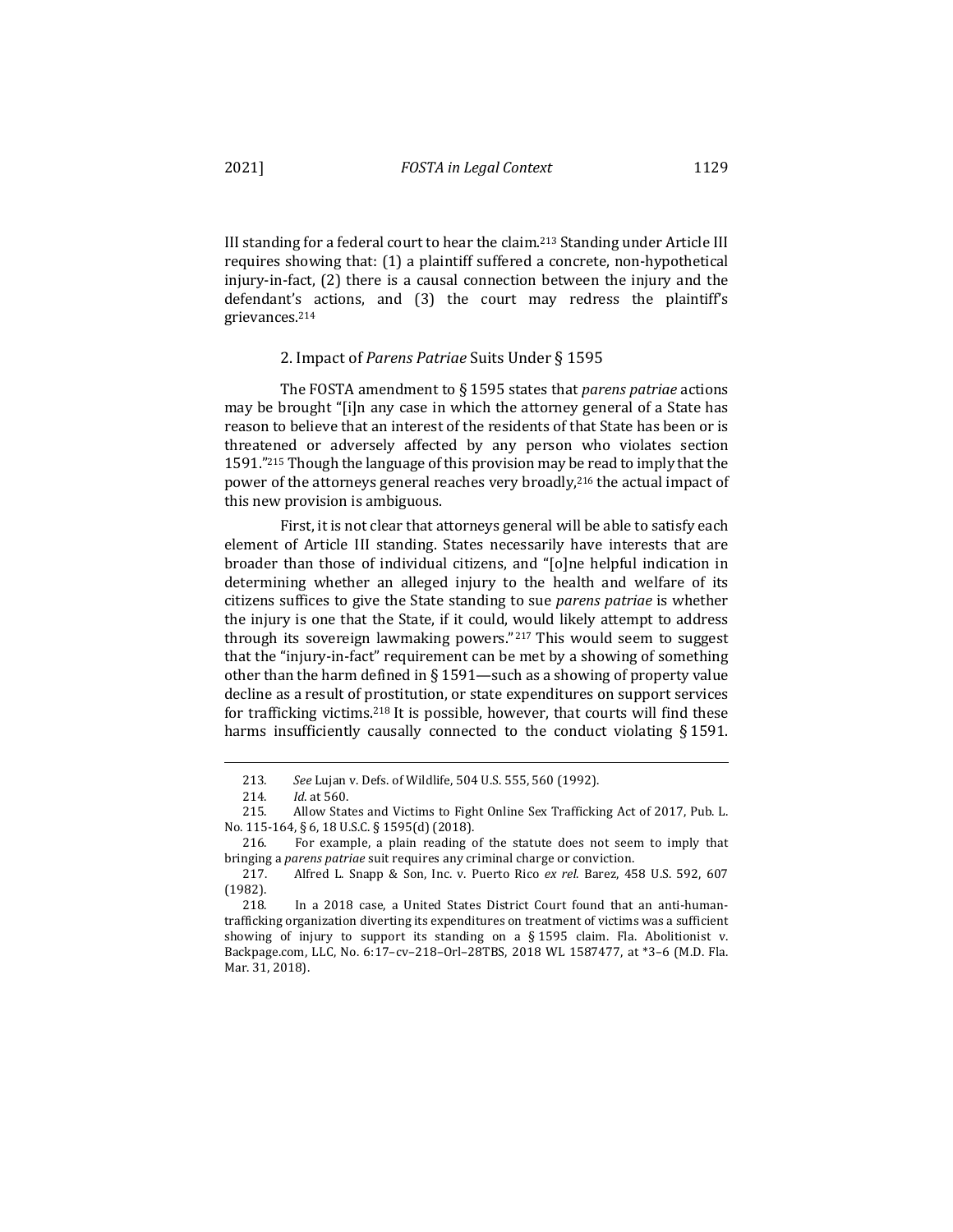Without this connection, the claim may fail to meet the causality requirement of Article III standing.

Second, even looking to a comparable *parens patriae* provision in another Act does not clarify how the FOSTA provision will be implemented. The language of the *parens patriae* provision of FOSTA is very similar to the Consumer Review Fairness Act's (CRFA) state enforcement provision.<sup>219</sup> However, the CRFA's *parens patriae* section has not been challenged in court, so it is difficult to draw insight from this provision into how the FOSTA provision will be construed.

Third, though  $\S$  1595 was enacted in 2003 as a way for trafficking victims to obtain a civil remedy against their traffickers, it has rarely been used.<sup>220</sup> It is unclear whether the new provision will change the frequency or quantity of civil lawsuits brought for violations of § 1591.<sup>221</sup>

Finally, FOSTA amendments to CDA  $\S$  230 may affect the impact of the new *parens patriae* provision. As described above,<sup>222</sup> FOSTA amends CDA § 230 such that ICS defendants in lawsuits brought pursuant to § 1595 will no longer be afforded immunity.<sup>223</sup> Because FOSTA amends the CDA by adding language that "[n]othing in  $\lceil \xi \rceil 230$ ] shall be construed to impair or limit" civil claims brought under  $\S$  1595, future claims brought by plaintiffs under § 1595 against websites may be more successful.<sup>224</sup> On the other hand, very few lawsuits have been brought under  $\S$  1595, and of those, only one

<sup>219.</sup> *See* 15 U.S.C.  $\S$  45b(e)(1) (2012) ("[I]n any case in which the attorney general of a State has reason to believe that an interest of the residents of the State has been  $\dots$  adversely affected by the engagement of any person  $\dots$  in a practice that violates such subsection, the attorney general ... may, as *parens patriae*, bring a civil action ... in an appropriate district court of the United States to obtain appropriate relief ....").

<sup>220.</sup> From 2004 to 2008, not a single civil lawsuit pursuant to 18 U.S.C.  $\S$  1595 was filed on the basis of an alleged violation of 18 U.S.C. § 1591. See ALEXANDRA F. LEVY, HUM. TRAFFICKING LEGAL CTR., FEDERAL HUMAN TRAFFICKING CIVIL LITIGATION: 15 YEARS OF THE PRIVATE RIGHT OF ACTION 11 (2018), available at https://www.htlegalcenter.org/wpcontent/uploads/Federal-Human-Trafficking-Civil-Litigation-1.pdf [https://perma.cc/ WBR4-96M3]. Between 2009 and 2017, 25 such civil lawsuits were filed. See id. at 15.

<sup>221.</sup> No comparable data is currently available to show how the addition of the similar parens patriae civil lawsuit provision for the Consumer Review Fairness Act has affected the incidence of civil litigation under the Act since its enactment in 2017.

<sup>222.</sup> See supra notes 69-73 and accompanying text.

<sup>223.</sup> See H.R. 1865, 115th Cong. § 4 (2018) (enacted).

<sup>224</sup>*. Id.*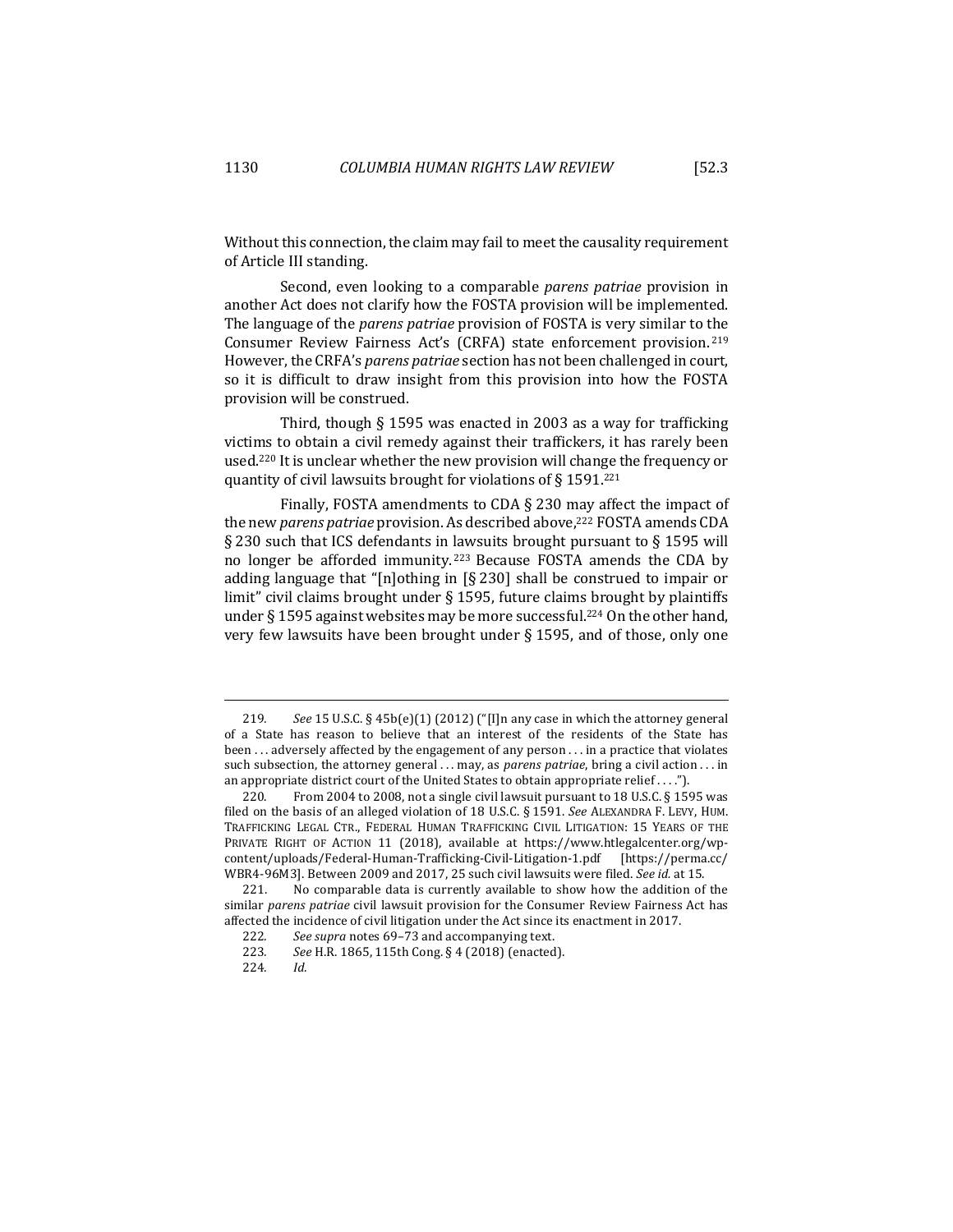was dismissed on the basis of § 230 immunity prior to FOSTA's enactment.<sup>225</sup> Eliminating this immunity, therefore, may not make any practical change.

Though the *parens patriae* provision creates a new cause of action and seems to provide state attorneys general broad power, it is not clear that this will engender real change. *Parens patriae* is a doctrine of standing and will still require the attorneys general to meet the other requirements of Article III standing. It is unclear how difficult this will be. That  $\S 1595$  has rarely been used and, when used, has rarely been subject to  $\S 230$ immunity—and that *parens patriae* provisions in parallel statutes have also been rarely used—suggests that the true impact of the FOSTA amendments may be limited.

#### III. THE MANN ACT § 2421A

18 U.S.C. § 2421A, "Promotion or Facilitation of Prostitution and Reckless Disregard for Sex Trafficking," is a section created by FOSTA that contains a new federal crime  $(\S$  2421A(a) and (b)) and a civil right of action  $(S$  2421A(c)). To the authors' knowledge, only one criminal defendant has been indicted for charges under  $\S$  2421A.<sup>226</sup> Given the lack of caselaw, this Article uses external sources to determine how this statute will be interpreted: the Travel Act, the Mann Act, FOSTA's legislative history, and the

<sup>225.</sup> See Staff of Permanent Subcomm. on Investigations, S. Comm. on Homeland Sec. & Gov't Affs., 114TH CONG., *Backpage.com's Knowing Facilitation of Online Sex Trafficking* 7 n.31 (2017) ("According to our research, there have been approximately 300 reported decisions addressing immunity claims advanced under  $47$  U.S.C. § 230 in the lower federal and state courts. All but a handful of these decisions find that the website is entitled to immunity from liability." (quoting Hill v. Stubhub, Inc., 727 S.E.2d 550, 558 (N.C. Ct. App. 2012)); see also H.R. COMM. ON THE JUDICIARY, ALLOW STATES AND VICTIMS TO FIGHT ONLINE SEX TRAFFICKING ACT OF 2017, H.R. REP. NO. 115-572, at 4 (2018) (discussing Jane Doe No. 1 v. Backpage.com, LLC, 817 F.3d 12, 17 (1st Cir. 2016), cert. denied, 137 S. Ct.

<sup>622 (2017)</sup> as evidence that "§ 230 has complicated [sex trafficking] enforcement. In civil litigation, bad-actor websites have been able to successfully invoke this immunity provision despite engaging in actions that go far beyond publisher functions."). The House Judiciary Committee report on FOSTA, in detailing the need for the law, describes a dismissal by a Massachusetts District Court that the "Second Circuit affirmed"; however, the District Court of Massachusetts is in the First Circuit, and the subsequent quote used in the report is from the First Circuit opinion in Jane Doe No. 1 v. Backpage.com, LLC, 817 F.3d 12, 17 (1st Cir. 2016), cert. denied, 137 S. Ct. 622 (2017), leading us to conclude that the Judiciary Committee erroneously attributed the ruling to the Second Circuit.

<sup>226.</sup> United States v. Martono, No. 3:20-CR-00274-N-1, 2021 U.S. Dist. LEXIS 1340, at \*2 (N.D. Tex. Jan. 5, 2021).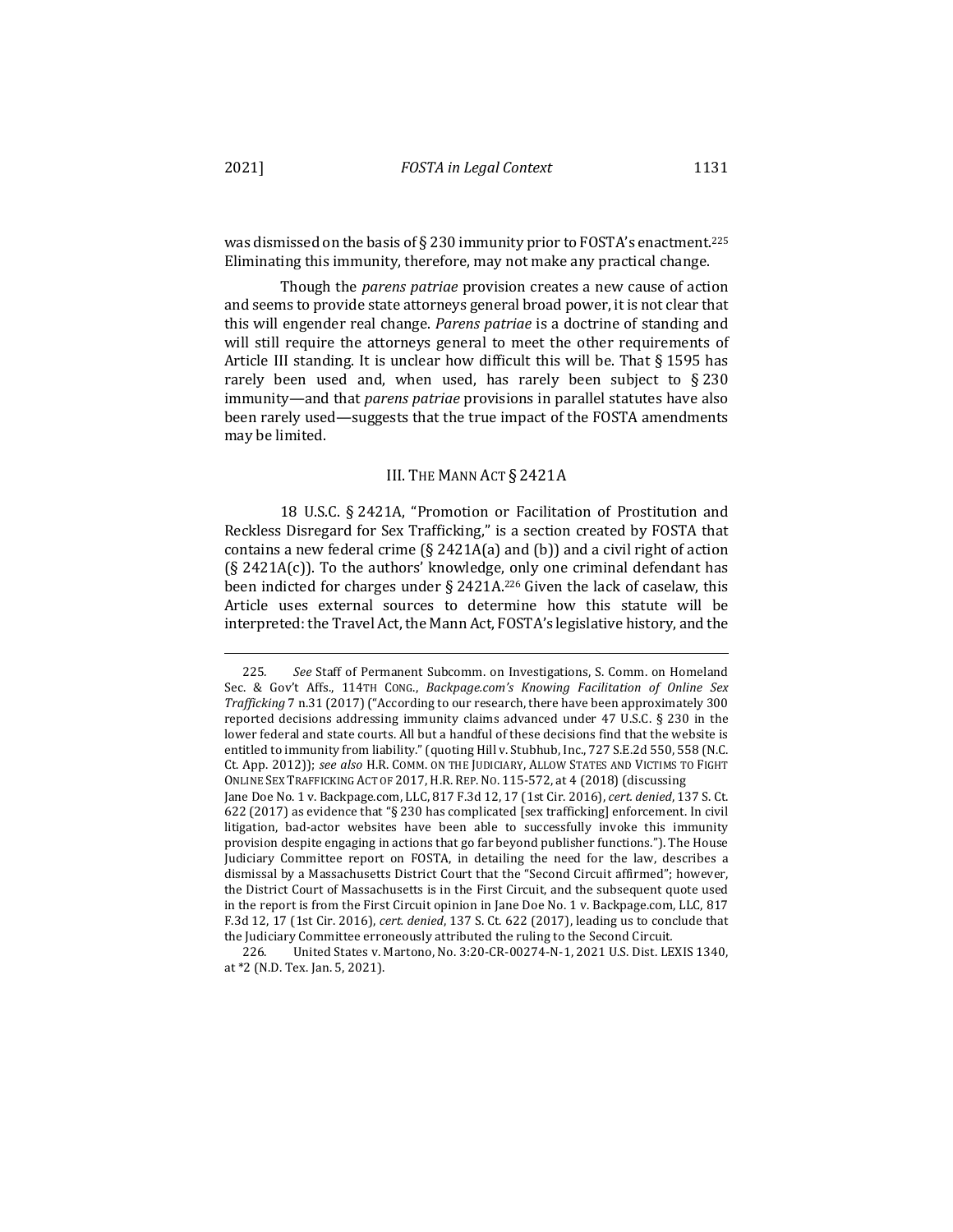D.C. District and Circuit Court opinions in *Woodhull Freedom Foundation v.* United States.<sup>227</sup> This Part provides an overview of § 2421A, discusses how it fits into the historical uses of the Mann and Travel Acts, and then discusses how § 2421A may have a higher intent requirement than the Mann Act while still including a broader array of behavior.

## A. Overview of § 2421A

In  $\S$  2421A, FOSTA creates the new federal crime of owning, managing, or operating a website or other ICS with the intent to promote or facilitate the prostitution of another person, and creates two aggravated versions of that crime: one for the added element of promotion of the prostitution of five or more people, and one for the added element of reckless disregard of sex trafficking.<sup>228</sup> The law further creates  $(1)$  a civil right of action that applies only to the aggravated versions of the crime,  $(2)$  a requirement of mandatory restitution that applies only to convictions that include reckless disregard for trafficking, and (3) an affirmative defense if the defendant can show that prostitution is legal in the jurisdiction to which the online promotion was targeted. $229$ 

Section 2421A applies only to individuals who "own[], manage[], or operate $\prod$  an interactive computer service."<sup>230</sup> Section 230 of the CDA defines

<sup>227.</sup> The D.C. District and Circuit Court opinions in Woodhull Freedom Found. v. United States are the only court opinions at the date of this writing to interpret FOSTA's statutory language. See Woodhull Freedom Found. v. United States, 334 F. Supp. 3d 185 (D.D.C. 2018), rev'd, 948 F.3d 363 (D.C. Cir. 2020); Woodhull Freedom Found. v. United States, 948 F.3d 363 (D.C. Cir. 2020). *Woodhull* is a pre-enforcement challenge to FOSTA's constitutionality on First Amendment, due process, and ex post facto grounds. The decisions are useful for understanding the implications of  $\S 2421A$ . Looking to interpretations of the Travel Act may also be useful, as  $\S$  2421A uses similar text to that of the Travel Act. In fact, both the D.C. District Court and the D.C. Circuit Court looked to Travel Act prosecutions for guidance in interpreting § 2421A in their respective *Woodhull* decisions. *Id.* at 200. The Travel Act may also be helpful because, as of the date of this writing, the Mann Act and the Travel Act are the laws that the Department of Justice has most frequently used to prosecute websites that host ads for commercial sexual services. *Id.* at 199-200. Section 2421A amends the Mann Act. *Id.* at 191. Therefore, the law and pattern of prosecutions brought under the Mann Act and the Travel Act, together with the legislative history of FOSTA, may help predict how  $\S 2421A$  may yet be used by prosecutors and interpreted by courts.

<sup>228.</sup> **18 U.S.C.** §§ 2421A(b)(1)-(2).

<sup>229. 18</sup> U.S.C. §§ 2421A(c)-(e).

<sup>230. 18</sup> U.S.C. § 2421A(a).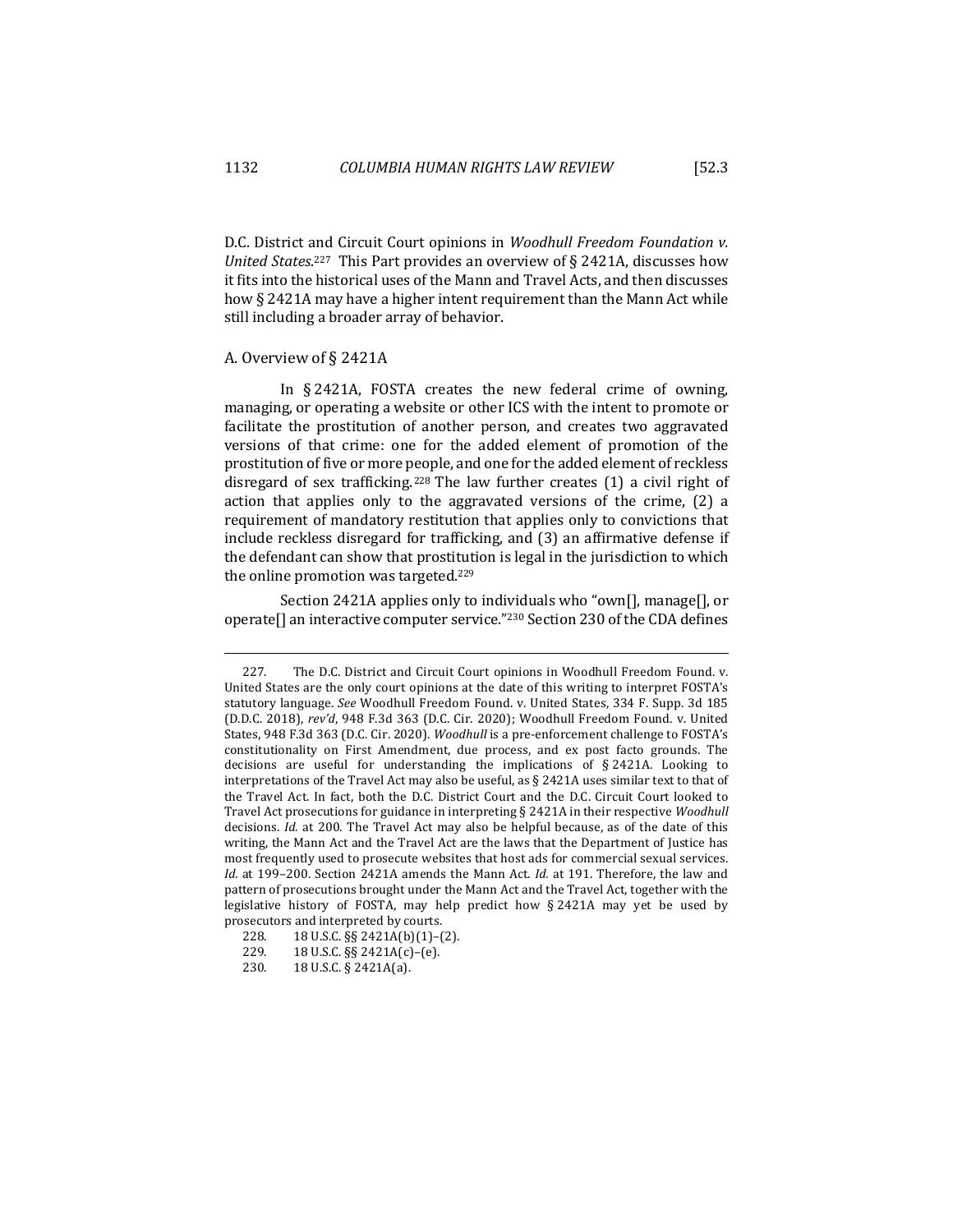an ICS as "any information service, system, or access software provider that provides or enables computer access by multiple users to a computer server, including specifically a service or system that provides access to the Internet and such systems operated or services offered by libraries or educational institutions."<sup>231</sup> "Interactive computer services" is, by the plain language of § 230's definition, a broad category that includes commercial internet providers, <sup>232</sup> websites, <sup>233</sup> and even private employers and government entities.<sup>234</sup> While § 2421A(a) requires that there be an interstate or foreign effect while utilizing such interactive computer services, it is highly likely that operating or utilizing an interactive computer service itself possesses an inherent quality of affecting interstate or foreign commerce.<sup>235</sup>

The term "operates" in  $\S$  2421A has some ambiguity, making it unclear whether the law creates liability for website users. At least one defense attorney has argued that a website user answering an online

234. Claudia G. Catalano, Annotation, *Validity, Construction, and Application of Immunity Provisions of Communications Decency Act, 47 U.S.C.A.* § 230, 52 A.L.R. Fed. 2d 37, §§ 12-13 (2011).

235. The DOJ's Computer Crime and Intellectual Property Section, which sits within the Criminal Division, provides guidelines for navigating the Computer Fraud and Abuse Act (CFAA) in its manual of prosecuting computer crimes. There, the government states that a "protected computer" includes "computers used in or affecting interstate or foreign commerce and computers used by the federal government and financial institutions." H. MARSHALL JARRETT ET AL., PROSECUTING COMPUTER CRIMES 4 (2010), available at https://www.justice.gov/sites/default/files/criminal-ccips/legacy/2015/01/14/ ccmanual.pdf [https://perma.cc/6MAH-UMBT]. The DOJ Manual states that "it is enough that the computer is connected to the Internet." *Id. Compare* United States v. Trotter, 478 F.3d 918, 921 (8th Cir. 2007) (affirming defendant's conviction of intentionally causing damage to a "protected computer" because the computers in question were connected to the internet) and United States v. Walters, 182 F. App'x 944, 945 (11th Cir. 2006) (recognizing that "the internet is an instrumentality of interstate commerce"), with United States v. Kane, No. 2:11-cr-00022-MMD-GWF, slip op. at  $6$  (D. Nev. Oct. 15, 2012) (holding that the exploitation of a software bug in a video poker machine did not constitute a CFAA breach because the machine was not connected to the internet).

<sup>231.</sup>  $47 \text{ U.S.C.} \frac{5}{230 \text{ (f)}}(2)$ .

<sup>232</sup>*. See* Ben Ezra, Weinstein, & Co. v. Am. Online, Inc*.*, 206 F.3d 980, 985 (10th Cir. 2000).

<sup>233.</sup> See Fair Hous. Council of San Fernando Valley v. Roommates.com, LLC, 521 F.3d 1157, 1162–63 (9th Cir. 2008) (discussing when a website may be immune from liability); Zeran v. Am. Online, Inc., 129 F.3d 327, 330-32 (4th Cir. 1997) (websites are included under  $\S$  230).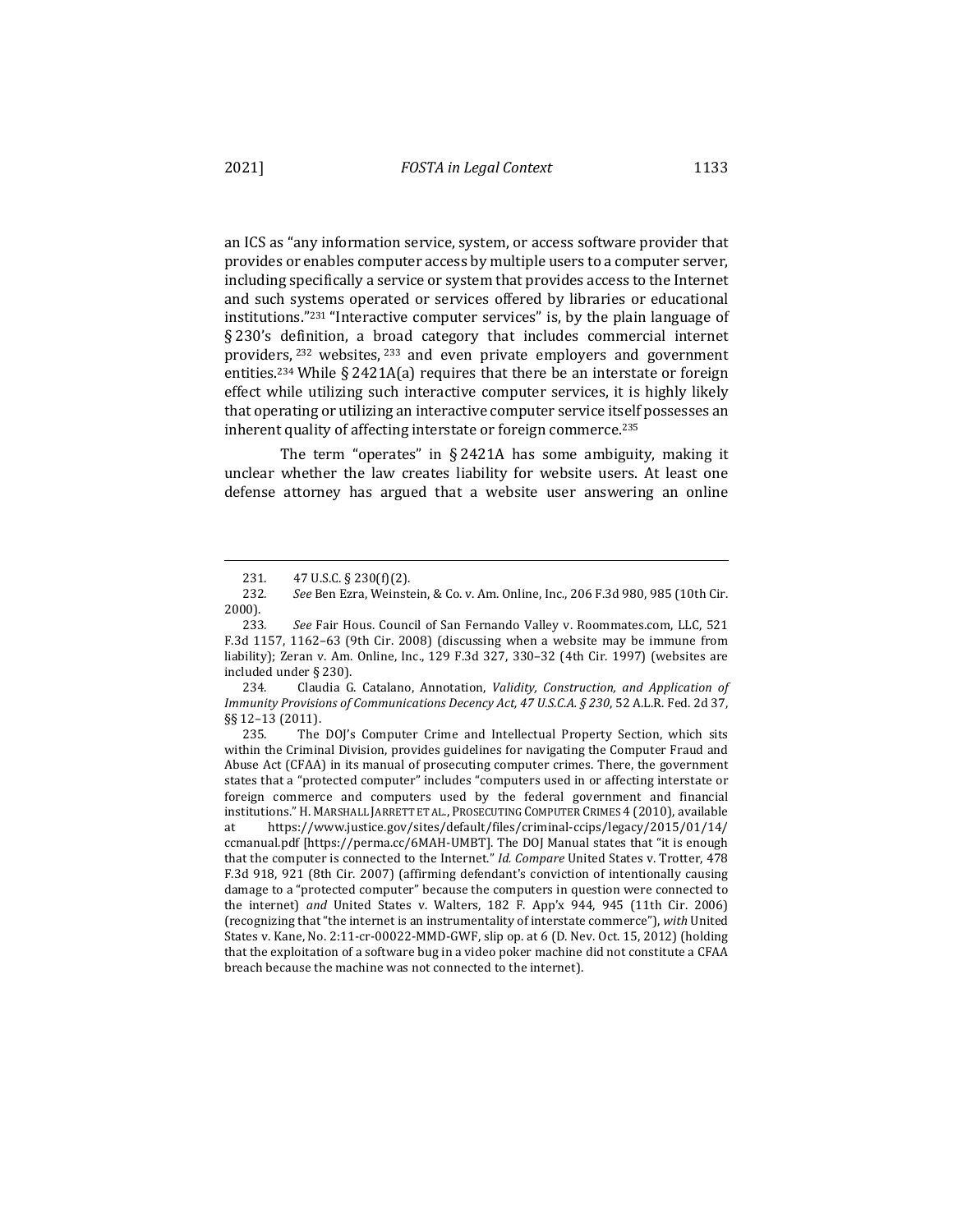advertisement promoting prostitution may face liability under  $\S 2421A^{236}$  If this is true, it would broaden federal criminalization of purchasers of commercial sex, who were first held to federal criminal liability when added to § 1591 as part of the Justice for Victims of Trafficking Act of 2015.<sup>237</sup> Some support for the contention that website users may be included in  $\S$  2421A can be found in the remarks of Congressmember Jackson Lee, who twice described FOSTA during House debates as "creat[ing] the new offense of intentional promotion or facilitation of prostitution while *using* or operating ... the internet."238 It remains unclear, however, how courts will eventually interpret the term "operates."

#### B. History of the Mann Act

In order to appreciate how 2421A fits into the broader picture of sex work criminalization, it is helpful to understand the history of the statute that it amends. Section 2421A is an amendment to the statutory scheme known as the Mann Act.<sup>239</sup> The Mann Act was originally passed in 1910.<sup>240</sup> The public concerns and media attention preceding the passage of FOSTA mirrored the public concerns and media attention around the force or coercion of women and girls into the sex trade in the United States in the early 1900s.<sup>241</sup> The Mann Act, however, was explicitly focused on the rescue

238. 164 CONG. REC. H1291, H1292 (daily ed. Feb. 27, 2018) (statement of Rep. Jackson Lee) (emphasis added).

<sup>236.</sup> See Kruckenberg, *supra* note 179. Kruckenberg, however, seems to refer to the text of H.R. 1865, 115th Cong. § (3)(a) (2018) (enacted)—namely, "[w]hoever, using a facility or means of interstate or foreign commerce"—while failing to recognize how the term "using" is narrowed by the subsequent text, "owns, manages, or operates an interactive computer service." It is thus likely that Kruckenberg's assertion that FOSTA "creates a new federal felony offense for solicitation of prostitution" is based on a misreading of the statutory text.

<sup>237.</sup> The Justice for Victims of Trafficking Act of 2015 "mak[es] absolutely clear for judges, juries, prosecutors, and law enforcement officials that criminals who purchase sexual acts from human trafficking victims may be arrested, prosecuted, and convicted as sex trafficking offenders when this is merited by the facts of a particular case." Pub. L. No. 114-22, § 109(4), 129 Stat. 227, 239 (2015).

<sup>239.</sup> White-Slave Traffic (Mann) Act, ch. 395, 18 U.S.C. §§ 2421-2424 (1910).

<sup>240</sup>*. Id.*

<sup>241.</sup> *Compare* 164 CONG. REC. S1857 (daily ed. Mar. 21, 2018) (statement of Sen. Bill Nelson) ("Women and children are being forced into sex slavery in modern-day America  $\dots$  We have heard, over and over, the untold stories of the inhumanity  $\dots$  here in modern-day America, the same thing is happening ...."), with 45 Cong. REC. 1037 (1910) (statement of Rep. Edward Saunders) ("... in an effort to break up a villainous interstate,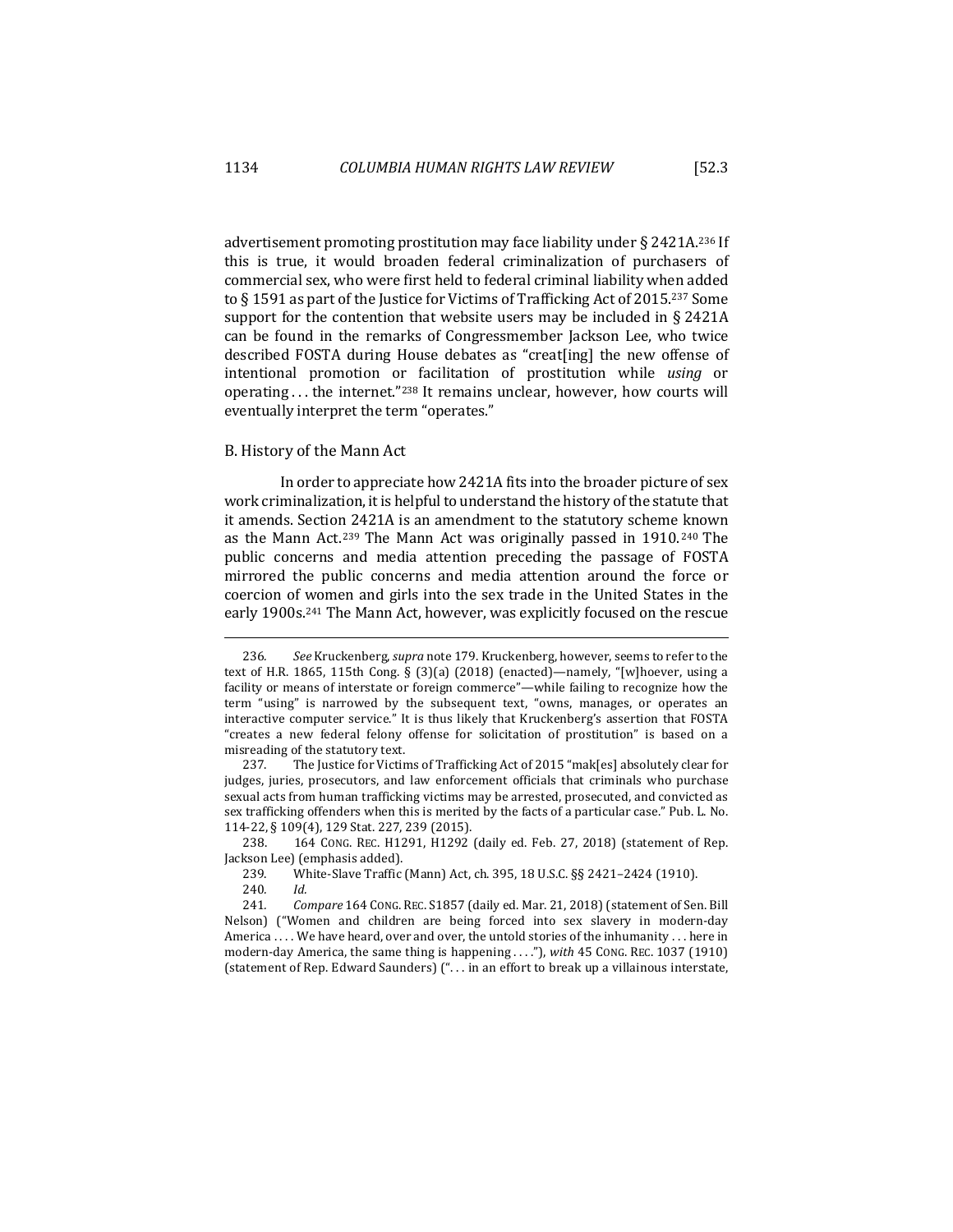of white women and girls, and was titled "White-Slave Traffic Act" until 1986.<sup>242</sup> The original text of the Mann Act made it a felony to knowingly transport a woman or girl in interstate or foreign commerce "for the purpose" of prostitution or debauchery, or for any other immoral purpose."243 This language was amended in 1986 to prohibit knowingly transporting "an individual in interstate or foreign commerce ... with intent that such individual engage in prostitution, or in any sexual activity for which any person can be charged with a criminal offense." $244$  Thus, like FOSTA, the Mann Act used Congress' Commerce Clause power to federally criminalize prostitution (regardless of the consent of the person engaging in prostitution), with the expressed aim of targeting forced sex work (what the law now calls sex trafficking).

Congresswoman Ann Wagner, FOSTA's original sponsor, has written that the legal definition of sex trafficking "has its roots in the Mann Act of 1910." <sup>245</sup> During several decades after the Mann Act's passage, courts interpreted the Act broadly, using it to prosecute adultery and other crimes

and international traffic in innocent girls, and women, who are ... cases induced to leave home under specious promises of steady employment at remunerative wages, only to find themselves . . . compelled to lead vicious and immoral lives under conditions of restraint, and compulsion . . . universally styled, 'white slavery."').

<sup>242.</sup> The fear that white women were being "lured," "seduced," or forced into prostitution was an intensely reported concern of Progressive Era politicians and of feminist and religious activists. Early laws addressing this fear focused on limiting migration into the United States. The Mann Act supplemented those laws by creating limits on domestic travel. See Congress Passes Mann Act, Aimed at Curbing Sex Trafficking, HISTORY (June 23, 2020), https://www.history.com/this-day-in-history/congress-passes-mannact [https://perma.cc/HYG4-BV4J]. For broader discussions of the historical and cultural influences on the enactment of the White-Slave Traffic Act, see JESSICA PLILEY, POLICING SEXUALITY: THE MANN ACT AND THE MAKING OF THE FBI 67-74 (2014); GRETCHEN SODERLUND, SEX TRAFFICKING, SCANDAL, AND THE TRANSFORMATION OF JOURNALISM, 1885-1917, 5-6 (2013) (discussing, inter alia, the rise of "white slavery" narratives in the press).

<sup>243.</sup> Mann Act § 2.

<sup>244.</sup> Child Sexual Abuse and Pornography Act of 1986, Pub. L. No. 99-628,  $\S 5$ , 18 U.S.C. §§ 2421-2423 (1986); see also Michael Conant, *Federalism, the Mann Act, and the Imperative to Decriminalize Prostitution*, 5 CORNELL L. REV. 99, 99 (1996) (describing how the "1986 amendment deleted 'debauchery' and 'immoral purpose' and substituted 'any sexual activity for which any person can be charged with a criminal offense"').

<sup>245.</sup> Anne Wagner & Rachel Wagley McCann, *Policy Essay: Prostitutes or Prey? The Evolution of Congressional Intent in Combating Sex Trafficking,* 54 HARV. J. ON LEGIS. 701, 704 (2017).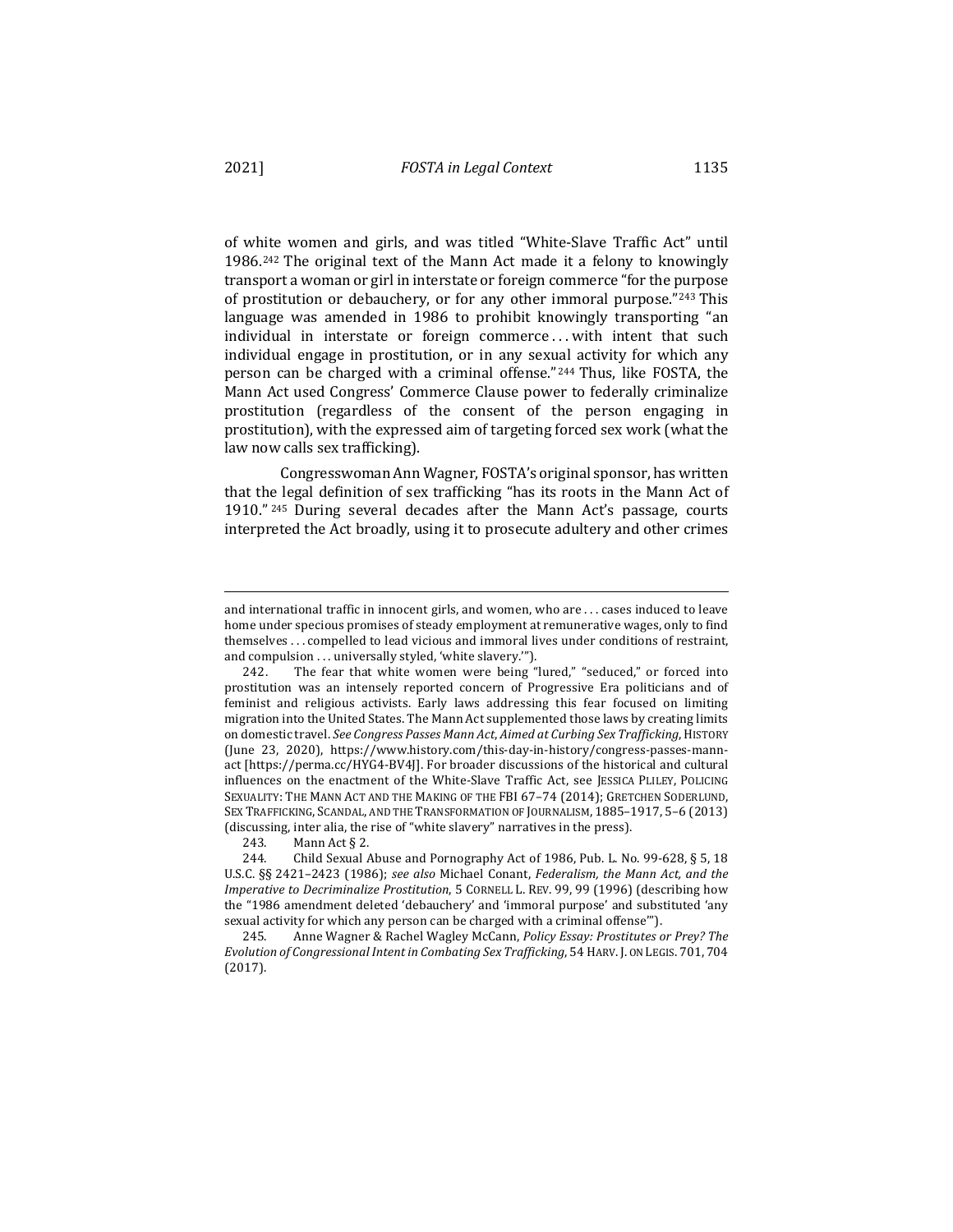not within the statute's original purview.<sup>246</sup> Wagner suggests that the Mann Act was intended to target sex trafficking and that the breadth of convictions under the Act was a misinterpretation of congressional intent by courts. This led to a "[l]ack of a proper legal framework to address sex trafficking" and the need for Congress to pass additional, clarifying laws like FOSTA.<sup>247</sup> The risk, of course, is that this new legislation will also be interpreted as a "catchall" for any conduct sought to be criminalized. As a piece of legislation meant to clarify the Mann Act's legal framework, FOSTA may be subject to these same pitfalls.

# C. The Travel Act

Because 2421A's statutory text is not a model of clarity, understanding its scope and likely effects requires turning to law beyond the Mann Act. The text of sections  $2421A(a)$  and  $(b)(1)$  mimic subsection  $(a)(3)$ of the Travel Act, so interpretations of that Act may be useful in understanding  $\S$  2421A.<sup>248</sup> The Travel Act criminalizes unlawful activity that occurs across state lines or borders. Under subsection  $(a)(3)$ , it applies to: "Whoever travels in interstate or foreign commerce or uses the mail or any facility in interstate or foreign commerce, with intent to—otherwise promote, manage, establish, carry on, or facilitate the promotion, management, establishment, or carrying on, of any unlawful activity ....<sup>"249</sup> The Travel Act therefore makes it a federal crime to use a facility of interstate commerce, such as a website, with intent to violate state-level prostitution laws.

<sup>246.</sup> See, e.g., Caminetti v. United States, 242 U.S. 470, 489-90 (1917) (holding that the Mann Act prohibits transporting a woman across state lines for the purpose of adultery); Athanasaw v. United States, 227 U.S. 326, 328, 333 (1913) (holding that the Mann Act prohibits transporting a woman across state lines for the purpose of making her a "chorus girl" under conditions that "would necessarily and naturally lead to a life of debauchery of a carnal nature relating to sexual intercourse between man and woman"); Cleveland v. United States, 329 U.S. 14, 19 (1946) (holding that the Mann Act prohibits the transportation of one of "plural wives" for the purpose of cohabitating with them, regardless of that cohabitation being based in a religious belief, and regardless of regulation of marriage being a state matter).

<sup>247.</sup> Wagner & McCann, *supra* note 245, at 713.

<sup>248.</sup> Woodhull Freedom Found. v. United States, 334 F. Supp. 3d 185, 199 (D.D.C. 2018) (noting how "Section 2421A mirrors an existing federal criminal law, the 'Travel Act"); see also supra note 227 and accompanying text (describing further reasons for comparing the two laws).

<sup>249.</sup> Travel Act of 1961, 18 U.S.C. § 1952(a)(3) (1961).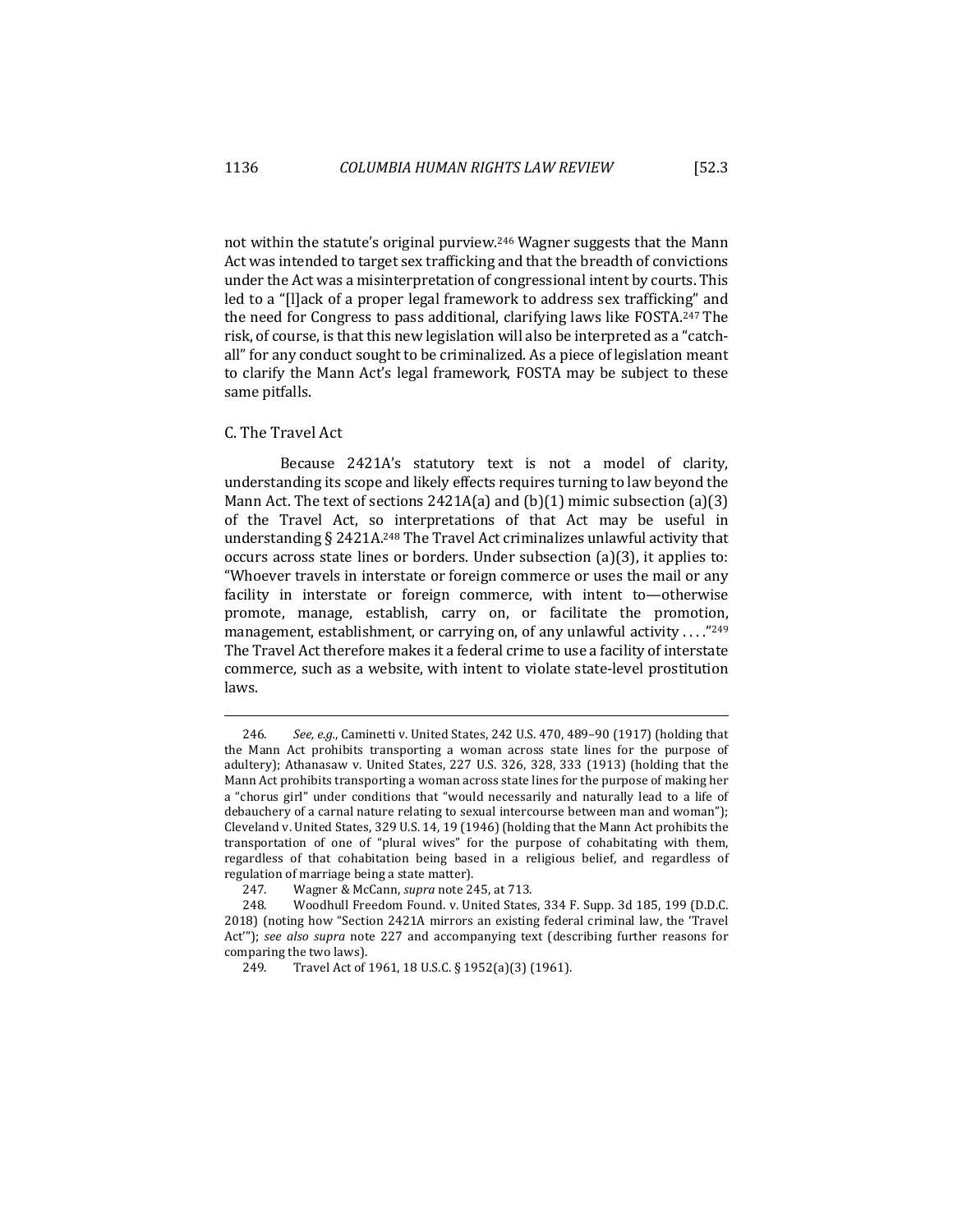The Travel Act has been the primary law used in federal shutdowns of websites on which sexual services were advertised.<sup>250</sup> However, it applies to the use of facilities of interstate or foreign commerce broadly, so it has been used not only to prosecute websites, but also to prosecute defendants who simply use a cell phone to "facilitate the carrying on" of commercial sex acts in violation of state-level prostitution laws.  $251$  Thus, the commercial sexual activity criminalized by  $\S$  2421A(a) may simply be a subset of the commercial sexual activity already criminalized by the Travel Act. Whether this is true largely hinges on how courts will determine the meanings of "intent," "promote," "facilitate," and "prostitution" in § 2421A, and whether those interpretations align with the interpretations by courts of those same terms in the Travel Act.<sup>252</sup>

## D. Mental State Required for a Violation of  $\S$  2421A(a)

Because of the breadth of the activities that might be covered by § 2421A's text, the scope of conduct that will actually be criminalized likely depends primarily on the mental state required for prosecution. This Section, unfortunately, finds that the text of  $2421(a)$  as written is so unclear as to make a prediction of the mental state requirement impossible – the language could be interpreted as similar to the Travel Act (as the *Woodhull* trial court did), as a having a lower standard than the Travel Act (as the *Woodhull* 

<sup>250.</sup> See supra note 227 and accompanying text (describing how the DOJ most frequently uses the Mann Act and Travel Act to prosecute websites that host ads for commercial sexual services and other reasons to analyze both legislations together).

<sup>251.</sup> United States v. Judkins, 428 F.2d 333, 335 (6th Cir. 1970) (reversing judgement of conviction because evidence of telephone conversation was insufficient to prove "facilitat[ing], or carry[ing] on the  $[sex work]$  business"). Interestingly, the conduct at issue in *Judkins*—"using a cell phone to manage local commercial sex transactions involving consenting adults"—is precisely the kind of transaction that the DOJ warned Congress could be captured by a previous version of  $\S$  2421A, and in which the DOJ said that there was "a minimal federal interest." Letter from Stephen E. Boyd to Robert W. Goodlatte, *supra* note 203, at 2.

<sup>252. 18</sup> U.S.C. § 2421A (2018); *compare* Woodhull Freedom Found. v. United States, 334 F. Supp. 3d 185, 200 (D.D.C. 2018) (construing these terms to mean that the statute is narrowly "calculated to ensnare only specific unlawful acts with respect to a particular individual, not the broad subject-matter of prostitution"), with Woodhull Freedom Found. v. United States, 948 F.3d 363, 372 (D.C. Cir. 2020) (interpreting "promote" and "facilitate" to instead cover a broader range of "conduct that facilitates" sex work).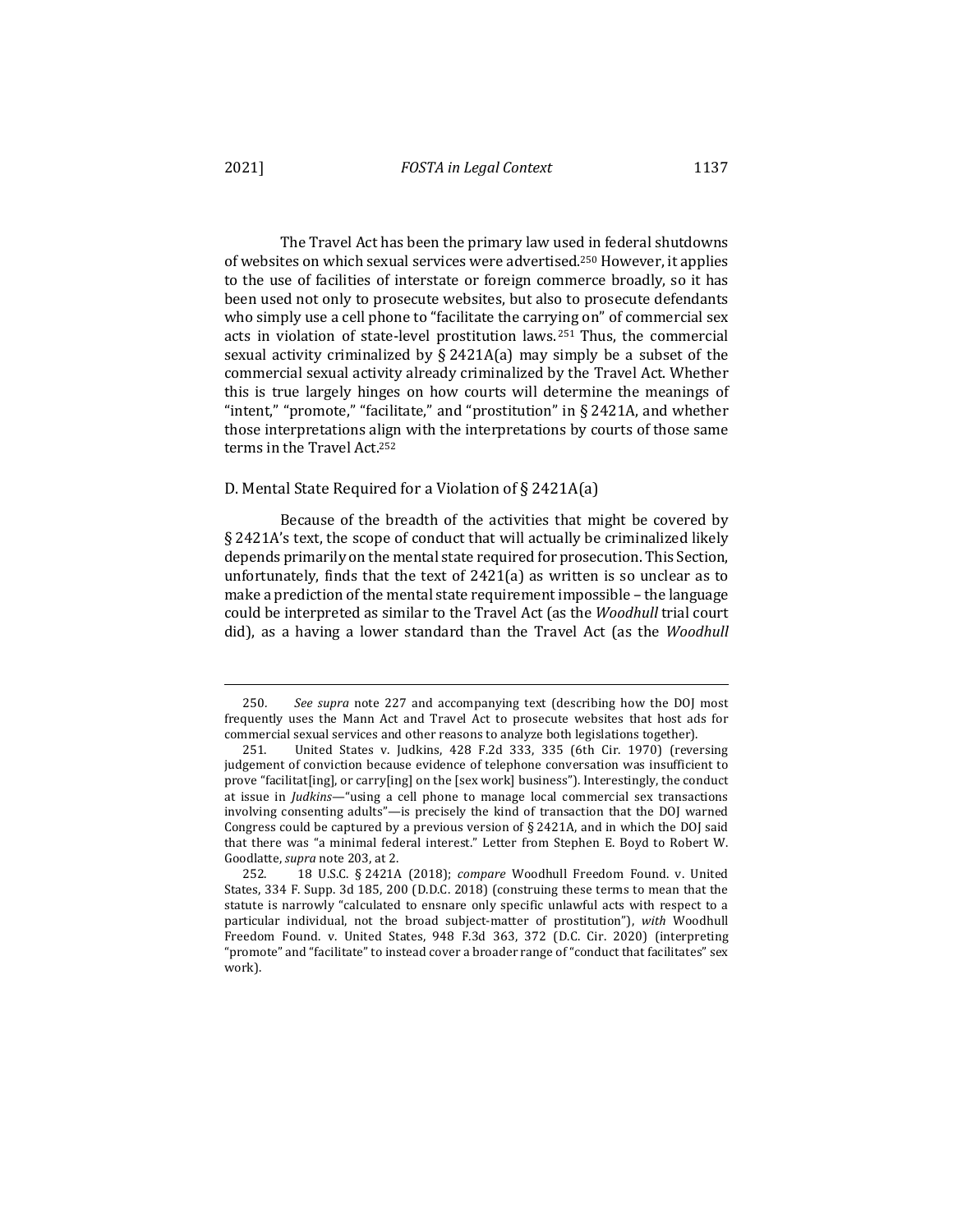appellate court did, however, in the context of standing), or as having a higher standard than the Travel Act (as the DOJ has suggested).

What is clear is that a successful prosecution or civil action under § 2421A requires that a person *knowingly* own, manage, or operate an interactive computer service (ICS) with the *intent* to promote or facilitate the prostitution of another person.  $253$  A conviction under § 2421A(a) thus requires proving two mental states: a person must (1) have *known* (or reasonably have been aware of the fact) that they were engaged in ownership, management, or operation of an ICS, and (2) have *intended* (or acted with the purpose of causing the result) to promote or facilitate the prostitution of another person.

The federal government's ability to regulate crimes like prostitution, which would ordinarily fall within the province of a state's police powers,  $254$ is contingent on the crime's ability to affect interstate commerce.<sup>255</sup> Thus, to violate federal laws that regulate prostitution like FOSTA, the Mann Act, or the Travel Act, a person must knowingly use a facility of interstate commerce. That knowledge requirement is easily met, however, if prosecutors simply show that the conduct violating the statute involved some element of interstate commerce (i.e., hotels, condoms, websites, cell phones, banking services),<sup>256</sup> regardless of whether the defendant had actual knowledge that interstate commerce was involved.

<sup>253. 18</sup> U.S.C. § 2421A.

<sup>254.</sup> See United States v. Wolf, 787 F.2d 1094, 1097 (7th Cir. 1986) ("The primary responsibility for policing sexual misconduct lies with the states rather than the federal government."); see also Joseph L. Sax, *Takings and the Police Power*, 74 YALE L.J. 36, 36 n.6 (1964) (describing "restrictions on prostitution" as one of the police power's "best known and most traditional uses").

<sup>255.</sup> See United States v. Morrison, 529 U.S. 598, 609 (2000) ("'Where economic activity substantially affects interstate commerce, legislation regulating that activity will be sustained."" (quoting United States v. Lopez, 514 U.S. 549, 560 (1995)).

<sup>256.</sup> See Cleveland v. United States, 329 U.S. 14, 18 (1946) ("[W]hile [the Mann Act is] primarily aimed at the use of interstate commerce for the purposes of commercialized sex, [it] is not restricted to that end."); United States v. Evans, 476 F.3d 1176, 1179 (11th Cir. 2007) ("[U]se of hotels that served interstate travelers and distribution of condoms that traveled in interstate commerce are further evidence that [the defendant's] conduct substantially affected interstate commerce."); United States v. Pipkins, 378 F.3d 1281, 1295 (11th Cir. 2004) ("[T]he pimps furnished their prostitutes with condoms manufactured out of state, purchased from Atlanta gas stations. This evidence undoubtedly supports a finding that the enterprise was engaged in interstate commerce.").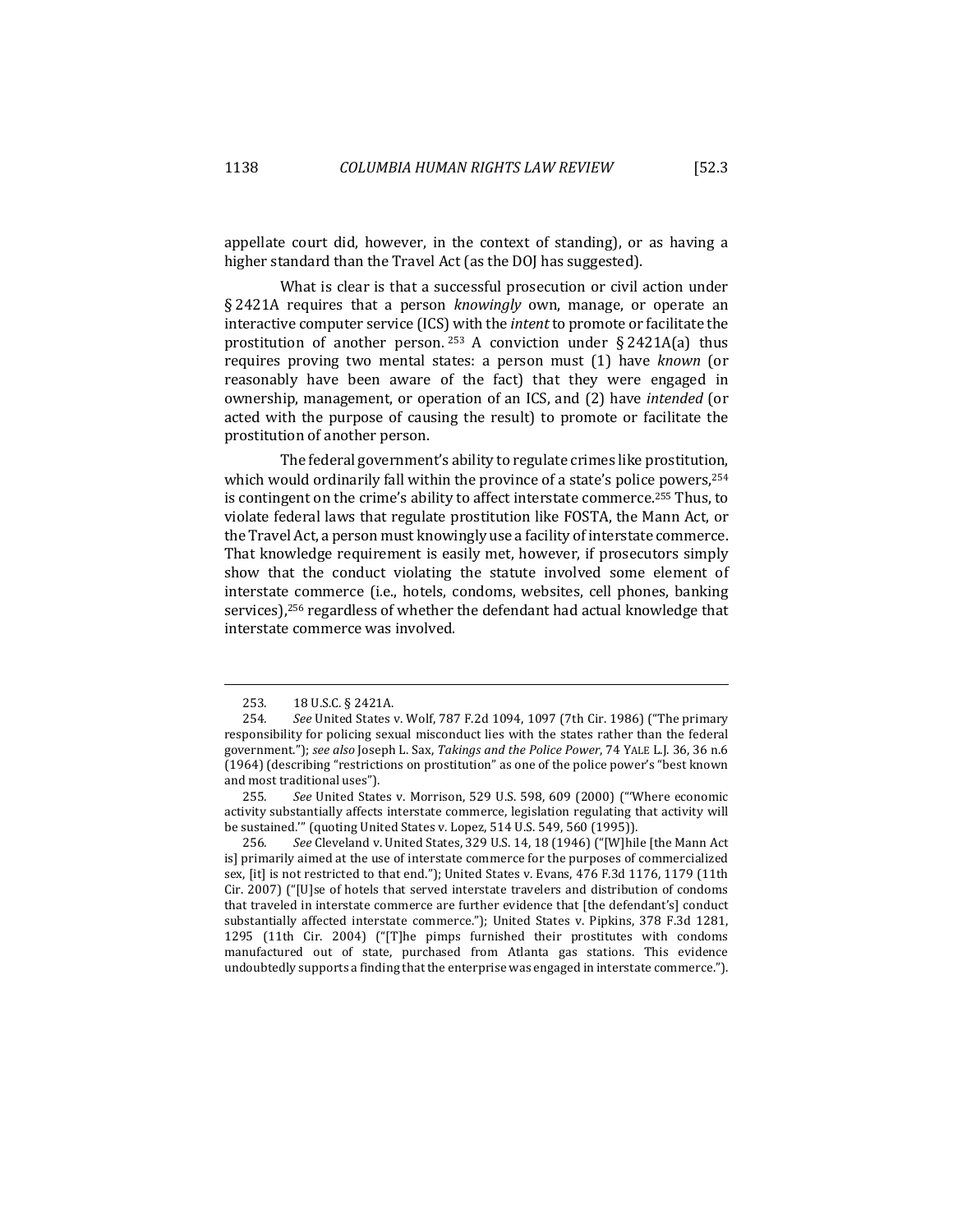FOSTA's intent element ("intent to promote or facilitate the prostitution of another person"<sup>257</sup>) is textually similar to both the Mann Act's intent element ("intent that such individual engage in prostitution, or in any sexual activity for which any person can be charged with a criminal offense"<sup>258</sup>) and the Travel Act's intent element (intent to "promote, manage, establish, carry on, or facilitate the promotion, management, establishment,

or carrying on of any  $\dots$  prostitution offenses in violation of the laws of the State in which they are committed or of the United States"<sup>259</sup>). Because they regulate similar conduct, the Mann Act and the Travel Act have been interpreted by reference to each other.<sup>260</sup> Similarly, district courts have looked to the Travel Act to interpret FOSTA.<sup>261</sup>

Under the Mann Act, courts have interpreted the "intent" in "intent that such individual engage in prostitution" narrowly.<sup>262</sup> For a Mann Act violation to be shown, the intent that an individual engage in prostitution must be a "dominant motive" of the defendant.<sup>263</sup> It does not, however, have to be the *only* dominant motive, nor does it have to be the but-for motive;<sup>264</sup>

260. *See, e.g.*, United States v. Langley, 919 F.2d 926, 930-32 (5th Cir. 1990) (applying the Mann Act to sentence a defendant convicted of violating the Travel Act); Pandelli v. United States, 635 F.2d 533, 539 (6th Cir. 1980) (holding that an offense under the Travel Act and an offense under the Mann Act merged for double jeopardy purposes).

261. See Woodhull Freedom Found. v. United States, 334 F. Supp. 3d 185, 199-200 (D.D.C. 2018); *supra* note 227 and accompanying text.

262. For example, if a person engages in prostitution as their profession and another person takes the person engaging in prostitution on vacation across state lines, and then drives them home again, after which the person returns to their prostitution work, the driver did not have the requisite "intent" under the Mann Act even if the driver knew that the individual would engage in prostitution upon their return home. See United States v. Mortensen, 322 U.S. 369, 375 (1944).

263. See United States v. Campbell, 49 F.3d 1079, 1083 (5th Cir. 1995) (citing Forrest v. United States, 363 F.3d 363, 375 (5th Cir. 1966)) (asking whether the illicit behavior is "one of the efficient and compelling purposes" of the travel in determining its "dominant" purpose).

264. Id. at 1083; see also Mortensen, 322 U.S. at 375 (holding that defendants had not violated the Mann Act because the sole purpose of the trip was an innocent holiday); United States v. Hon, 306 F.2d 52, 55 (7th Cir. 1962) (holding that defendant had not violated the Mann Act because prostitution was not a purpose of the trip, but an incidental result); Smart v. United States, 202 F.2d 874, 875 (5th Cir. 1953) (holding that defendant had not violated the Mann Act because the sole purpose of the trip was to take care of legal matters in another state).

<sup>257. 18</sup> U.S.C. § 2421A(a).

<sup>258</sup>*. Id.*

<sup>18</sup> U.S.C. § 1952.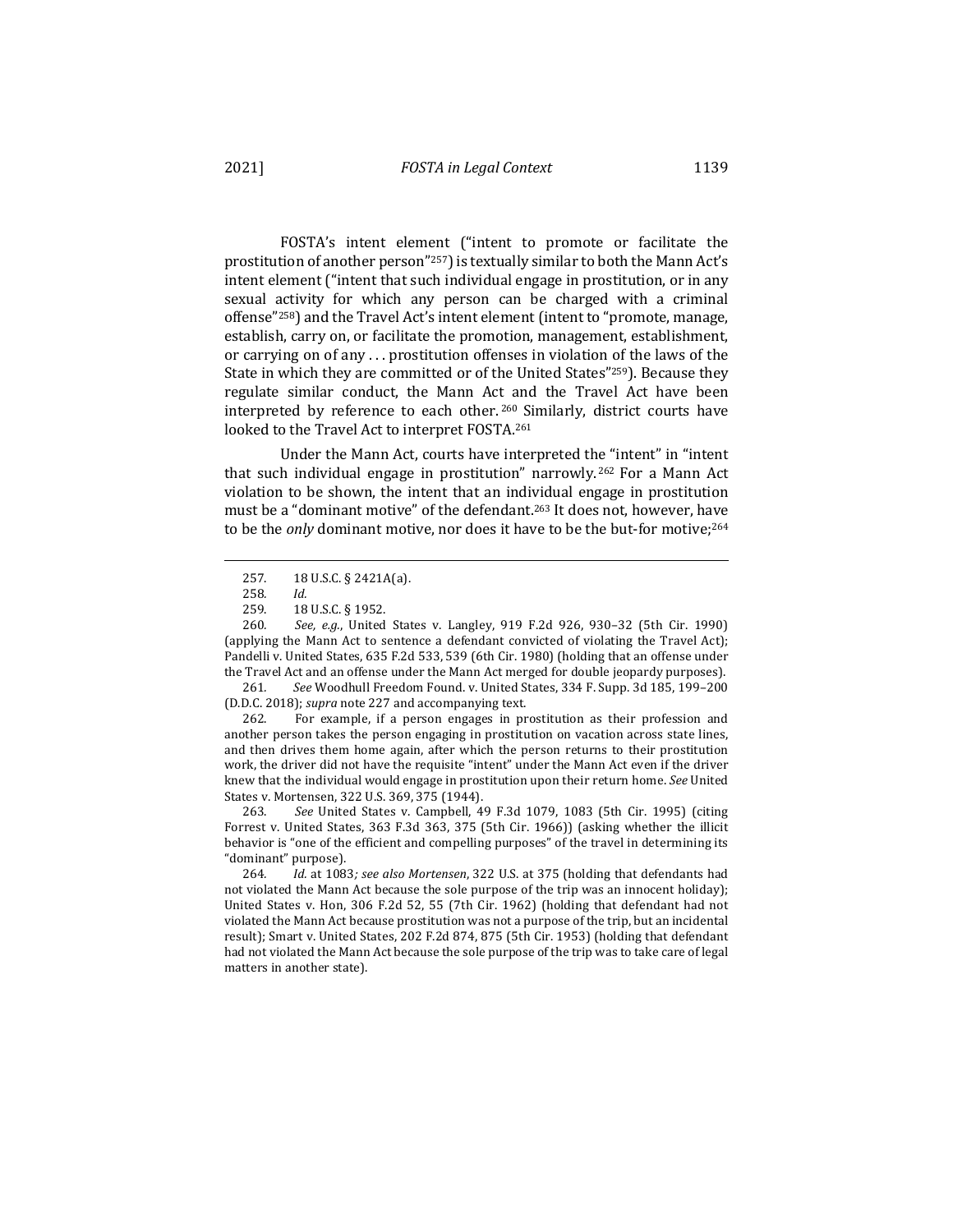"[t]he illicit purpose denounced by the Act may have coexisted with other purpose or purposes."<sup>265</sup> The motive in question is not necessarily the motive behind crossing state lines, but the motive behind taking another individual across state lines.<sup>266</sup> Such motive may be inferred from the defendant's conduct.  $267$  No dominant motive exists where the purpose to engage in prostitution was nonexistent or incidental. <sup>268</sup> However, "[d]espite the contrary implication suggested by the word 'dominant," where multiple motives exist, the motive that an individual engage in prostitution need not be the most important of the defendant's motives.<sup>269</sup>

It is not yet clear whether intent in  $\S$  2421A(a) (FOSTA) will be interpreted in line with  $\S 2421$  (the Mann Act). As of the date of this writing, the only court decisions to interpret "intent" in  $\S$  2421A(a) are the *Woodhull* decisions, both of which only made that interpretation for the purposes of determining whether plaintiffs were sufficiently targeted by the law to have standing to bring a pre-enforcement challenge. The trial court in *Woodhull* looked not to the Mann Act, but to the Travel Act for guidance.<sup>270</sup>

In relevant part, the Travel Act requires a showing of intent to "promote, manage, establish, carry on, or facilitate the promotion, management, establishment, or carrying on of any ... prostitution offenses in violation of the laws of the State in which they are committed or of the United States."<sup>271</sup> In *United States v. Jones*, then-Judge Ruth Bader Ginsburg, writing for the D.C. Circuit Court, interpreted how "intent" applied to the conduct of facilitating prostitution under the Travel Act.<sup>272</sup> The *Jones* court overturned the conviction of an escort company's male telephone dispatcher, stating that the jury had not found intent to violate a specific state law as required to show a violation of the Travel Act.<sup>273</sup> The lower court had given

273. *Id.* at 535, 539. For the offense of violating the Mann Act § 2421, the government also sought to show that the male telephone dispatcher "cause[d] the transportation" of the escorts under the Mann Act by "providing the names and addresses of customers and the financial incentive to travel interstate. *Id.* at 536. The court, however, found that the escorts made their own travel arrangements and transported themselves

<sup>265</sup>*. Campbell*, 49 F.3d at 1082.

<sup>266.</sup> United States v. Snow, 507 F.2d 22, 24 (7th Cir. 1974).

<sup>267</sup>*. Id.* at 25.

<sup>268</sup>*. Campbell*, 49 F.3d at 1083.

<sup>269</sup>*. Snow*, 507 F.2d at 24.

<sup>270.</sup> See Woodhull Freedom Found. v. United States, 334 F. Supp. 3d 185, 199-200 (D.D.C. 2018).

<sup>271. 18</sup> U.S.C. § 1952.

<sup>272.</sup> United States v. Jones, 909 F.2d 533, 539 (D.C. Cir. 1990).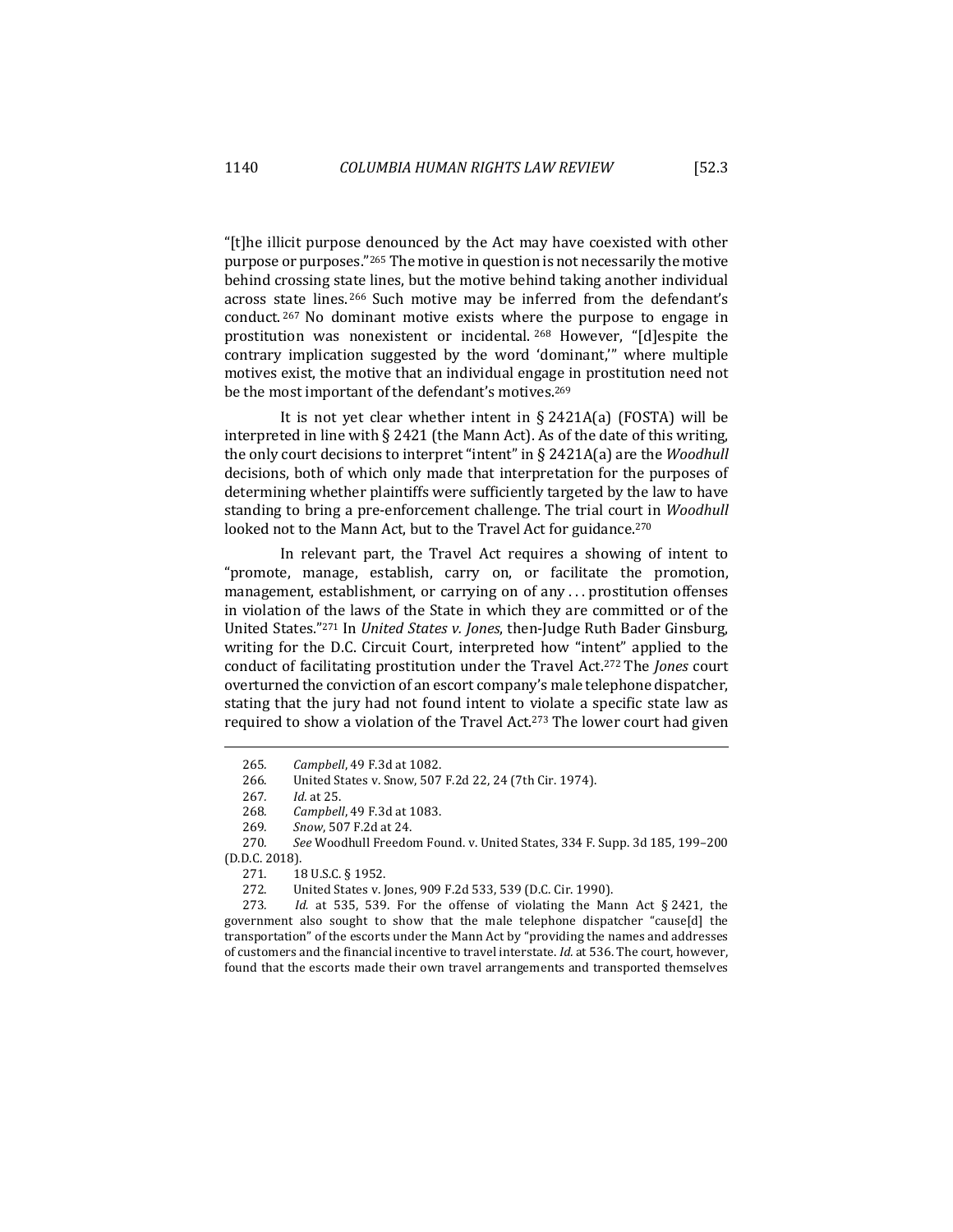instructions to the jury, allowing them to find a Travel Act violation without finding that the telephone dispatcher had intent to violate the specific statelevel prostitution laws where the acts took place.<sup>274</sup> These instructions had allowed the jury to convict the defendant if he acted with the intent to promote a violation only of some vaguely conceived notion of prostitution, as opposed to the actual acts made unlawful by the state statutes.<sup>275</sup> The *Jones* court found that in order for a defendant to be found guilty under the Travel Act, a jury must find that the defendant acted with the intent to "promote (et cetera) an activity that involves all of the elements of the relevant state offense"; in other words, they must have intended to violate the specific anti-prostitution law rather than a general conception of "prostitution."276

The *Jones* court further made clear that while a violation of the Travel Act requires an intent to facilitate specific unlawful acts, *those acts do not have to be completed* for a defendant to have violated the Act.<sup>277</sup> Thus under the Travel Act, no actual act of prostitution has to have happened for a person to be found guilty of an "intent" to "facilitate" prostitution. It is highly likely that the same is true of violations under  $\S$  2421A.

The *Woodhull* trial court, looking to the Travel Act for guidance in interpreting FOSTA, found that using a website with the intent to promote or facilitate "prostitution" generally would not violate  $\S 2421A$ . Instead, the court—without actually defining "prostitution" under FOSTA—said that a violation of § 2421A would require showing intent to promote or facilitate a *specific act* of prostitution rather than a vague or general notion of prostitution.  $278$  The court noted the similarities in statutory language

interstate by car or subway. *Id.* at 540. While noting that under  $\S$  2421, one does not have to physically carry or accompany a person to "transport" her, the court still held that the male dispatcher did not violate  $§$  2421. However, the court also implied that the government would have succeeded on the Mann Act charge had it indicted the dispatcher under § 2422, which penalizes one who "knowingly persuades, induces, entices, or coerces any individual to travel interstate . . . commerce . . . to engage in prostitution, or in any sexual activity for which any person can be charged with a criminal offense." Id.

<sup>274</sup>*. Id.* at 538.

<sup>275</sup>*. Id.*

<sup>276</sup>*. Id.* at 539.

<sup>277.</sup> *Id.* at 538 (emphasis added).

<sup>278.</sup> Woodhull Freedom Found. v. United States, 334 F. Supp. 3d 185, 199, 201 (D.D.C. 2018) ("Section 2421A will require the Government to show not simply that the defendant was aware of a potential result of the criminal offense, but instead that the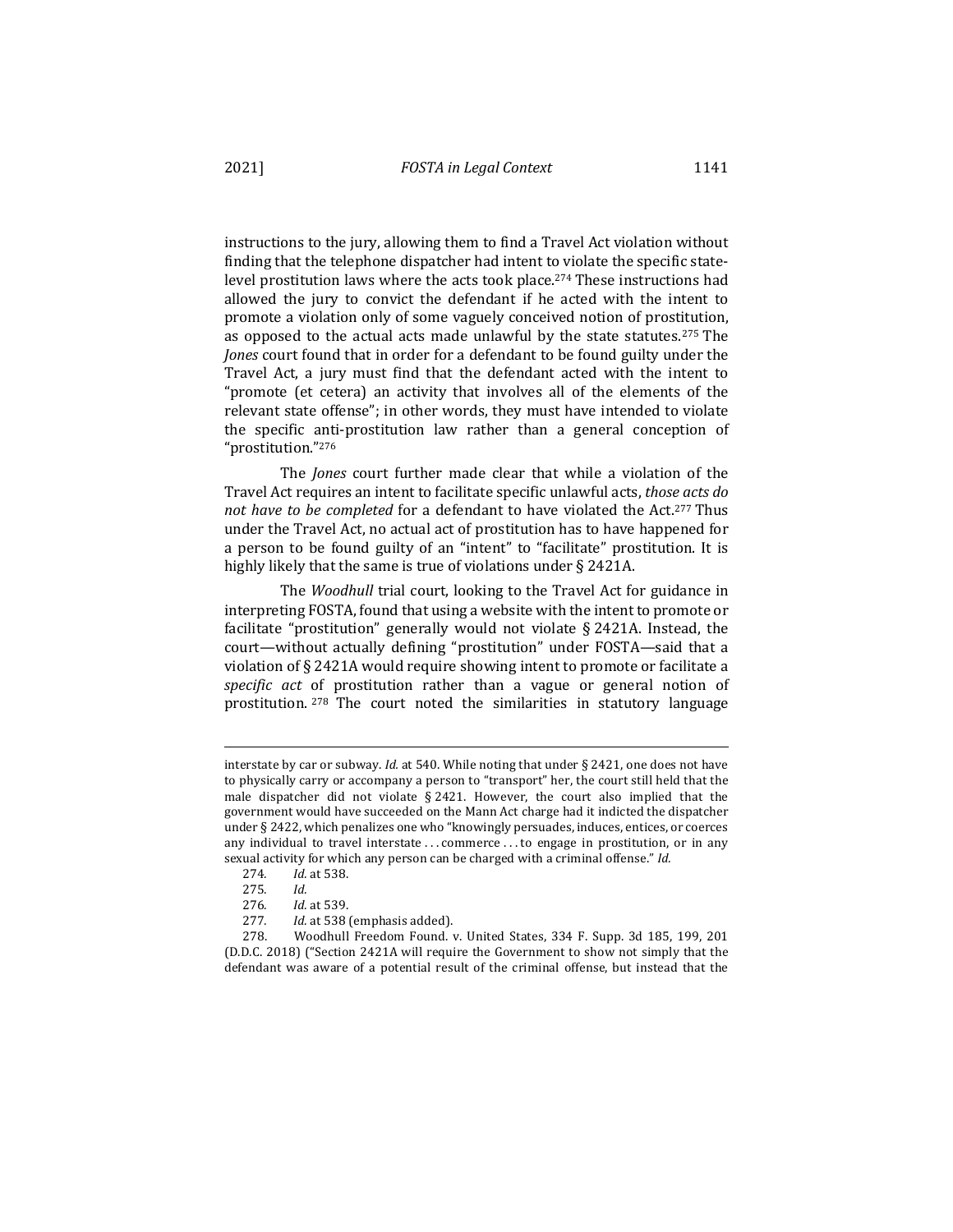between  $\S 2421A$  and the Travel Act, and further noted that there had been no prosecutions under the Travel Act for more general prostitution charges. Thus, the court concluded, there were unlikely to be any such prosecutions under FOSTA.<sup>279</sup> Under this interpretation, sharing educational or harm reduction information on sex work would not constitute a specific act of prostitution, and would not violate  $\S$  2421A.

The court of appeals in *Woodhull*, however, overturned the trial court's ruling. Instead, it found that it is possible to interpret  $\S 2421A$  as proscribing not only acting with the intent to promote a specific unlawful act of prostitution, but also acting with the intent to "facilitate prostitution by providing sex workers and others with tools to ensure the receipt of payment for sexual services."<sup>280</sup> The "tools" the court refers to are online discussion forums, owned by the plaintiff, in which sex workers share information about health, safety, access to social services, and use of payment processors.<sup>281</sup> The court reasoned that even if the plaintiff's "intended conduct is unlike the intentional measures taken by Backpage to help online sex traffickers avoid detection by law enforcement," such conduct could still be covered by FOSTA because "FOSTA's text does not limit its scope to 'bad-actor websites' or even to classified advertising websites."282

This interpretation relies on key textual differences between the Travel Act and  $\S$  2421A. First, the Travel Act prohibits "prostitution offenses in violation of the laws of the State in which they are committed or of the United States,"<sup>283</sup> while § 2421A more vaguely prohibits acting with intent to promote or facilitate "prostitution of another person."<sup>284</sup> The Travel Act thus explicitly tells which definition of "prostitution" should apply, while  $\S$  2421A does not.

Under the DOJ's own interpretation of this textual difference, however, the  $\S$  2421A provision may be narrower than the Travel Act. The DOJ has argued that "prostitution of another person" in  $\S$  2421A is distinct from "prostitution offenses" in the Travel Act. The DOJ argues that the words

defendant intended to 'explicitly further[]' a specified unlawful act." (quoting United States v. Brown, 186 F. 3d. 661, 670 (5th Cir. 1999)).

<sup>279</sup>*. Id.* at 200.

<sup>280.</sup> *Woodhull Freedom Found.*, 948 F.3d at 372.

<sup>281.</sup> *Id.* at 372.

<sup>282.</sup> *Id.* at 373.

<sup>283. 18</sup> U.S.C. § 1952(b) (2014).

<sup>284. 18</sup> U.S.C. § 2421A(a) (2018).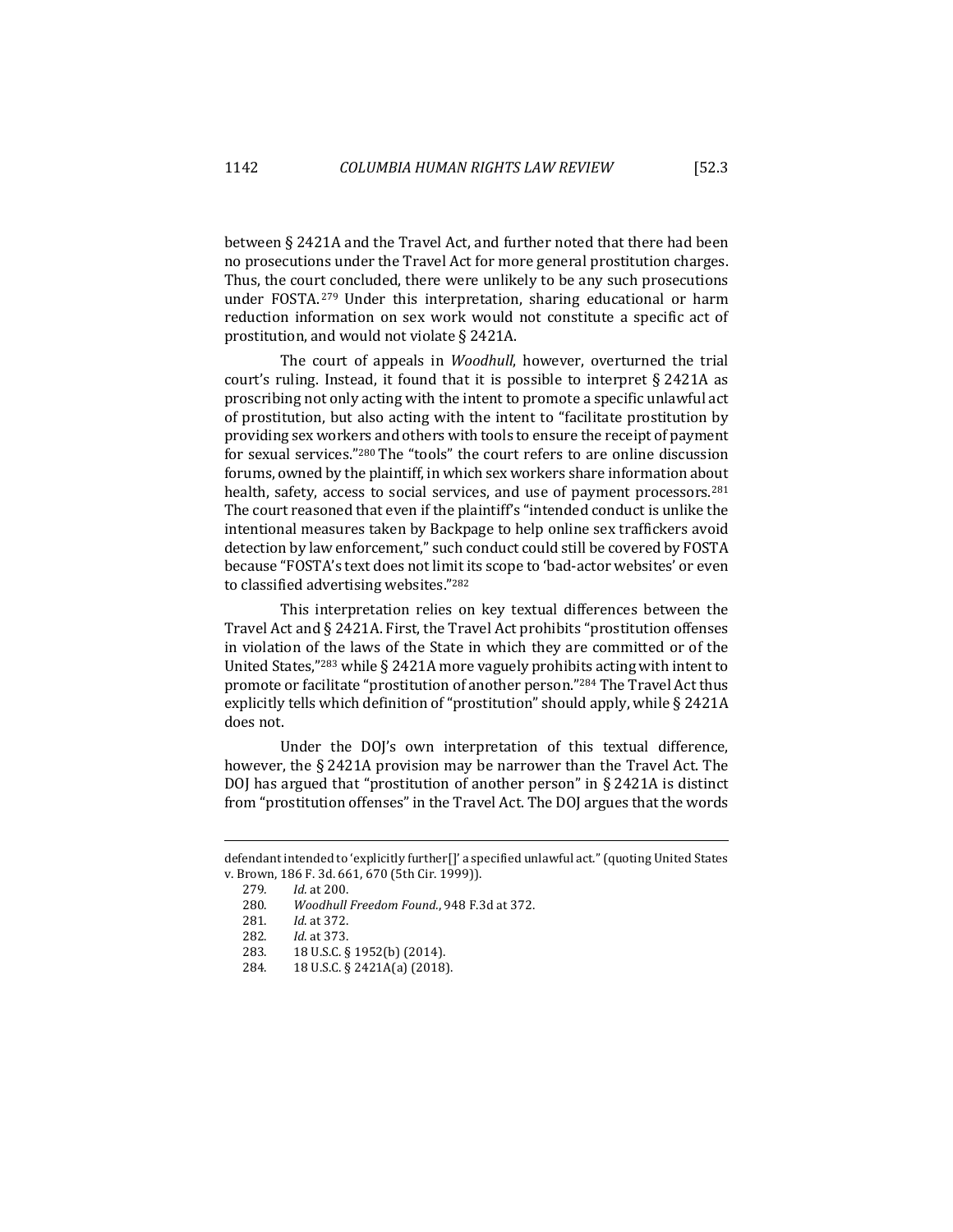"of another person" denote a requirement of showing intent to facilitate a specific act, while the words "prostitution offenses" likely denote no such requirement.<sup>285</sup> If the DOJ is correct, FOSTA has created a new federal crime that may be more difficult to prosecute than the federal crimes currently used against websites that host ads for commercial sexual services.

Yet another interpretation of this language comes from intellectual property and internet law litigator Ian C. Ballon. Although Ballon's construction of "knowing" is not rooted in the original section, Ballon has interpreted the intent requirement under  $\S$  2421A to mean that ICSs acting in good faith<sup>286</sup> will be shielded from prosecution.<sup>287</sup> Ballon's interpretation that the ICS must possess wrongful intent suggests that the provider will not be penalized for content promoting or facilitating prostitution that the site's users post as long as the provider did not intend to host that content. Further, moderating a site to remove or modify such content may be used to show lack of intent, rather than—as  $\S 230(c)(2)$  attempts to protect against culpable knowledge of such content.

### E. Conduct in Violation of § 2421A: "Promote or Facilitate"

Section 2421A criminalizes the promotion or facilitation of prostitution via an online computing service, but it is unclear what that actually means. This Section analyzes FOSTA's unclear "promotion or facilitation" provision in light of interpretations in the Travel Act cases and other similar statutes. However, cases addressing similar language in comparable statutes litigate acts rather than speech (such as actually transporting someone across the border or driving a person across state

<sup>285.</sup> See United States' Response to Defendants' Motion to Dismiss Indictment at 37, United States v. Lacey, 423 F. Supp. 3d 748 (D. Ariz. 2019) (No. 18-CR-422).

<sup>286.</sup> For a description of "good faith" in § 230(c)(2), see *supra* note 33.

<sup>287.</sup> IAN C. BALLON, E-COMMERCE AND INTERNET LAW § 37.05[5][C] (2d ed. 2019). Mike Masnick, editor of the technology blog Techdirt, agrees with Ballon's interpretation by noting the change from requiring "knowledge" or "knowing conduct," present in previous bills, to the higher mental state of "intent" in § 2421A. Describing the aggravated offense (discussed in further detail below), Masnick says the "crime can be 'enhanced' if the party engages in 'acts of reckless disregard of the fact that such conduct contributed to sex trafficking violation[s]' but that's only once the intent is already shown." Mike Masnick, *Congress Fixes More Problems with FOSTA Bill . . . But It Still Needs Work*, TECH DIRT (Dec. 11, 2017), https://www.techdirt.com/articles/20171211/11572838785/congress-fixesmore-problems-with-fosta-bill-it-still-needs-work.shtml [https://perma.cc/PV56-TH4J].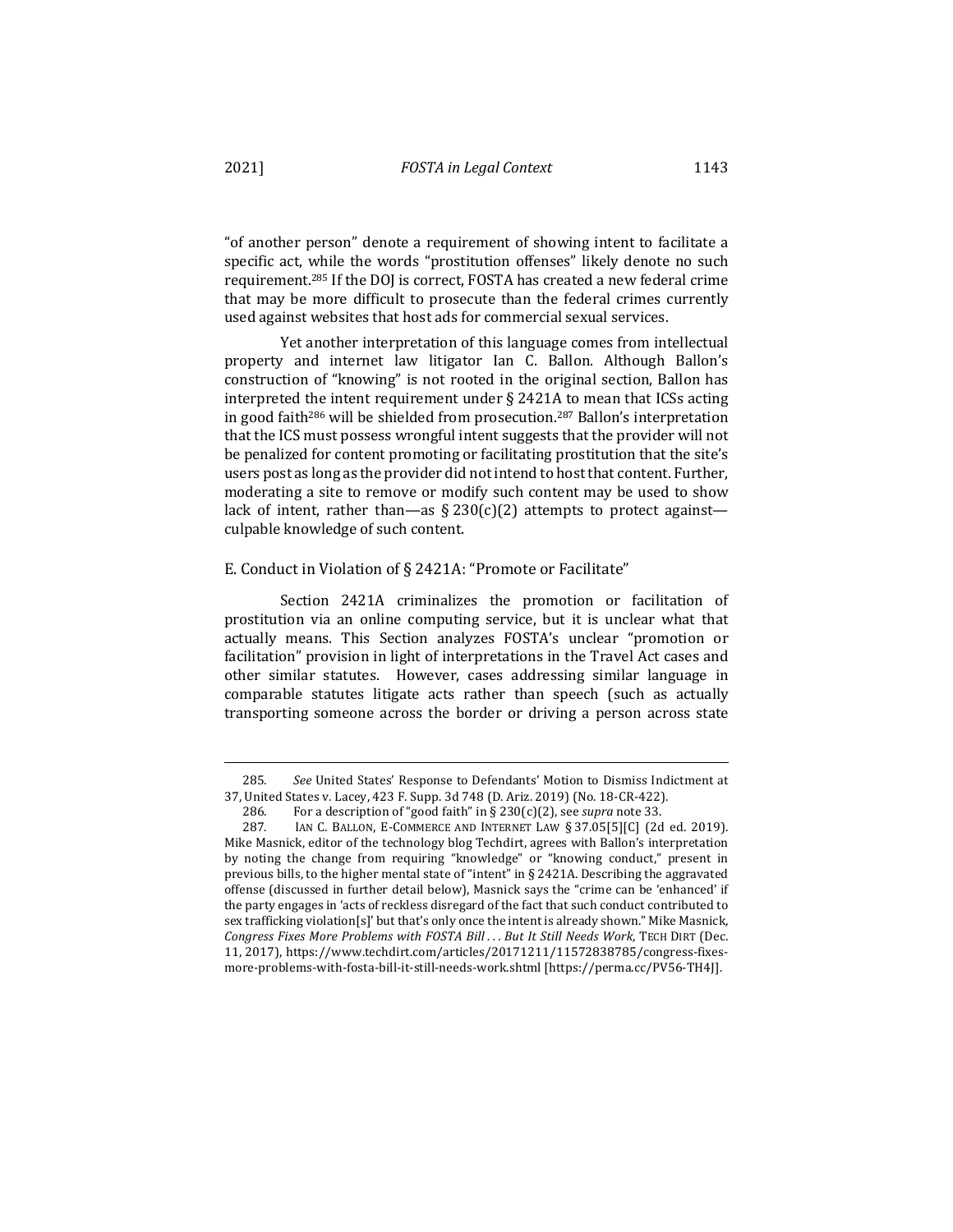lines with the intent that the person engage in prostitution).<sup>288</sup> Nonetheless, the court of appeals in *Woodhull* stated that "[t]he terms 'promote' and 'facilitate,' when considered in isolation 'are susceptible of multiple and wide-ranging meanings.'<sup>289</sup> Because the verbs 'promote' and 'facilitate' are disjunctive, FOSTA arguably proscribes conduct that facilitates prostitution. The common meaning of facilitate is 'to make easier or less difficult, or to assist or aid.""290

Several Travel Act cases have similarly interpreted the word "facilitate" to mean "to make easy or less difficult" any unlawful activity."<sup>291</sup> The Seventh Circuit has said that conduct does not have to be essential to the state law violation in order to facilitate it.<sup>292</sup> The Tenth Circuit has said, in a passage partially adopted and applied to a Travel Act case on appeal:

> The word "facilitate" is one of common use in business and transactions between ordinary persons. It is a term of everyday use, with a well understood and accepted meaning. Webster defines 'facilitate' as meaning: ''To make easy or less difficult; to free from difficulty or impediment; as to facilitate the execution of a task.(2) To lessen the labor of; to assist; . . . ." Funk & Wagnall's New Standard Dictionary defines ''facilitate'' as follows: ''To make more or

290. *Id*. at 372.

<sup>288.</sup> Doe v. GTE Corp., 347 F.3d 655, 659 (7th Cir. 2003) (interpreting the Electronic Privacy Communications Act to not criminalize intermediaries when their customers commit unlawful acts); *In re* Aimster Copyright Litig., 334 F.3d 643, 651 (7th Cir. 2003) (contrasting secondary liability under copyright law with aiding and abetting); Dart v. Craigslist, 665 F. Supp. 2d 961, 967 (N.D. Ill. 2009) (noting difference between "facilitating prostitution" and Craigslist's speech); Woodhull Freedom Found. v. United States, 334 F. Supp. 3d 185, 198-99 (D.D.C. 2018) (dismissing overbreadth concerns regarding "Section 2421A's use of the terms 'promoting' and 'facilitating.' . . . . [P]laintiffs believe that they could sweep broadly .... [so as to criminalize] any activity that arguably 'make[s] prostitution easier' .... Woodhull's construction of 2421A is flawed ...." (internal citations omitted)).

<sup>289.</sup> Woodhull Freedom Found. v. United States, 948 F.3d 363, 372 (D.C. Cir. 2020) ("FOSTA does not define 'promote' or 'facilitate,' .... Nor are these terms limited by a string of adjacent verbs (such as advertises, distributes, or solicits) that would convey 'a transactional connotation' that might narrow the statute . . . . Because the verbs 'promote' and 'facilitate' are disjunctive, FOSTA arguably proscribes conduct that facilitates prostitution." (internal citations omitted)).

<sup>291.</sup> United States v. Judkins, 428 F.2d 333, 335 (6th Cir. 1970) (citing United States v. Miller, 379 F.2d 483, 486 (7th Cir. 1967); United States v. Barrow, 212 F. Supp. 837, 840 (E.D. Pa. 1962)).

<sup>292</sup>*. See* United States v. Miller, 379 F.2d 483, 486 (7th Cir. 1967).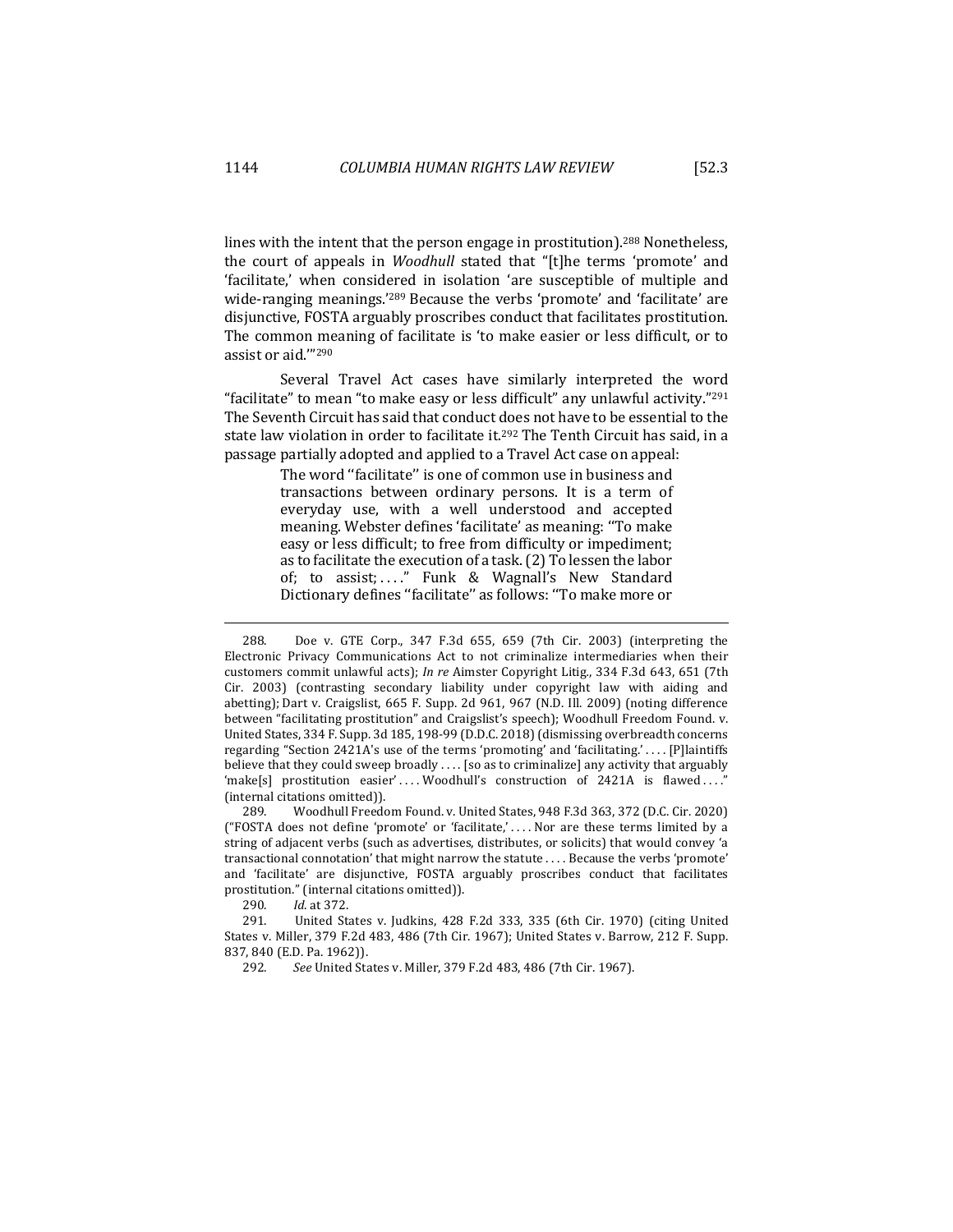less difficult; free more or less completely from obstruction or hindrance; lessen the labor of.'' The word ''facilitate'' appears in many federal statutes. In none of them is it defined, but the presumption is that when Congress used this word, it ascribed to it its ordinary and accepted meaning.293

Moreover, Travel Act cases have required there to be a close, causal connection between the conduct the government identifies as culpable and the making easier of the unlawful activity. For example, the Fourth Circuit found that where a defendant made plans to operate a gambling establishment in violation of state law and later moved his family across state lines to the location where he planned to operate the gambling establishment, the move across state lines had too tenuous a connection to the state law violation to constitute "facilitating," or "promoting" within the meaning of the Travel Act.<sup>294</sup>

The Sixth Circuit has similarly found that a defendant who was in a romantic relationship with a woman working in a "house of prostitution" in violation of state law, and who called her across state lines to tell her he loved her, had not "facilitated" the woman's violation of state law; the court found that the defendant's having made the woman "happy" was too tenuously connected to making her work easier to constitute "facilitation" within the meaning of the law.<sup>295</sup>

The *Woodhull* trial court, looking to the Travel Act, implied that FOSTA requires a similar close, causal connection.<sup>296</sup> Some minimal support for the *Woodhull* trial court's more-narrow interpretation can be found in FOSTA's legislative history. Senator Blumenthal remarked to the Senate "[FOSTA] was not designed to target websites that spread harm reduction information, and the language of the bill makes that clear." $297$  His remarks, however, were in contrast to a letter to Congress from the ACLU, submitted into the Congressional Record by Senator Wyden, stating the "ACLU is

<sup>293.</sup> Platt v. United States, 163 F.2d 165, 166-67 (10th Cir. 1947).

<sup>294.</sup> United States v. Hawthorne*,* 356 F.2d 740, 740 (4th Cir. 1966), *cert. denied,* 384 U.S. 908 (1966) (overturning a Travel Act conviction for a trip by defendant to move his family from Indiana to West Virginia, where he intended to open a gambling operation).

<sup>295</sup>*. See Judkins*, 428 F.2d 333 at 335.

<sup>296.</sup> Woodhull Freedom Found. v. United States, 334 F. Supp. 3d 185, 200 (D.D.C. 2018).

<sup>297. 164</sup> CONG. Rec. S1852 (daily ed. Mar. 21, 2018) (statement of Sen. Blumenthal).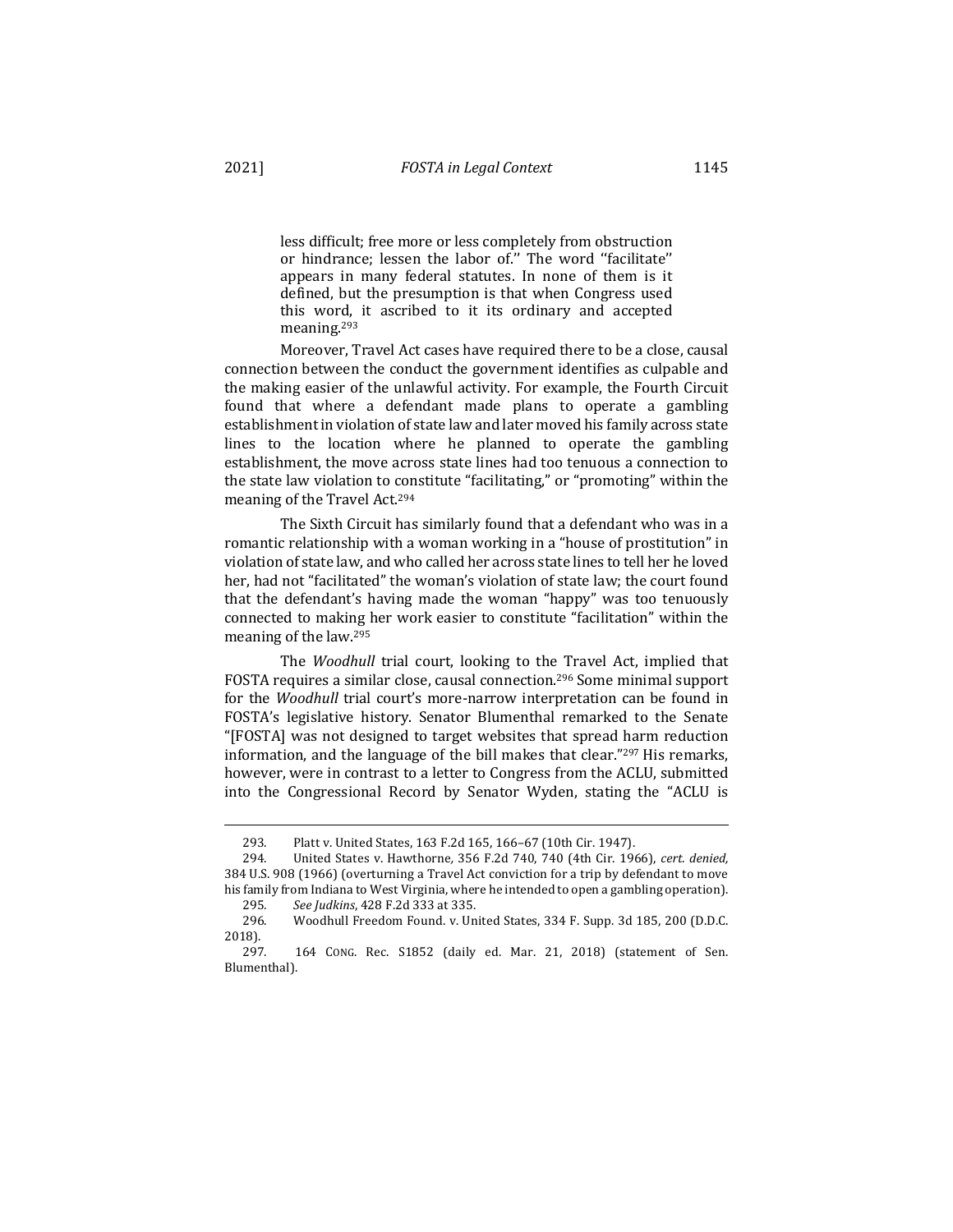concerned that the scope of the bill's language will encompass the actions of sex workers who have no connection to trafficking whatsoever within its enforcement, including effective harm reduction and anti-violence tactics."298

The *Woodhull* court of appeals stated that "'facilitate' could be interpreted as a synonym for terms like 'aid,' 'abet,' and 'assist,' in which case the term's meaning would be limited to the background law of aiding and abetting.  $299$  Even if this interpretation is the correct one, however, the *Woodhull* appellate court found that the intention to run a website on which sex workers share information could fall within this more-narrow meaning of the term.<sup>300</sup>

How "facilitate" or "promote" in § 2421A will ultimately be interpreted remains to be seen. Emma Llanso, director of the Center of Democracy and Technology's Free Expression Project, states the question surrounding the ambiguity of  $\S$  2421A as follows:

> Would a blog post advocating for decriminalization of consensual commercial sex be considered "promotion of the prostitution of another person"? What about online reviews of a strip club where some employees have also engaged in unlawful commercial sex  $acts$  . . . ? If the answer to any of these questions is "yes," then the authors of that content could face criminal charges under the new law. And website operators will likely respond to this uncertainty by considering such content too risky to handle.<sup>301</sup>

Regardless of what the courts will say, cautious website owners have already taken measures of their own to avoid liability.<sup>302</sup> As a result, sex workers have lost access to online spaces they used to share harm reduction information and blacklists of dangerous clients.<sup>303</sup>

303*. Id*.

<sup>298.</sup> Id. at S1867 (statement of Sen. Wyden).

<sup>299.</sup> Woodhull Freedom Found. v. United States, 948 F.3d 363, 372 (D.C. Cir. 2020). 300*. Id.* at 372–73.

<sup>301.</sup> Emma Llanso, *Goodlatte's Online Trafficking Bill Makes Key Improvements, but Risks to Free Speech Persist,* CDT (Dec. 11, 2017), https://cdt.org/blog/goodlattes-onlinetrafficking-bill-makes-key-improvements-but-risks-to-free-speech-persist/ [https://perma.cc/4STK-9T5Q].

<sup>302.</sup> *See Documenting Tech Actions*, SURVIVORS AGAINST SESTA, https://survivorsagainstsesta.org/documentation/ [https://perma.cc/7Z3L-67LS].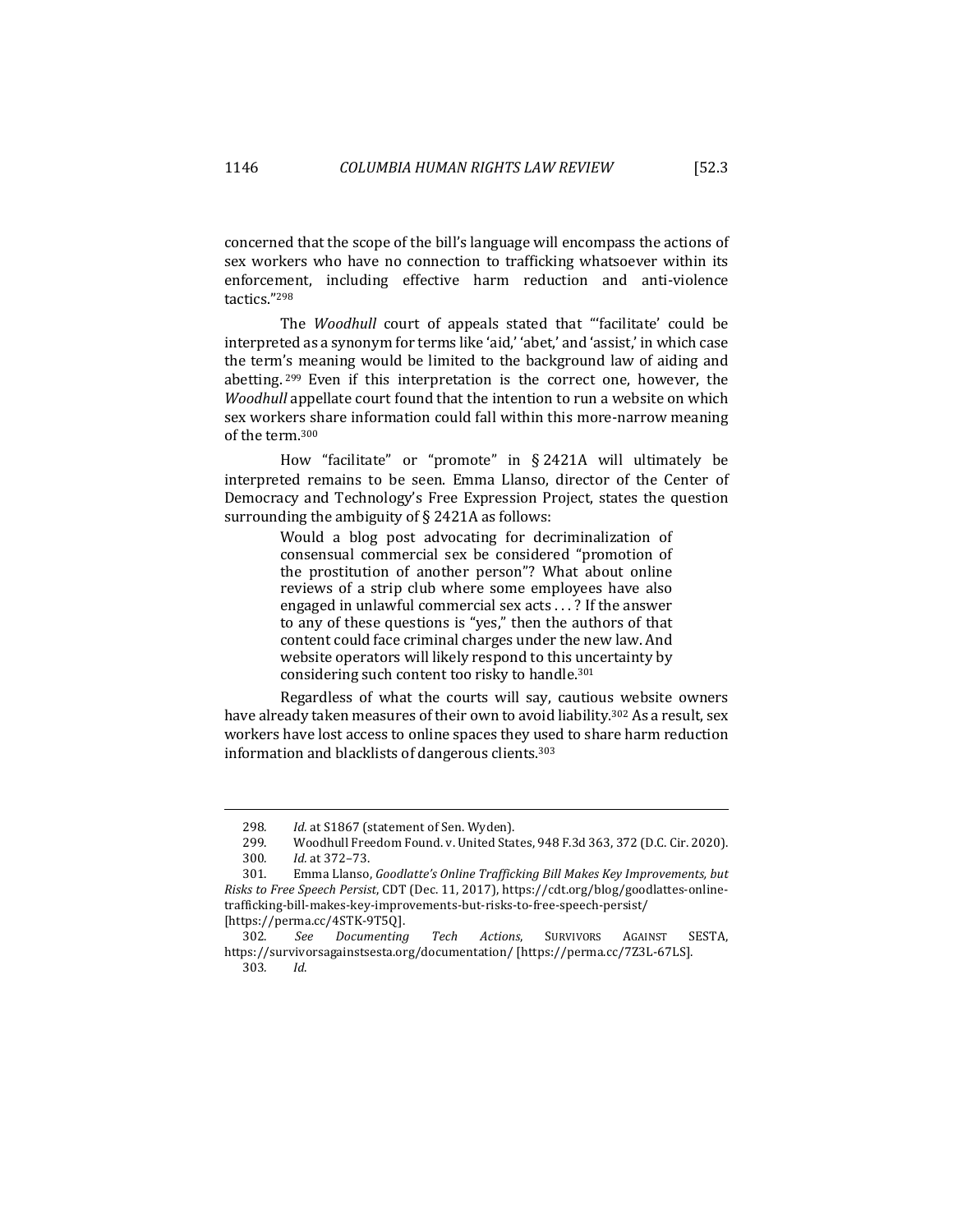#### F. Section 2421A(b): Aggravated Violation

Section  $2421A(b)$  incorporates the language of subsection (a) and adds two offenses that would "aggravate" an ICS's act of promoting or facilitating prostitution of another person. In order to prosecute someone under subsection (b), the government must show a defendant's intent to promote or facilitate prostitution, in addition to  $(1)$  promotion or facilitation of the prostitution of 5 or more persons; or (2) acting in reckless disregard of the fact that the intent to promote or facilitate the prostitution of another person contributed to sex trafficking in violation of § 1591(a).<sup>304</sup>

Sections  $2421A(b)(1)$  and  $(b)(2)$  have different mental state requirements. The plain text of subsection  $(b)(1)$  includes no additional mental state other than intent to promote or facilitate the prostitution of another person as required by section (a). Thus, for example, an ICS operator who intentionally hosts an advertisement facilitating prostitution of at least one other person, which advertisement then actually promotes or facilitates the prostitution of five or more persons, would likely be liable for the aggravated offense under  $\S 2421A(b)(1)$ . Subsection  $2421A(b)(1)$  likely creates liability for almost any ICS owner, manager, or operator who intentionally allows third parties to advertise for the purposes of prostitution on that ICS. In this case, it would make no difference whether all participants were over eighteen years old or whether there was coercion or other aggravating factors.

Subsection  $(b)(2)$ , by contrast, contains an additional mental state requirement of "reckless disregard," or a conscious disregard for substantial and unjustifiable risks.<sup>305</sup> Making out a violation of subsection  $(b)(2)$  then would require a showing of three mental states; an ICS owner, for example, must *knowingly* operate a website with the *intent* to facilitate the prostitution of another person while *recklessly disregarding* the fact that that facilitation contributed to trafficking in violation of  $\S 1591(a)$ .

Noteworthy here is that  $\S 1591(a)$  explicitly states that "knowledge" is required for a violation of that statute when the act in question is advertising. The mental state requirement under  $\S 2421A(b)(2)$  is thus lower than the mental state requirement for "participation in a venture" in violation of  $\S 1591(a)$ . The layering of multiple mental state requirements in § 2421A creates some ambiguities. It would seem, however, that an ICS

<sup>304. 18</sup> U.S.C. § 2421A(b); 18 U.S.C. § 1591(a).

<sup>305. 18</sup> U.S.C. § 2421A(b)(2).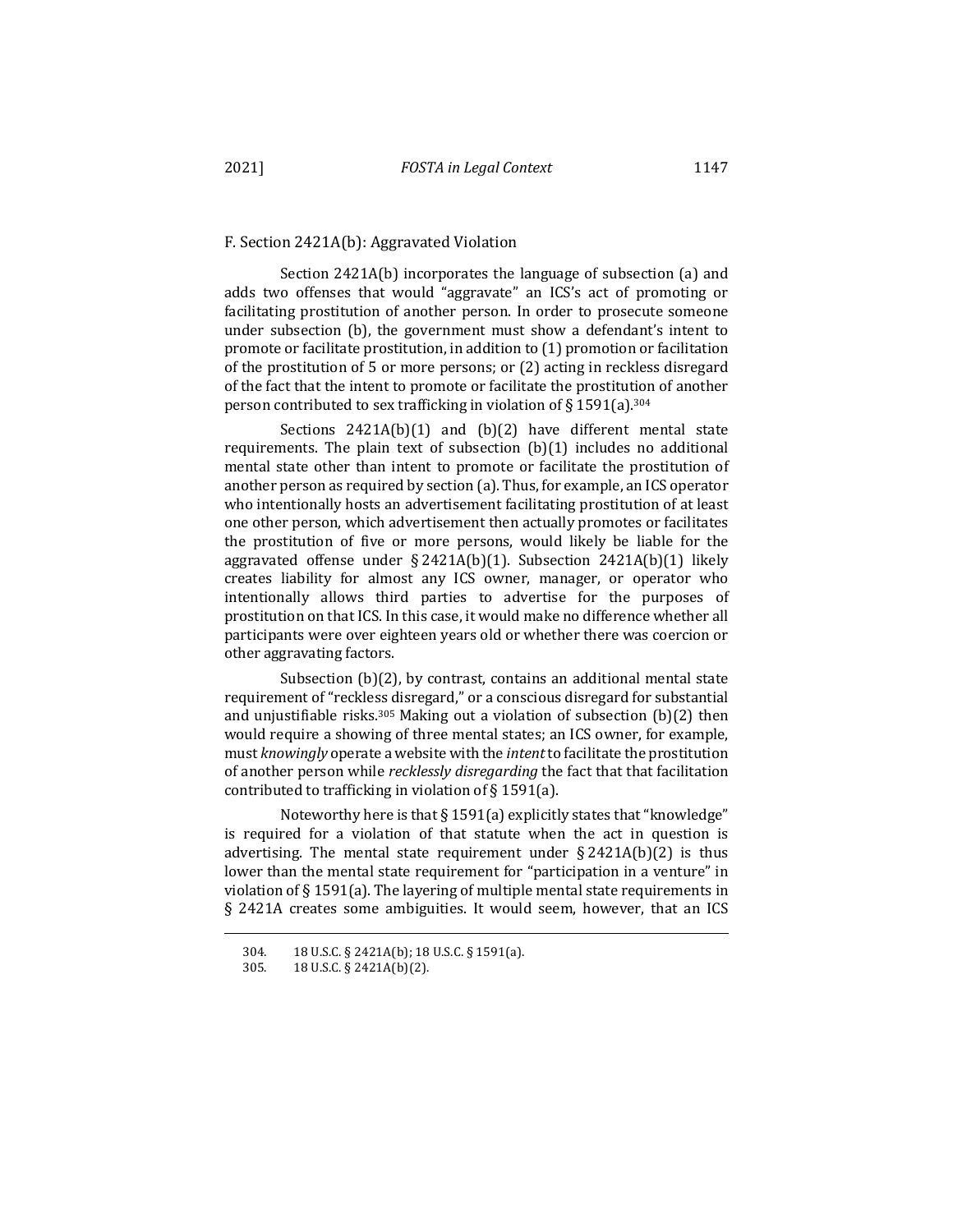owner who intentionally allows advertising for prostitution on their website does not need to know that such advertisements contributed to trafficking in order to be liable under  $\S$  2421A(b)(2). By contrast, a website owner who intentionally allows advertising for prostitution on their website must have knowledge that such advertising contributed to trafficking in order to be found liable for "benefitting from participation in a venture" under  $\S$  $1591(a)(2)$ . After FOSTA, then, Congress has created two different statutes, with two different requirements for liability, which target the same conduct—namely: online facilitation of trafficking.

## G. What Is "Prostitution" Under FOSTA?

A final defining characteristic of the scope of  $\S$  2421A, and thus the impact of FOSTA, is what counts as prostitution. One of the ambiguities in  $§$  2421A is how "prostitution" will be defined in the new law. Prior to FOSTA's enactment, other federal criminal laws that addressed prostitution did so in the context of trafficking,  $306$  immigration,  $307$  or acts on federal property like military bases.<sup>308</sup> This Section outlines how "prostitution" is not defined in federal law, and how the few cases arising under the Mann Act that attempt to define the term fail to provide much clarity.

In *United States v. Marks*, the Seventh Circuit defined prostitution as "[t]he offering of the body to indiscriminate lewdness for hire."  $309$  The Supreme Court in *Cleveland v. United States* also defined the term vaguely, stating "[p]rostitution, to be sure, normally suggests sexual relations for hire." 310 Black's Law Dictionary describes prostitution somewhat more concretely as "the practice or an instance of engaging in sexual activity for

<sup>306.</sup> See, e.g., 18 U.S.C. § 2421(a) (2015) ("Whoever knowingly transports any individual in interstate or foreign commerce,  $\dots$  with intent that such individual engage in prostitution, or in any sexual activity for which any person can be charged with a criminal offense, or attempts to do so, shall be fined [or imprisoned] ....").

<sup>307.</sup> See, e.g., The Page Act of 1875 (Immigration Act), Pub. L. No. 43-141, § 3, 18 Stat. 477 (1875) ("That the importation into the United States of women for the purposes of prostitution is hereby forbidden  $\dots$ .").

<sup>308.</sup> See, e.g., 18 U.S.C. § 1384 (1994) ("[W]hoever engages in prostitution or aids or abets prostitution or procures or solicits for purposes of prostitution, or keeps or sets up a house of ill fame ... or receives any person for purposes of lewdness ... or permits any person to remain for the purpose of lewdness, assignation, or prostitution in any vehicle  $\ldots$  or building or  $\ldots$  vehicle, conveyance, place, structure.  $\ldots$ ").

<sup>309.</sup> United States v. Marks, 274 F.2d 15, 18 (7th Cir. 1959).

<sup>310.</sup> Cleveland v. United States, 329 U.S. 14, 17, n.3 (1946).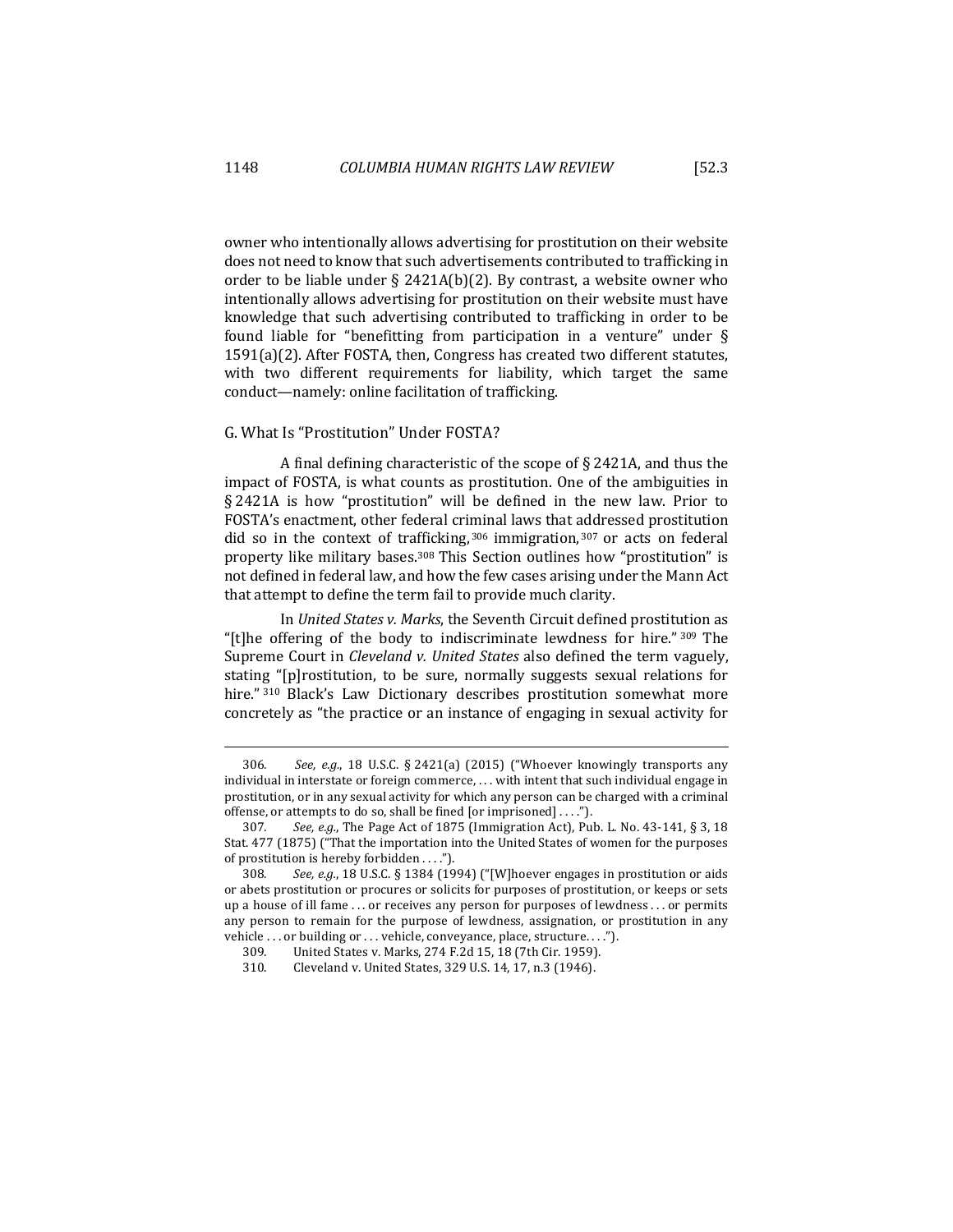money or its equivalent."<sup>311</sup> These definitions, of course, do little to describe the practices of people in the sex trades, or to make clear which of these practices FOSTA may capture.

After the 1986 amendment to the Mann Act, a prosecutor bringing a charge under  $\S 2421$  would not have had to show that a person's act was "prostitution" (or "debauchery") under federal law, only that the person engaged in "sexual activity" for which they could have been charged with a criminal offense.<sup>312</sup> The 1986 amendment thus made "prostitution" in the Mann Act more like "prostitution" in the Travel Act, specifying that a court could look to another criminal law to determine what kind of act might constitute a violation. FOSTA, by contrast, requires that courts once again determine what "prostitution" means under federal law, rather than, for example, under the law of the state in which the act occurred.

Another issue of interpretation relates to whose conduct is targeted under the statute. Both  $\S_6 2421A(a)$  and (b) require "intent to promote or facilitate the prostitution of another person." A plain language reading of this requirement would indicate that a worker operating a website on which they advertise their own services is not liable under these subsections. However, many believed that the language of the Mann Act as passed, prohibiting "knowing  $\ldots$  transport ation of  $\ldots$  any woman or girl," would only apply to someone transporting another person, not themselves. This belief was proven wrong when the Supreme Court ruled in 1915 that the law could be used to prosecute a woman for transporting herself.<sup>313</sup>

Perhaps "the prostitution of another person" language in  $\S$  2421A is clearer than the language of the Mann Act. While FOSTA is ostensibly not intended to further criminalize sex workers themselves, 314 the Court went on to note that "in a number of settings, conduct that can be punished as criminal only upon proof beyond a reasonable doubt will support civil sanctions under a preponderance standard," citing several cases where defendants had been acquitted of criminal charges but were still subject to civil sanctions for

<sup>311.</sup> Prostitution, BLACK'S LAW DICTIONARY (11th ed., 2019).

<sup>312</sup>*. See* Conant, *supra* note 244, at 116–17.

<sup>313.</sup> See United States v. Holte, 236 U.S. 140, 144 (1915) (stating that such a ruling was necessary, lest the penal code "not be as broad as the mischief").

<sup>314. 164</sup> CONG. REC. S1852 (daily ed. Mar. 21, 2018) (statement of Sen. Blumenthal)  $("FOSTA]$  was not designed to target websites that spread harm reduction information, and the language of the bill makes that clear. The purpose of this bill is much more narrowly focused: A website user or operator must intend to facilitate prostitution.").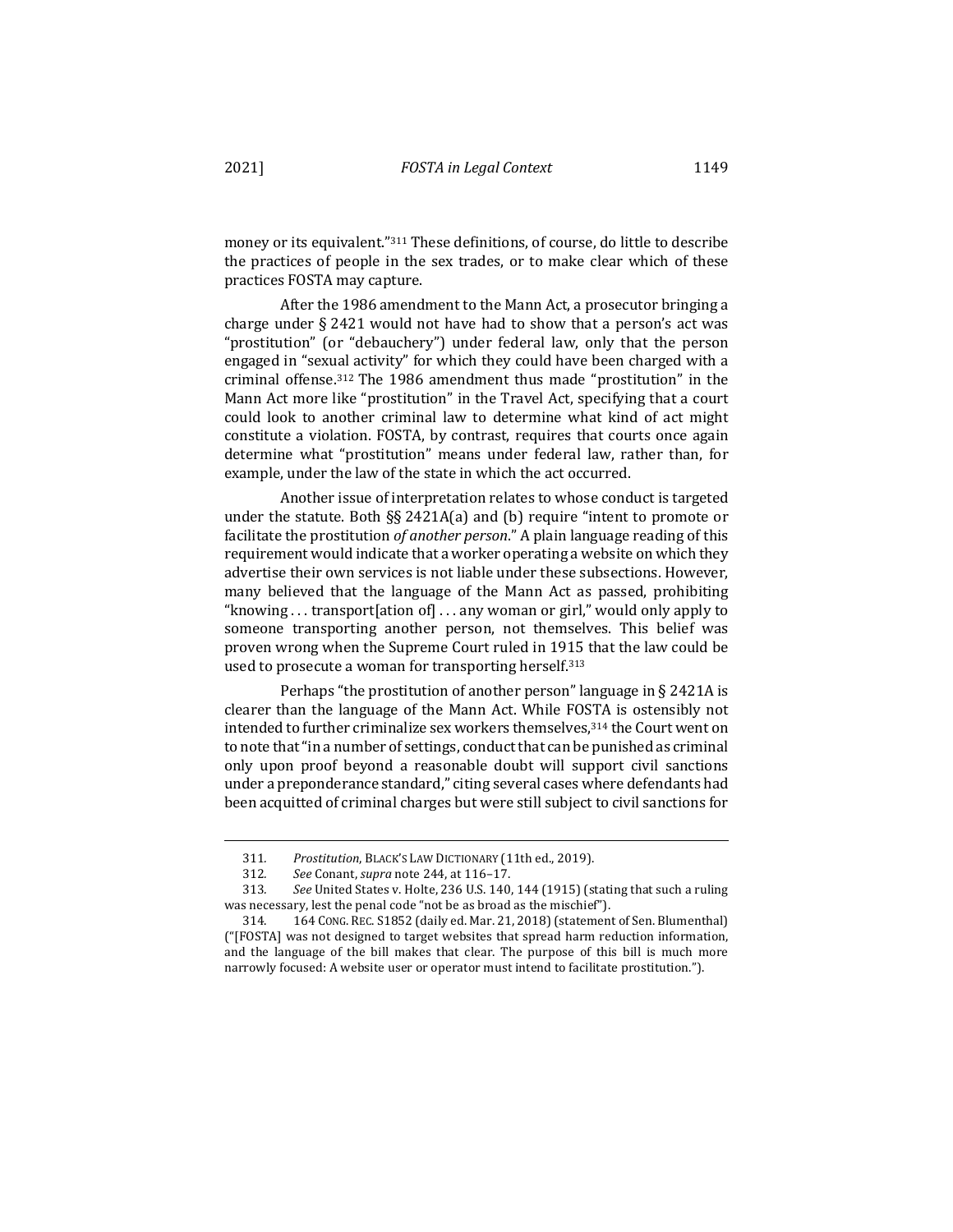the same conduct.  $315$  Similarly, numerous civil cases have gone forward under 18 U.S.C.  $\S$  1595, based on an alleged violation of the criminal statute 18 U.S.C.  $\S$  1591, despite no criminal charges being pursued in the same case.316

Thus, plaintiffs bringing claims under  $\S 2421A(c)$  will likely only have to prove the violation occurred using a preponderance of the evidence standard. Plaintiffs will, however, face the challenge of overcoming a website's  $\S$  230 immunity, which does not apply to criminal charges under § 2421A(a) and (b), but does still apply to § 2421A(c). As detailed above,  $317$ to overcome a website's  $\S 230$  immunity defense, plaintiffs under  $\S 2421A$ (c) will need to show that the site participated in the development or creation of the content that contributed to the "prostitution of five or more people" or to "sex trafficking," and were thus internet content providers with respect to the culpable content.

All of the questions regarding the definitions of the text of §§ 2421A(a) and (b), of course, also apply to § 2421A(c), which—much like the civil provision in the TVPA described above  $318$  —cannot be applied without an interpretation of all of the elements of the violation. While, during the last two decades, lawyers have demonstrated a reticence to bring civil claims under new, unproven, and uninterpreted anti-trafficking laws,  $319$ there has been a recent trend in increased trafficking claims against third

<sup>315</sup>*.* Sedima S.P.R.L. v. Imrex Co., 473 U.S. 479, 491 (1985) (citing United States v. One Assortment of 89 Firearms, 465 U.S. 354 (1984); One Lot Emerald Cut Stones v. United States, 409 U.S. 232, 235 (1972); Helvering v. Mitchell, 303 U.S. 391, 397 (1938); United States v. Regan, 232 U.S. 37, 47-49 (1914)).

<sup>316.</sup> See, e.g., Noble v. Weinstein, 335 F. Supp. 3d 504, 510 (S.D.N.Y. 2018); Geiss v. Weinstein Co. Holdings, 383 F. Supp. 3d 156, 168 (S.D.N.Y. 2019) (denying defendant's motion to dismiss despite lack of related criminal charges stemming from the same conduct, and holding that the "TVPA extends to enticement of victims by means of fraudulent promises of career advancement, for the purpose of engaging them in consensual or, as alleged here, non-consensual sexual activity"); Roe v. Howard, 917 F.3d 229, 233, 247 (4th Cir. 2018) (civil claims moving forward despite criminal charges being dropped or not pursued).

<sup>317.</sup> See supra notes 46-52 and accompanying text.

<sup>318</sup>*. See supra* Part II.

<sup>319.</sup> See LEVY, *supra* note 220, at 10-11 (finding that "zero civil cases have been filed in each of the following states and territories: Delaware, Iowa, Maine, Montana, Nebraska, Nevada, New Hampshire, New Mexico, Puerto Rico, Vermont, the Virgin Islands, and West Virginia").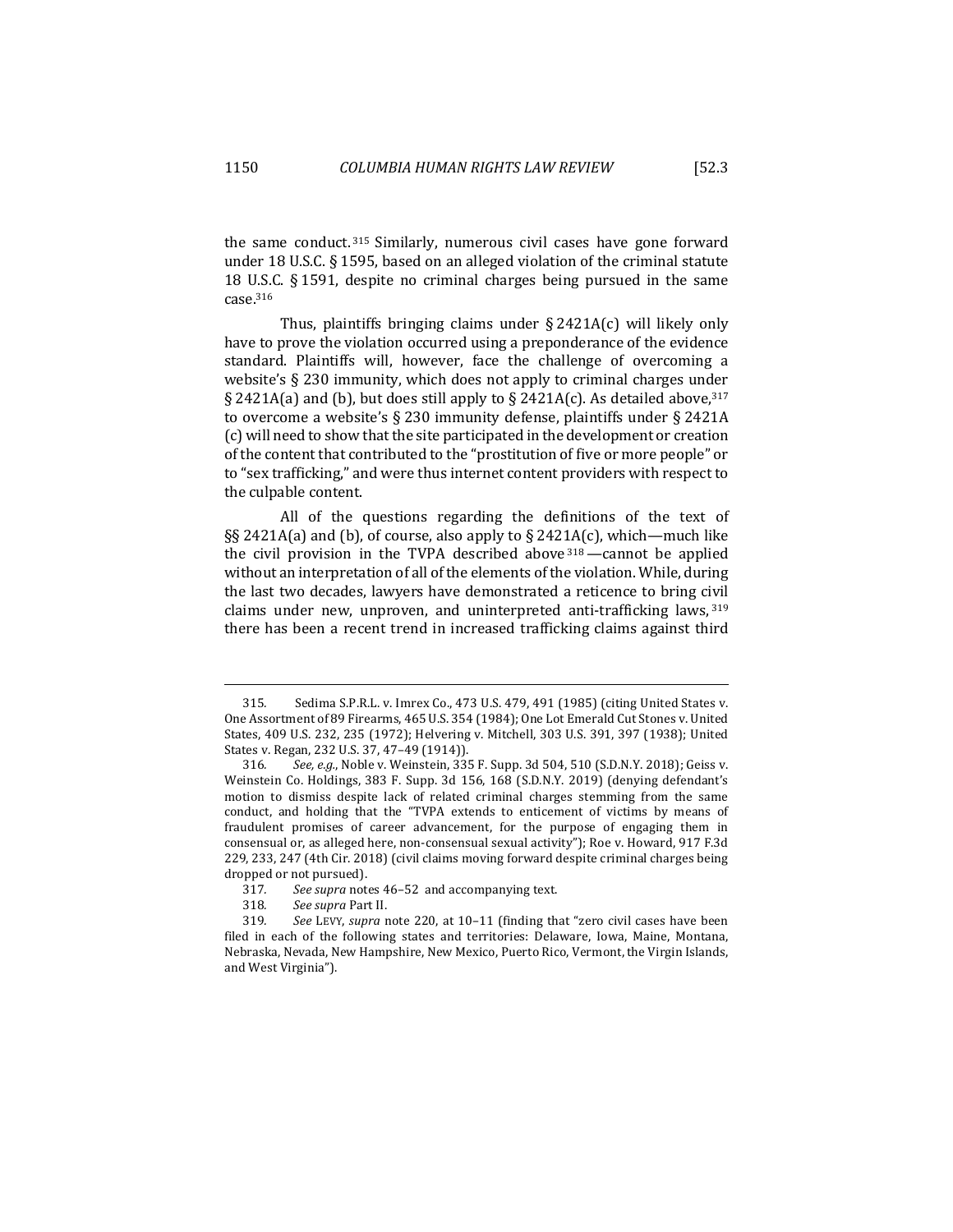parties using pre-FOSTA, state-level tort laws.<sup>320</sup> Considering the enthusiasm some private-injury attorneys share for this new area of the law, $321$  as well as the media attention that civil claims against well-known corporations garner,  $322$  civil trafficking claims against third parties may continue to proliferate in the coming decade. This does not, however, necessarily mean that they will proliferate under FOSTA-related claims. It is just as likely that tort lawyers will continue to bring claims under other, proven tort laws.

One outcome of FOSTA as a whole that we have already seen, however, of which some causal part can almost certainly be attributed to  $\S$  2421A(c), is pre-emptive action by third-party companies who wish to avoid civil liability. FOSTA is just one part of a larger shift toward the creation of civil liability for third parties as an attempt to remedy trafficking violations.  $323$  Preemptive actions to avoid such liability are already ubiquitously taken by hotels, ride-share companies, online platforms, and financial services, which frequently train their employees to "identify" or profile people in the sex trades,  $324$  and exclude those people from their services.

#### 1. § 2421A in Practice, The cityxguide Prosecution

In June 2020, the Department of Justice brought the first prosecution under § 2421A, against Wilham Martono, the alleged owner of cityxguide.<sup>325</sup> Although Martono is alleged to have expanded the site's services after Backpage's takedown, cityxguide was actually named as one of the targeted sites necessitating the passage of FOSTA in the House Judiciary Committee's

<sup>320</sup>*. See supra* notes 122–125 and accompanying text.

<sup>321</sup>*. See*, *e.g.*, *supra* note 125 and accompanying text.

<sup>322.</sup> *See, e.g.*, Elizabeth Nolan Brown, *FOSTA's First Test Targets Cloud Company Used by Backpage: Reason Roundup*, REASON (Mar. 28, 2019), https://reason.com/ 2019/03/28/fostas-first-test-targets-cloud-company/ [https://perma.cc/58ZH-H8WB] (covering a lawsuit against Salesforce).

<sup>323</sup>*. See supra* note 125 and accompanying text.

<sup>324.</sup> The phrase "people in the sex trades" is used here to include all people doing sex work whether by consent, coercion, or circumstance, and to acknowledge that "sex workers" and "trafficking victims" are not discrete groups. Violet Blue, PayPal, Square and *Big Banking's War on the Sex Industry*, ENGADGET (Dec. 2, 2015), https://www.engadget.com/2015-12-02-paypal-square-and-big-bankings-war-on-thesex-industry.html [https://perma.cc/67XJ-9D94].

<sup>325.</sup> United States v. Martono, Crim. Action No. 3:20-CR-00274-N-, 2021 WL 39584 (N.D. Tex. Jan. 5, 2021) (denying motion to dismiss).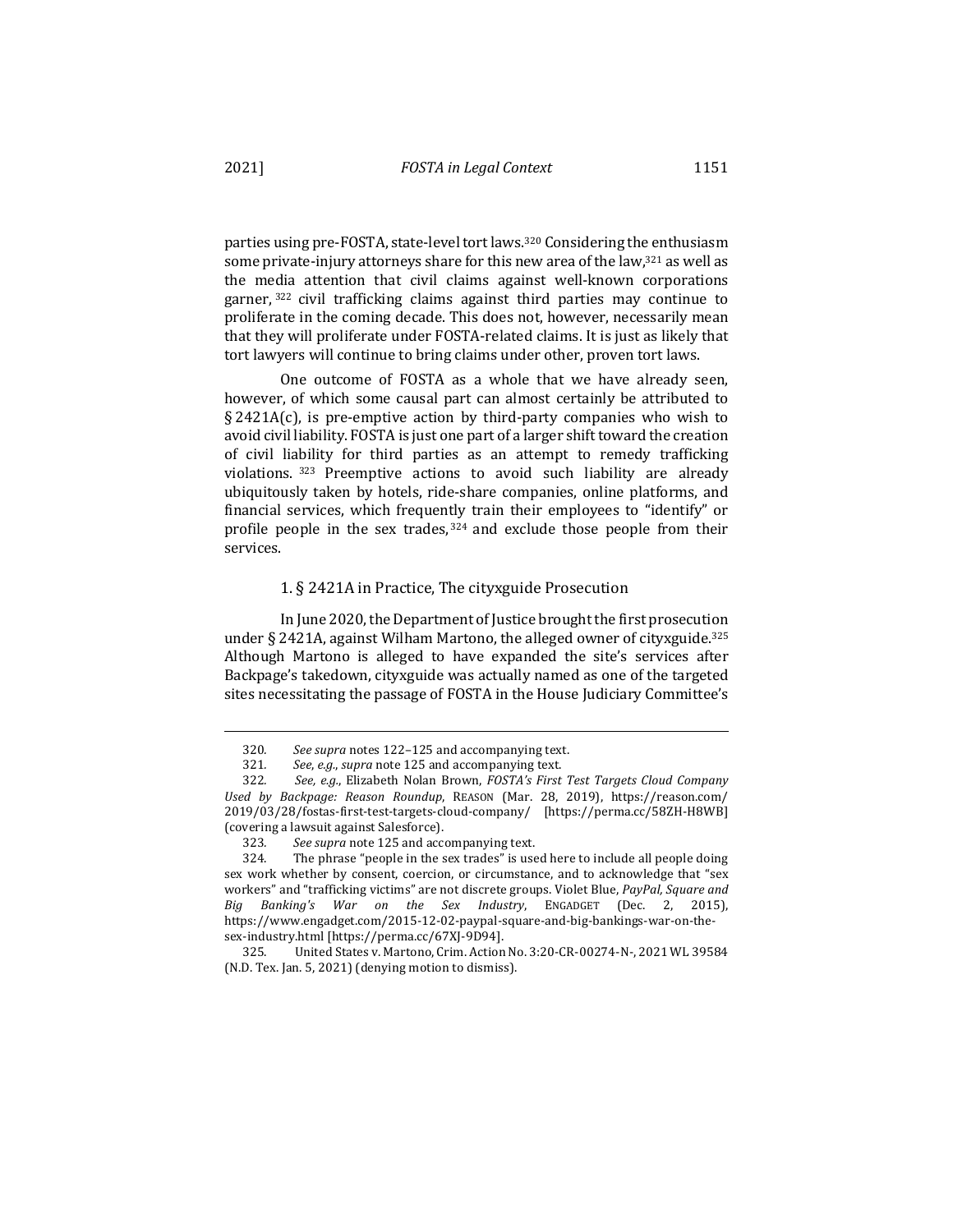report.<sup>326</sup> Martono was charged with violations of § 2421A in addition to conspiracy to violate the Travel Act, violations of the Travel Act, and money laundering.327

The language alleging violations of  $\S$  2421A, at least as present in the indictment, does not focus on the trafficking claims that were theoretically at the heart of the passage of FOSTA. Although the indictment does state that Martono promoted and facilitated prostitution "in reckless disregard for the fact that such conduct contributed to sex trafficking," and that there was a person who was trafficked through cityxguide, the District Attorney did not press trafficking charges.328

# IV. SIGNIFICANCE OF FOSTA'S GAO REPORTING REQUIREMENT

FOSTA's GAO reporting requires the U.S. Comptroller General to "conduct a study and submit [a report] to the Committees on the Judiciary of the House of Representatives and of the Senate, the Committee on Homeland Security of the House of Representatives, and the Committee on Homeland Security and Governmental Affairs of the Senate."<sup>329</sup> The report will include the following:  $(1)$  an assessment of the amount and nature of damages awarded under  $\S 2421A(c)$ ; (2) any civil actions brought under  $\S 2421A(c)$ that did not result in a damage award and why; (3) information on each order of restitution entered pursuant to  $\S$  2421A(d); (4) and information on each defendant who was convicted of violating  $\S$  2421A(b) but not ordered to pay restitution. $330$  In other words, the report will be an assessment of financial liability provided by FOSTA's creation of  $\S$  2421A.<sup>331</sup> As of the date of this writing, those numbers would be zero.

<sup>326.</sup> H.R. COMM. ON THE JUDICIARY, ALLOW STATES AND VICTIMS TO FIGHT ONLINE SEX TRAFFICKING ACT OF 2017, H.R. REP. NO. 115-572, at 3 (2018).

<sup>327.</sup> United States v. Martono, No. 3:20-CR-00274-N-1, 2021 U.S. Dist. LEXIS 1340, at \*2 (N.D. Tex. Jan. 5, 2021).

<sup>328.</sup> *Id.* (discussing the charges and grand jury indictment).

<sup>329.</sup> Allow States and Victims to Fight Online Sex Trafficking Act of 2017, Pub. L. No. 1115-164, § 8, 132 Stat. 1253 (2018).

<sup>330</sup>*. Id.*

<sup>331. 164</sup> CONG. REC. H1291 (daily ed. Feb. 27, 2018) (statement of Rep. Jackson Lee). The GAO reporting requirement was added as an amendment by Congresswoman Jackson Lee, who said that the GAO report "leads to be able to help understand what the level of recovery is and the mandatory restitution. It will tell the story. It will provide the GAO study to find out how this legislation is positively impacting, who is receiving the dollars, are they receiving the dollars." *Id*.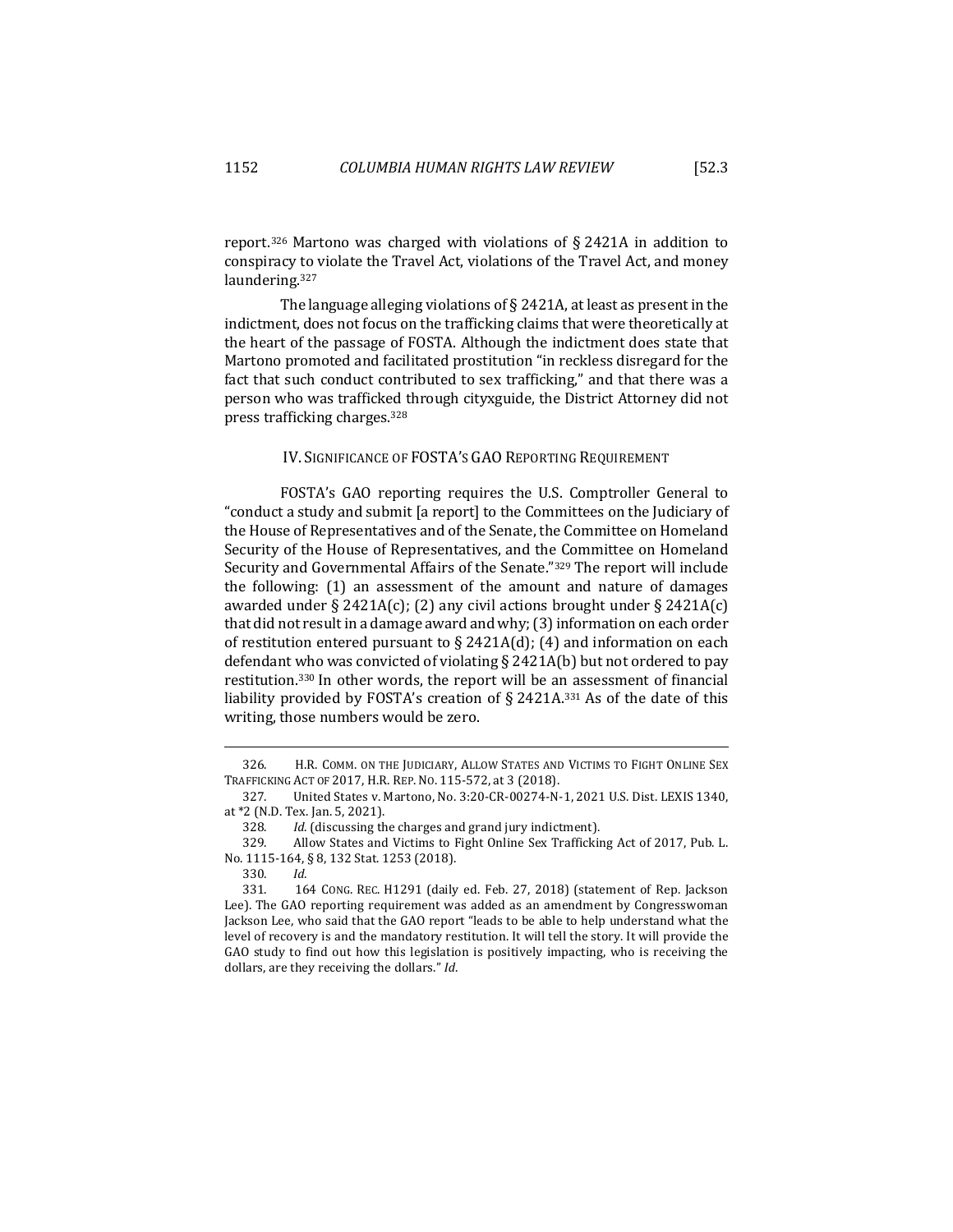"Victims of sex trafficking," Rep. Jackson Lee said, "require a multifaceted response to rebuild their life. That includes housing; counseling; job training; and, in many cases, drug treatment and rehabilitation. We as Members of Congress need to be able to know if it works."332 The GAO report, she implied, would tell Congress whether FOSTA was working.<sup>333</sup> Nothing in FOSTA, however, provides trafficking victims with access to services. The GAO report will tell Congress whether  $\S$  2421A is a path for any victims to receive monetary relief, but not whether that monetary relief actually enables access to housing, counseling, job training, or other services.

This focus on financial liability seems to directly respond to the concerns of media, lobbyists, and activists who spurred FOSTA's passage, instead of assessing the potentially wide-reaching impact of FOSTA's changes to state-level criminal liability or to third-party liability under the amended § 1591 and § 1595. As with previous sex-trafficking-related GAO reports, there will be no assessment of how many federally-funded trafficking investigations led to actual trafficking charges, of the fiscal impact or efficacy of such investigations, or of how many newly passed trafficking laws duplicate, confuse, or complicate previously passed trafficking laws. Further, this report will tell Congress nothing about negative consequences of thirdparty liability, as described above, including the profiling and exclusion by private companies of people in the sex trades—profiling and exclusion which can actually make accessing the housing and services described by Rep. Jackson Lee more difficult.<sup>334</sup>

## V. THE *EX POST FACTO* CLAUSE

FOSTA Section  $4(b)$  prescribes that subsection  $4(a)$ , which amends § 230(e),  $335$  applies to activities which occurred on, before, or after its

<sup>332</sup>*. Id.* at H1304.

<sup>333.</sup> *Id.* ("My legislation is very simple: Does this bill work? What more can we do? I am asking for a study where the GAO would be instructed to assess the damages awarded to victims and restitution amounts imposed against defendants as a result of this bill.").

<sup>334.</sup> For more on the impact of discrimination by private companies against people in the sex trades, see *supra* note 324.

<sup>335.</sup> FOSTA Section 4(a) amends  $\S 230(e)$  by adding a section (5). The new section 230  $(e)(5)(A)$  precludes from § 230 immunity  $(A)$  any civil action brought under 18 U.S.C. § 1595, when the underlying conduct violates § 1591. Sections (B) & (C) changes state level criminal liability, as described in *supra* note 90 and accompanying text.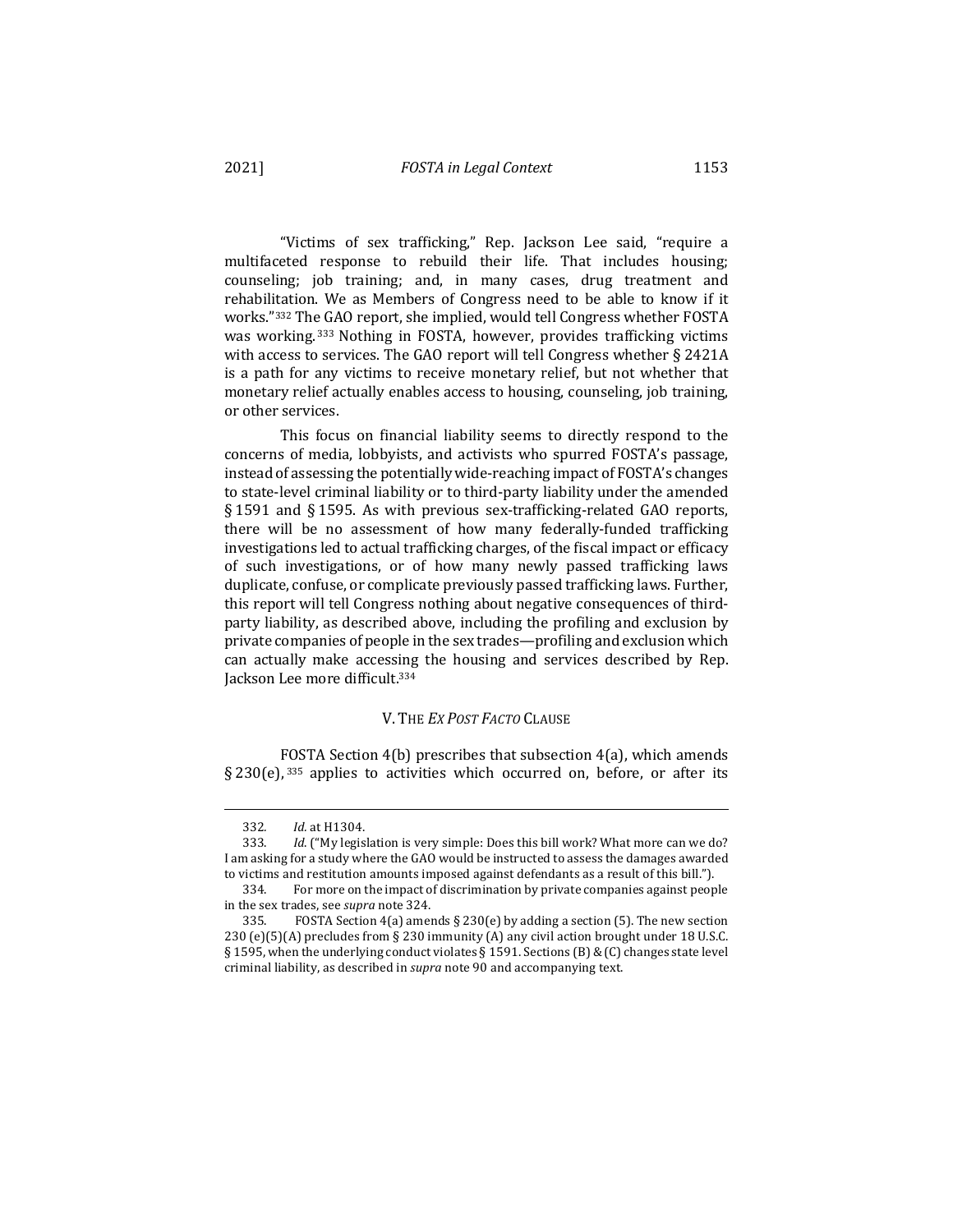enactment. Its retrospective effect (which applies only to FOSTA's amendments to  $\S 230$  raises potential *ex post facto* concerns. The DOI pointed out these concerns to Congress in a letter sent prior to FOSTA's passage.336

The Constitution provides that neither Congress nor any state shall pass any *ex post facto* law.<sup>337</sup> A law violates the Constitution's *ex post facto* clause if it "makes more burdensome the punishment for a crime, after its commission, or . . . deprives one charged with crime of any defense available according to law at the time when the act was committed."<sup>338</sup> The prohibition applies to laws "which make innocent acts criminal, alter the nature of the offense, or increase the punishment."339

The *ex post facto* clause ordinarily does not apply to retroactive statutes concerning civil remedies, and thus  $\S 230(e)(5)(A)$  likely does not violate the *ex post facto* clause.<sup>340</sup> The following subparts analyze the potential *ex post facto* issues of  $\S$ § 230(e)(5)(B)<sup>341</sup> and (C),<sup>342</sup> as amended by FOSTA Section 4(a).

339*. See* Collins v. Youngblood, 497 U.S. 37, 46 (1990) (citing *Beazell*, 269 U.S. at 170). There are generally four categories of *ex post facto* laws: (1) those "declar[ing] acts to be treason, which were not treason, when committed;"  $(2)$  those "inflict[ing] punishments, where the party was not, by law, liable to any punishment;" (3) those "inflict[ing] greater punishment, than the law annexed to the offence;" and  $(4)$  those "violat $\lceil$ ing] the rules of evidence (to supply a deficiency of legal proof)." Stogner v. California, 539 U.S. 607, 612 (2003) (emphasis omitted) (quoting Calder v. Bull, 3 U.S. 386, 389 (1798)).

340. See Harisiades v. Shaughnessy, 342 U.S. 580, 594 (1952) (holding that the ex *post facto* clause forbids penal legislation which imposes or increases criminal punishment for conduct lawful previous to its enactment but does not apply to legislation imposing civil liability). However, the ex post facto effect of a law cannot be evaded by giving a civil form to that which is essentially criminal, which does not appear to be the case here. See Burgess v. Salmon, 97 U.S. 381, 385 (1878).

341. "Nothing in this section  $\dots$  shall be construed to impair or limit  $\dots$  any charge in a criminal prosecution brought under State law if the conduct underlying the charge would constitute a violation of section 1591 of title 18." 47 U.S.C.  $\S$  230 (e)(5)(B).

342. "Nothing in this section ... shall be construed to impair or limit ... any charge in a criminal prosecution brought under State law if the conduct underlying the charge would constitute a violation of section 2421A of title 18, and promotion or facilitation of prostitution is illegal in the jurisdiction where the defendant's promotion or facilitation of prostitution was targeted."  $47$  U.S.C. § 230 (e)(5)(C).

<sup>336.</sup> Letter from Stephen E. Boyd to Robert W. Goodlatte, *supra* note 203, at 2.<br>337. U.S. CONST. art. I. § 9. cl. 3: U.S. CONST. art. I. § 10. cl. 1.

U.S. CONST. art. I, § 9, cl. 3; U.S. CONST. art. I, § 10, cl. 1.

<sup>338</sup>*. See* Beazell v. Ohio, 269 U.S. 167, 169 (1925).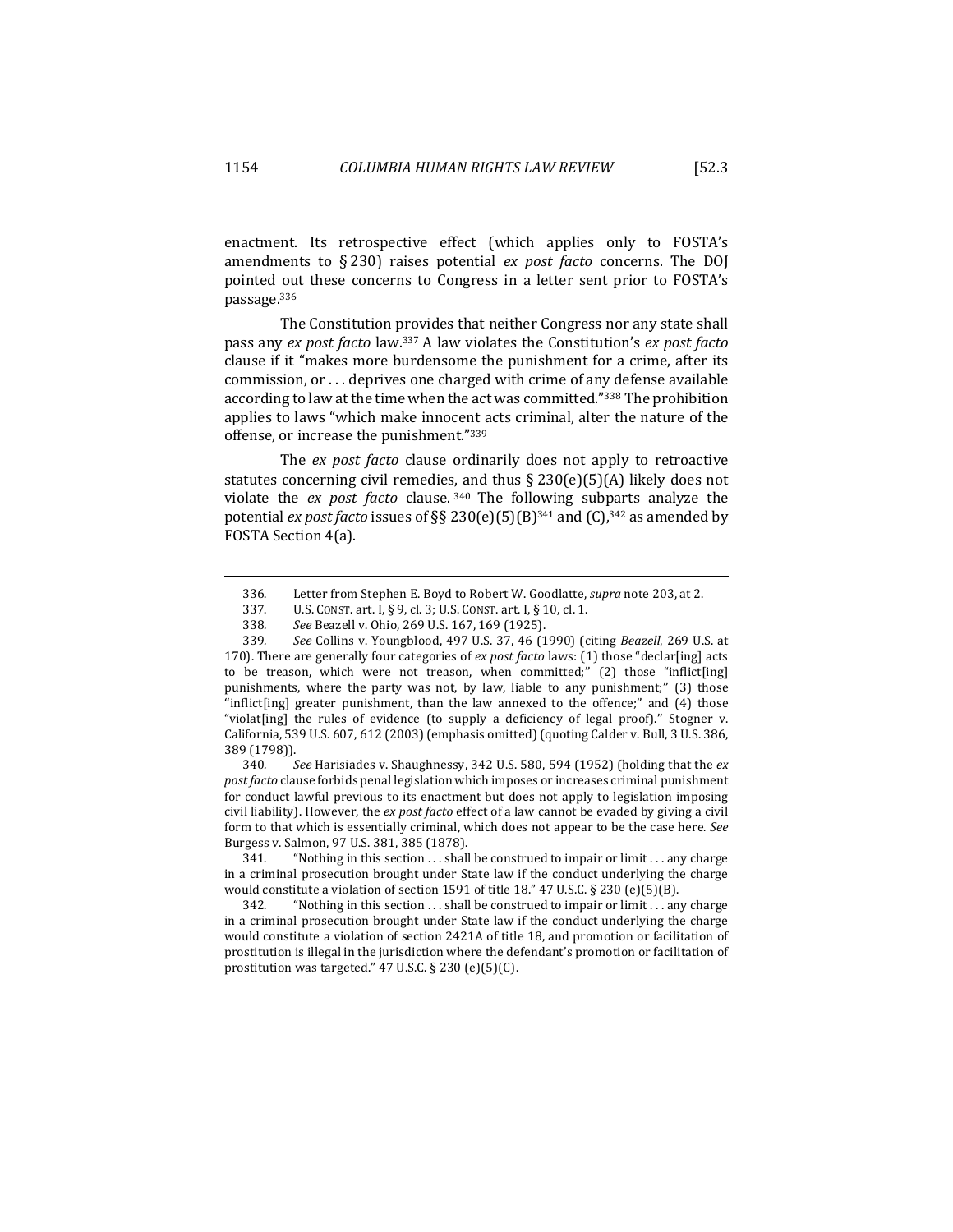Prior to FOSTA,  $\S$  230 provided immunity to website owners from state prosecutions for certain conduct even when that conduct was not immune to federal prosecution. Section  $230(e)(5)(B)$  removes this immunity and allows states to prosecute crimes if the underlying conduct also violates federal criminal laws 18 U.S.C. § 2421A or 18 U.S.C. § 1591. Whether or not this subsection violates the *ex post* facto clause depends on the level of penalties imposed by specific state criminal statutes.

Since § 230 never immunized websites from prosecution under federal criminal law, conduct that violates  $\S 1591$  was already subject to penalty prior to FOSTA. If penalties for violating already-existing federal crimes are higher than penalties for violating the newly authorized state crimes, authorizing state prosecutions for that same conduct would not violate the *ex post facto* clause.<sup>343</sup>

If, however, the newly authorized state crimes impose higher penalties on website owners than penalties previously imposed for violations of  $\S 1591$ ,<sup>344</sup> retroactive enforcement would constitute a violation of the *ex post facto* clause. In *Peugh v. United States*, for example, the Supreme Court held that there was an *ex post facto* violation when a defendant was sentenced under a harsher sentencing guideline promulgated after the defendant committed the criminal act.<sup>345</sup> Specifically, the Court found that the higher sentence guideline "changes the punishment, and inflicts a greater punishment, than the law annexed to the crime, when committed," $346$  thus falling into the third category of *ex post facto* violations. Here, likewise, §  $230(e)(5)(B)$  may cause defendants to face harsher sentencing and

imposes a mandatory life sentence.").

<sup>343</sup>*. See*  Dorsey v. United States, 567 U.S. 260, 275 (2012) ("Although the Constitution's *Ex Post Facto* Clause, Art. I, § 9, cl. 3, prohibits applying a new Act's higher penalties to pre-Act conduct, it does not prohibit applying lower penalties." (internal citations omitted)).

<sup>344.</sup> Those situations are not hypothetical, but are actually real. *See, e.g.*, Alex F. Levy, More on the Unconstitutional Retroactivity of 'Worst of Both Worlds FOSTA', TECH. & MKTG. L. BLOG (Mar. 29, 2018), https://blog.ericgoldman.org/archives/2018/03/more-onthe-unconstitutional-retroactivity-of-worst-of-both-worlds-fosta-guest-blog-post.htm [https://perma.cc/J9VD-HFAP] ("For example, while a violation of the Federal sex trafficking statute calls for a sentence of 10 years to life, Florida's mirroring statute

<sup>345.</sup> Peugh v. United States, 569 U.S. 530, 531-33 (2003).

<sup>346</sup>*. Id.* at 532–33 (citation omitted).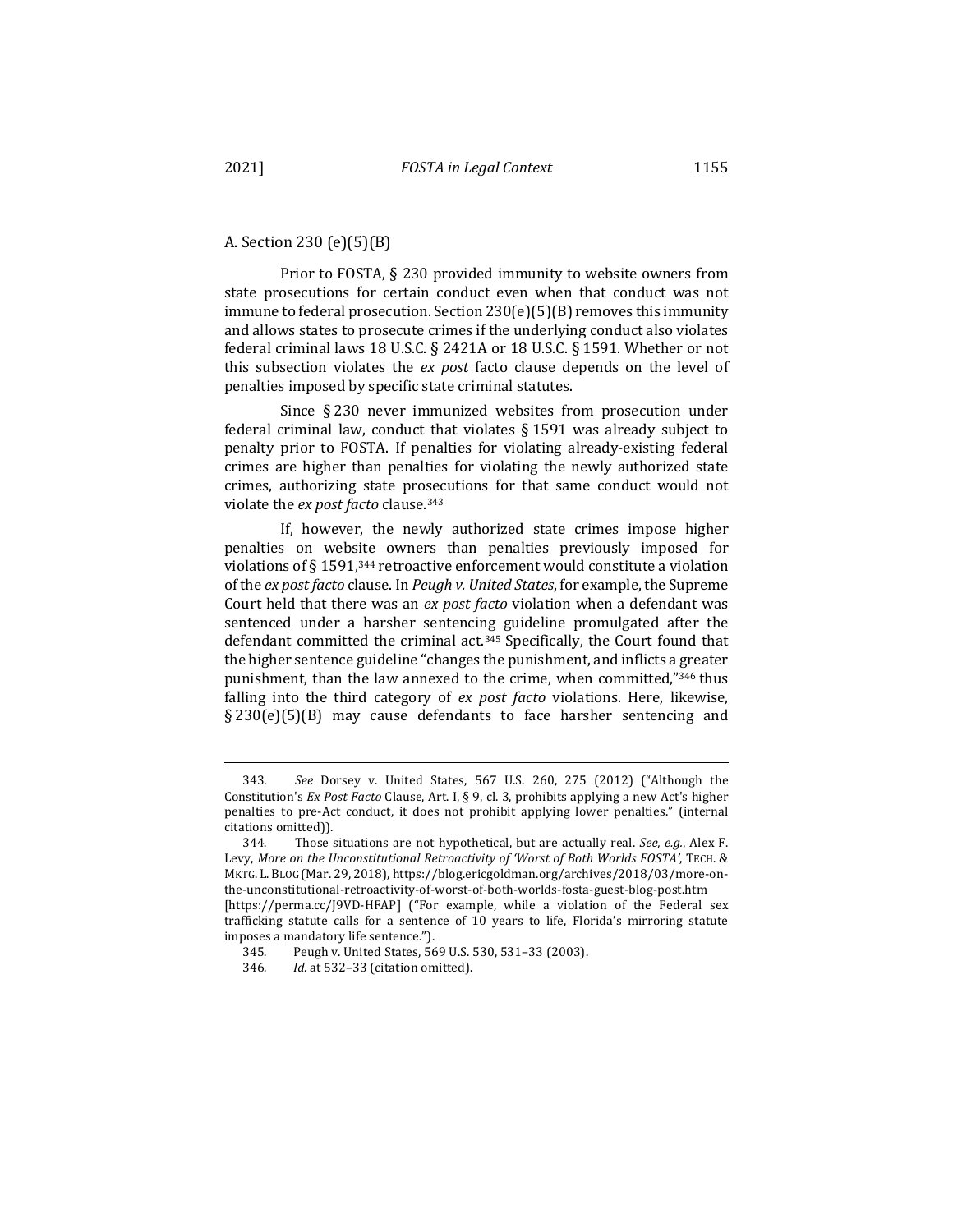penalties for underlying actions that were committed before  $(5)(B)$ 's promulgation.347

## B. Section  $230(e)(5)(C)$

Section  $230(e)(5)(C)$  removes previously available § 230 immunity from state level prosecution for conduct that also violates 18 U.S.C.  $\S$  2421A, a new federal crime that was nonexistent before FOSTA. In other words, a defendant who committed certain  $\arctan(348)$  prior to FOSTA would not be subject to any criminal liability before FOSTA, but would be subject to retroactive statelevel criminal liability after the promulgation of FOSTA.

The situation under  $\S 230(e)(5)(C)$  is thus analogous to that analyzed in *Stogner v. United States.*<sup>349</sup> In *Stogner*, the Supreme Court held that a California statute was *ex post facto* where the statute extended the statute of limitations on certain crimes, thus permitting previously time-barred criminal prosecutions.<sup>350</sup> The Court found the California statute fell squarely in category (2) of *ex post facto* law, $351$  reasoning that:

<sup>347.</sup> In a Congressional Research Service report responding to Rep. Ann Wagner's request for an analysis of FOSTA's *ex post facto* implications, the author defended § 230(e)(5)(B) by analogizing the provision to *Dobbert v. Florida*, 432 U.S. 282 (1977), while differentiating it from *Stogner v. California*, 539 U.S. 607 (2003). CHARLES DOYLE, CONG. RSCH. SERV., ANALYSIS OF THE EX POST FACTO IMPLICATIONS OF THE ALLOW STATES AND VICTIMS TO FIGHT ONLINE SEX TRAFFICKING ACT OF 2017 (FOSTA) (H.R. 1865) 3-4 (2018). The author claimed that in *Stogner*, "defendant could not be prosecuted until the impediment was removed," which is not the case here (since the federal crime is already there). *Id.* at 4 The author, however, overlooked the fact that *Stogner* was in violation of categories (2) & (4) of ex post facto law, i.e., law that "inflict[s] punishments, where the party was not, by law, liable to any punishment" and that "diminishes the quantum of evidence to convict." Stogner, 539 U.S. at 615. Section 230(e)(5)(B) belongs to category (3), as cited in note 339 and illustrated by *Peugh*. The author then characterized the similarity between  $(5)(B)$  and *Dobbert* as the fact that "the defendant knew beforehand that government authorities considered the underlying conduct criminal and warranting punishment under the law." Doyle, *supra*, at 4. This is arguably an incorrect reading of *Dobbert*, since its holding hinges instead on whether the change is procedural or substantive. *Dobbert*, 432 U.S. at 293, 300 (recognizing that an *ex post facto* violation may arise "where under the new law a defendant *must* receive a sentence which was under the old law only the maximum in a discretionary spectrum of length").

<sup>348.</sup> The acts referred to violate both the new  $\S 2421A$  and state criminal law, but were within pre-FOSTA  $\S$  230 immunity.

<sup>349. 539</sup> U.S. 607 (2003).

<sup>350</sup>*. Id.* at 611.

<sup>351</sup>*. Id*. at 612.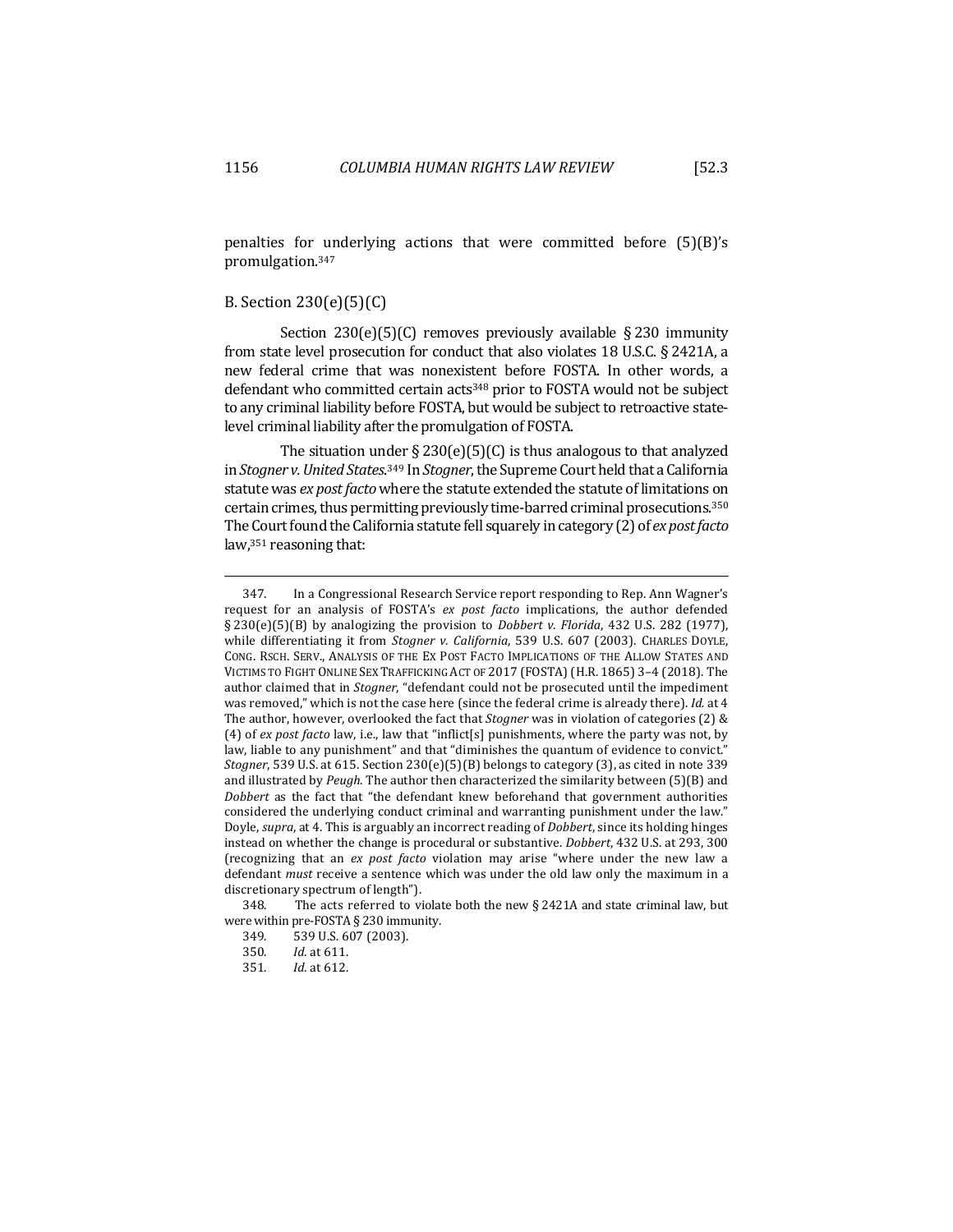After (but not before) *the original statute of limitations had expired*, a party ... was not "liable to any punishment." *California's new statute therefore* "aggravated" [the party's] alleged crime, or made it "greater than it was, when committed," in the sense that, and to the extent that, it

"inflicted punishment" for past criminal conduct that (when the new law was enacted) did not trigger any such liability.<sup>352</sup> Here, if we change the italicized part into "the original  $\S 230$  immunity was applied to the state criminal statute" and "FOSTA" respectively, the reasoning remains true and accurate. Therefore, following *Stogner*, § 230(e)(5)(C) is even a more egregious violation of the *ex post facto* clause than  $(5)(B)$ .

## **CONCLUSION**

The full scope of the FOSTA amendments will remain ambiguous until courts interpret this new legislation. However, as our contextual analysis of FOSTA shows, the textual scope of the 230 changes are, at this time, restricted almost entirely to claims under 1595 that can be brought by individual litigants or state AGs using the *parens patriae* provisions. It is unlikely that the removal of immunity for state criminal laws will have significant effect, because very few (perhaps no) state laws mirror the federal law precisely enough. As discussed, FOSTA does not remove immunity for state civil claims.

Section 2421A, the new criminal provision, has the potential to have more significant impacts, although its mental state provisions may in fact require proof of a higher mens rea than other existing federal criminal provisions. At this time, the conflicting court opinions on its reach and vagueness make it hard to determine whether it will survive constitutional challenges.

Yet though the exact legal applicability of FOSTA is speculative, it has already had a wide-reaching practical impact; it is clear that even the threat of an expansive reading of these amendments has had a chilling effect on free speech, has created dangerous working conditions for sex-workers, and has made it more difficult for police to find trafficked individuals.<sup>353</sup> Due to these harmful repercussions, sex workers' rights activists continue to urge courts

<sup>352</sup>*. Id*. at 613 (emphasis added).

<sup>353</sup>*. See supra* Section I.A.